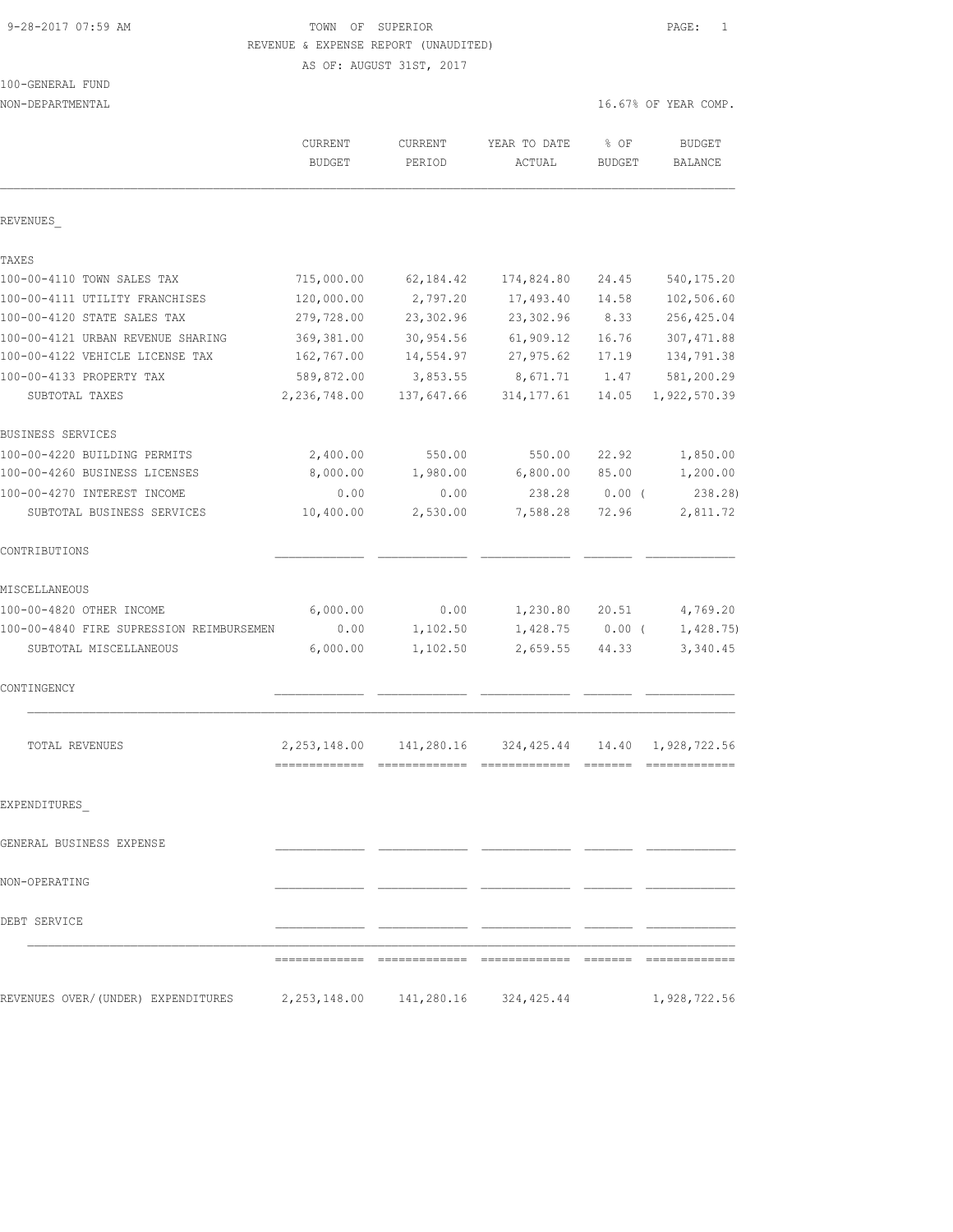# TOWN OF SUPERIOR **PAGE:** 2 REVENUE & EXPENSE REPORT (UNAUDITED)

AS OF: AUGUST 31ST, 2017

| 100-GENERAL FUND |  |
|------------------|--|
|                  |  |

|                                                | CURRENT<br><b>BUDGET</b> | <b>CURRENT</b><br>PERIOD | YEAR TO DATE<br>ACTUAL | % OF<br>BUDGET | <b>BUDGET</b><br><b>BALANCE</b> |
|------------------------------------------------|--------------------------|--------------------------|------------------------|----------------|---------------------------------|
|                                                |                          |                          |                        |                |                                 |
| EXPENDITURES                                   |                          |                          |                        |                |                                 |
| PERSONEL                                       |                          |                          |                        |                |                                 |
| SUPPLIES                                       |                          |                          |                        |                |                                 |
| 100-01-5299 OPERATING SUPPLIES                 | 0.00                     | 0.00                     | 10.75                  | 0.00(          | 10.75)                          |
| SUBTOTAL SUPPLIES                              | 0.00                     | 0.00                     | 10.75                  | 0.00(          | 10.75)                          |
| UTILITIES                                      |                          |                          |                        |                |                                 |
| 100-01-5350 TELEPHONE                          | 4,350.00                 | 331.98                   | 663.96                 | 15.26          | 3,686.04                        |
| SUBTOTAL UTILITIES                             | 4,350.00                 | 331.98                   | 663.96                 | 15.26          | 3,686.04                        |
| GENERAL BUSINESS EXPENSE                       |                          |                          |                        |                |                                 |
| 100-01-5410 ADVERTISING                        | 100.00                   | 0.00                     | 0.00                   | 0.00           | 100.00                          |
| 100-01-5420 DUES & SUBSCRIPTIONS               | 5,000.00                 | 250.00                   | 250.00                 | 5.00           | 4,750.00                        |
| 100-01-5425 CONFERENCES & TRAINING             | 7,000.00                 | 2,028.91                 | 2,088.91               | 29.84          | 4,911.09                        |
| SUBTOTAL GENERAL BUSINESS EXPENSE              | 12,100.00                | 2,278.91                 | 2,338.91               | 19.33          | 9,761.09                        |
| PROFESSIONAL SERVICES                          |                          |                          |                        |                |                                 |
| 100-01-5550 OTHER PROFESSIONAL SERVICES        | 0.00                     | 3,718.60                 | 3,718.60               | $0.00$ (       | 3,718.60                        |
| SUBTOTAL PROFESSIONAL SERVICES                 | 0.00                     | 3,718.60                 | 3,718.60               | 0.00(          | 3,718.60)                       |
| TOTAL EXPENDITURES                             | 16,450.00                | 6,329.49                 | 6,732.22               | 40.93          | 9,717.78                        |
| REVENUES OVER/(UNDER) EXPENDITURES<br>$\left($ | $16,450.00$ (            | $6,329.49$ (             | 6, 732.22)             | $\left($       | 9,717.78)                       |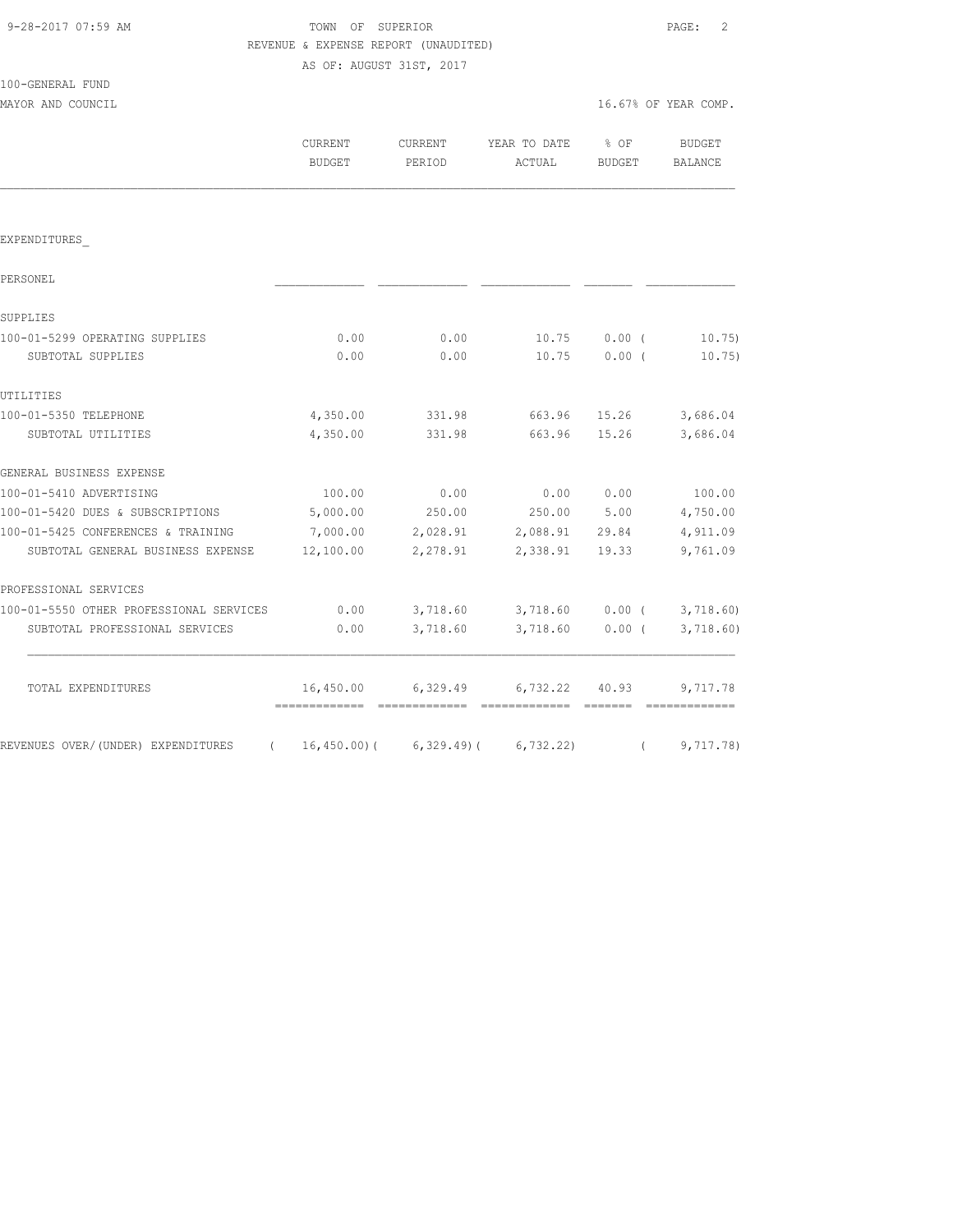# 9-28-2017 07:59 AM TOWN OF SUPERIOR PAGE: 3 REVENUE & EXPENSE REPORT (UNAUDITED)

AS OF: AUGUST 31ST, 2017

TOWN MANAGER 16.67% OF YEAR COMP.

|                                                                     | CURRENT<br><b>BUDGET</b> | CURRENT<br>PERIOD | YEAR TO DATE<br>ACTUAL             | % OF<br><b>BUDGET</b> | BUDGET<br>BALANCE        |
|---------------------------------------------------------------------|--------------------------|-------------------|------------------------------------|-----------------------|--------------------------|
| EXPENDITURES                                                        |                          |                   |                                    |                       |                          |
| PERSONEL                                                            |                          |                   |                                    |                       |                          |
| 100-02-5100 SALARIES                                                | 67,436.00                | 5,813.52          | 11,627.04                          | 17.24                 | 55,808.96                |
| 100-02-5151 FICA                                                    | 4,183.00                 | 338.10            | 664.84                             | 15.89                 | 3,518.16                 |
| 100-02-5152 MEDICARE                                                | 978.00                   | 79.07             | 155.49                             | 15.90                 | 822.51                   |
| 100-02-5153 STATE UNEMPLOYMENT                                      | 181.00                   | 0.00              | 0.00                               | 0.00                  | 181.00                   |
| 100-02-5154 WORKERS COMP INSURANCE                                  | 125.00                   | 0.00              | 0.00                               | 0.00                  | 125.00                   |
| 100-02-5161 ARIZONA STATE RETIREMENT                                | 7,755.00                 | 668.56            | 1,337.12                           | 17.24                 | 6,417.88                 |
| 100-02-5162 LIFE INSURANCE                                          | 64.00                    | 6.70              | 13.80                              | 21.56                 | 50.20                    |
| 100-02-5163 HEALTH INSURANCE                                        | 5,112.00                 | 595.55            | 595.55                             | 11.65                 | 4,516.45                 |
| 100-02-5164 DENTAL INSURANCE                                        | 296.00                   | 30.81             | 63.16                              | 21.34                 | 232.84                   |
| SUBTOTAL PERSONEL                                                   | 86,130.00                | 7,532.31          | 14,457.00                          | 16.79                 | 71,673.00                |
| SUPPLIES                                                            |                          |                   |                                    |                       |                          |
| 100-02-5299 OPERATING SUPPLIES                                      | 0.00                     | 0.00              | 10.75                              | 0.00(                 | 10.75)                   |
| SUBTOTAL SUPPLIES                                                   | 0.00                     | 0.00              | 10.75                              | $0.00$ (              | 10.75)                   |
| UTILITIES                                                           |                          |                   |                                    |                       |                          |
| 100-02-5350 TELEPHONE                                               | 0.00                     | 55.33             | 110.66                             | $0.00$ (              | 110.66)                  |
| SUBTOTAL UTILITIES                                                  | 0.00                     | 55.33             | 110.66                             | $0.00$ (              | 110.66)                  |
| GENERAL BUSINESS EXPENSE                                            |                          |                   |                                    |                       |                          |
| 100-02-5425 CONFERENCE & TRAINING                                   | 2,000.00                 | 316.90            | 316.90                             | 15.85                 | 1,683.10                 |
| 100-02-5430 PRINTING                                                | 0.00                     | 0.00              | 55.35                              | $0.00$ (              | 55.35)                   |
| 100-02-5470 TRAVEL                                                  | 1,000.00                 | 0.00              | 0.00                               | 0.00                  | 1,000.00                 |
| SUBTOTAL GENERAL BUSINESS EXPENSE                                   | 3,000.00                 | 316.90            | 372.25                             | 12.41                 | 2,627.75                 |
| REPAIR/MAINTENANCE                                                  |                          |                   |                                    |                       |                          |
| 100-02-5641 VEHICLE FUEL                                            | 0.00                     | 26.83             | 26.83                              | $0.00$ (              | 26.83)                   |
| SUBTOTAL REPAIR/MAINTENANCE                                         | 0.00                     | 26.83             |                                    | 26.83 0.00 (          | 26.83)                   |
| TOTAL EXPENDITURES                                                  |                          |                   | 89,130.00 7,931.37 14,977.49 16.80 |                       | 74,152.51                |
| REVENUES OVER/(UNDER) EXPENDITURES (89,130.00)(7,931.37)(14,977.49) |                          |                   |                                    |                       | 74,152.51)<br>$\sqrt{2}$ |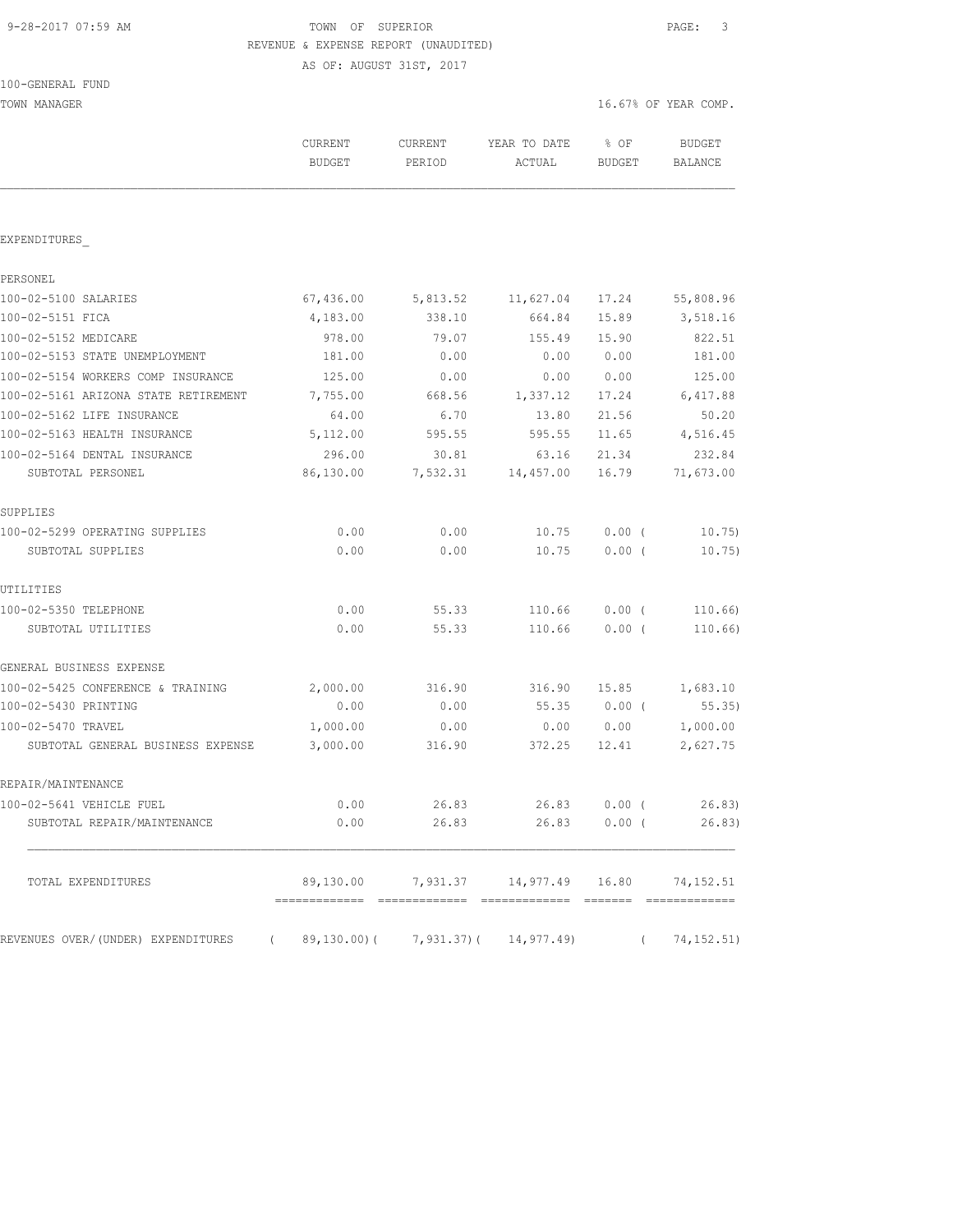| 9-28-2017 07:59 AM |  |
|--------------------|--|
|                    |  |

100-GENERAL FUND

#### TOWN OF SUPERIOR **PAGE:** 4 REVENUE & EXPENSE REPORT (UNAUDITED) AS OF: AUGUST 31ST, 2017

TOWN ATTORNEY TO A REPORT OF THE SERVICE OF A REPORT OF THE SERVICE OF THE SERVICE OF THE SERVICE OF THE SERVICE OF THE SERVICE OF THE SERVICE OF THE SERVICE OF THE SERVICE OF THE SERVICE OF THE SERVICE OF THE SERVICE OF T

|                                | CURRENT<br>BUDGET | CURRENT<br>PERIOD | YEAR TO DATE<br>ACTUAL | % OF<br>BUDGET | BUDGET<br>BALANCE |
|--------------------------------|-------------------|-------------------|------------------------|----------------|-------------------|
|                                |                   |                   |                        |                |                   |
| EXPENDITURES                   |                   |                   |                        |                |                   |
| PERSONEL                       |                   |                   |                        |                |                   |
| SUPPLIES                       |                   |                   |                        |                |                   |
| PROFESSIONAL SERVICES          |                   |                   |                        |                |                   |
| 100-03-5540 LEGAL SERVICES     | 63,000.00         | 5,250.00          | 10,500.00              | 16.67          | 52,500.00         |
| SUBTOTAL PROFESSIONAL SERVICES | 63,000.00         | 5,250.00          | 10,500.00              | 16.67          | 52,500.00         |
| TOTAL EXPENDITURES             | 63,000.00         | 5,250.00          | 10,500.00 16.67        |                | 52,500.00         |

REVENUES OVER/(UNDER) EXPENDITURES ( 63,000.00)( 5,250.00)( 10,500.00) ( 52,500.00)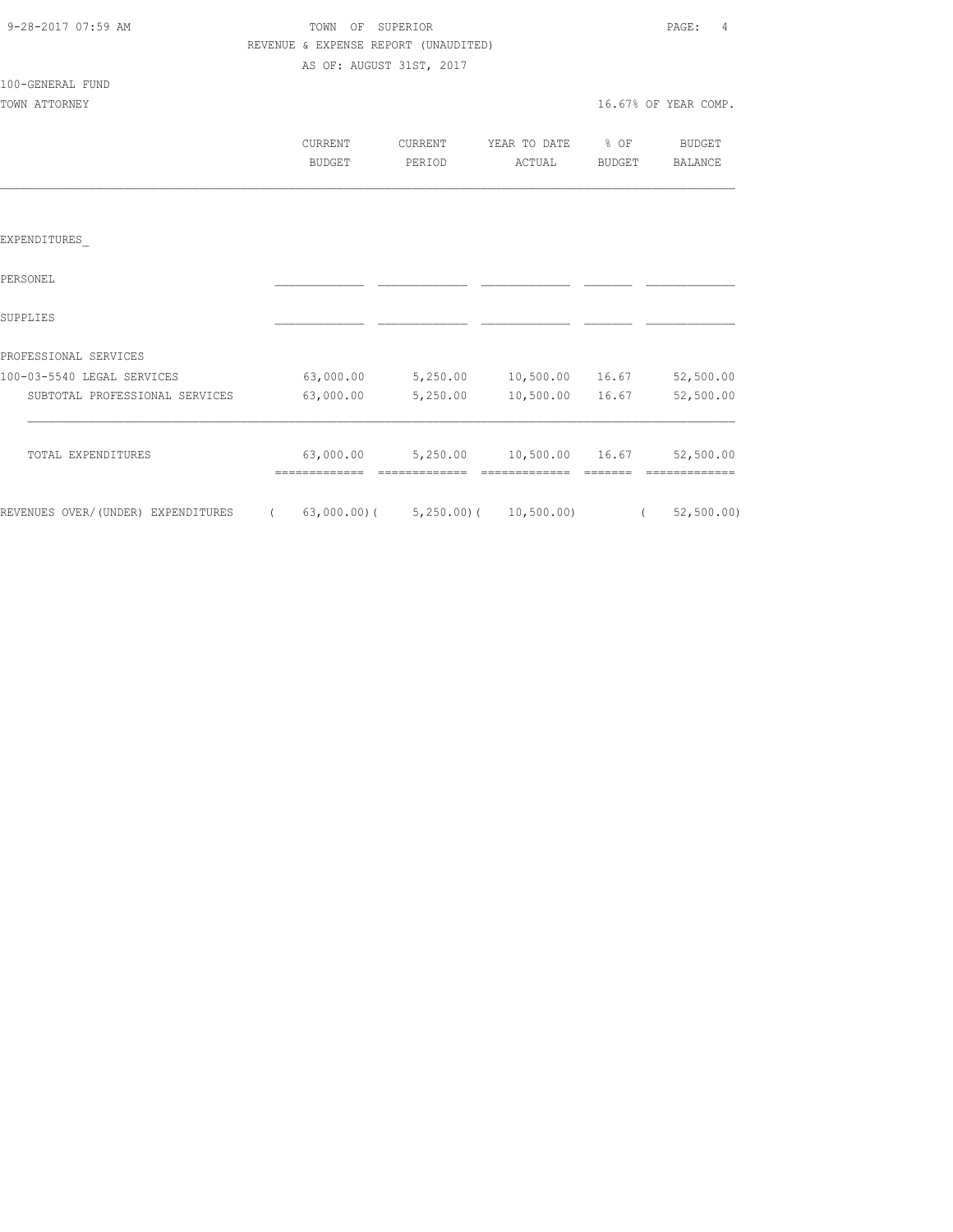# 9-28-2017 07:59 AM TOWN OF SUPERIOR PAGE: 5 REVENUE & EXPENSE REPORT (UNAUDITED)

AS OF: AUGUST 31ST, 2017

|  | 100-GENERAL FUND |  |
|--|------------------|--|
|  |                  |  |

| 100-GENERAL FUND<br>MAGISTRATE       |                          |                   |                        |                       | 16.67% OF YEAR COMP.     |
|--------------------------------------|--------------------------|-------------------|------------------------|-----------------------|--------------------------|
|                                      | CURRENT<br><b>BUDGET</b> | CURRENT<br>PERIOD | YEAR TO DATE<br>ACTUAL | % OF<br><b>BUDGET</b> | <b>BUDGET</b><br>BALANCE |
| REVENUES                             |                          |                   |                        |                       |                          |
| BUSINESS SERVICES                    |                          |                   |                        |                       |                          |
| 100-04-4250 FINES                    | 0.00                     | 7.34              | 15.74                  | $0.00$ (              | 15.74)                   |
| 100-04-4251 MFTG - MAGISTRATE COURT  | 0.00                     | 25.68             | 25.68                  | 0.00(                 | 25.68                    |
| SUBTOTAL BUSINESS SERVICES           | 0.00                     | 33.02             | 41.42                  | $0.00$ (              | 41.42)                   |
| TOTAL REVENUES                       | 0.00                     | 33.02             | 41.42                  | $0.00$ (              | 41.42)                   |
| EXPENDITURES                         |                          |                   |                        |                       |                          |
| PERSONEL                             |                          |                   |                        |                       |                          |
| 100-04-5100 SALARIES                 | 13, 111.00               | 969.60            | 1,939.20               | 14.79                 | 11, 171.80               |
| 100-04-5151 FICA                     | 813.00                   | 60.12             | 120.24                 | 14.79                 | 692.76                   |
| 100-04-5152 MEDICARE                 | 190.00                   | 14.06             | 28.12                  | 14.80                 | 161.88                   |
| 100-04-5153 STATE UNEMPLOYMENT       | 680.00                   | 31.40             | 62.80                  | 9.24                  | 617.20                   |
| 100-04-5154 WORKERS COMP INSURANCE   | 190.00                   | 0.00              | 51.00                  | 26.84                 | 139.00                   |
| 100-04-5161 ARIZONA STATE RETIREMENT | 1,508.00                 | 92.20             | 184.40                 | 12.23                 | 1,323.60                 |
| SUBTOTAL PERSONEL                    | 16,492.00                | 1,167.38          | 2,385.76               | 14.47                 | 14,106.24                |
| SUPPLIES                             |                          |                   |                        |                       |                          |
| 100-04-5210 OFFICE SUPPLIES          | 886.00                   | 0.00              | 0.00                   | 0.00                  | 886.00                   |
| 100-04-5299 OPERATING SUPPLIES       | 2,000.00                 | 14.09             | 14.09                  | 0.70                  | 1,985.91                 |
| SUBTOTAL SUPPLIES                    | 2,886.00                 | 14.09             | 14.09                  | 0.49                  | 2,871.91                 |
| GENERAL BUSINESS EXPENSE             |                          |                   |                        |                       |                          |
| 100-04-5460 POSTAGE                  | 0.00                     | 0.00              | 7.02                   | 0.00(                 | 7.02)                    |
| 100-04-5471 AUDIT & ACCOUNTING       | 0.00                     | 203.85            | 203.85                 | $0.00$ (              | 203.85                   |
| SUBTOTAL GENERAL BUSINESS EXPENSE    | 0.00                     | 203.85            | 210.87                 | 0.00(                 | 210.87)                  |
| PROFESSIONAL SERVICES                |                          |                   |                        |                       |                          |

100-04-5720 OFFICE EQUIPMENT 0.00 375.00 375.00 0.00 ( 375.00) SUBTOTAL CAPITAL OUTLAY 0.00 375.00 375.00 0.00 ( 375.00)

CAPITAL OUTLAY

|  | REVENUES OVER/(UNDER) EXPENDITURES | 19,378.00)( 1,727.30)( 2,944.30) |  | (16, 433, 70) |
|--|------------------------------------|----------------------------------|--|---------------|
|  |                                    |                                  |  |               |

============= ============= ============= ======= =============

TOTAL EXPENDITURES 19,378.00 1,760.32 2,985.72 15.41 16,392.28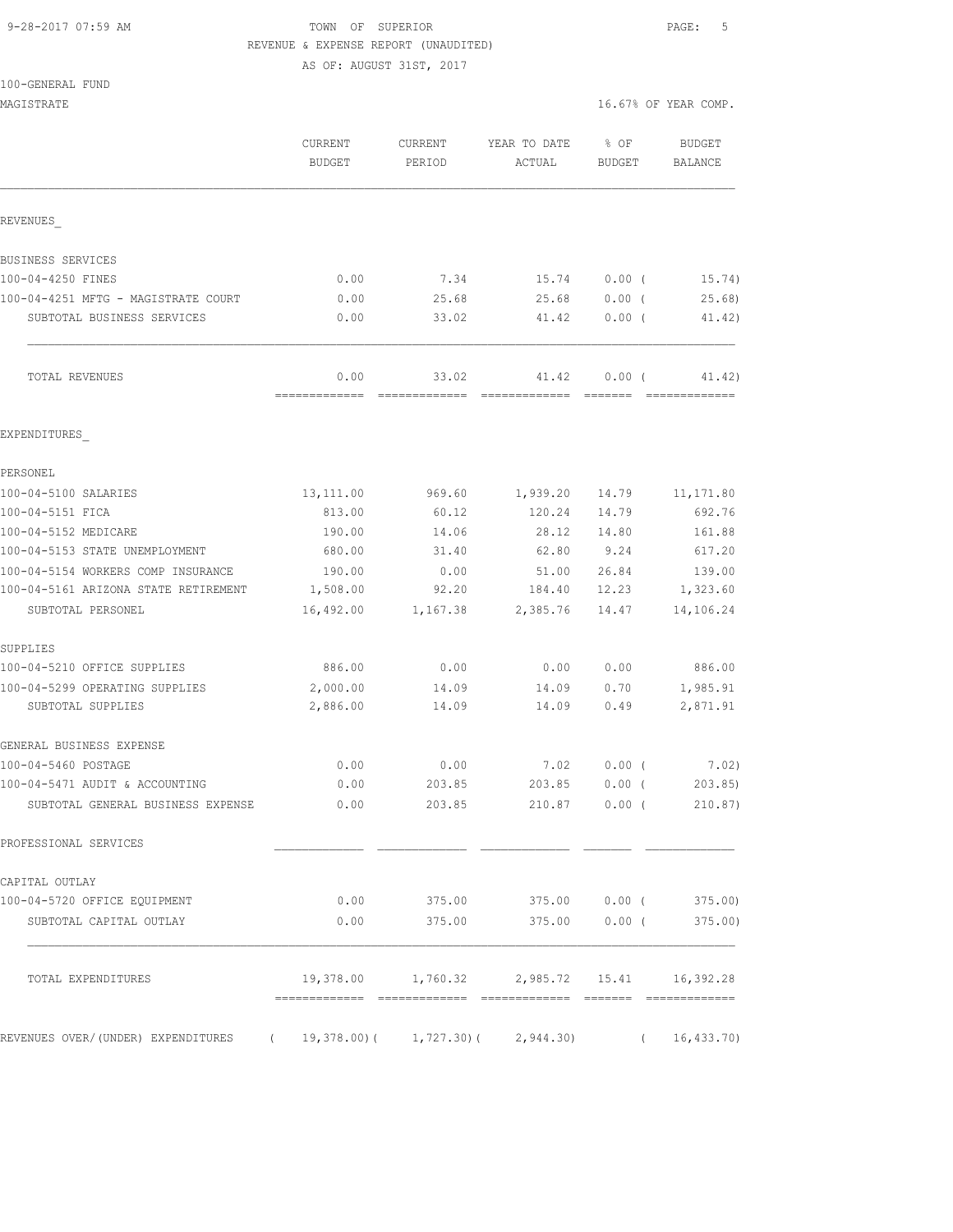# 9-28-2017 07:59 AM **TOWN OF SUPERIOR PAGE:** 6 REVENUE & EXPENSE REPORT (UNAUDITED)

|                                                     | AS OF: AUGUST 31ST, 2017 |                   |                        |                |                          |
|-----------------------------------------------------|--------------------------|-------------------|------------------------|----------------|--------------------------|
| 100-GENERAL FUND<br>ADMIN/TOWN CLERK                |                          |                   |                        |                | 16.67% OF YEAR COMP.     |
|                                                     |                          |                   |                        |                |                          |
|                                                     | CURRENT<br><b>BUDGET</b> | CURRENT<br>PERIOD | YEAR TO DATE<br>ACTUAL | % OF<br>BUDGET | <b>BUDGET</b><br>BALANCE |
| <b>REVENUES</b>                                     |                          |                   |                        |                |                          |
| <b>BUSINESS SERVICES</b>                            |                          |                   |                        |                |                          |
| 100-05-4240 ADMIN FEES (FAX/COPY/NOTARY)            | 0.00                     | 26.00             | 81.50                  | $0.00$ (       | 81.50                    |
| SUBTOTAL BUSINESS SERVICES                          | 0.00                     | 26.00             | 81.50                  | $0.00$ (       | 81.50)                   |
| TOTAL REVENUES                                      | 0.00                     | 26.00             | 81.50                  | 0.00(          | 81.50)                   |
| EXPENDITURES                                        |                          |                   |                        |                |                          |
| PERSONEL                                            |                          |                   |                        |                |                          |
| 100-05-5100 SALARIES                                | 89,965.00                | 7,788.53          | 15,502.09              | 17.23          | 74,462.91                |
| 100-05-5151 FICA                                    | 5,578.00                 | 469.26            | 938.97                 | 16.83          | 4,639.03                 |
| 100-05-5152 MEDICARE                                | 1,304.00                 | 109.74            | 219.58                 | 16.84          | 1,084.42                 |
| 100-05-5153 STATE UNEMPLOYMENT                      | 544.00                   | 0.00              | 0.00                   | 0.00           | 544.00                   |
| 100-05-5154 WORKERS COMP INSURANCE                  | 167.00                   | 0.00              | 52.00                  | 31.14          | 115.00                   |
| 100-05-5161 ARIZONA STATE RETIREMENT                | 10,346.00                | 895.68            | 1,782.73               | 17.23          | 8,563.27                 |
| 100-05-5162 LIFE INSURANCE                          | 193.00                   | 20.10             | 41.40                  | 21.45          | 151.60                   |
| 100-05-5163 HEALTH INSURANCE                        | 15,337.00                | 1,191.10          | 1,191.10               | 7.77           | 14, 145.90               |
| 100-05-5164 DENTAL INSURANCE                        | 887.00                   | 92.43             | 189.48                 | 21.36          | 697.52                   |
| SUBTOTAL PERSONEL                                   | 124,321.00               | 10,566.84         | 19,917.35              | 16.02          | 104,403.65               |
| SUPPLIES                                            |                          |                   |                        |                |                          |
| 100-05-5210 OFFICE SUPPLIES                         | 8,556.00                 | 333.55            | 2,079.16 24.30         |                | 6,476.84                 |
| 100-05-5299 OPERATING SUPPLIES<br>SUBTOTAL SUPPLIES | 2,000.00<br>10,556.00    | 144.51<br>478.06  | 832.42<br>2,911.58     | 41.62<br>27.58 | 1,167.58<br>7,644.42     |
| UTILITIES                                           |                          |                   |                        |                |                          |
| 100-05-5310 ELECTRICITY                             | 10,215.00                | 2,214.19          | 3,932.61               | 38.50          | 6,282.39                 |
| 100-05-5320 GAS                                     | 1,200.00                 | 150.24            | 223.90                 | 18.66          | 976.10                   |
| 100-05-5350 TELEPHONE                               | 4,000.00                 | 66.22             | 369.19                 | 9.23           | 3,630.81                 |
| 100-05-5360 WATER                                   | 2,300.00                 | 208.88            | 415.87                 | 18.08          | 1,884.13                 |
| 100-05-5380 SECURITY                                | 1,230.00                 | 0.00              | 0.00                   | 0.00           | 1,230.00                 |
| SUBTOTAL UTILITIES                                  | 18,945.00                | 2,639.53          | 4,941.57               | 26.08          | 14,003.43                |
| GENERAL BUSINESS EXPENSE                            |                          |                   |                        |                |                          |
| 100-05-5410 ADVERTISING                             | 5,000.00                 | 287.67            | 879.53                 | 17.59          | 4,120.47                 |
| 100-05-5420 DUES & SUBSCRIPTIONS                    | 9,000.00                 | 323.29            | 742.68                 | 8.25           | 8,257.32                 |
| 100-05-5425 CONFERENCES & TRAINING                  | 0.00                     | 60.20             | 832.89                 | $0.00$ (       | 832.89)                  |
| 100-05-5430 PRINTING                                | 5,120.00                 | 43.27             | 198.59                 | 3.88           | 4,921.41                 |
| 100-05-5440 ELECTIONS<br>100-05-5460 POSTAGE        | 5,000.00<br>6,000.00     | 0.00<br>1,070.84  | 0.00<br>1,070.84       | 0.00<br>17.85  | 5,000.00<br>4,929.16     |
|                                                     |                          |                   |                        |                |                          |

100-05-5471 AUDIT & ACCOUNTING 0.00 203.85 203.85 0.00 ( 203.85) 100-05-5480 GENERAL INSURANCE 12,820.00 3,234.63 3,595.83 28.05 9,224.17 100-05-5491 FINANCE/BANK FEES 390.00 0.00 ( 20.00) 5.13- 410.00 SUBTOTAL GENERAL BUSINESS EXPENSE 43,330.00 5,223.75 7,504.21 17.32 35,825.79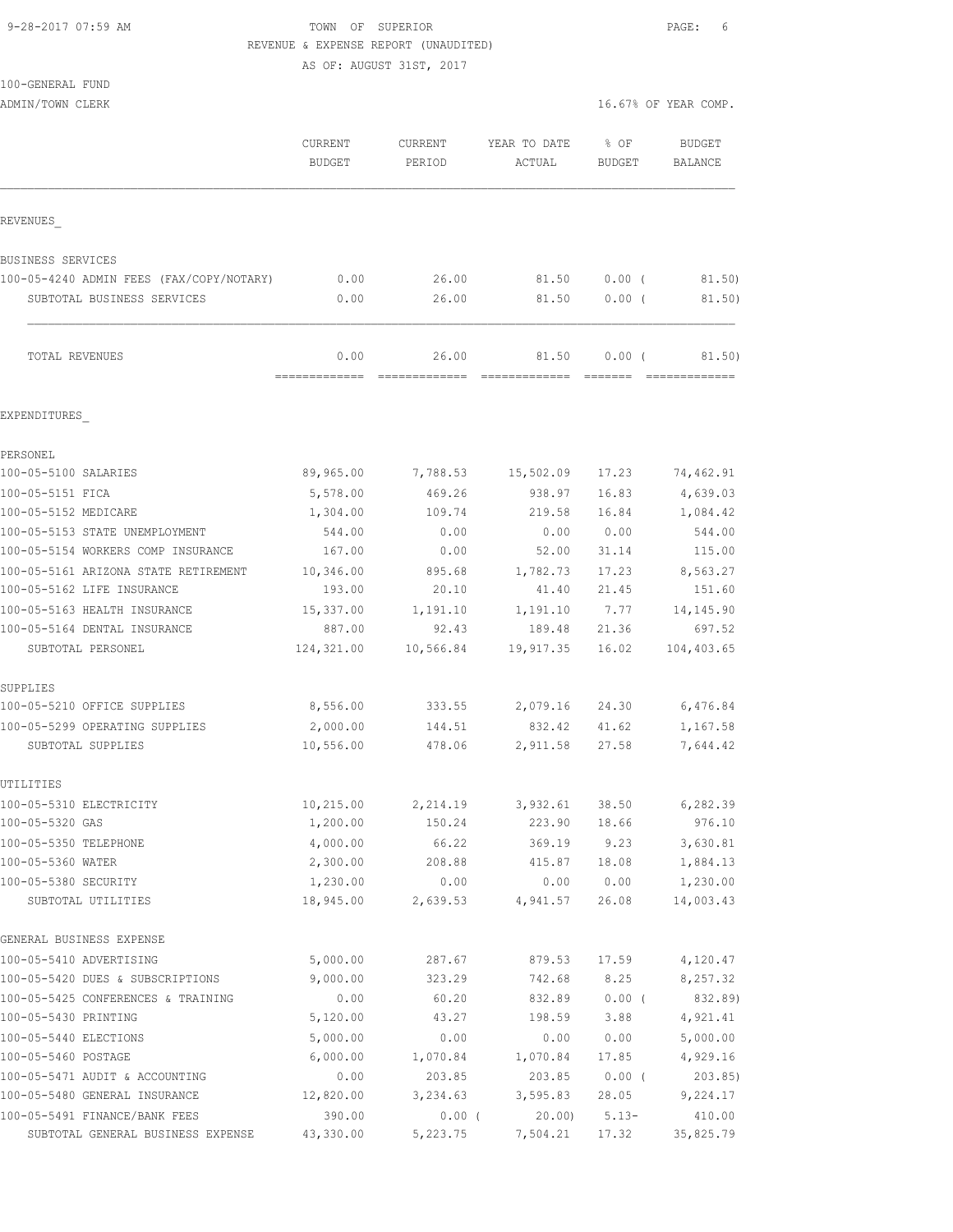#### 9-28-2017 07:59 AM TOWN OF SUPERIOR PAGE: 7 REVENUE & EXPENSE REPORT (UNAUDITED)

AS OF: AUGUST 31ST, 2017

| 100-GENERAL FUND |  |
|------------------|--|
|------------------|--|

ADMIN/TOWN CLERK 16.67% OF YEAR COMP.

|                                         | <b>CURRENT</b><br><b>BUDGET</b> | <b>CURRENT</b><br>PERIOD | YEAR TO DATE<br>ACTUAL | $8$ OF<br><b>BUDGET</b> | <b>BUDGET</b><br><b>BALANCE</b> |
|-----------------------------------------|---------------------------------|--------------------------|------------------------|-------------------------|---------------------------------|
|                                         |                                 |                          |                        |                         |                                 |
| PROFESSIONAL SERVICES                   |                                 |                          |                        |                         |                                 |
| 100-05-5550 OTHER PROFESSIONAL SERVICES | 55,000.00                       | 1,426.33                 | 19,858.42              | 36.11                   | 35, 141.58                      |
| 100-05-5590 AUDIT & ACCOUNTING          | 1,545.00                        | 0.00                     | 0.00                   | 0.00                    | 1,545.00                        |
| SUBTOTAL PROFESSIONAL SERVICES          | 56,545.00                       | 1,426.33                 | 19,858.42              | 35.12                   | 36,686.58                       |
| REPAIR/MAINTENANCE                      |                                 |                          |                        |                         |                                 |
| 100-05-5610 PARK & BLDG IMPROVEMENTS    | 0.00                            | 0.00                     | 900.00                 | 0.00(                   | 900.00)                         |
| 100-05-5641 GAS & OIL                   | 500.00                          | 45.54                    | 45.54                  | 9.11                    | 454.46                          |
| 100-05-5650 OTHER EQUIPMENT REPAIRS     | 4,000.00                        | 787.50                   | 787.50                 | 19.69                   | 3,212.50                        |
| SUBTOTAL REPAIR/MAINTENANCE             | 4,500.00                        | 833.04                   | 1,733.04               | 38.51                   | 2,766.96                        |
| CAPITAL OUTLAY                          |                                 |                          |                        |                         |                                 |
| 100-05-5710 BUILDING                    | 9,000.00                        | 666.66                   | 999.99                 | 11.11                   | 8,000.01                        |
| 100-05-5720 OFFICE EQUIPMENT            | 5,000.00                        | 0.00                     | 734.95                 | 14.70                   | 4,265.05                        |
| 100-05-5780 COMPUTER/INCODE SOFTWARE    | $32,539.00$ (                   | 477.99)                  | 1,216.97               | 3.74                    | 31, 322.03                      |
| SUBTOTAL CAPITAL OUTLAY                 | 46,539.00                       | 188.67                   | 2,951.91               | 6.34                    | 43,587.09                       |
| DEBT SERVICE                            |                                 |                          |                        |                         |                                 |
| 100-05-5900 DEBT SERVICE: PRINCIPAL     | 0.00                            | 301.96                   | 301.96                 | 0.00(                   | 301.96)                         |
| 100-05-5901 DEBT SERVCE INTEREST        | 0.00                            | 160.63                   | 160.63                 | 0.00(                   | 160.63)                         |
| SUBTOTAL DEBT SERVICE                   | 0.00                            | 462.59                   | 462.59                 | 0.00(                   | 462.59                          |
|                                         |                                 |                          |                        |                         |                                 |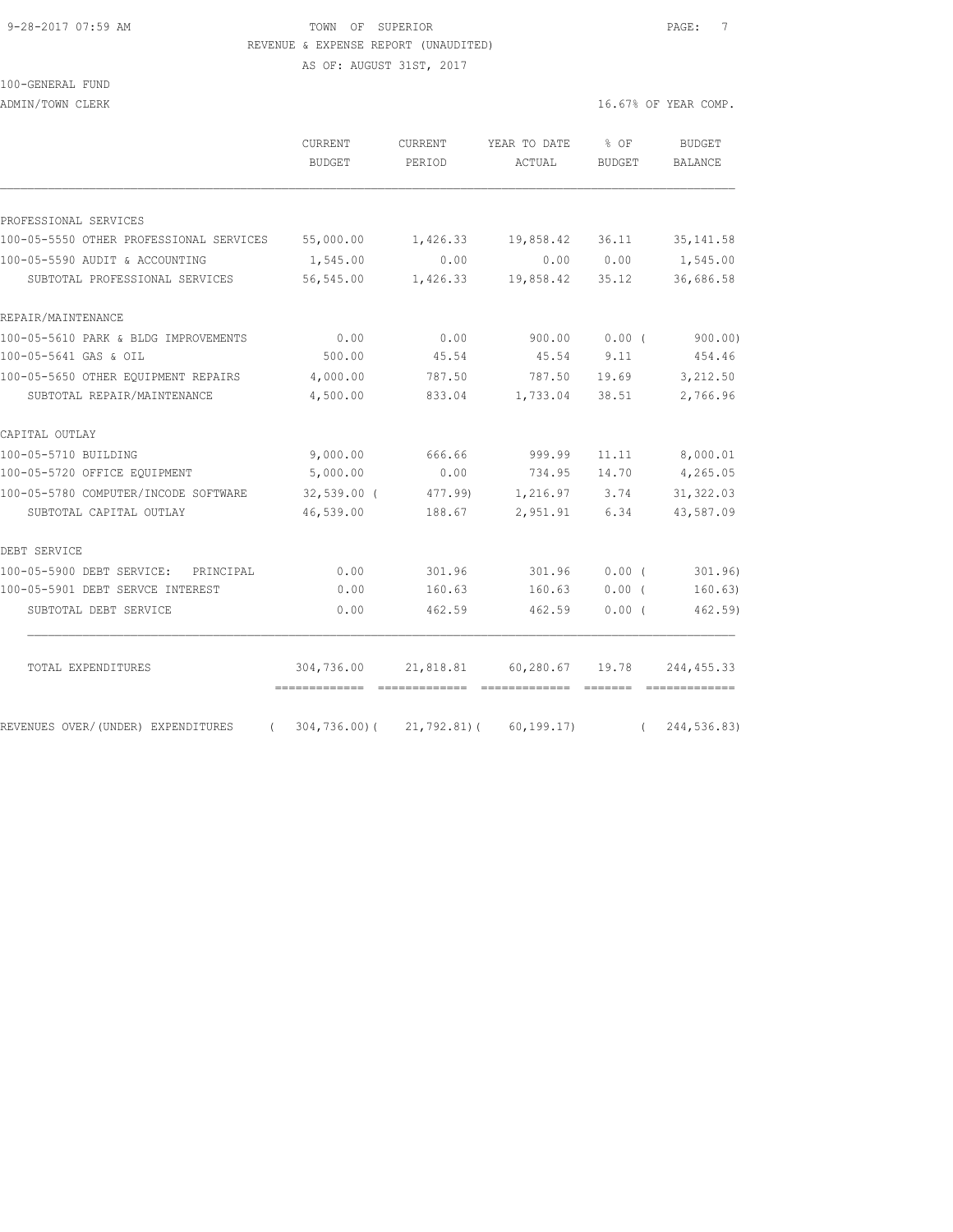| 9-28-2017 07:59 AM                      | TOWN OF SUPERIOR<br>REVENUE & EXPENSE REPORT (UNAUDITED)<br>AS OF: AUGUST 31ST, 2017 |                   |                        |                |                      |
|-----------------------------------------|--------------------------------------------------------------------------------------|-------------------|------------------------|----------------|----------------------|
| 100-GENERAL FUND                        |                                                                                      |                   |                        |                |                      |
| FINANCE                                 |                                                                                      |                   |                        |                | 16.67% OF YEAR COMP. |
|                                         | CURRENT<br>BUDGET                                                                    | CURRENT<br>PERIOD | YEAR TO DATE<br>ACTUAL | % OF<br>BUDGET | BUDGET<br>BALANCE    |
|                                         |                                                                                      |                   |                        |                |                      |
| REVENUES                                |                                                                                      |                   |                        |                |                      |
| GRANTS                                  |                                                                                      |                   |                        |                |                      |
|                                         |                                                                                      |                   |                        |                |                      |
| EXPENDITURES                            |                                                                                      |                   |                        |                |                      |
| PERSONEL                                |                                                                                      |                   |                        |                |                      |
| SUPPLIES                                |                                                                                      |                   |                        |                |                      |
| 100-06-5299 OPERATING SUPPLIES          | 0.00                                                                                 | 8.00              | 7.00                   | $0.00$ (       | 7.00)                |
| SUBTOTAL SUPPLIES                       | 0.00                                                                                 | 8.00              | 7.00                   | $0.00$ (       | 7.00)                |
| UTILITIES                               |                                                                                      |                   |                        |                |                      |
| GENERAL BUSINESS EXPENSE                |                                                                                      |                   |                        |                |                      |
| 100-06-5471 AUDIT & ACCOUNTING          | 0.00                                                                                 | 203.85            | 203.85                 | $0.00$ (       | 203.85               |
| 100-06-5480 GENERAL INSURANCE           | 12,820.00                                                                            | 0.00              | 0.00                   |                | $0.00$ $12,820.00$   |
| 100-06-5491 FINANCE/BANK FEES           | 0.00                                                                                 | 401.46            | 800.32                 | $0.00$ (       | 800.32)              |
| SUBTOTAL GENERAL BUSINESS EXPENSE       | 12,820.00                                                                            | 605.31            | 1,004.17               | 7.83           | 11,815.83            |
| PROFESSIONAL SERVICES                   |                                                                                      |                   |                        |                |                      |
| 100-06-5550 OTHER PROFESSIONAL SERVICES | 46,000.00                                                                            | 0.00              | 2,775.50               | 6.03           | 43, 224.50           |
| 100-06-5590 AUDIT & ACCOUNTING          | 1,545.00                                                                             | 0.00              | 0.00                   | 0.00           | 1,545.00             |
| SUBTOTAL PROFESSIONAL SERVICES          | 47,545.00                                                                            | 0.00              | 2,775.50               | 5.84           | 44,769.50            |
| CAPITAL OUTLAY                          |                                                                                      |                   |                        |                |                      |
| TOTAL EXPENDITURES                      |                                                                                      | 60,365.00 613.31  |                        | 3,786.67 6.27  | 56, 578.33           |
| REVENUES OVER/(UNDER) EXPENDITURES      | $(60, 365.00)$ $(613.31)$ $(3, 786.67)$                                              |                   |                        |                | 56, 578.33           |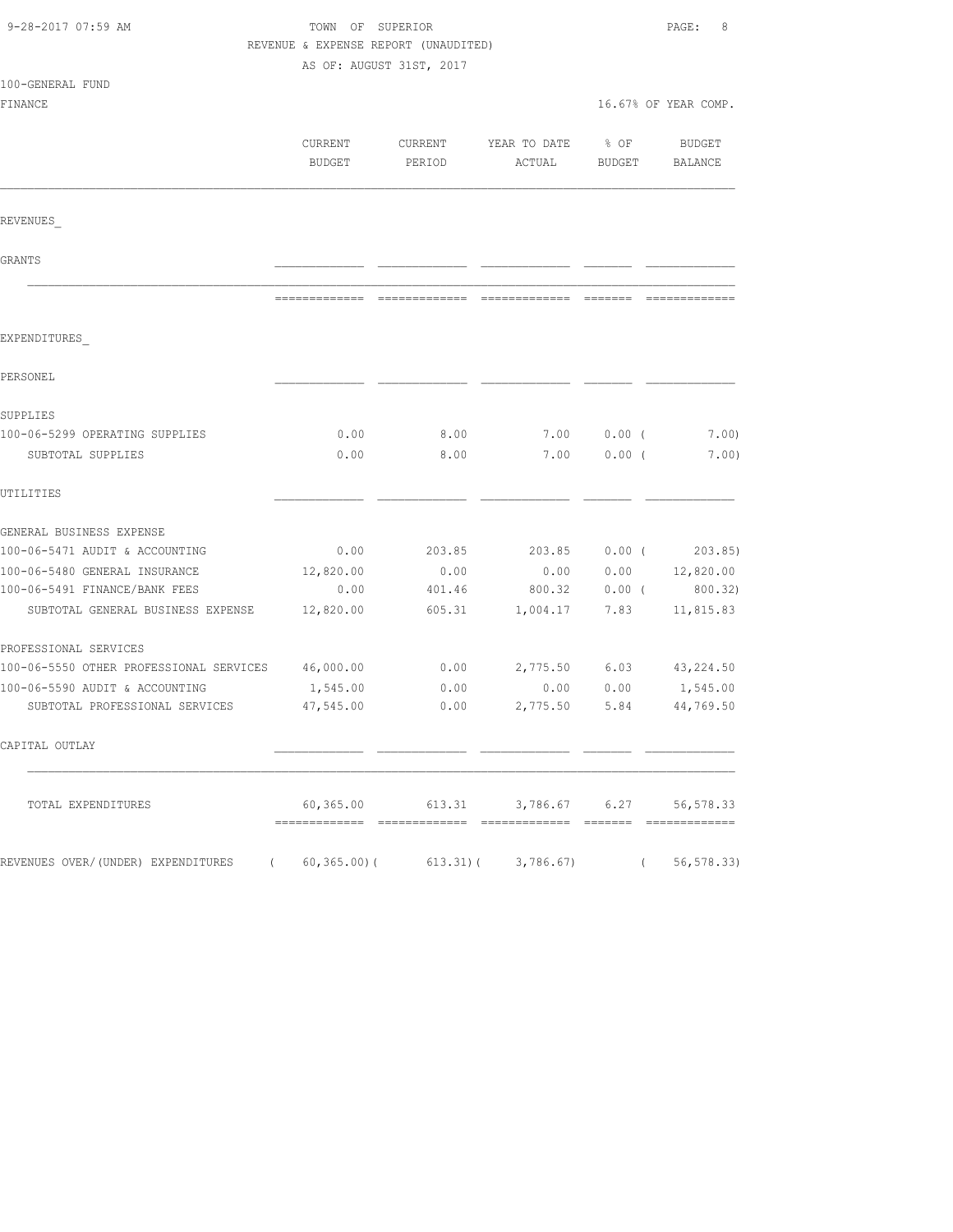## 9-28-2017 07:59 AM TOWN OF SUPERIOR PAGE: 9 REVENUE & EXPENSE REPORT (UNAUDITED)

AS OF: AUGUST 31ST, 2017

| 100-GENERAL FUND |  |
|------------------|--|
|------------------|--|

| POLICE                                            |               |           |                                                 |                                                                                                                                                                                                                                                                                                                                                                                                                                                                                                                                                                         | 16.67% OF YEAR COMP.   |
|---------------------------------------------------|---------------|-----------|-------------------------------------------------|-------------------------------------------------------------------------------------------------------------------------------------------------------------------------------------------------------------------------------------------------------------------------------------------------------------------------------------------------------------------------------------------------------------------------------------------------------------------------------------------------------------------------------------------------------------------------|------------------------|
|                                                   | CURRENT       | CURRENT   | YEAR TO DATE                                    | % OF                                                                                                                                                                                                                                                                                                                                                                                                                                                                                                                                                                    | <b>BUDGET</b>          |
|                                                   | <b>BUDGET</b> | PERIOD    | ACTUAL                                          | <b>BUDGET</b>                                                                                                                                                                                                                                                                                                                                                                                                                                                                                                                                                           | BALANCE                |
| REVENUES                                          |               |           |                                                 |                                                                                                                                                                                                                                                                                                                                                                                                                                                                                                                                                                         |                        |
| BUSINESS SERVICES                                 |               |           |                                                 |                                                                                                                                                                                                                                                                                                                                                                                                                                                                                                                                                                         |                        |
| 100-07-4230 PD SERVICES-IMPOUND/FING PRI          | 0.00          | 1,327.00  | 2,404.50                                        | $0.00$ (                                                                                                                                                                                                                                                                                                                                                                                                                                                                                                                                                                | 2,404.50)              |
| 100-07-4240 FEES                                  | 20,000.00     | 0.00      | 0.00                                            | 0.00                                                                                                                                                                                                                                                                                                                                                                                                                                                                                                                                                                    | 20,000.00              |
| 100-07-4250 TRAFFIC FINES                         | 9,000.00      | 1,338.05  | 2,761.76                                        | 30.69                                                                                                                                                                                                                                                                                                                                                                                                                                                                                                                                                                   | 6,238.24               |
| SUBTOTAL BUSINESS SERVICES                        | 29,000.00     | 2,665.05  | 5,166.26                                        | 17.81                                                                                                                                                                                                                                                                                                                                                                                                                                                                                                                                                                   | 23,833.74              |
| CONTRIBUTIONS                                     |               |           |                                                 |                                                                                                                                                                                                                                                                                                                                                                                                                                                                                                                                                                         |                        |
| 100-07-4781 OFF DUTY VEHICLE USE                  | 0.00          | 100.00    | 100.00                                          | $0.00$ (                                                                                                                                                                                                                                                                                                                                                                                                                                                                                                                                                                | 100.00                 |
| SUBTOTAL CONTRIBUTIONS                            | 0.00          | 100.00    | 100.00                                          | $0.00$ (                                                                                                                                                                                                                                                                                                                                                                                                                                                                                                                                                                | 100.00)                |
| TOTAL REVENUES                                    | 29,000.00     | 2,765.05  | 5,266.26                                        | 18.16<br>$\begin{tabular}{ll} \multicolumn{3}{l}{{\color{red}\boldsymbol{z}}}= \multicolumn{3}{l}{\color{blue}\boldsymbol{z}}=\multicolumn{3}{l}{\color{blue}\boldsymbol{z}}=\multicolumn{3}{l}{\color{blue}\boldsymbol{z}}=\multicolumn{3}{l}{\color{blue}\boldsymbol{z}}=\multicolumn{3}{l}{\color{blue}\boldsymbol{z}}=\multicolumn{3}{l}{\color{blue}\boldsymbol{z}}=\multicolumn{3}{l}{\color{blue}\boldsymbol{z}}=\multicolumn{3}{l}{\color{blue}\boldsymbol{z}}=\multicolumn{3}{l}{\color{blue}\boldsymbol{z}}=\multicolumn{3}{l}{\color{blue}\boldsymbol{z}}=\$ | 23,733.74              |
| EXPENDITURES                                      |               |           |                                                 |                                                                                                                                                                                                                                                                                                                                                                                                                                                                                                                                                                         |                        |
| PERSONEL                                          |               |           |                                                 |                                                                                                                                                                                                                                                                                                                                                                                                                                                                                                                                                                         |                        |
| 100-07-5100 SALARIES                              | 463,510.00    | 34,094.95 | 105,523.95                                      | 22.77                                                                                                                                                                                                                                                                                                                                                                                                                                                                                                                                                                   | 357,986.05             |
| 100-07-5101 OVERTIME                              | 20,000.00     | 1,208.14  | 2,946.51                                        | 14.73                                                                                                                                                                                                                                                                                                                                                                                                                                                                                                                                                                   | 17,053.49              |
| 100-07-5151 FICA                                  | 2,361.00      | 235.53    | 523.17                                          | 22.16                                                                                                                                                                                                                                                                                                                                                                                                                                                                                                                                                                   | 1,837.83               |
| 100-07-5152 MEDICARE                              | 6,546.00      | 489.57    | 992.62                                          | 15.16                                                                                                                                                                                                                                                                                                                                                                                                                                                                                                                                                                   | 5,553.38               |
| 100-07-5153 STATE UNEMPLOYMENT                    | 2,155.00      | 21.38     | 65.13                                           | 3.02                                                                                                                                                                                                                                                                                                                                                                                                                                                                                                                                                                    | 2,089.87               |
| 100-07-5154 WORKERS COMP INSURANCE                | 18,684.00     | 0.00      | 5,339.00                                        | 28.58                                                                                                                                                                                                                                                                                                                                                                                                                                                                                                                                                                   | 13,345.00              |
| 100-07-5160 PUBLIC SAFETY RETIREMENT              | 82,394.00     | 0.00      | 0.00                                            | 0.00                                                                                                                                                                                                                                                                                                                                                                                                                                                                                                                                                                    | 82,394.00              |
| 100-07-5161 ARIZONA STATE RETIREMENT              | 8,009.00      | 361.25    | 740.11                                          | 9.24                                                                                                                                                                                                                                                                                                                                                                                                                                                                                                                                                                    | 7,268.89               |
| 100-07-5162 LIFE INSURANCE                        | 764.00        | 67.00     | 130.90                                          | 17.13                                                                                                                                                                                                                                                                                                                                                                                                                                                                                                                                                                   | 633.10                 |
| 100-07-5163 HEALTH INSURANCE                      | 38,342.00     | 4,637.48  | 4,637.48                                        | 12.10                                                                                                                                                                                                                                                                                                                                                                                                                                                                                                                                                                   | 33,704.52              |
| 100-07-5164 DENTAL INSURANCE<br>SUBTOTAL PERSONEL | 3,512.00      | 246.48    | 505.28<br>646,277.00 41,361.78 121,404.15 18.79 | 14.39                                                                                                                                                                                                                                                                                                                                                                                                                                                                                                                                                                   | 3,006.72<br>524,872.85 |
|                                                   |               |           |                                                 |                                                                                                                                                                                                                                                                                                                                                                                                                                                                                                                                                                         |                        |
| SUPPLIES<br>100-07-5210 OFFICE SUPPLIES           | 3,500.00      | 0.00      | 0.00                                            | 0.00                                                                                                                                                                                                                                                                                                                                                                                                                                                                                                                                                                    | 3,500.00               |
| 100-07-5227 K9 FOOD & MEDICAL SUPPLIES            | 2,000.00      | 0.00      | 114.51                                          | 5.73                                                                                                                                                                                                                                                                                                                                                                                                                                                                                                                                                                    | 1,885.49               |
| 100-07-5299 OPERATING SUPPLIES                    | 0.00          | 37.57     | 158.28                                          | $0.00$ (                                                                                                                                                                                                                                                                                                                                                                                                                                                                                                                                                                | 158.28)                |
| SUBTOTAL SUPPLIES                                 | 5,500.00      | 37.57     | 272.79                                          | 4.96                                                                                                                                                                                                                                                                                                                                                                                                                                                                                                                                                                    | 5,227.21               |
| UTILITIES                                         |               |           |                                                 |                                                                                                                                                                                                                                                                                                                                                                                                                                                                                                                                                                         |                        |
| 100-07-5310 ELECTRICITY                           | 10,215.00     | 811.95    | 2,262.14                                        | 22.15                                                                                                                                                                                                                                                                                                                                                                                                                                                                                                                                                                   | 7,952.86               |
| 100-07-5320 GAS                                   | 200.00        | 105.80    | 158.20                                          | 79.10                                                                                                                                                                                                                                                                                                                                                                                                                                                                                                                                                                   | 41.80                  |
| 100-07-5350 TELEPHONE                             | 8,000.00      | 2,411.38  | 3,840.59                                        | 48.01                                                                                                                                                                                                                                                                                                                                                                                                                                                                                                                                                                   | 4,159.41               |
| 100-07-5360 WATER                                 | 1,000.00      | 49.86     | 234.00                                          | 23.40                                                                                                                                                                                                                                                                                                                                                                                                                                                                                                                                                                   | 766.00                 |
| SUBTOTAL UTILITIES                                | 19,415.00     | 3,378.99  | 6,494.93                                        | 33.45                                                                                                                                                                                                                                                                                                                                                                                                                                                                                                                                                                   | 12,920.07              |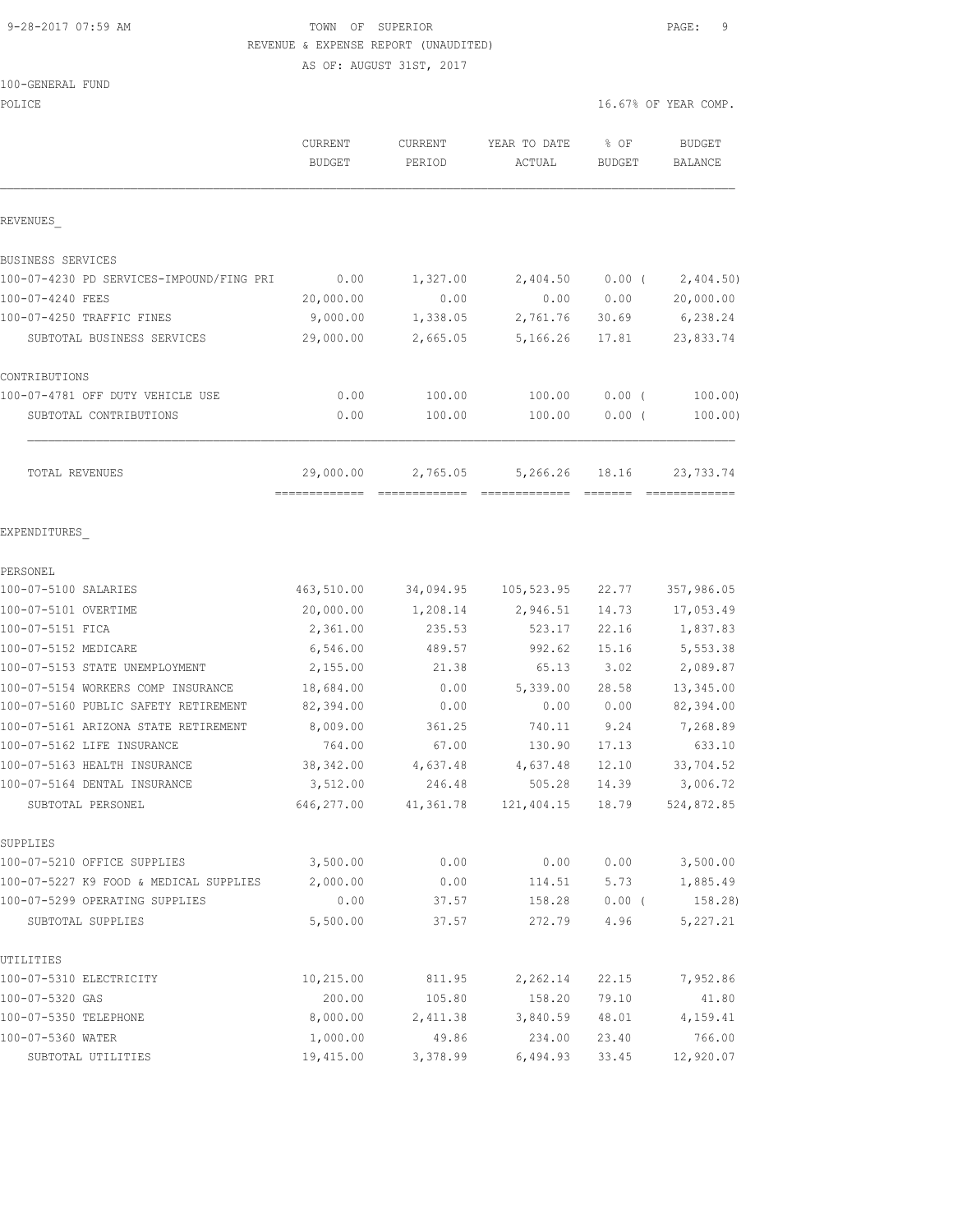#### 9-28-2017 07:59 AM TOWN OF SUPERIOR PAGE: 10 REVENUE & EXPENSE REPORT (UNAUDITED)

AS OF: AUGUST 31ST, 2017

POLICE 16.67% OF YEAR COMP.

|                                         | CURRENT<br>BUDGET                                        | CURRENT<br>PERIOD                  | YEAR TO DATE<br>ACTUAL | $8$ OF<br>BUDGET | <b>BUDGET</b><br>BALANCE                                                                                                                                                                                                                                                                                                                                                                                                                                                               |
|-----------------------------------------|----------------------------------------------------------|------------------------------------|------------------------|------------------|----------------------------------------------------------------------------------------------------------------------------------------------------------------------------------------------------------------------------------------------------------------------------------------------------------------------------------------------------------------------------------------------------------------------------------------------------------------------------------------|
| GENERAL BUSINESS EXPENSE                |                                                          |                                    |                        |                  |                                                                                                                                                                                                                                                                                                                                                                                                                                                                                        |
| 100-07-5410 ADVERTISING                 | 500.00                                                   | 0.00                               | 0.00                   | 0.00             | 500.00                                                                                                                                                                                                                                                                                                                                                                                                                                                                                 |
| 100-07-5420 DUES & SUBSCRIPTIONS        | 500.00                                                   | 0.00                               | 50.00                  | 10.00            | 450.00                                                                                                                                                                                                                                                                                                                                                                                                                                                                                 |
| 100-07-5430 PRINTING                    | 0.00                                                     | 426.92                             | 646.14                 | $0.00$ (         | 646.14)                                                                                                                                                                                                                                                                                                                                                                                                                                                                                |
| 100-07-5460 POSTAGE                     | 300.00                                                   | 70.45                              | 105.55                 | 35.18            | 194.45                                                                                                                                                                                                                                                                                                                                                                                                                                                                                 |
| 100-07-5471 AUDIT & ACCOUNTING          | 1,545.00                                                 | 203.85                             | 203.85                 | 13.19            | 1,341.15                                                                                                                                                                                                                                                                                                                                                                                                                                                                               |
| 100-07-5480 GENERAL INSURANCE           | 12,820.00                                                | 3,234.63                           | 3,234.63               | 25.23            | 9,585.37                                                                                                                                                                                                                                                                                                                                                                                                                                                                               |
| SUBTOTAL GENERAL BUSINESS EXPENSE       | 15,665.00                                                | 3,935.85                           | 4,240.17               | 27.07            | 11,424.83                                                                                                                                                                                                                                                                                                                                                                                                                                                                              |
| PROFESSIONAL SERVICES                   |                                                          |                                    |                        |                  |                                                                                                                                                                                                                                                                                                                                                                                                                                                                                        |
| 100-07-5520 CONTRACTUAL SERVICES        | 75,000.00                                                | 37,500.00                          | 37,500.00              | 50.00            | 37,500.00                                                                                                                                                                                                                                                                                                                                                                                                                                                                              |
| 100-07-5530 Animal Control              | 17, 112.00                                               | 0.00                               |                        | 0.00 0.00        | 17, 112.00                                                                                                                                                                                                                                                                                                                                                                                                                                                                             |
| 100-07-5550 OTHER PROFESSIONAL SERVICES | 2,000.00                                                 | 4,860.25                           | 4,860.25               | $243.01$ (       | 2,860.25)                                                                                                                                                                                                                                                                                                                                                                                                                                                                              |
| SUBTOTAL PROFESSIONAL SERVICES          | 94,112.00                                                | 42,360.25 42,360.25                |                        | 45.01            | 51,751.75                                                                                                                                                                                                                                                                                                                                                                                                                                                                              |
| REPAIR/MAINTENANCE                      |                                                          |                                    |                        |                  |                                                                                                                                                                                                                                                                                                                                                                                                                                                                                        |
| 100-07-5640 AUTO & TRUCK REPAIRS        |                                                          | $0.00$ ( $16.83$ ) $260.28$ 0.00 ( |                        |                  | 260.28                                                                                                                                                                                                                                                                                                                                                                                                                                                                                 |
| 100-07-5641 GAS & OIL                   | 14,647.00                                                | 1,762.65                           | 1,848.73               | 12.62            | 12,798.27                                                                                                                                                                                                                                                                                                                                                                                                                                                                              |
| SUBTOTAL REPAIR/MAINTENANCE             | 14,647.00                                                | 1,745.82                           | 2,109.01               | 14.40            | 12,537.99                                                                                                                                                                                                                                                                                                                                                                                                                                                                              |
| CAPITAL OUTLAY                          |                                                          |                                    |                        |                  |                                                                                                                                                                                                                                                                                                                                                                                                                                                                                        |
| TOTAL EXPENDITURES                      | 795,616.00<br>===============================            |                                    | eccessessess essess    |                  | $\begin{array}{cccccccccccccc} \multicolumn{2}{c}{} & \multicolumn{2}{c}{} & \multicolumn{2}{c}{} & \multicolumn{2}{c}{} & \multicolumn{2}{c}{} & \multicolumn{2}{c}{} & \multicolumn{2}{c}{} & \multicolumn{2}{c}{} & \multicolumn{2}{c}{} & \multicolumn{2}{c}{} & \multicolumn{2}{c}{} & \multicolumn{2}{c}{} & \multicolumn{2}{c}{} & \multicolumn{2}{c}{} & \multicolumn{2}{c}{} & \multicolumn{2}{c}{} & \multicolumn{2}{c}{} & \multicolumn{2}{c}{} & \multicolumn{2}{c}{} & \$ |
| REVENUES OVER/(UNDER) EXPENDITURES      | $(766, 616.00) (90, 055.21) (171, 615.04) (595, 000.96)$ |                                    |                        |                  |                                                                                                                                                                                                                                                                                                                                                                                                                                                                                        |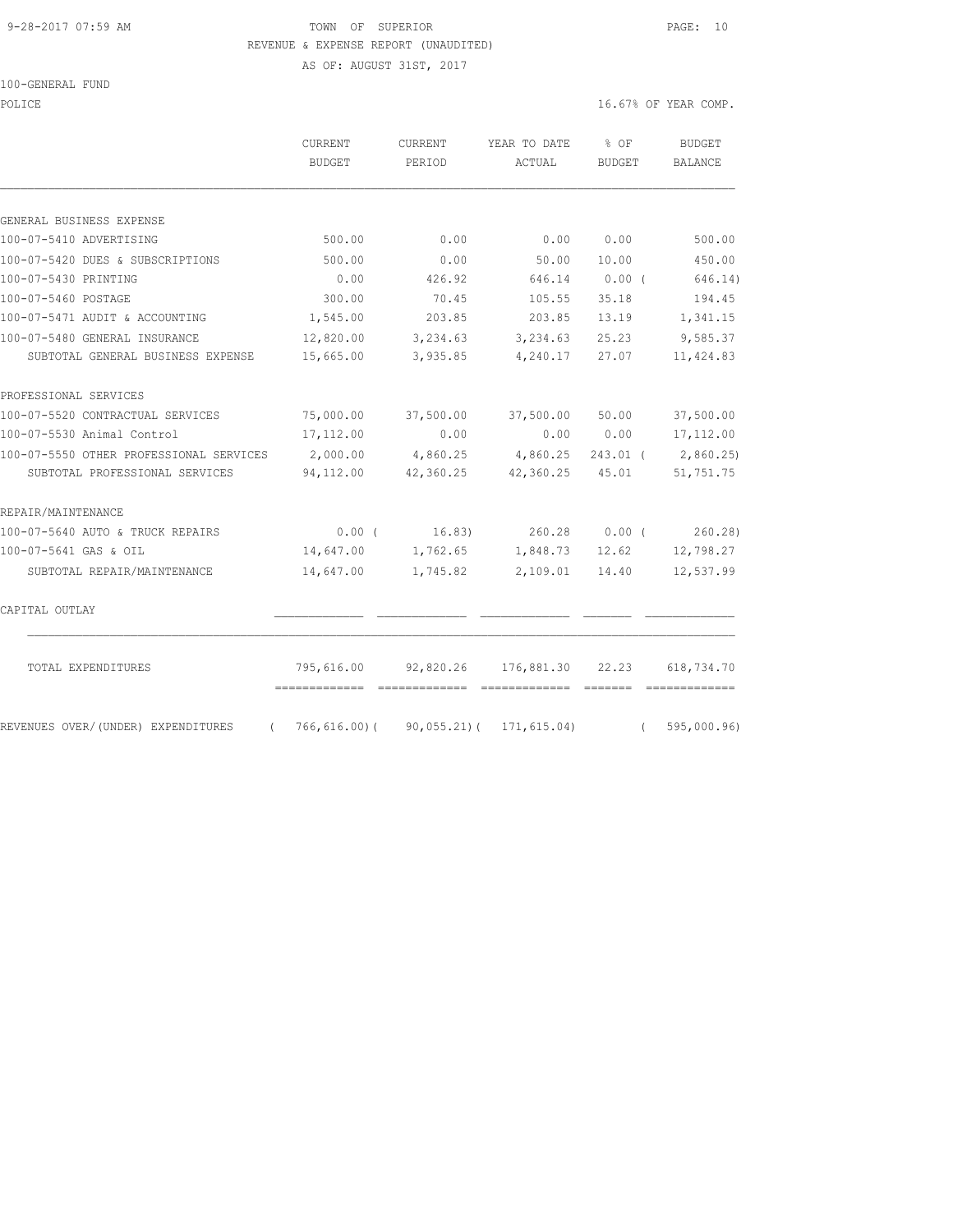# 9-28-2017 07:59 AM TOWN OF SUPERIOR PAGE: 11 REVENUE & EXPENSE REPORT (UNAUDITED)

AS OF: AUGUST 31ST, 2017

|  | 100-GENERAL FUND |  |
|--|------------------|--|
|  |                  |  |

FIRE  $16.67$ % OF YEAR COMP.

|                                       | CURRENT<br><b>BUDGET</b> | CURRENT<br>PERIOD | YEAR TO DATE<br>ACTUAL | % OF<br><b>BUDGET</b> | <b>BUDGET</b><br><b>BALANCE</b> |
|---------------------------------------|--------------------------|-------------------|------------------------|-----------------------|---------------------------------|
| REVENUES                              |                          |                   |                        |                       |                                 |
| BUSINESS SERVICES                     |                          |                   |                        |                       |                                 |
| 100-08-4240 FEES                      | 5,000.00                 | 0.00              | 0.00                   | 0.00                  | 5,000.00                        |
| SUBTOTAL BUSINESS SERVICES            | 5,000.00                 | 0.00              | 0.00                   | 0.00                  | 5,000.00                        |
| CONTRIBUTIONS                         |                          |                   |                        |                       |                                 |
| TOTAL REVENUES                        | 5,000.00                 | 0.00              | 0.00                   | 0.00                  | 5,000.00                        |
| EXPENDITURES                          |                          |                   |                        |                       |                                 |
| PERSONEL                              |                          |                   |                        |                       |                                 |
| 100-08-5100 SALARIES                  | 52,657.00                | 3,874.46          | 10,954.75              | 20.80                 | 41,702.25                       |
| 100-08-5101 OVERTIME                  | 4,500.00                 | 536.03            | 1,197.39               | 26.61                 | 3,302.61                        |
| 100-08-5151 FICA                      | 3,360.00                 | 264.20            | 534.12                 | 15.90                 | 2,825.88                        |
| 100-08-5152 MEDICARE                  | 3,929.00                 | 61.82             | 124.96                 | 3.18                  | 3,804.04                        |
| 100-08-5153 STATE UNEMPLOYMENT        | 363.00                   | 18.44             | 37.34                  | 10.29                 | 325.66                          |
| 100-08-5154 WORKERS COMP INSURANCE    | 1,847.00                 | 0.00              | 0.00                   | 0.00                  | 1,847.00                        |
| 100-08-5160 PUBLIC SAFETY RETIREMENT  | 5,184.00                 | 0.00              | 0.00                   | 0.00                  | 5,184.00                        |
| 100-08-5161 ARIZONA STATE RETIREMENT  | 0.00                     | 0.92              | 1.38                   | 0.00(                 | 1.38)                           |
| 100-08-5162 LIFE INSURANCE            | 96.00                    | 40.20             | 82.80                  | 86.25                 | 13.20                           |
| 100-08-5163 HEALTH INSURANCE          | 3,834.00                 | 1,786.65          | 2,086.65               | 54.42                 | 1,747.35                        |
| 100-08-5164 DENTAL INSURANCE          | 444.00                   | 184.86            | 378.96                 | 85.35                 | 65.04                           |
| SUBTOTAL PERSONEL                     | 76,214.00                | 6,767.58          | 15,398.35              | 20.20                 | 60,815.65                       |
| SUPPLIES                              |                          |                   |                        |                       |                                 |
| 100-08-5210 OFFICE SUPPLIES           | 250.00                   | 0.00              | 0.00                   | 0.00                  | 250.00                          |
| 100-08-5225 SAFETY SUPPLIES/EQUIPMENT | 0.00                     | 1,148.10          | 1,148.10               | 0.00(                 | 1, 148.10)                      |
| 100-08-5299 OPERATING SUPPLIES        | 3,000.00                 | 693.59            | 929.31                 | 30.98                 | 2,070.69                        |
| SUBTOTAL SUPPLIES                     | 3,250.00                 | 1,841.69          |                        | 2,077.41 63.92        | 1,172.59                        |
| UTILITIES                             |                          |                   |                        |                       |                                 |
| 100-08-5310 ELECTRICITY               | 2,840.00                 | 229.65            | 655.47                 |                       | 23.08 2,184.53                  |
| 100-08-5350 TELEPHONE                 | 1,163.00                 | 74.62             | 182.98                 | 15.73                 | 980.02                          |
| 100-08-5360 WATER                     | 811.00                   | 63.17             | 132.36                 | 16.32                 | 678.64                          |
| SUBTOTAL UTILITIES                    | 4,814.00                 | 367.44            | 970.81                 | 20.17                 | 3,843.19                        |
| GENERAL BUSINESS EXPENSE              |                          |                   |                        |                       |                                 |
| 100-08-5420 DUES & SUBSCRIPTIONS      | 0.00                     | 23.20             | 23.20                  | $0.00$ (              | 23.20)                          |
| 100-08-5430 PRINTING                  | 0.00                     | 100.16            | 145.16                 | $0.00$ (              | 145.16)                         |
| 100-08-5460 POSTAGE                   | 250.00                   | 70.45             | 105.55                 | 42.22                 | 144.45                          |
| 100-08-5471 AUDIT                     | 1,545.00                 | 203.85            | 203.85                 | 13.19                 | 1,341.15                        |
| 100-08-5480 GENERAL INSURANCE         | 6,410.00                 | 1,617.34          | 1,617.34               | 25.23                 | 4,792.66                        |
| SUBTOTAL GENERAL BUSINESS EXPENSE     | 8,205.00                 | 2,015.00          | 2,095.10               | 25.53                 | 6,109.90                        |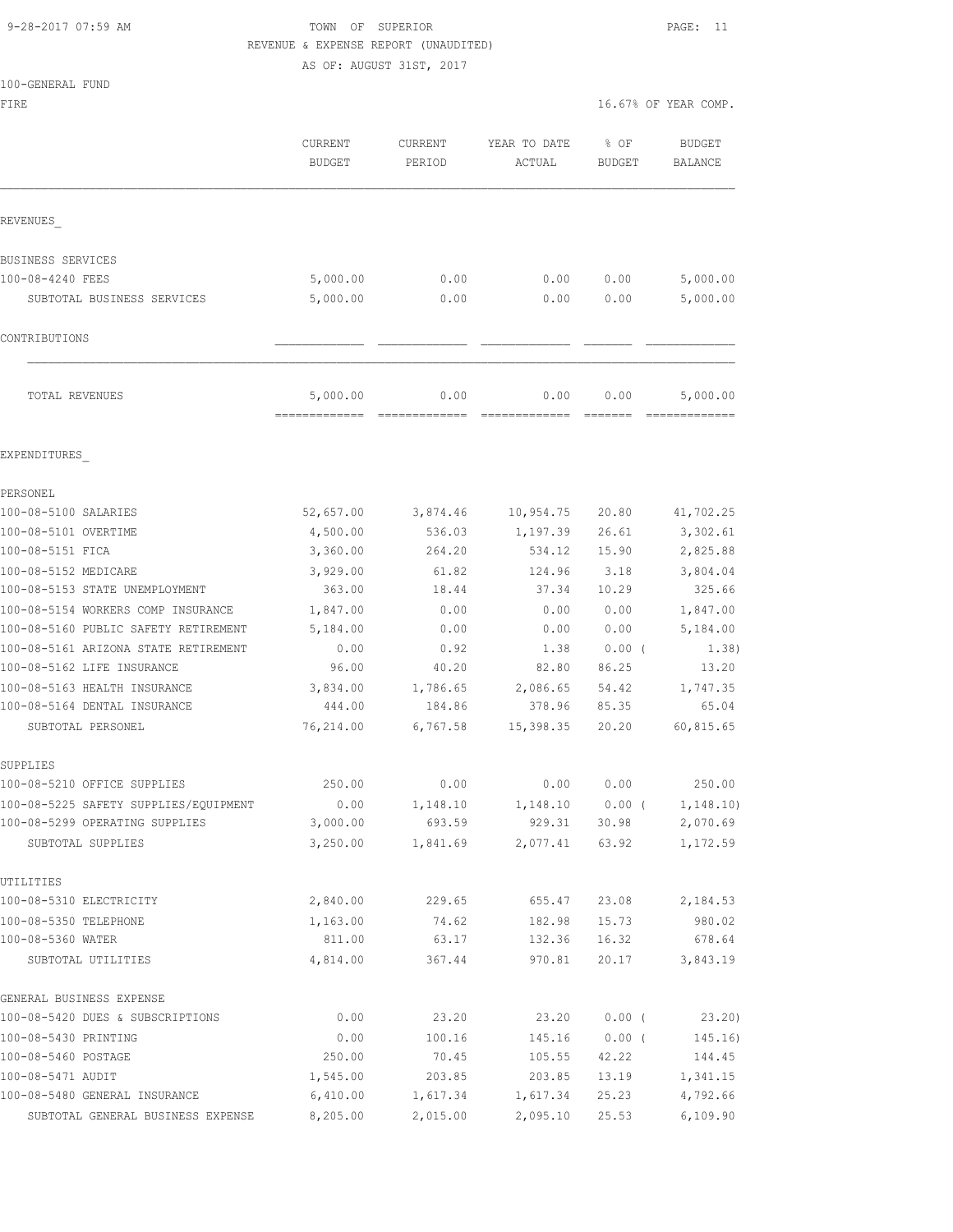#### 9-28-2017 07:59 AM TOWN OF SUPERIOR PAGE: 12 REVENUE & EXPENSE REPORT (UNAUDITED)

AS OF: AUGUST 31ST, 2017

#### 100-GENERAL FUND

|                                                                        | CURRENT  | <b>CURRENT</b><br><b>BUDGET</b><br>PERIOD | YEAR TO DATE<br>ACTUAL               | % OF<br><b>BUDGET</b> | <b>BUDGET</b><br><b>BALANCE</b> |
|------------------------------------------------------------------------|----------|-------------------------------------------|--------------------------------------|-----------------------|---------------------------------|
|                                                                        |          |                                           |                                      |                       |                                 |
|                                                                        |          |                                           |                                      |                       |                                 |
| PROFESSIONAL SERVICES                                                  |          |                                           |                                      |                       |                                 |
| 100-08-5550 OTHER PROFESSIONAL SERVICES 3,000.00                       |          | 99.00                                     |                                      | 3,763.00 125.43 (     | 763.00                          |
| SUBTOTAL PROFESSIONAL SERVICES                                         | 3,000.00 | 99.00                                     |                                      | $3,763.00$ 125.43 (   | 763.00)                         |
| REPAIR/MAINTENANCE                                                     |          |                                           |                                      |                       |                                 |
| 100-08-5641 GAS & OIL                                                  | 5,000.00 |                                           | 156.49 156.49 3.13                   |                       | 4,843.51                        |
| SUBTOTAL REPAIR/MAINTENANCE                                            | 5,000.00 |                                           | 156.49 156.49 3.13                   |                       | 4,843.51                        |
| CAPITAL OUTLAY                                                         |          |                                           |                                      |                       |                                 |
| DEBT SERVICE                                                           |          |                                           |                                      |                       |                                 |
| 100-08-5900 DEBT SVC- PRINCIPAL                                        | 0.00     | 162.79                                    | 162.79                               | 0.00(                 | 162.79)                         |
| 100-08-5901 DEBT SVC INTEREST                                          | 0.00     | 85.32                                     | 85.32                                |                       | 0.00(85.32)                     |
| SUBTOTAL DEBT SERVICE                                                  | 0.00     | 248.11                                    | 248.11                               | $0.00$ (              | 248.11)                         |
|                                                                        |          |                                           |                                      |                       |                                 |
| TOTAL EXPENDITURES                                                     |          |                                           | 100,483.00 11,495.31 24,709.27 24.59 |                       | 75, 773. 73                     |
| REVENUES OVER/(UNDER) EXPENDITURES (95,483.00)(11,495.31)(24,709.27) ( |          |                                           |                                      |                       | 70,773.73)                      |
|                                                                        |          |                                           |                                      |                       |                                 |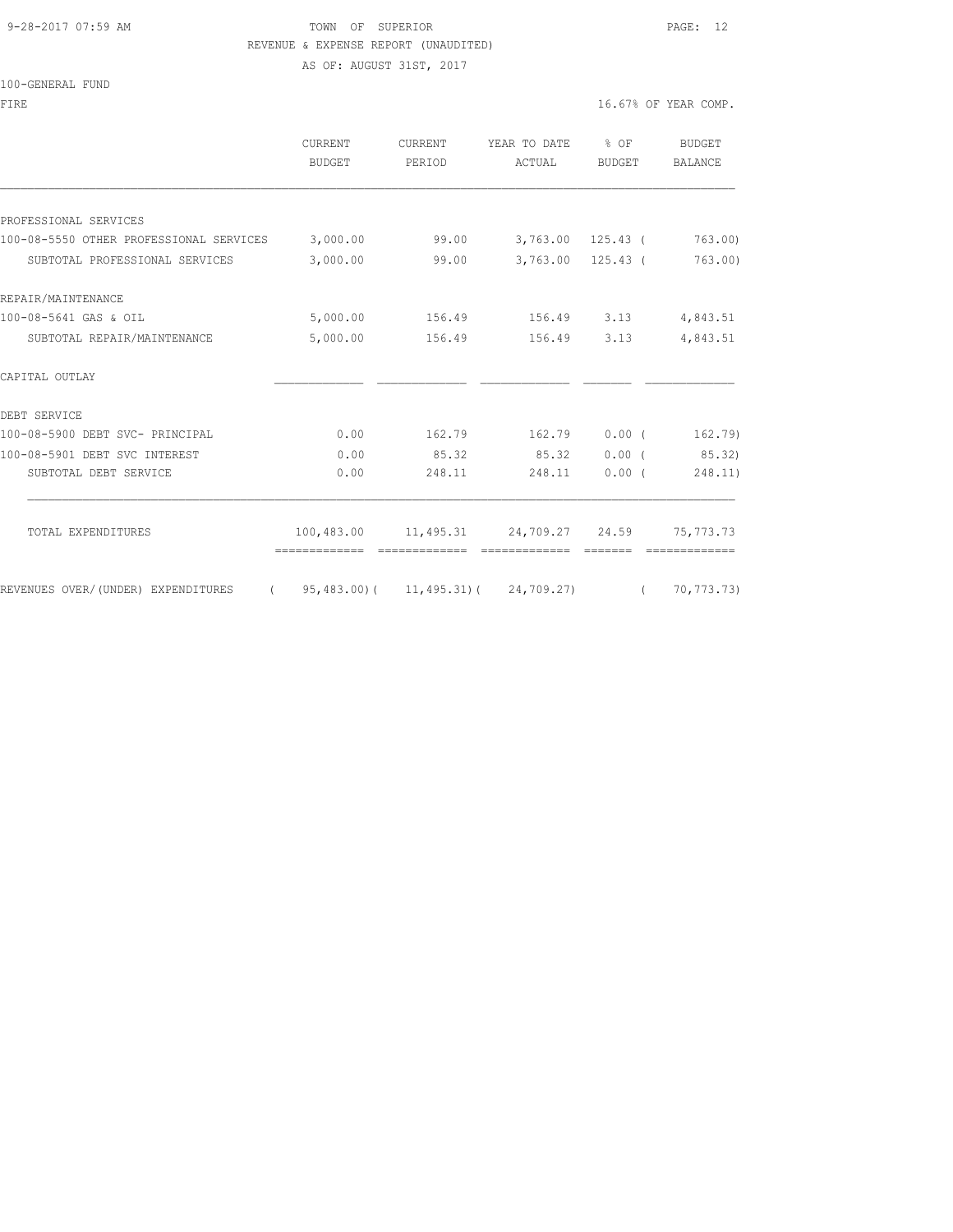# 9-28-2017 07:59 AM TOWN OF SUPERIOR PAGE: 13 REVENUE & EXPENSE REPORT (UNAUDITED)

AS OF: AUGUST 31ST, 2017

100-GENERAL FUND

| PW-STREETS/BLDG MAINT                                             |                                 |                   |                        | 16.67% OF YEAR COMP.  |                                 |
|-------------------------------------------------------------------|---------------------------------|-------------------|------------------------|-----------------------|---------------------------------|
|                                                                   | <b>CURRENT</b><br><b>BUDGET</b> | CURRENT<br>PERIOD | YEAR TO DATE<br>ACTUAL | % OF<br><b>BUDGET</b> | <b>BUDGET</b><br><b>BALANCE</b> |
| REVENUES                                                          |                                 |                   |                        |                       |                                 |
| MISCELLANEOUS                                                     |                                 |                   |                        |                       |                                 |
| 100-09-4820 OTHER INCOME                                          | 0.00                            | 2,000.00          | 2,000.00               | $0.00$ (              | 2,000.00                        |
| SUBTOTAL MISCELLANEOUS                                            | 0.00                            | 2,000.00          | 2,000.00               | 0.00(                 | 2,000.00)                       |
| TOTAL REVENUES                                                    | 0.00<br>-------------           | 2,000.00          | 2,000.00               | $0.00$ (              | 2,000.00)                       |
| EXPENDITURES                                                      |                                 |                   |                        |                       |                                 |
| PERSONEL                                                          |                                 |                   |                        |                       |                                 |
| 100-09-5100 SALARIES                                              | 53,625.00                       | 4,570.76          | 9,534.46               | 17.78                 | 44,090.54                       |
| 100-09-5101 OVERTIME                                              | 2,000.00                        | 197.55            | 423.12                 | 21.16                 | 1,576.88                        |
| 100-09-5120 INMATE LABOR                                          | 3,000.00                        | 0.00              | 305.00                 | 10.17                 | 2,695.00                        |
| 100-09-5151 FICA                                                  | 3,325.00                        | 285.65            | 596.95                 | 17.95                 | 2,728.05                        |
| 100-09-5152 MEDICARE                                              | 778.00                          | 66.81             | 139.62                 | 17.95                 | 638.38                          |
| 100-09-5153 STATE UNEMPLOYMENT                                    | 669.00                          | 19.44             | 35.64                  | 5.33                  | 633.36                          |
| 100-09-5154 WORKERS COMP INSURANCE                                | 1,002.00                        | 0.00              | 438.00                 | 43.71                 | 564.00                          |
| 100-09-5161 ARIZONA STATE RETIREMENT                              | 5,759.00                        | 387.16            | 818.69                 | 14.22                 | 4,940.31                        |
| 100-09-5162 LIFE INSURANCE                                        | 101.00                          | 33.50             | 69.00                  | 68.32                 | 32.00                           |
| 100-09-5163 HEALTH INSURANCE                                      | 3,834.00                        | 595.55            | 1,045.55               | 27.27                 | 2,788.45                        |
| 100-09-5164 DENTAL INSURANCE                                      | 462.00                          | 61.62             | 126.32                 | 27.34                 | 335.68                          |
| SUBTOTAL PERSONEL                                                 | 74,555.00                       | 6,218.04          | 13,532.35              | 18.15                 | 61,022.65                       |
| SUPPLIES                                                          |                                 |                   |                        |                       |                                 |
| 100-09-5225 SAFETY SUPPLIES/EQUIPMENT                             | 1,000.00                        | 1,223.75          | 1,223.75               | 122.38 (              | 223.75)                         |
| 100-09-5230 SANITATION SUPPLIES<br>100-09-5299 OPERATING SUPPLIES | 8,800.00<br>8,000.00            | 676.01<br>439.51  | 1,957.15<br>662.98     | 22.24<br>8.29         | 6,842.85<br>7,337.02            |
| SUBTOTAL SUPPLIES                                                 | 17,800.00                       | 2,339.27          | 3,843.88               | 21.59                 | 13,956.12                       |
| UTILITIES                                                         |                                 |                   |                        |                       |                                 |
| 100-09-5310 ELECTRICITY                                           | 5,500.00                        | 598.23            | 1,325.24               | 24.10                 | 4,174.76                        |
| 100-09-5330 REFUSE                                                | 0.00                            | 178.04            | 214.56                 | 0.00(                 | 214.56)                         |
| 100-09-5350 TELEPHONE                                             | 450.00                          | 93.15             | 171.87                 | 38.19                 | 278.13                          |
| 100-09-5360 WATER                                                 | 4,870.00                        | 430.81            | 914.31                 | 18.77                 | 3,955.69                        |
| 100-09-5380 SECURITY                                              | 825.00                          | 0.00              | 0.00                   | 0.00                  | 825.00                          |
| SUBTOTAL UTILITIES                                                | 11,645.00                       | 1,300.23          | 2,625.98               | 22.55                 | 9,019.02                        |
| GENERAL BUSINESS EXPENSE                                          |                                 |                   |                        |                       |                                 |
| 100-09-5410 ADVERTISING                                           | 955.00                          | 0.00              | 0.00                   | 0.00                  | 955.00                          |
| 100-09-5425 CONFERENCES & TRAINING                                | 2,000.00                        | 179.00            | 179.00                 | 8.95                  | 1,821.00                        |
| 100-09-5450 UNIFORMS                                              | 2,000.00                        | 402.93            | 866.72                 | 43.34                 | 1,133.28                        |
| 100-09-5460 POSTAGE                                               | 100.00                          | 0.00              | 0.00                   | 0.00                  | 100.00                          |
| 100-09-5471 AUDIT & ACCOUNTING                                    | 1,545.00                        | 203.85            | 203.85                 | 13.19                 | 1,341.15                        |

100-09-5480 GENERAL INSURANCE 12,820.00 3,234.63 3,234.63 25.23 9,585.37 SUBTOTAL GENERAL BUSINESS EXPENSE 19,420.00 4,020.41 4,484.20 23.09 14,935.80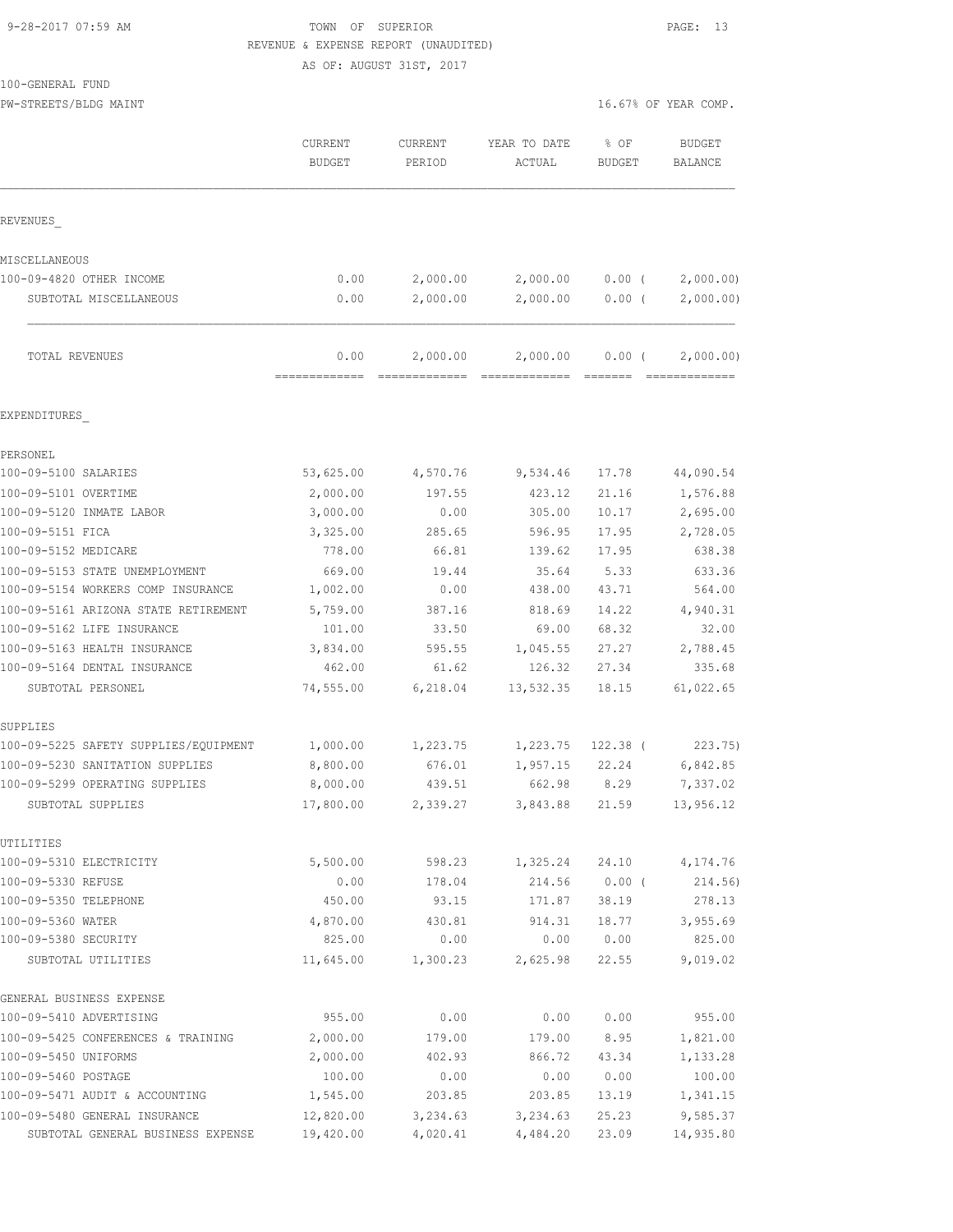#### 9-28-2017 07:59 AM TOWN OF SUPERIOR PAGE: 14 REVENUE & EXPENSE REPORT (UNAUDITED)

AS OF: AUGUST 31ST, 2017

100-GENERAL FUND

PW-STREETS/BLDG MAINT 16.67% OF YEAR COMP.

|                                                                           | <b>CURRENT</b><br><b>BUDGET</b>  | <b>CURRENT</b><br>PERIOD       | YEAR TO DATE<br>ACTUAL       | % OF<br><b>BUDGET</b> | <b>BUDGET</b><br>BALANCE     |
|---------------------------------------------------------------------------|----------------------------------|--------------------------------|------------------------------|-----------------------|------------------------------|
|                                                                           |                                  |                                |                              |                       |                              |
| PROFESSIONAL SERVICES                                                     |                                  |                                |                              |                       |                              |
| 100-09-5520 CONTRACTUAL SERVICESL                                         | 0.00                             | 0.00                           | 719.10                       | 0.00(                 | 719.10)                      |
| 100-09-5550 OTHER PROFESSIONAL SERVICES<br>SUBTOTAL PROFESSIONAL SERVICES | 6,000.00<br>6,000.00             | 0.00<br>0.00                   | 0.00<br>719.10               | 0.00<br>11.99         | 6,000.00<br>5,280.90         |
|                                                                           |                                  |                                |                              |                       |                              |
| REPAIR/MAINTENANCE                                                        |                                  |                                |                              |                       |                              |
| 100-09-5610 PARK & BLDG IMPROVEMENTS                                      | 2,980.00                         | 0.00                           | 0.00                         | 0.00                  | 2,980.00                     |
| 100-09-5640 AUTO & TRUCK REPAIRS                                          | 5,000.00                         | 290.18                         | 665.93                       | 13.32                 | 4,334.07                     |
| 100-09-5641 GAS & OIL                                                     | 1,000.00                         | 0.00                           | 0.00                         | 0.00                  | 1,000.00                     |
| 100-09-5643 INMATE FUEL                                                   | 500.00                           | 81.44                          | 81.44                        | 16.29                 | 418.56                       |
| 100-09-5650 OTHER EOUIPMENT REPAIRS                                       | 5,000.00                         | 0.00                           | 0.00                         | 0.00                  | 5,000.00                     |
| SUBTOTAL REPAIR/MAINTENANCE                                               | 14,480.00                        | 371.62                         | 747.37                       | 5.16                  | 13,732.63                    |
| CAPITAL OUTLAY                                                            |                                  |                                |                              |                       |                              |
| 100-09-5711 MAGMA BUILDING                                                | 2,000.00                         | 0.00                           | 0.00                         | 0.00                  | 2,000.00                     |
| 100-09-5712 ROOSEVELT BUILDING                                            | 2,000.00                         | 0.00                           | 0.00                         | 0.00                  | 2,000.00                     |
| 100-09-5750 OTHER EOUIP/SMALL TOOLS                                       | 5,000.00                         | 0.00                           | 0.00                         | 0.00                  | 5,000.00                     |
| SUBTOTAL CAPITAL OUTLAY                                                   | 9,000.00                         | 0.00                           | 0.00                         | 0.00                  | 9,000.00                     |
| DEBT SERVICE                                                              |                                  |                                |                              |                       |                              |
| 100-09-5900 DEBT SVC - PRINCIPAL                                          | 0.00                             | 134.26                         | 267.25                       | 0.00(                 | 267.25                       |
| 100-09-5901 DEBT SVC - INTEREST                                           | 0.00                             | 81.02                          | 163.31                       | $0.00$ (              | 163.31)                      |
| SUBTOTAL DEBT SERVICE                                                     | 0.00                             | 215.28                         | 430.56                       | 0.00(                 | 430.56)                      |
| TOTAL EXPENDITURES                                                        | 152,900.00                       | 14,464.85                      | 26,383.44                    | 17.26                 | 126,516.56                   |
| REVENUES OVER/(UNDER) EXPENDITURES                                        | =============<br>$152,900.00)$ ( | =============<br>$12,464.85$ ( | =============<br>24, 383.44) | =======               | =============<br>128,516.56) |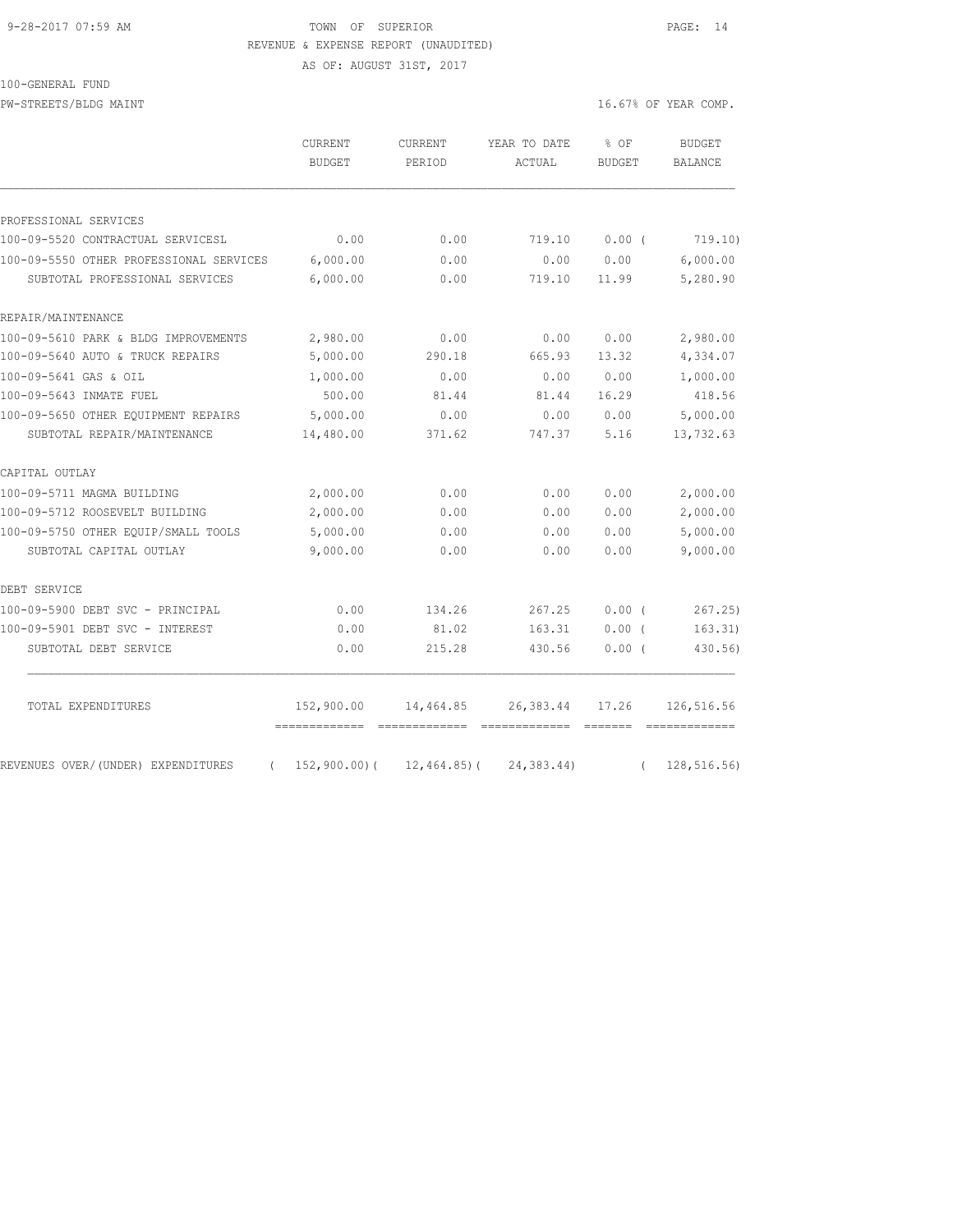| 9-28-2017 07:59 AM       |        | TOWN OF SUPERIOR                         |  | PAGE: 15              |
|--------------------------|--------|------------------------------------------|--|-----------------------|
|                          |        | REVENUE & EXPENSE REPORT (UNAUDITED)     |  |                       |
|                          |        | AS OF: AUGUST 31ST, 2017                 |  |                       |
| 100-GENERAL FUND         |        |                                          |  |                       |
| PW-BLDG REGS/ZONING      |        |                                          |  | 16.67% OF YEAR COMP.  |
|                          |        |                                          |  |                       |
|                          |        | CURRENT CURRENT YEAR TO DATE % OF BUDGET |  |                       |
|                          | BUDGET | PERIOD                                   |  | ACTUAL BUDGET BALANCE |
|                          |        |                                          |  |                       |
| <b>REVENUES</b>          |        |                                          |  |                       |
| BUSINESS SERVICES        |        |                                          |  |                       |
|                          |        |                                          |  |                       |
|                          |        |                                          |  |                       |
| EXPENDITURES             |        |                                          |  |                       |
| PERSONEL                 |        |                                          |  |                       |
| <b>SUPPLIES</b>          |        |                                          |  |                       |
| UTILITIES                |        |                                          |  |                       |
| GENERAL BUSINESS EXPENSE |        |                                          |  |                       |
| PROFESSIONAL SERVICES    |        |                                          |  |                       |
| REPAIR/MAINTENANCE       |        |                                          |  |                       |
| CAPITAL OUTLAY           |        |                                          |  |                       |
|                          |        |                                          |  |                       |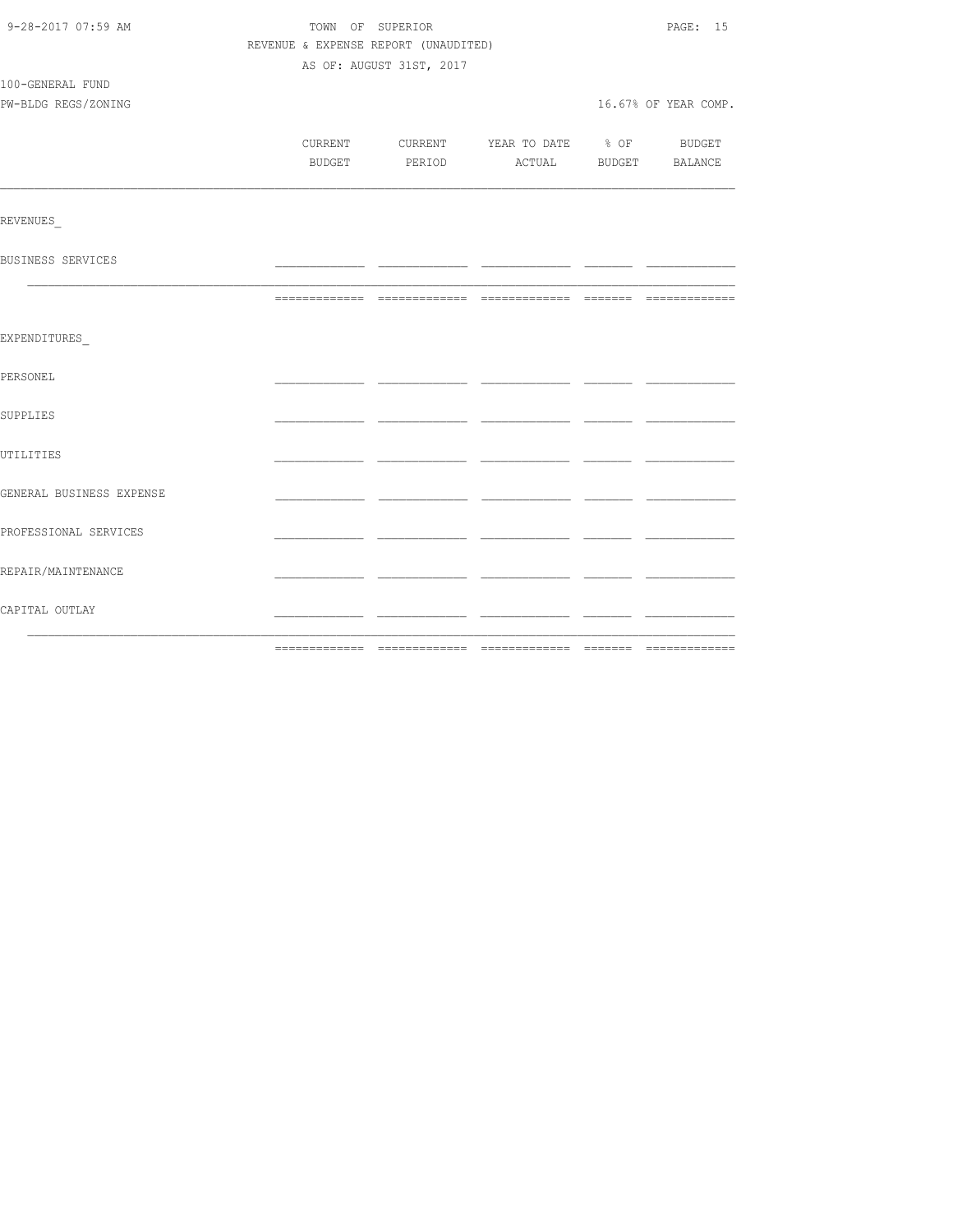# 9-28-2017 07:59 AM **TOWN** OF SUPERIOR **PAGE:** 16

| REVENUE & EXPENSE REPORT (UNAUDITED)<br>AS OF: AUGUST 31ST, 2017 |                           |                         |                         |                       |                           |
|------------------------------------------------------------------|---------------------------|-------------------------|-------------------------|-----------------------|---------------------------|
| 100-GENERAL FUND                                                 |                           |                         |                         |                       |                           |
| SWIMMING POOL                                                    |                           |                         |                         |                       | 16.67% OF YEAR COMP.      |
|                                                                  | CURRENT<br><b>BUDGET</b>  | CURRENT<br>PERIOD       | YEAR TO DATE<br>ACTUAL  | % OF<br><b>BUDGET</b> | BUDGET<br>BALANCE         |
| REVENUES                                                         |                           |                         |                         |                       |                           |
| BUSINESS SERVICES                                                |                           |                         |                         |                       |                           |
| 100-11-4240 POOL SWIM/POOL RENTAL                                | 2,000.00                  | 212.00                  | 729.00                  | 36.45                 | 1,271.00                  |
| SUBTOTAL BUSINESS SERVICES                                       | 2,000.00                  | 212.00                  | 729.00                  | 36.45                 | 1,271.00                  |
| TOTAL REVENUES                                                   | 2,000.00<br>============= | 212.00<br>============= | 729.00<br>============= | 36.45                 | 1,271.00<br>============= |
| EXPENDITURES                                                     |                           |                         |                         |                       |                           |
| PERSONEL                                                         |                           |                         |                         |                       |                           |
| 100-11-5100 SALARIES                                             | 12,559.00                 | 3,576.25                | 11, 161. 25 88. 87      |                       | 1,397.75                  |
| 100-11-5151 FICA                                                 | 838.00                    | 221.73                  |                         | 692.00 82.58          | 146.00                    |
| 100-11-5152 MEDICARE                                             | 196.00                    | 51.91                   |                         | 161.94 82.62          | 34.06                     |
| 100-11-5153 STATE UNEMPLOYMENT                                   | 227.00                    | 115.86                  | 361.61                  | $159.30$ (            | 134.61)                   |
| 100-11-5154 WORKERS COMP INSURANCE                               | 179.00                    | 0.00                    | 130.00                  | 72.63                 | 49.00                     |
| SUBTOTAL PERSONEL                                                | 13,999.00                 | 3,965.75                | 12,506.80               | 89.34                 | 1,492.20                  |
| SUPPLIES                                                         |                           |                         |                         |                       |                           |
| 100-11-5240 CHEMICAL SUPPLIES                                    | 1,900.00                  | 0.00                    | 703.39                  | 37.02                 | 1,196.61                  |
| 100-11-5299 OPERATING SUPPLIES                                   | 2,000.00                  | 0.00                    | 61.95                   | 3.10                  | 1,938.05                  |
| SUBTOTAL SUPPLIES                                                | 3,900.00                  | 0.00                    | 765.34                  | 19.62                 | 3,134.66                  |
| UTILITIES                                                        |                           |                         |                         |                       |                           |
| 100-11-5310 ELECTRICITY                                          | 6,938.00                  | 754.51                  | 1,610.55                | 23.21                 | 5,327.45                  |
| 100-11-5350 TELEPHONE                                            | 453.00                    | 0.00                    | 0.00                    | 0.00                  | 453.00                    |
| 100-11-5360 WATER                                                | 5,666.00                  | 248.39                  | 611.20                  | 10.79                 | 5,054.80                  |
| SUBTOTAL UTILITIES                                               | 13,057.00                 | 1,002.90                | 2,221.75                | 17.02                 | 10,835.25                 |
| GENERAL BUSINESS EXPENSE                                         |                           |                         |                         |                       |                           |
| 100-11-5410 ADVERTISING                                          | 100.00                    | 0.00                    | 0.00                    | 0.00                  | 100.00                    |
| 100-11-5420 DUES & SUBSCRIPTIONS                                 | 200.00                    | 0.00                    | 192.00                  | 96.00                 | 8.00                      |
| 100-11-5425 CONFERENCES & TRAINING                               | 500.00                    | 0.00                    | 0.00                    | 0.00                  | 500.00                    |
| 100-11-5450 UNIFORMS<br>SUBTOTAL GENERAL BUSINESS EXPENSE        | 250.00<br>1,050.00        | 0.00<br>0.00            | 0.00<br>192.00          | 0.00<br>18.29         | 250.00<br>858.00          |
| PROFESSIONAL SERVICES                                            |                           |                         |                         |                       |                           |
| 100-11-5550 OTHER PROFESSIONAL SERVICES                          | 500.00                    | 550.00                  | 550.00                  | $110.00$ (            | 50.00                     |
| SUBTOTAL PROFESSIONAL SERVICES                                   | 500.00                    | 550.00                  | 550.00                  | $110.00$ (            | 50.00)                    |
| REPAIR/MAINTENANCE                                               |                           |                         |                         |                       |                           |
| 100-11-5650 OTHER EQUIPMENT REPAIRS                              | 8,000.00                  | 0.00                    | 0.00                    | 0.00                  | 8,000.00                  |
| SUBTOTAL REPAIR/MAINTENANCE                                      | 8,000.00                  | 0.00                    | 0.00                    | 0.00                  | 8,000.00                  |

 $\mathcal{L}_\text{max}$  TOTAL EXPENDITURES 40,506.00 5,518.65 16,235.89 40.08 24,270.11 ============= ============= ============= ======= =============

|  | REVENUES OVER/(UNDER) EXPENDITURES |
|--|------------------------------------|

 $(38,506.00)$   $(5,306.65)$   $(15,506.89)$   $(22,999.11)$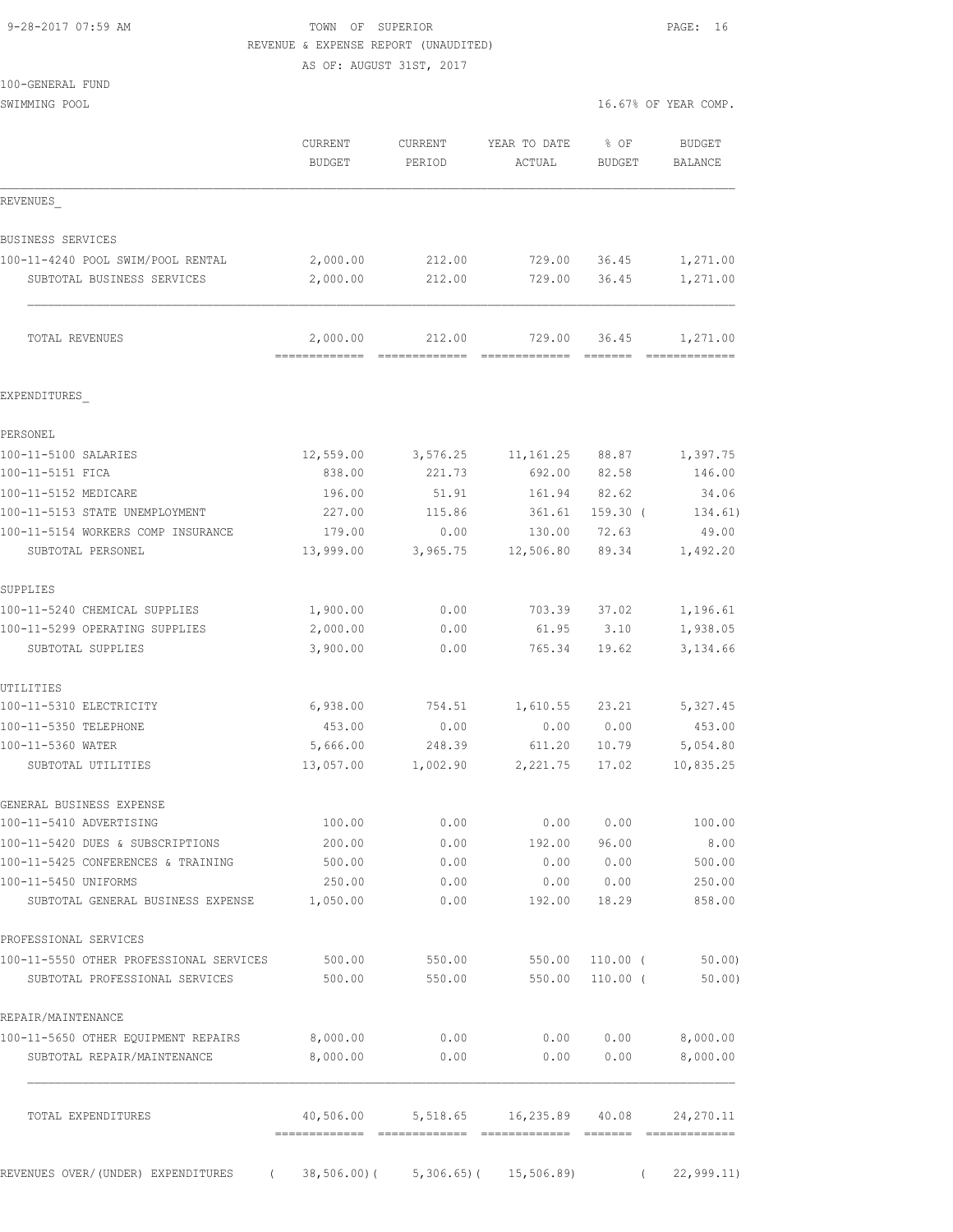## 9-28-2017 07:59 AM **TOWN** OF SUPERIOR **PAGE:** 17 REVENUE & EXPENSE REPORT (UNAUDITED) AS OF: AUGUST 31ST, 2017

100-GENERAL FUND

|                                                | CURRENT<br>BUDGET         | CURRENT<br>PERIOD | YEAR TO DATE<br>ACTUAL               | $8$ OF<br>BUDGET | BUDGET<br>BALANCE |
|------------------------------------------------|---------------------------|-------------------|--------------------------------------|------------------|-------------------|
| REVENUES                                       |                           |                   |                                      |                  |                   |
| BUSINESS SERVICES                              |                           |                   |                                      |                  |                   |
| 100-12-4220 PARK RENTAL                        | 1,000.00                  | 50.00             | 260.00                               | 26.00            | 740.00            |
| 100-12-4240 RECREATION ACTIVITY FEES           | 1,000.00                  | 0.00              | 0.00                                 | 0.00             | 1,000.00          |
| SUBTOTAL BUSINESS SERVICES                     | 2,000.00                  | 50.00             | 260.00                               | 13.00            | 1,740.00          |
| MISCELLANEOUS                                  |                           |                   |                                      |                  |                   |
| 100-12-4820 OTHER INCOME                       | 0.00                      | 86.00             | 270.00                               | 0.00(            | 270.00            |
| SUBTOTAL MISCELLANEOUS                         | 0.00                      | 86.00             | 270.00                               | 0.00(            | $270.00$ )        |
| TOTAL REVENUES                                 | 2,000.00<br>------------- |                   | 136.00 530.00 26.50<br>============= | =======          | 1,470.00          |
| EXPENDITURES                                   |                           |                   |                                      |                  |                   |
| PERSONEL                                       |                           |                   |                                      |                  |                   |
| SUPPLIES                                       |                           |                   |                                      |                  |                   |
| 100-12-5299 OPERATING SUPPLIES                 | 5,000.00                  | 455.07            | 818.65                               | 16.37            | 4,181.35          |
| SUBTOTAL SUPPLIES                              | 5,000.00                  | 455.07            | 818.65                               | 16.37            | 4,181.35          |
| UTILITIES                                      |                           |                   |                                      |                  |                   |
| GENERAL BUSINESS EXPENSE                       |                           |                   |                                      |                  |                   |
| PROFESSIONAL SERVICES                          |                           |                   |                                      |                  |                   |
| TOTAL EXPENDITURES                             | 5,000.00                  |                   | 4,181.35 4,181.35                    |                  |                   |
| REVENUES OVER/(UNDER) EXPENDITURES (3,000.00)( |                           |                   | 319.07)(288.65)                      |                  | (2, 711.35)       |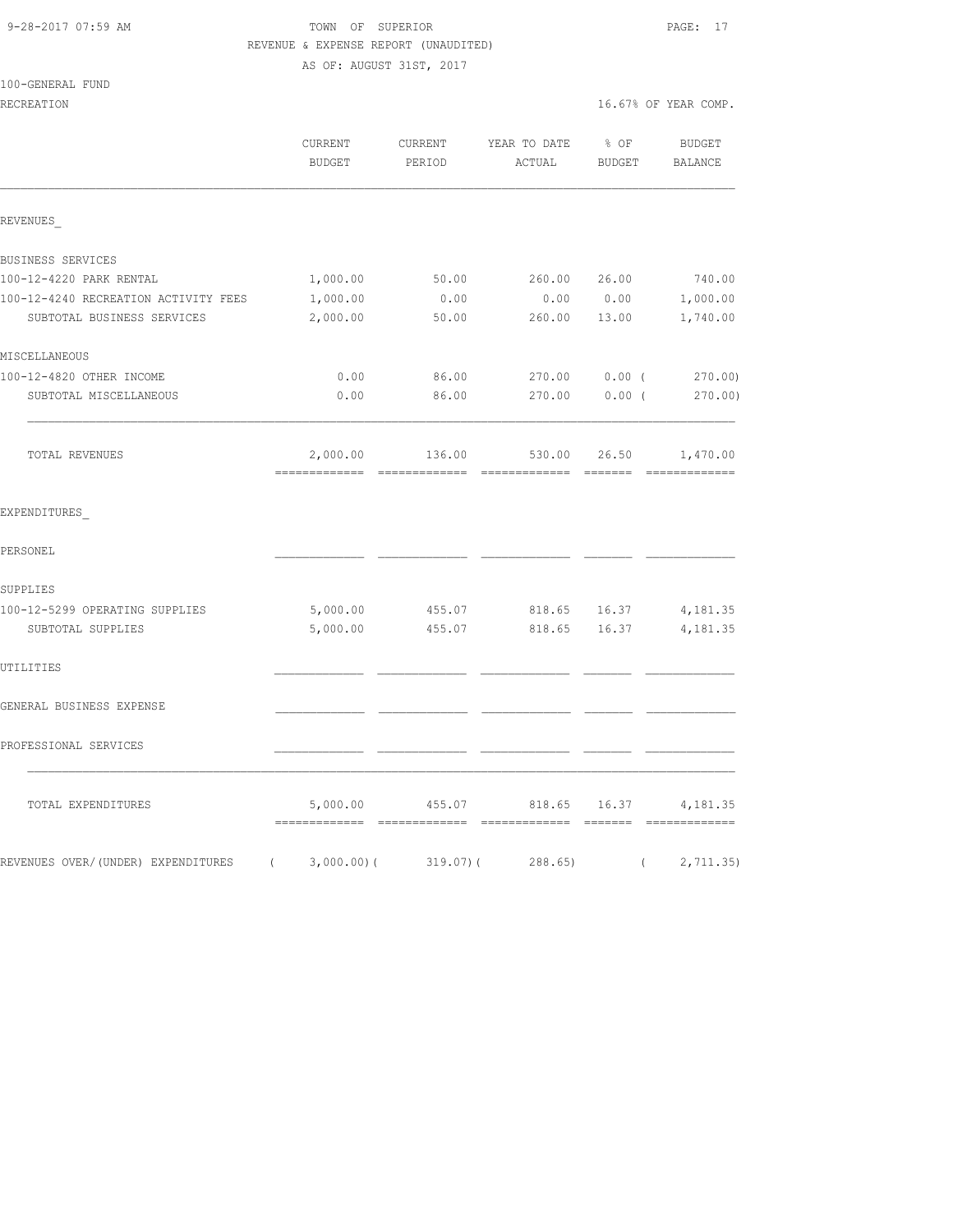# 9-28-2017 07:59 AM TOWN OF SUPERIOR PAGE: 18 REVENUE & EXPENSE REPORT (UNAUDITED)

AS OF: AUGUST 31ST, 2017

|  | 100-GENERAL FUND |  |
|--|------------------|--|
|  |                  |  |

| LIBRARY                                             |                          |                   |                        | 16.67% OF YEAR COMP.  |                          |
|-----------------------------------------------------|--------------------------|-------------------|------------------------|-----------------------|--------------------------|
|                                                     | CURRENT<br><b>BUDGET</b> | CURRENT<br>PERIOD | YEAR TO DATE<br>ACTUAL | % OF<br><b>BUDGET</b> | <b>BUDGET</b><br>BALANCE |
| REVENUES                                            |                          |                   |                        |                       |                          |
| BUSINESS SERVICES                                   |                          |                   |                        |                       |                          |
| 100-13-4240 FEES                                    | 2,000.00                 | 0.00              | 0.00                   | 0.00                  | 2,000.00                 |
| 100-13-4250 INTERNET/LATE FEES                      | 2,000.00                 | 171.94            | 171.94                 | 8.60                  | 1,828.06                 |
| SUBTOTAL BUSINESS SERVICES                          | 4,000.00                 | 171.94            | 171.94                 | 4.30                  | 3,828.06                 |
| TOTAL REVENUES                                      | 4,000.00                 | 171.94            | 171.94                 | 4.30                  | 3,828.06                 |
| EXPENDITURES                                        |                          |                   |                        |                       |                          |
| PERSONEL                                            |                          |                   |                        |                       |                          |
| 100-13-5100 SALARIES                                | 32,240.00                |                   | 2,492.04 4,489.56      | 13.93                 | 27,750.44                |
| 100-13-5151 FICA                                    | 1,998.00                 | 148.68            | 268.89                 | 13.46                 | 1,729.11                 |
| 100-13-5152 MEDICARE                                | 467.00                   | 34.78             | 62.89                  | 13.47                 | 404.11                   |
| 100-13-5153 STATE UNEMPLOYMENT                      | 454.00                   | 8.86              | 28.91                  | 6.37                  | 425.09                   |
| 100-13-5154 WORKERS COMP INSURANCE                  | 75.00                    | 0.00              | 19.00                  | 25.33                 | 56.00                    |
| 100-13-5161 ARIZONA STATE RETIREMENT                | 3,708.00                 | 161.92            | 313.72                 | 8.46                  | 3,394.28                 |
| SUBTOTAL PERSONEL                                   | 38,942.00                | 2,846.28          | 5,182.97               | 13.31                 | 33,759.03                |
| SUPPLIES                                            |                          |                   |                        |                       |                          |
| 100-13-5270 LIBRARY BOOKS                           | 2,000.00                 | 0.00              | 0.00                   | 0.00                  | 2,000.00                 |
| 100-13-5299 OPERATING SUPPLIES<br>SUBTOTAL SUPPLIES | 0.00<br>2,000.00         | 0.00<br>0.00      | 50.22<br>50.22         | $0.00$ (<br>2.51      | 50.22<br>1,949.78        |
| UTILITIES                                           |                          |                   |                        |                       |                          |
| 100-13-5310 ELECTRICITY                             | 6,300.00                 | 824.26            |                        | 1,733.54 27.52        | 4,566.46                 |
| 100-13-5320 GAS                                     | 1,100.00                 | 90.18             | 133.82 12.17           |                       | 966.18                   |
| 100-13-5350 TELEPHONE                               | 544.00                   | 141.62            | 280.69                 | 51.60                 | 263.31                   |
| 100-13-5360 WATER                                   | 400.00                   | 28.42             | 56.84                  | 14.21                 | 343.16                   |
| 100-13-5380 SECURITY                                | 200.00                   | 0.00              | 0.00                   | 0.00                  | 200.00                   |
| SUBTOTAL UTILITIES                                  | 8,544.00                 | 1,084.48          | 2,204.89               | 25.81                 | 6,339.11                 |
| GENERAL BUSINESS EXPENSE                            |                          |                   |                        |                       |                          |
| 100-13-5410 ADVERTISING                             | 100.00                   | 0.00              | 0.00                   | 0.00                  | 100.00                   |
| 100-13-5420 DUES & SUBSCRIPTIONS                    | 1,000.00                 | 0.00              | 0.00                   | 0.00                  | 1,000.00                 |
| 100-13-5460 POSTAGE                                 | 750.00                   | 140.90            | 211.10                 | 28.15                 | 538.90                   |
| 100-13-5471 AUDIT                                   | 1,545.00                 | 203.85            | 203.85                 | 13.19                 | 1,341.15                 |
| 100-13-5480 GENERAL INSURANCE                       | 12,820.00                | 3,234.63          | 3,234.63               | 25.23                 | 9,585.37                 |
| SUBTOTAL GENERAL BUSINESS EXPENSE                   | 16,215.00                | 3,579.38          | 3,649.58               | 22.51                 | 12,565.42                |
| PROFESSIONAL SERVICES                               |                          |                   |                        |                       |                          |
| 100-13-5550 OTHER PROFESSIONAL SERVICES             | 0.00                     | 25.00             | 50.00                  | $0.00$ (              | 50.00                    |

SUBTOTAL PROFESSIONAL SERVICES 0.00 25.00 50.00 0.00 ( 50.00)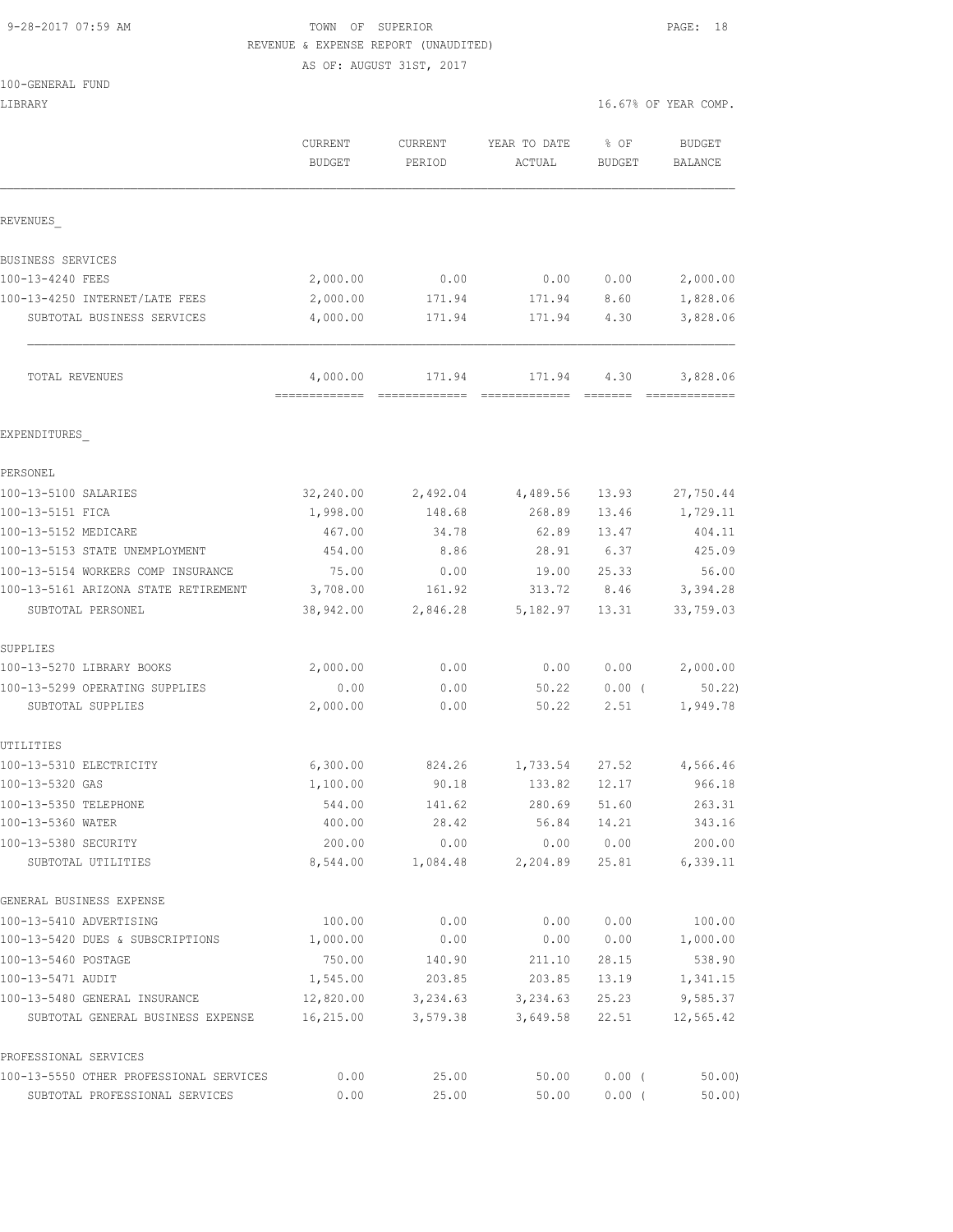| 9-28-2017 07:59 AM                 |            | TOWN                     | OF SUPERIOR                          |                                             |                  | PAGE: 19             |
|------------------------------------|------------|--------------------------|--------------------------------------|---------------------------------------------|------------------|----------------------|
|                                    |            |                          | REVENUE & EXPENSE REPORT (UNAUDITED) |                                             |                  |                      |
|                                    |            | AS OF: AUGUST 31ST, 2017 |                                      |                                             |                  |                      |
| 100-GENERAL FUND                   |            |                          |                                      |                                             |                  |                      |
| LIBRARY                            |            |                          |                                      |                                             |                  | 16.67% OF YEAR COMP. |
|                                    |            | CURRENT                  | CURRENT                              | YEAR TO DATE                                | $\frac{1}{2}$ OF | BUDGET               |
|                                    |            | BUDGET                   | PERIOD                               | ACTUAL                                      | BUDGET           | BALANCE              |
| REPAIR/MAINTENANCE                 |            |                          |                                      |                                             |                  |                      |
| TOTAL EXPENDITURES                 |            | 65,701.00                |                                      | 7,535.14 11,137.66 16.95                    |                  | 54, 563.34           |
|                                    |            |                          |                                      |                                             |                  |                      |
| REVENUES OVER/(UNDER) EXPENDITURES | $\sqrt{2}$ |                          |                                      | $61, 701.00$ ( $7, 363.20$ ( $10, 965.72$ ) | $\left($         | 50, 735.28           |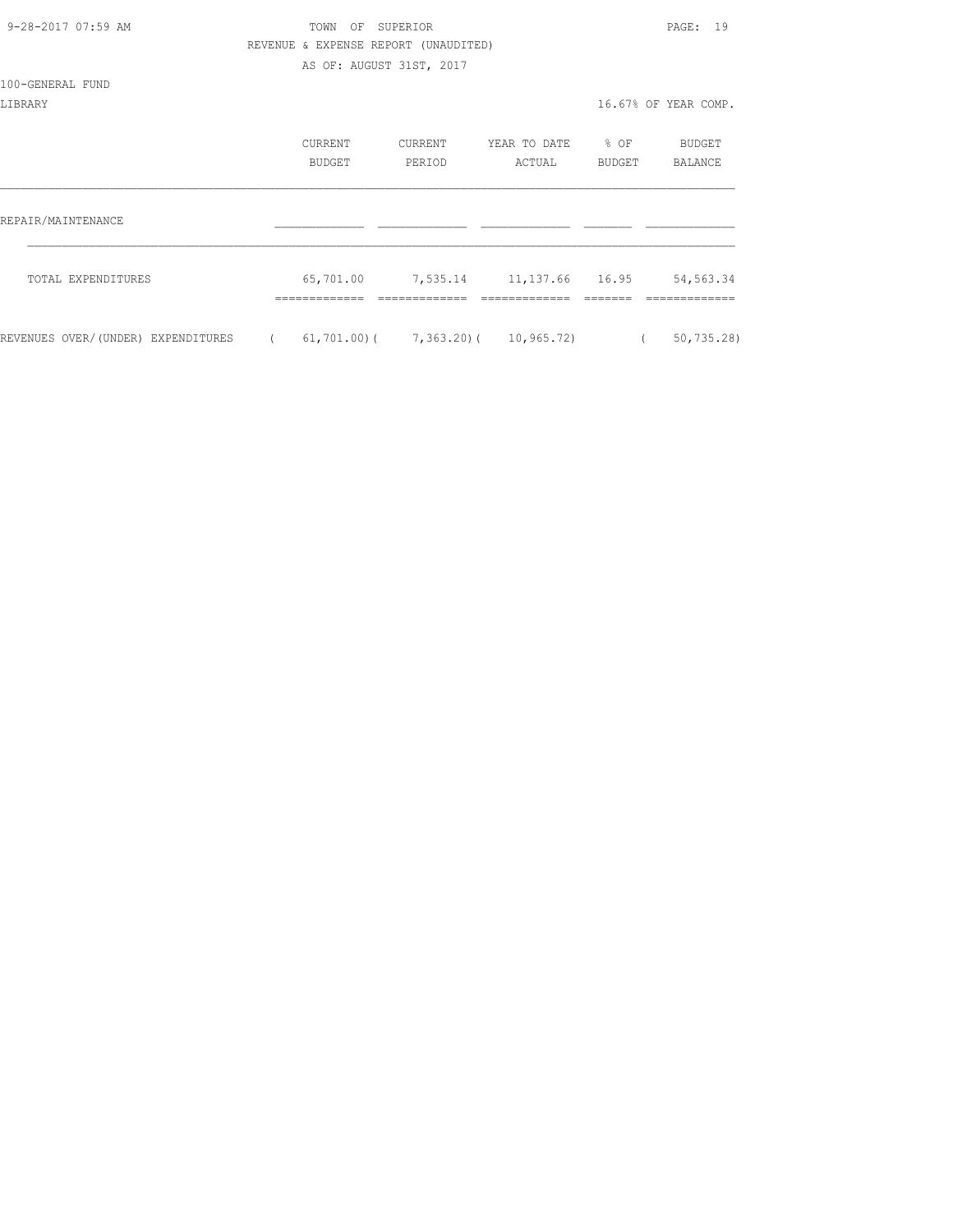|                                         |               | REVENUE & EXPENSE REPORT (UNAUDITED) |                                           |                   |                      |
|-----------------------------------------|---------------|--------------------------------------|-------------------------------------------|-------------------|----------------------|
|                                         |               | AS OF: AUGUST 31ST, 2017             |                                           |                   |                      |
| 100-GENERAL FUND                        |               |                                      |                                           |                   |                      |
| BUILDING RENTALS                        |               |                                      |                                           |                   | 16.67% OF YEAR COMP. |
|                                         | CURRENT       | CURRENT                              | YEAR TO DATE                              | $8$ OF            | BUDGET               |
|                                         | <b>BUDGET</b> | PERIOD                               | ACTUAL                                    | BUDGET            | BALANCE              |
| REVENUES                                |               |                                      |                                           |                   |                      |
| ENTERPRISE SERVICES                     |               |                                      |                                           |                   |                      |
| 100-14-4330 RENTAL INCOME               | 30,000.00     | 1,192.00                             | 2,232.00 7.44                             |                   | 27,768.00            |
| SUBTOTAL ENTERPRISE SERVICES            | 30,000.00     | 1,192.00                             | 2,232.00                                  | 7.44              | 27,768.00            |
| TOTAL REVENUES                          |               |                                      | 30,000.00    1,192.00    2,232.00    7.44 |                   | 27,768.00            |
| EXPENDITURES                            |               |                                      |                                           |                   |                      |
| SUPPLIES                                |               |                                      |                                           |                   |                      |
| UTILITIES                               |               |                                      |                                           |                   |                      |
| 100-14-5310 ELECTRICITY                 | 0.00          | 792.29                               | 1,638.52                                  | $0.00$ (          | 1,638.52)            |
| 100-14-5360 WATER                       | 0.00          | 59.47                                | 112.54                                    | $0.00$ (          | 112.54)              |
| SUBTOTAL UTILITIES                      | 0.00          | 851.76                               |                                           | $1,751.06$ 0.00 ( | 1,751.06             |
| GENERAL BUSINESS EXPENSE                |               |                                      |                                           |                   |                      |
| PROFESSIONAL SERVICES                   |               |                                      |                                           |                   |                      |
| 100-14-5550 OTHER PROFESSIONAL SERVICES | 8,000.00      | 0.00                                 | 0.00                                      | 0.00              | 8,000.00             |
| SUBTOTAL PROFESSIONAL SERVICES          | 8,000.00      | 0.00                                 | 0.00                                      | 0.00              | 8,000.00             |
| REPAIR/MAINTENANCE                      |               |                                      |                                           |                   |                      |
| TOTAL EXPENDITURES                      | 8,000.00      | 851.76                               | 1,751.06                                  | 21.89             | 6,248.94             |
| REVENUES OVER/(UNDER) EXPENDITURES      | 22,000.00     | 340.24                               | 480.94                                    |                   | 21,519.06            |

9-28-2017 07:59 AM TOWN OF SUPERIOR PAGE: 20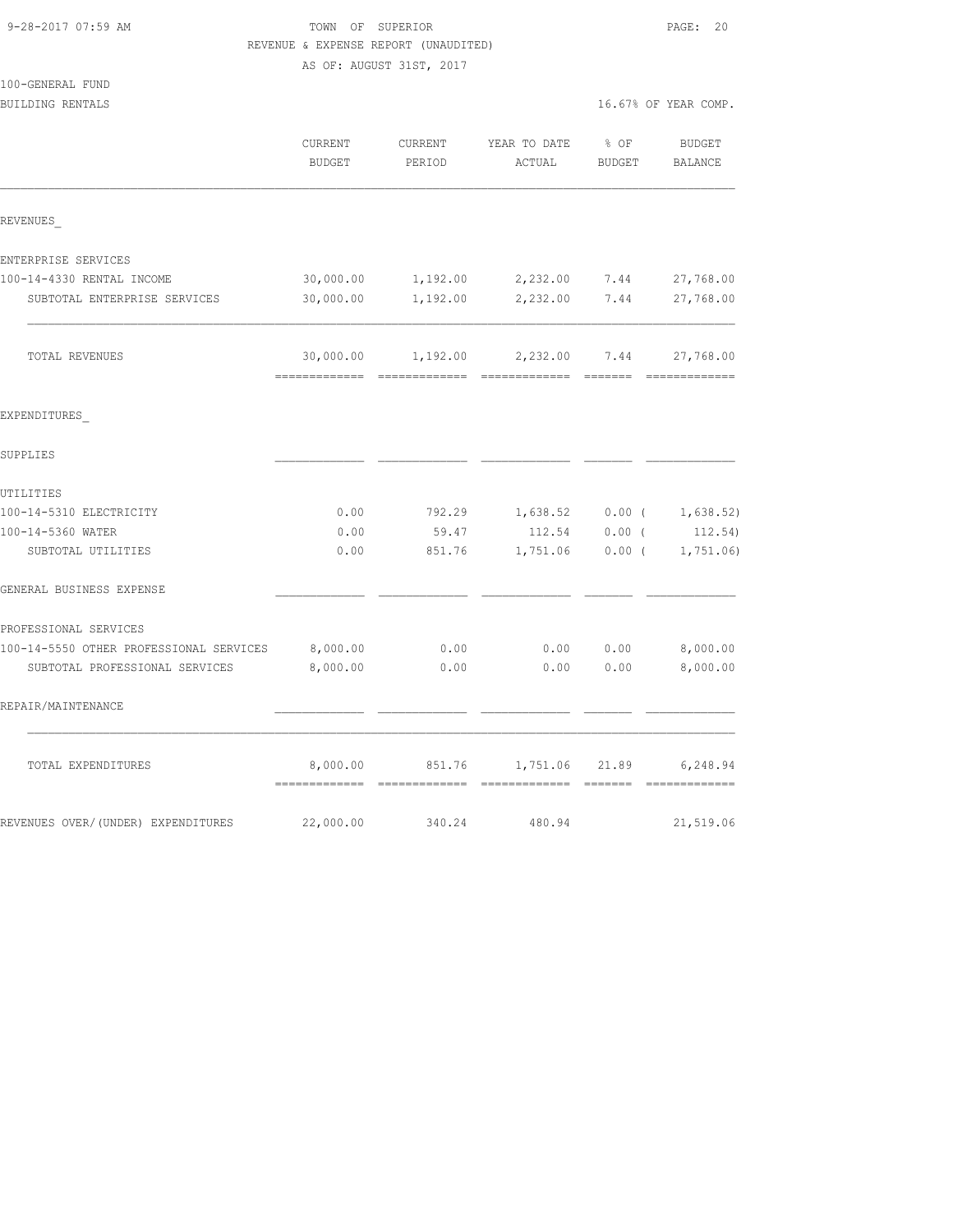#### 9-28-2017 07:59 AM TOWN OF SUPERIOR PAGE: 21 REVENUE & EXPENSE REPORT (UNAUDITED)

AS OF: AUGUST 31ST, 2017

100-GENERAL FUND

SR CITIZENS-CONGREGATE **16.67%** OF YEAR COMP.

| REVENUES<br>BUSINESS SERVICES<br>100-15-4215 SRC AAA DOLLARS<br>65,793.00<br>0.00<br>0.00<br>0.00<br>0.00<br>1,238.16<br>100-15-4217 SRC PROGRAM REVENUE<br>358.40<br>0.00(<br>65,793.00<br>358.40<br>1,238.16<br>SUBTOTAL BUSINESS SERVICES<br>1.88<br>65,793.00<br>TOTAL REVENUES<br>358.40<br>1,238.16<br>1.88<br>EXPENDITURES<br>PERSONEL<br>100-15-5100 SALARIES<br>12,476.00<br>3,185.55<br>25.53<br>1,659.34<br>100-15-5120 INMATE LABOR<br>800.00<br>0.00<br>28.00<br>3.50<br>100-15-5151 FICA<br>774.00<br>102.87<br>197.50<br>25.52<br>100-15-5152 MEDICARE<br>181.00<br>25.51<br>24.06<br>46.18<br>100-15-5153 STATE UNEMPLOYMENT<br>170.00<br>20.77<br>45.83<br>26.96<br>100-15-5154 WORKERS COMP INSURANCE<br>146.00<br>0.00<br>41.78<br>61.00<br>100-15-5161 ARIZONA STATE RETIREMENT<br>1,435.00<br>219.13<br>15.27<br>117.22<br>15,982.00<br>1,924.26<br>3,783.19<br>SUBTOTAL PERSONEL<br>23.67<br>SUPPLIES<br>100-15-5210 OFFICE SUPPLIES<br>500.00<br>0.00<br>0.00<br>0.00<br>0.00<br>0.00<br>212.00<br>$0.00$ (<br>100-15-5225 SAFETY SUPPLIES/EQUIPMENT<br>0.00<br>100-15-5230 SANITATION SUPPLIES<br>300.00<br>0.00<br>0.00<br>0.00<br>0.00<br>100-15-5250 KITCHEN SUPPLIES<br>500.00<br>0.00<br>100-15-5260 FOOD SUPPLIES<br>1,000.00<br>0.00<br>0.00<br>0.00<br>100-15-5299 OPERATING SUPPLIES<br>400.00<br>0.00<br>0.00<br>0.00<br>2,700.00<br>0.00<br>212.00<br>SUBTOTAL SUPPLIES<br>7.85<br>UTILITIES<br>100-15-5310 ELECTRICITY<br>4,640.00<br>649.02<br>1,297.63<br>27.97<br>100-15-5320 GAS<br>746.00<br>88.93<br>17.58<br>131.16<br>100-15-5350 TELEPHONE<br>250.00<br>25.83<br>10.33<br>0.00<br>100-15-5360 WATER<br>200.00<br>31.23<br>15.62<br>15.28<br>1,485.85<br>SUBTOTAL UTILITIES<br>5,836.00<br>753.23<br>25.46<br>GENERAL BUSINESS EXPENSE<br>0.00<br>200.00<br>0.00<br>0.00 | <b>BUDGET</b><br><b>BALANCE</b> |
|----------------------------------------------------------------------------------------------------------------------------------------------------------------------------------------------------------------------------------------------------------------------------------------------------------------------------------------------------------------------------------------------------------------------------------------------------------------------------------------------------------------------------------------------------------------------------------------------------------------------------------------------------------------------------------------------------------------------------------------------------------------------------------------------------------------------------------------------------------------------------------------------------------------------------------------------------------------------------------------------------------------------------------------------------------------------------------------------------------------------------------------------------------------------------------------------------------------------------------------------------------------------------------------------------------------------------------------------------------------------------------------------------------------------------------------------------------------------------------------------------------------------------------------------------------------------------------------------------------------------------------------------------------------------------------------------------------------------------------------------------------------------------------------------------------------------|---------------------------------|
|                                                                                                                                                                                                                                                                                                                                                                                                                                                                                                                                                                                                                                                                                                                                                                                                                                                                                                                                                                                                                                                                                                                                                                                                                                                                                                                                                                                                                                                                                                                                                                                                                                                                                                                                                                                                                      |                                 |
|                                                                                                                                                                                                                                                                                                                                                                                                                                                                                                                                                                                                                                                                                                                                                                                                                                                                                                                                                                                                                                                                                                                                                                                                                                                                                                                                                                                                                                                                                                                                                                                                                                                                                                                                                                                                                      |                                 |
|                                                                                                                                                                                                                                                                                                                                                                                                                                                                                                                                                                                                                                                                                                                                                                                                                                                                                                                                                                                                                                                                                                                                                                                                                                                                                                                                                                                                                                                                                                                                                                                                                                                                                                                                                                                                                      | 65,793.00                       |
|                                                                                                                                                                                                                                                                                                                                                                                                                                                                                                                                                                                                                                                                                                                                                                                                                                                                                                                                                                                                                                                                                                                                                                                                                                                                                                                                                                                                                                                                                                                                                                                                                                                                                                                                                                                                                      | 1,238.16)                       |
|                                                                                                                                                                                                                                                                                                                                                                                                                                                                                                                                                                                                                                                                                                                                                                                                                                                                                                                                                                                                                                                                                                                                                                                                                                                                                                                                                                                                                                                                                                                                                                                                                                                                                                                                                                                                                      | 64,554.84                       |
|                                                                                                                                                                                                                                                                                                                                                                                                                                                                                                                                                                                                                                                                                                                                                                                                                                                                                                                                                                                                                                                                                                                                                                                                                                                                                                                                                                                                                                                                                                                                                                                                                                                                                                                                                                                                                      | 64,554.84                       |
|                                                                                                                                                                                                                                                                                                                                                                                                                                                                                                                                                                                                                                                                                                                                                                                                                                                                                                                                                                                                                                                                                                                                                                                                                                                                                                                                                                                                                                                                                                                                                                                                                                                                                                                                                                                                                      |                                 |
|                                                                                                                                                                                                                                                                                                                                                                                                                                                                                                                                                                                                                                                                                                                                                                                                                                                                                                                                                                                                                                                                                                                                                                                                                                                                                                                                                                                                                                                                                                                                                                                                                                                                                                                                                                                                                      |                                 |
|                                                                                                                                                                                                                                                                                                                                                                                                                                                                                                                                                                                                                                                                                                                                                                                                                                                                                                                                                                                                                                                                                                                                                                                                                                                                                                                                                                                                                                                                                                                                                                                                                                                                                                                                                                                                                      | 9,290.45                        |
|                                                                                                                                                                                                                                                                                                                                                                                                                                                                                                                                                                                                                                                                                                                                                                                                                                                                                                                                                                                                                                                                                                                                                                                                                                                                                                                                                                                                                                                                                                                                                                                                                                                                                                                                                                                                                      | 772.00                          |
|                                                                                                                                                                                                                                                                                                                                                                                                                                                                                                                                                                                                                                                                                                                                                                                                                                                                                                                                                                                                                                                                                                                                                                                                                                                                                                                                                                                                                                                                                                                                                                                                                                                                                                                                                                                                                      | 576.50                          |
|                                                                                                                                                                                                                                                                                                                                                                                                                                                                                                                                                                                                                                                                                                                                                                                                                                                                                                                                                                                                                                                                                                                                                                                                                                                                                                                                                                                                                                                                                                                                                                                                                                                                                                                                                                                                                      | 134.82                          |
|                                                                                                                                                                                                                                                                                                                                                                                                                                                                                                                                                                                                                                                                                                                                                                                                                                                                                                                                                                                                                                                                                                                                                                                                                                                                                                                                                                                                                                                                                                                                                                                                                                                                                                                                                                                                                      | 124.17                          |
|                                                                                                                                                                                                                                                                                                                                                                                                                                                                                                                                                                                                                                                                                                                                                                                                                                                                                                                                                                                                                                                                                                                                                                                                                                                                                                                                                                                                                                                                                                                                                                                                                                                                                                                                                                                                                      | 85.00                           |
|                                                                                                                                                                                                                                                                                                                                                                                                                                                                                                                                                                                                                                                                                                                                                                                                                                                                                                                                                                                                                                                                                                                                                                                                                                                                                                                                                                                                                                                                                                                                                                                                                                                                                                                                                                                                                      | 1,215.87                        |
|                                                                                                                                                                                                                                                                                                                                                                                                                                                                                                                                                                                                                                                                                                                                                                                                                                                                                                                                                                                                                                                                                                                                                                                                                                                                                                                                                                                                                                                                                                                                                                                                                                                                                                                                                                                                                      | 12,198.81                       |
|                                                                                                                                                                                                                                                                                                                                                                                                                                                                                                                                                                                                                                                                                                                                                                                                                                                                                                                                                                                                                                                                                                                                                                                                                                                                                                                                                                                                                                                                                                                                                                                                                                                                                                                                                                                                                      |                                 |
|                                                                                                                                                                                                                                                                                                                                                                                                                                                                                                                                                                                                                                                                                                                                                                                                                                                                                                                                                                                                                                                                                                                                                                                                                                                                                                                                                                                                                                                                                                                                                                                                                                                                                                                                                                                                                      | 500.00                          |
|                                                                                                                                                                                                                                                                                                                                                                                                                                                                                                                                                                                                                                                                                                                                                                                                                                                                                                                                                                                                                                                                                                                                                                                                                                                                                                                                                                                                                                                                                                                                                                                                                                                                                                                                                                                                                      | 212.00)                         |
|                                                                                                                                                                                                                                                                                                                                                                                                                                                                                                                                                                                                                                                                                                                                                                                                                                                                                                                                                                                                                                                                                                                                                                                                                                                                                                                                                                                                                                                                                                                                                                                                                                                                                                                                                                                                                      | 300.00                          |
|                                                                                                                                                                                                                                                                                                                                                                                                                                                                                                                                                                                                                                                                                                                                                                                                                                                                                                                                                                                                                                                                                                                                                                                                                                                                                                                                                                                                                                                                                                                                                                                                                                                                                                                                                                                                                      | 500.00                          |
|                                                                                                                                                                                                                                                                                                                                                                                                                                                                                                                                                                                                                                                                                                                                                                                                                                                                                                                                                                                                                                                                                                                                                                                                                                                                                                                                                                                                                                                                                                                                                                                                                                                                                                                                                                                                                      | 1,000.00                        |
|                                                                                                                                                                                                                                                                                                                                                                                                                                                                                                                                                                                                                                                                                                                                                                                                                                                                                                                                                                                                                                                                                                                                                                                                                                                                                                                                                                                                                                                                                                                                                                                                                                                                                                                                                                                                                      | 400.00                          |
|                                                                                                                                                                                                                                                                                                                                                                                                                                                                                                                                                                                                                                                                                                                                                                                                                                                                                                                                                                                                                                                                                                                                                                                                                                                                                                                                                                                                                                                                                                                                                                                                                                                                                                                                                                                                                      | 2,488.00                        |
|                                                                                                                                                                                                                                                                                                                                                                                                                                                                                                                                                                                                                                                                                                                                                                                                                                                                                                                                                                                                                                                                                                                                                                                                                                                                                                                                                                                                                                                                                                                                                                                                                                                                                                                                                                                                                      |                                 |
|                                                                                                                                                                                                                                                                                                                                                                                                                                                                                                                                                                                                                                                                                                                                                                                                                                                                                                                                                                                                                                                                                                                                                                                                                                                                                                                                                                                                                                                                                                                                                                                                                                                                                                                                                                                                                      | 3,342.37                        |
|                                                                                                                                                                                                                                                                                                                                                                                                                                                                                                                                                                                                                                                                                                                                                                                                                                                                                                                                                                                                                                                                                                                                                                                                                                                                                                                                                                                                                                                                                                                                                                                                                                                                                                                                                                                                                      | 614.84                          |
|                                                                                                                                                                                                                                                                                                                                                                                                                                                                                                                                                                                                                                                                                                                                                                                                                                                                                                                                                                                                                                                                                                                                                                                                                                                                                                                                                                                                                                                                                                                                                                                                                                                                                                                                                                                                                      | 224.17                          |
|                                                                                                                                                                                                                                                                                                                                                                                                                                                                                                                                                                                                                                                                                                                                                                                                                                                                                                                                                                                                                                                                                                                                                                                                                                                                                                                                                                                                                                                                                                                                                                                                                                                                                                                                                                                                                      | 168.77<br>4,350.15              |
| 100-15-5420 DUES & SUBSCRIPTIONS                                                                                                                                                                                                                                                                                                                                                                                                                                                                                                                                                                                                                                                                                                                                                                                                                                                                                                                                                                                                                                                                                                                                                                                                                                                                                                                                                                                                                                                                                                                                                                                                                                                                                                                                                                                     |                                 |
|                                                                                                                                                                                                                                                                                                                                                                                                                                                                                                                                                                                                                                                                                                                                                                                                                                                                                                                                                                                                                                                                                                                                                                                                                                                                                                                                                                                                                                                                                                                                                                                                                                                                                                                                                                                                                      | 200.00                          |
| 100-15-5460 POSTAGE<br>0.00<br>21.14<br>31.67<br>0.00(                                                                                                                                                                                                                                                                                                                                                                                                                                                                                                                                                                                                                                                                                                                                                                                                                                                                                                                                                                                                                                                                                                                                                                                                                                                                                                                                                                                                                                                                                                                                                                                                                                                                                                                                                               | 31.67)                          |
| 100-15-5471 AUDIT<br>773.00<br>67.94<br>8.79<br>67.94                                                                                                                                                                                                                                                                                                                                                                                                                                                                                                                                                                                                                                                                                                                                                                                                                                                                                                                                                                                                                                                                                                                                                                                                                                                                                                                                                                                                                                                                                                                                                                                                                                                                                                                                                                | 705.06                          |
| 100-15-5480 GENERAL INSURANCE<br>4,273.00<br>1,078.18<br>1,078.18<br>25.23                                                                                                                                                                                                                                                                                                                                                                                                                                                                                                                                                                                                                                                                                                                                                                                                                                                                                                                                                                                                                                                                                                                                                                                                                                                                                                                                                                                                                                                                                                                                                                                                                                                                                                                                           | 3,194.82                        |
| 5,246.00<br>SUBTOTAL GENERAL BUSINESS EXPENSE<br>1,167.26<br>1,177.79<br>22.45                                                                                                                                                                                                                                                                                                                                                                                                                                                                                                                                                                                                                                                                                                                                                                                                                                                                                                                                                                                                                                                                                                                                                                                                                                                                                                                                                                                                                                                                                                                                                                                                                                                                                                                                       | 4,068.21                        |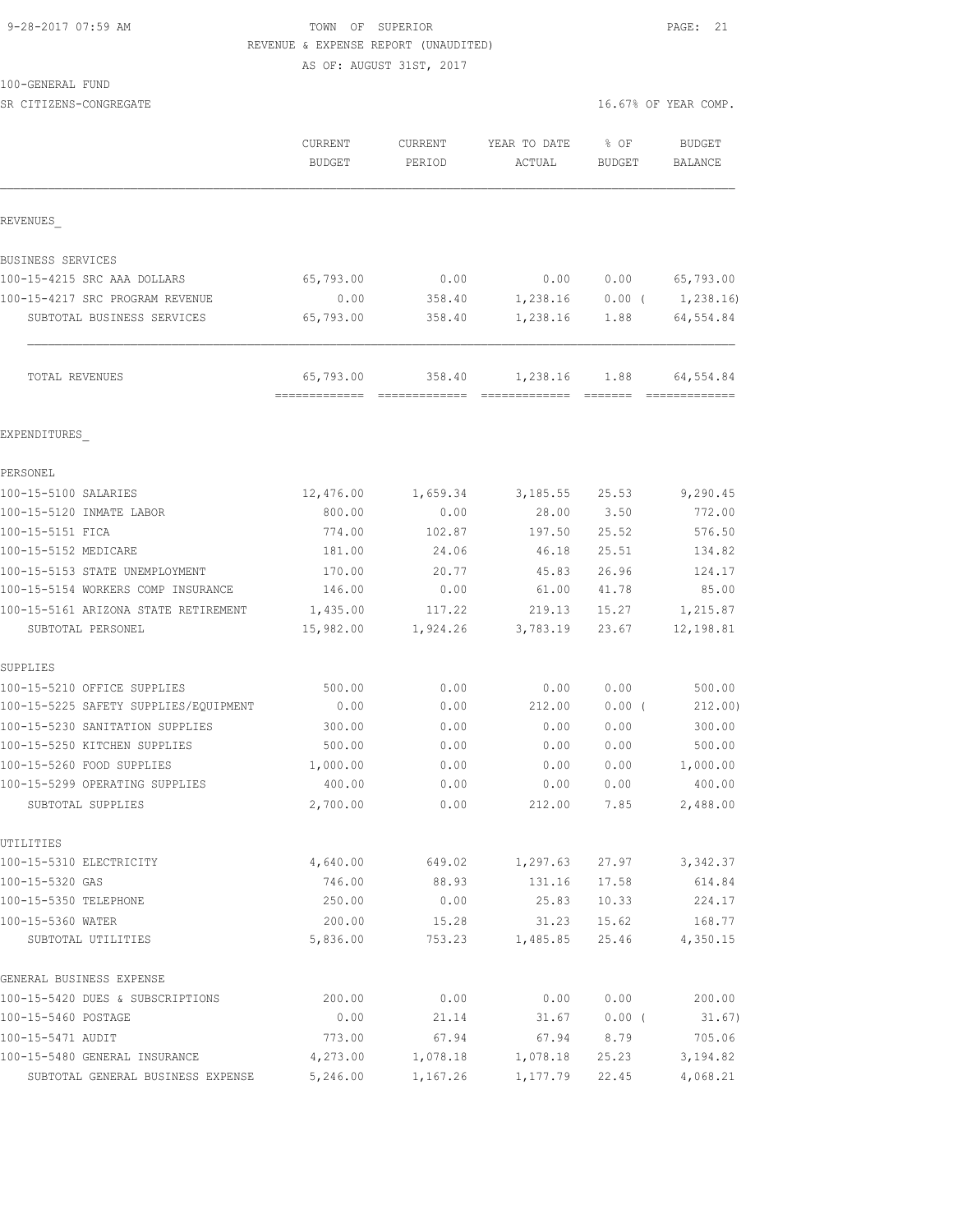#### 9-28-2017 07:59 AM TOWN OF SUPERIOR PAGE: 22 REVENUE & EXPENSE REPORT (UNAUDITED)

AS OF: AUGUST 31ST, 2017

100-GENERAL FUND

SR CITIZENS-CONGREGATE **16.67%** OF YEAR COMP.

|                                         | CURRENT<br><b>BUDGET</b> | CURRENT<br>PERIOD | YEAR TO DATE<br>ACTUAL | % OF<br><b>BUDGET</b> | BUDGET<br><b>BALANCE</b> |
|-----------------------------------------|--------------------------|-------------------|------------------------|-----------------------|--------------------------|
|                                         |                          |                   |                        |                       |                          |
| PROFESSIONAL SERVICES                   |                          |                   |                        |                       |                          |
| 100-15-5550 OTHER PROFESSIONAL SERVICES | 16,000.00                | 1,160.90          | 2,223.00               | 13.89                 | 13,777.00                |
| SUBTOTAL PROFESSIONAL SERVICES          | 16,000.00                | 1,160.90          | 2,223.00               | 13.89                 | 13,777.00                |
| REPAIR/MAINTENANCE                      |                          |                   |                        |                       |                          |
| 100-15-5643 INMATE FUEL                 | 300.00                   | 13.35             | 13.35                  | 4.45                  | 286.65                   |
| 100-15-5650 OTHER EQUIPMENT REPAIRS     | 150.00                   | 0.00              | 19.29                  | 12.86                 | 130.71                   |
| SUBTOTAL REPAIR/MAINTENANCE             | 450.00                   | 13.35             | 32.64                  | 7.25                  | 417.36                   |
| TOTAL EXPENDITURES                      | 46,214.00                | 5,019.00          | 8,914.47               | 19.29                 | 37,299.53                |
|                                         |                          |                   |                        |                       |                          |
| REVENUES OVER/(UNDER) EXPENDITURES      | 19,579.00                | $4,660.60$ (      | 7,676.31)              |                       | 27, 255.31               |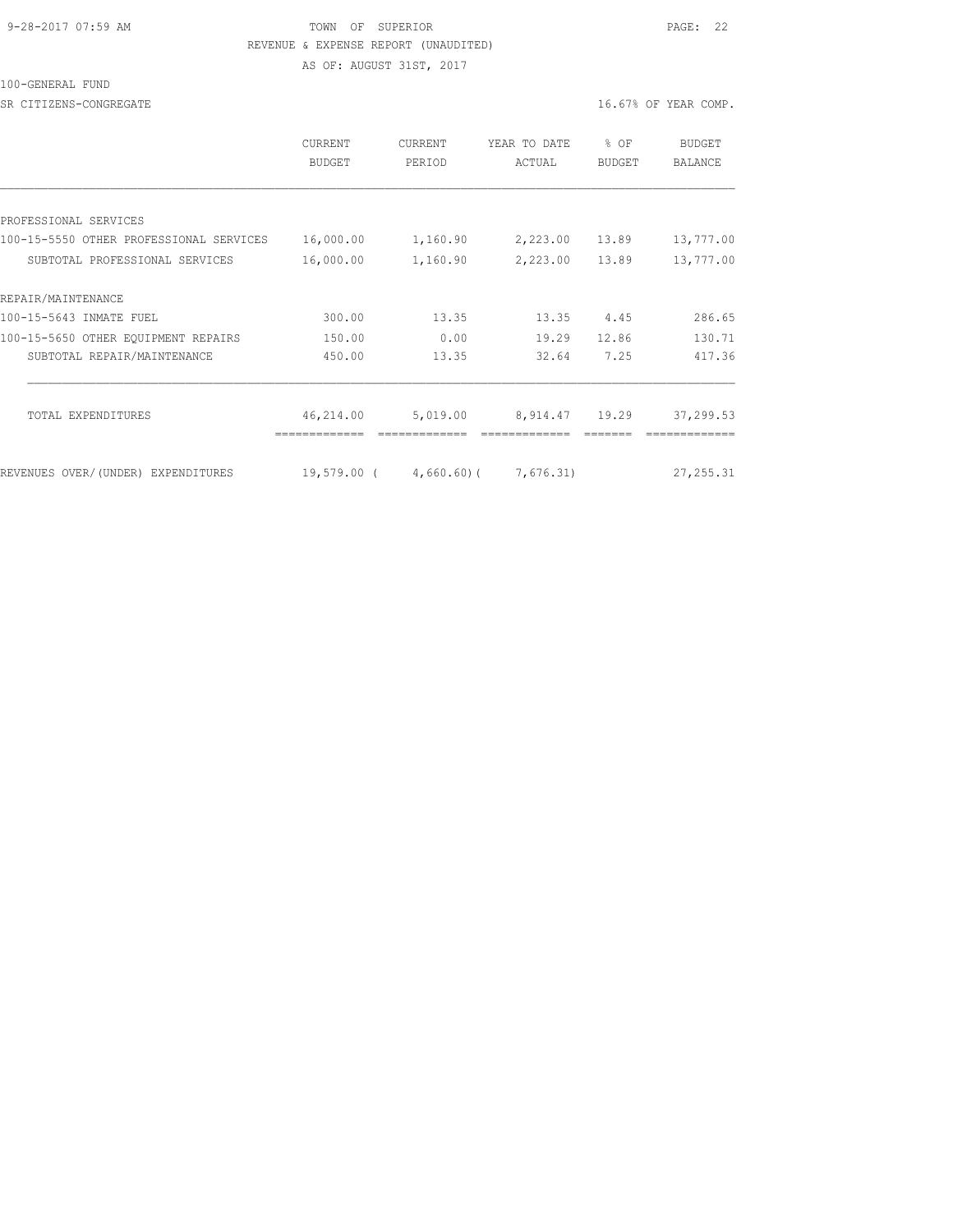## 9-28-2017 07:59 AM TOWN OF SUPERIOR PAGE: 23 REVENUE & EXPENSE REPORT (UNAUDITED)

AS OF: AUGUST 31ST, 2017

100-GENERAL FUND

SR CITIZENS-HOME DELIVERY 3.16.67% OF YEAR COMP.

|                                                                                     | CURRENT<br><b>BUDGET</b> | CURRENT<br>PERIOD  | YEAR TO DATE<br>ACTUAL                      | % OF<br>BUDGET | <b>BUDGET</b><br><b>BALANCE</b> |
|-------------------------------------------------------------------------------------|--------------------------|--------------------|---------------------------------------------|----------------|---------------------------------|
| REVENUES                                                                            |                          |                    |                                             |                |                                 |
| BUSINESS SERVICES                                                                   |                          |                    |                                             |                |                                 |
| 100-16-4217 SRC PROGRAM REVENUE                                                     | 0.00                     |                    | 10,960.88 14,321.36                         | $0.00$ (       | 14, 321.36)                     |
| SUBTOTAL BUSINESS SERVICES                                                          | 0.00                     | 10,960.88          | 14,321.36                                   | $0.00$ (       | 14, 321, 36)                    |
| TOTAL REVENUES                                                                      | 0.00                     | 10,960.88          | 14,321.36                                   | $0.00$ (       | 14, 321.36)                     |
| EXPENDITURES                                                                        |                          |                    |                                             |                |                                 |
|                                                                                     |                          |                    |                                             |                |                                 |
| PERSONEL<br>100-16-5100 SALARIES                                                    | 12,475.00                |                    |                                             |                |                                 |
|                                                                                     |                          | 1,047.80           | 1,957.63 15.69                              |                | 10,517.37                       |
| 100-16-5120 INMATE LABOR<br>100-16-5151 FICA                                        | 1,100.00<br>828.00       | 0.00<br>64.97      | 42.00<br>121.38                             | 3.82           | 1,058.00                        |
|                                                                                     |                          |                    |                                             | 14.66          | 706.62                          |
| 100-16-5152 MEDICARE                                                                | 194.00                   | 15.20              | 28.39                                       | 14.63          | 165.61                          |
| 100-16-5153 STATE UNEMPLOYMENT                                                      | 204.00                   | 0.11               | 17.40                                       | 8.53           | 186.60                          |
| 100-16-5154 WORKERS COMP INSURANCE                                                  | 143.00                   | 0.00               | 61.00                                       | 42.66          | 82.00                           |
| 100-16-5161 ARIZONA STATE RETIREMENT<br>SUBTOTAL PERSONEL                           | 1,535.00<br>16,479.00    | 120.50<br>1,248.58 | 225.13<br>2,452.93                          | 14.67<br>14.89 | 1,309.87<br>14,026.07           |
| SUPPLIES                                                                            |                          |                    |                                             |                |                                 |
| UTILITIES                                                                           |                          |                    |                                             |                |                                 |
| 100-16-5310 ELECTRICITY                                                             | 4,640.00                 | 649.02             | 1,297.63                                    | 27.97          | 3,342.37                        |
| 100-16-5320 GAS                                                                     | 802.00                   | 88.95              | 131.18                                      | 16.36          | 670.82                          |
| 100-16-5350 TELEPHONE                                                               | 250.00                   | 0.00               | 25.83                                       | 10.33          | 224.17                          |
| 100-16-5360 WATER                                                                   | 200.00                   | 15.29              | 31.24                                       | 15.62          | 168.76                          |
| SUBTOTAL UTILITIES                                                                  | 5,892.00                 | 753.26             | 1,485.88                                    | 25.22          | 4,406.12                        |
| GENERAL BUSINESS EXPENSE                                                            |                          |                    |                                             |                |                                 |
| 100-16-5450 UNIFORMS                                                                | 0.00                     |                    | 21.13                                       |                | 21.13 0.00 (21.13)              |
| 100-16-5460 POSTAGE                                                                 | 0.00                     | 0.00               |                                             |                | $10.53$ 0.00 ( 10.53)           |
| 100-16-5471 AUDIT                                                                   | 773.00                   | 67.94              |                                             |                | 67.94 8.79 705.06               |
| 100-16-5480 GENERAL INSURANCE                                                       | 4,273.00 1,078.18        |                    |                                             |                | 1,078.18 25.23 3,194.82         |
| SUBTOTAL GENERAL BUSINESS EXPENSE 5,046.00                                          |                          | 1,167.25           |                                             | 1,177.78 23.34 | 3,868.22                        |
| PROFESSIONAL SERVICES                                                               |                          |                    |                                             |                |                                 |
| 100-16-5550 OTHER PROFESSIONAL SERVICES 21,854.00 2,072.06 4,230.18 19.36 17,623.82 |                          |                    |                                             |                |                                 |
| SUBTOTAL PROFESSIONAL SERVICES 21,854.00 2,072.06 4,230.18 19.36                    |                          |                    |                                             |                | 17,623.82                       |
| REPAIR/MAINTENANCE                                                                  |                          |                    |                                             |                |                                 |
| 100-16-5641 GAS & OIL                                                               |                          | 500.00 58.17       |                                             | 58.17 11.63    | 441.83                          |
| 100-16-5643 INMATE FUEL                                                             | 300.00                   | 20.02              |                                             | 20.02 6.67     | 279.98                          |
| 100-16-5650 OTHER EQUIPMENT REPAIRS                                                 | 0.00                     | 0.00               |                                             |                | $19.29$ 0.00 ( 19.29)           |
| SUBTOTAL REPAIR/MAINTENANCE                                                         | 800.00                   | 78.19              |                                             | 97.48 12.19    | 702.52                          |
| TOTAL EXPENDITURES                                                                  |                          |                    | 50,071.00 5,319.34 9,444.25 18.86 40,626.75 |                |                                 |
|                                                                                     |                          |                    |                                             |                |                                 |

 $R$ EXPENDITURES OVERVENUES ( 50,071.00) 5,641.54 4,877.11 ( 54,948.11)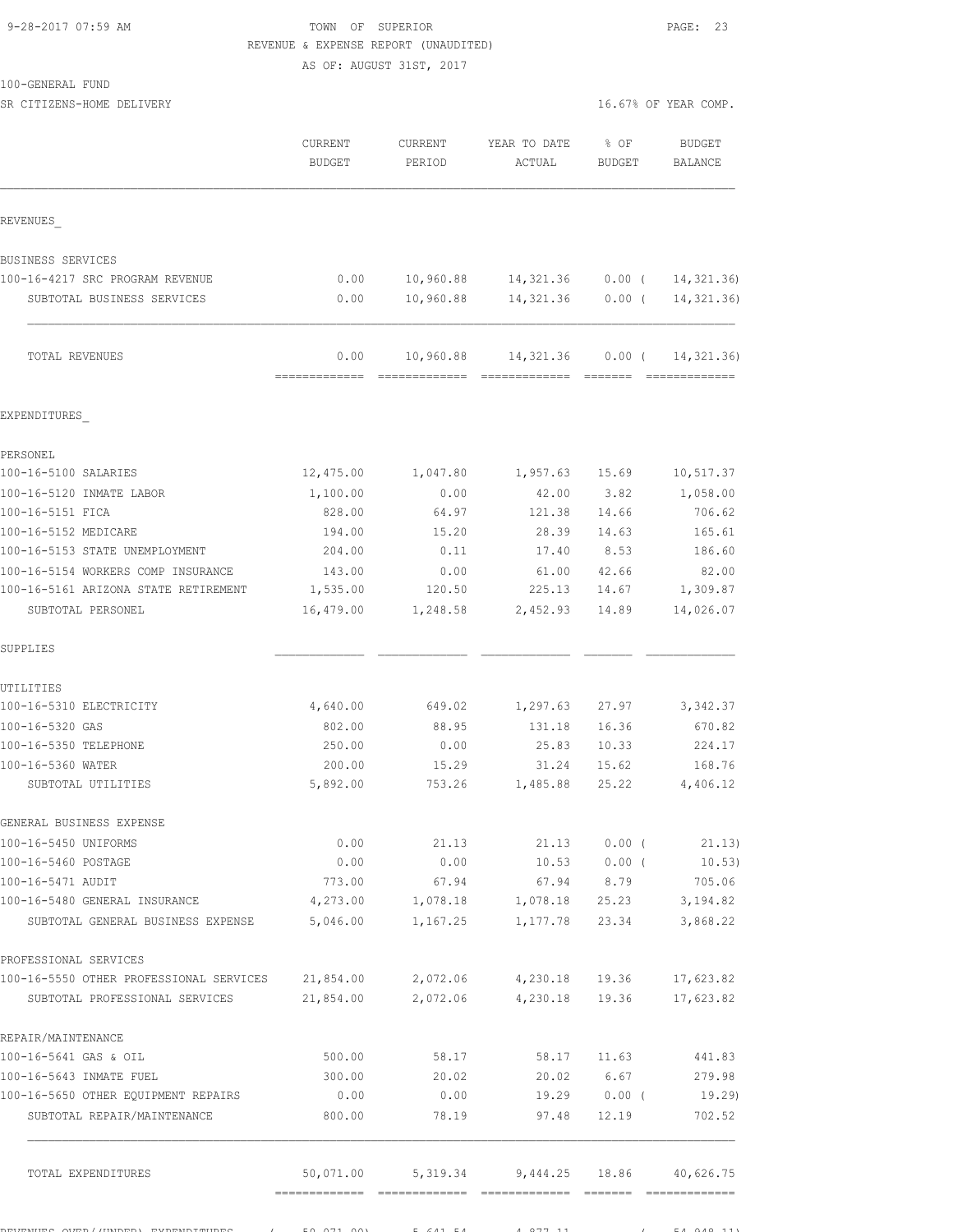# 9-28-2017 07:59 AM **TOWN** OF SUPERIOR **PAGE: 24**  REVENUE & EXPENSE REPORT (UNAUDITED) AS OF: AUGUST 31ST, 2017

100-GENERAL FUND

|                                         | CURRENT<br><b>BUDGET</b> | CURRENT<br>PERIOD | YEAR TO DATE<br>ACTUAL | % OF<br>BUDGET | <b>BUDGET</b><br><b>BALANCE</b> |
|-----------------------------------------|--------------------------|-------------------|------------------------|----------------|---------------------------------|
| REVENUES                                |                          |                   |                        |                |                                 |
| BUSINESS SERVICES                       |                          |                   |                        |                |                                 |
| 100-17-4217 SRC PROGRAM REVENUE         | 0.00                     | 331.10            | 501.13                 | $0.00$ (       | 501.13                          |
| SUBTOTAL BUSINESS SERVICES              | 0.00                     | 331.10            | 501.13                 | $0.00$ (       | 501.13)                         |
| TOTAL REVENUES                          | 0.00                     | 331.10            | 501.13                 | 0.00(          | 501.13)                         |
| EXPENDITURES                            |                          |                   |                        |                |                                 |
| PERSONEL                                |                          |                   |                        |                |                                 |
| 100-17-5100 SALARIES                    | 5,126.00                 | 400.51            | 748.24                 | 14.60          | 4,377.76                        |
| 100-17-5151 FICA                        | 318.00                   | 24.83             | 46.39                  | 14.59          | 271.61                          |
| 100-17-5152 MEDICARE                    | 74.00                    | 5.80              | 10.85                  | 14.66          | 63.15                           |
| 100-17-5153 STATE UNEMPLOYMENT          | 79.00                    | 0.05              | 7.25                   | 9.18           | 71.75                           |
| 100-17-5154 WORKERS COMP INSURANCE      | 23.00                    | 0.00              | 58.00                  | $252.17$ (     | 35.00)                          |
| 100-17-5161 ARIZONA STATE RETIREMENT    | 590.00                   | 46.06             | 86.05                  | 14.58          | 503.95                          |
| SUBTOTAL PERSONEL                       | 6, 210.00                | 477.25            | 956.78                 | 15.41          | 5, 253.22                       |
| SUPPLIES                                |                          |                   |                        |                |                                 |
| UTILITIES                               |                          |                   |                        |                |                                 |
| 100-17-5350 TELEPHONE                   | 490.00                   | 40.32             | 80.64                  | 16.46          | 409.36                          |
| SUBTOTAL UTILITIES                      | 490.00                   | 40.32             | 80.64                  | 16.46          | 409.36                          |
| GENERAL BUSINESS EXPENSE                |                          |                   |                        |                |                                 |
| 100-17-5471 AUDIT                       | 773.00                   | 67.93             | 67.93                  | 8.79           | 705.07                          |
| 100-17-5480 GENERAL INSURANCE           | 4,273.00                 | 1,078.18          | 1,078.18               | 25.23          | 3,194.82                        |
| SUBTOTAL GENERAL BUSINESS EXPENSE       | 5,046.00                 | 1,146.11          | 1,146.11               | 22.71          | 3,899.89                        |
| PROFESSIONAL SERVICES                   |                          |                   |                        |                |                                 |
| 100-17-5550 OTHER PROFESSIONAL SERVICES | 1,000.00                 | 0.00              | 0.00                   | 0.00           | 1,000.00                        |
| SUBTOTAL PROFESSIONAL SERVICES          | 1,000.00                 | 0.00              | 0.00                   | 0.00           | 1,000.00                        |
| REPAIR/MAINTENANCE                      |                          |                   |                        |                |                                 |
| 100-17-5640 AUTO & TRUCK REPAIRS        | 3,000.00                 | 0.00              | 0.00                   | 0.00           | 3,000.00                        |
| 100-17-5641 GAS & OIL                   | 1,000.00                 | 87.26             | 87.26                  | 8.73           | 912.74                          |
| SUBTOTAL REPAIR/MAINTENANCE             | 4,000.00                 | 87.26             | 87.26                  | 2.18           | 3,912.74                        |
| TOTAL EXPENDITURES                      | 16,746.00                | 1,750.94          | 2,270.79               | 13.56          | 14,475.21                       |
| REVENUES OVER/ (UNDER) EXPENDITURES     | 16,746.00)(              | 1,419.84)(        | 1,769.66)              |                | 14,976.34)                      |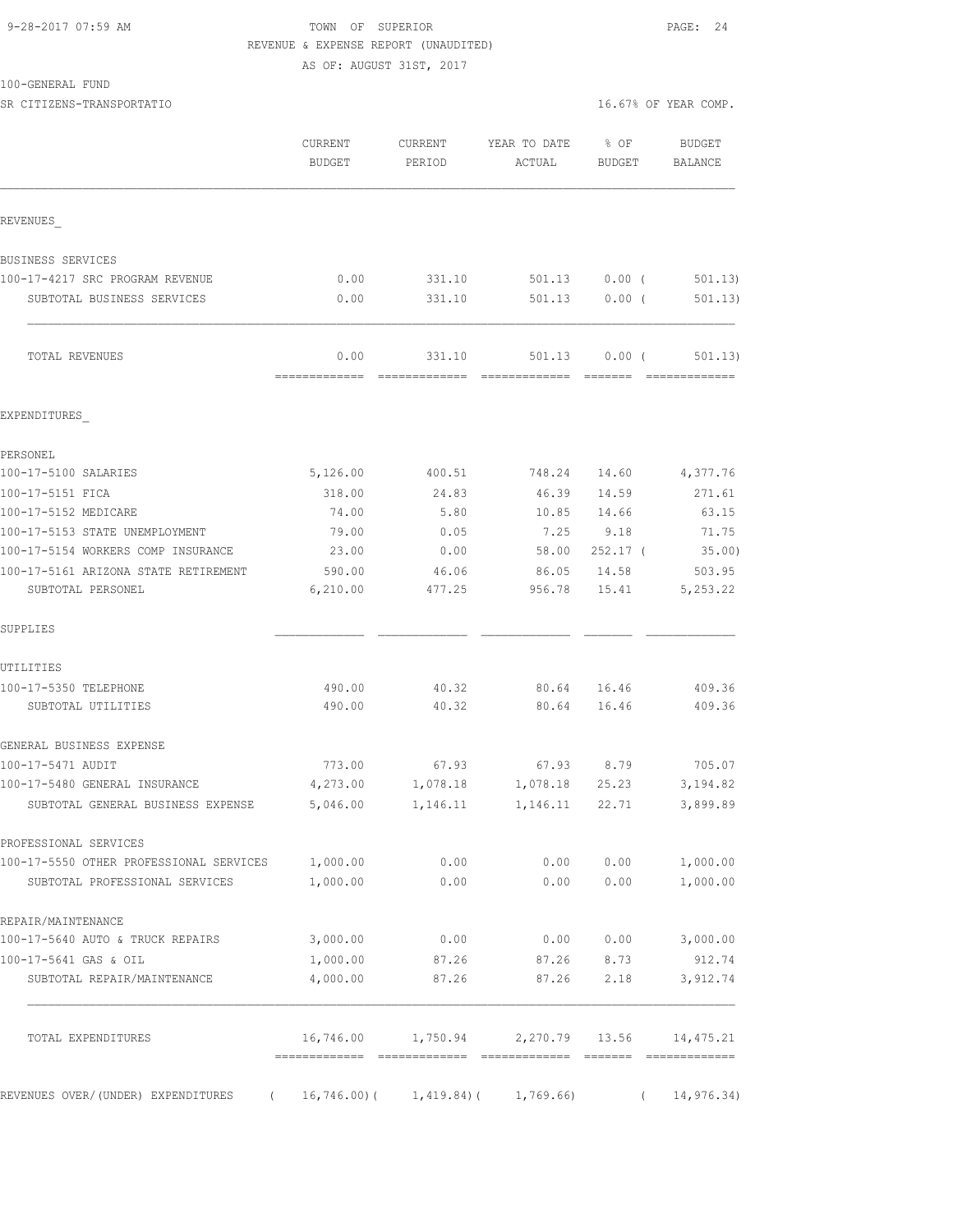#### 9-28-2017 07:59 AM TOWN OF SUPERIOR PAGE: 25 REVENUE & EXPENSE REPORT (UNAUDITED) AS OF: AUGUST 31ST, 2017

100-GENERAL FUND CODE ENFORCEMENT **16.67%** OF YEAR COMP.

|                                      | <b>CURRENT</b><br><b>BUDGET</b> | CURRENT<br>PERIOD | YEAR TO DATE<br>ACTUAL | % OF<br><b>BUDGET</b> | <b>BUDGET</b><br><b>BALANCE</b> |
|--------------------------------------|---------------------------------|-------------------|------------------------|-----------------------|---------------------------------|
|                                      |                                 |                   |                        |                       |                                 |
| EXPENDITURES                         |                                 |                   |                        |                       |                                 |
| PERSONEL                             |                                 |                   |                        |                       |                                 |
| 100-18-5100 SALARIES                 | 21,585.00                       | 0.00              | 0.00                   | 0.00                  | 21,585.00                       |
| 100-18-5151 FICA                     | 1,338.00                        | 0.00              | 0.00                   | 0.00                  | 1,338.00                        |
| 100-18-5152 MEDICARE                 | 313.00                          | 0.00              | 0.00                   | 0.00                  | 313.00                          |
| 100-18-5153 STATE UNEMPLOYMENT       | 113.00                          | 0.00              | 0.00                   | 0.00                  | 113.00                          |
| 100-18-5154 WORKERS COMP INSURANCE   | 324.00                          | 0.00              | 0.00                   | 0.00                  | 324.00                          |
| 100-18-5161 ARIZONA STATE RETIREMENT | 4,539.00                        | 0.00              | 0.00                   | 0.00                  | 4,539.00                        |
| 100-18-5162 LIFE INSURANCE           | 40.00                           | 0.00              | 0.00                   | 0.00                  | 40.00                           |
| 100-18-5164 DENTAL INSURANCE         | 185.00                          | 0.00              | 0.00                   | 0.00                  | 185.00                          |
| SUBTOTAL PERSONEL                    | 28,437.00                       | 0.00              | 0.00                   | 0.00                  | 28,437.00                       |
| PROFESSIONAL SERVICES                |                                 |                   |                        |                       |                                 |
| 100-18-5520 Blight Mitigation        | 10,000.00                       | 0.00              | 0.00                   | 0.00                  | 10,000.00                       |
| SUBTOTAL PROFESSIONAL SERVICES       | 10,000.00                       | 0.00              | 0.00                   | 0.00                  | 10,000.00                       |
| TOTAL EXPENDITURES                   | 38,437.00                       | 0.00              | 0.00                   | 0.00                  | 38,437.00                       |
| REVENUES OVER/(UNDER) EXPENDITURES   | 38,437.00)<br>$\left($          | 0.00              | 0.00                   |                       | 38,437.00)                      |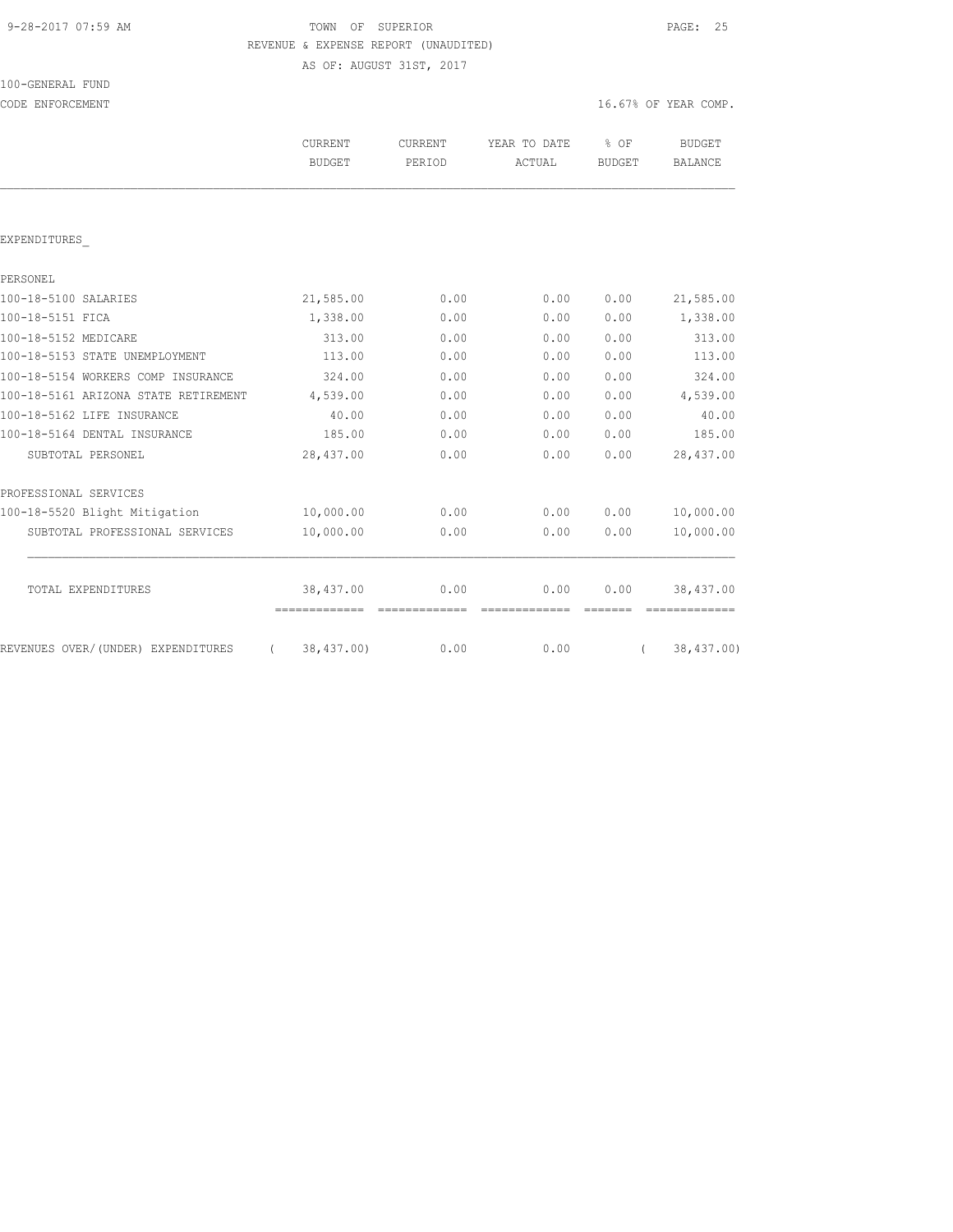|                          | =============                        | --------------           | =============     | -------- |                      |
|--------------------------|--------------------------------------|--------------------------|-------------------|----------|----------------------|
| PROFESSIONAL SERVICES    |                                      |                          |                   |          |                      |
| GENERAL BUSINESS EXPENSE |                                      |                          |                   |          |                      |
| SUPPLIES                 |                                      |                          |                   |          |                      |
| EXPENDITURES             |                                      |                          |                   |          |                      |
|                          |                                      |                          |                   |          |                      |
|                          | <b>BUDGET</b>                        | PERIOD                   | ACTUAL            | BUDGET   | BALANCE              |
|                          | CURRENT                              | CURRENT                  | YEAR TO DATE % OF |          | BUDGET               |
| EDC.                     |                                      |                          |                   |          | 16.67% OF YEAR COMP. |
| 100-GENERAL FUND         |                                      |                          |                   |          |                      |
|                          |                                      | AS OF: AUGUST 31ST, 2017 |                   |          |                      |
|                          | REVENUE & EXPENSE REPORT (UNAUDITED) |                          |                   |          |                      |
| 9-28-2017 07:59 AM       |                                      | TOWN OF SUPERIOR         |                   |          | PAGE: 26             |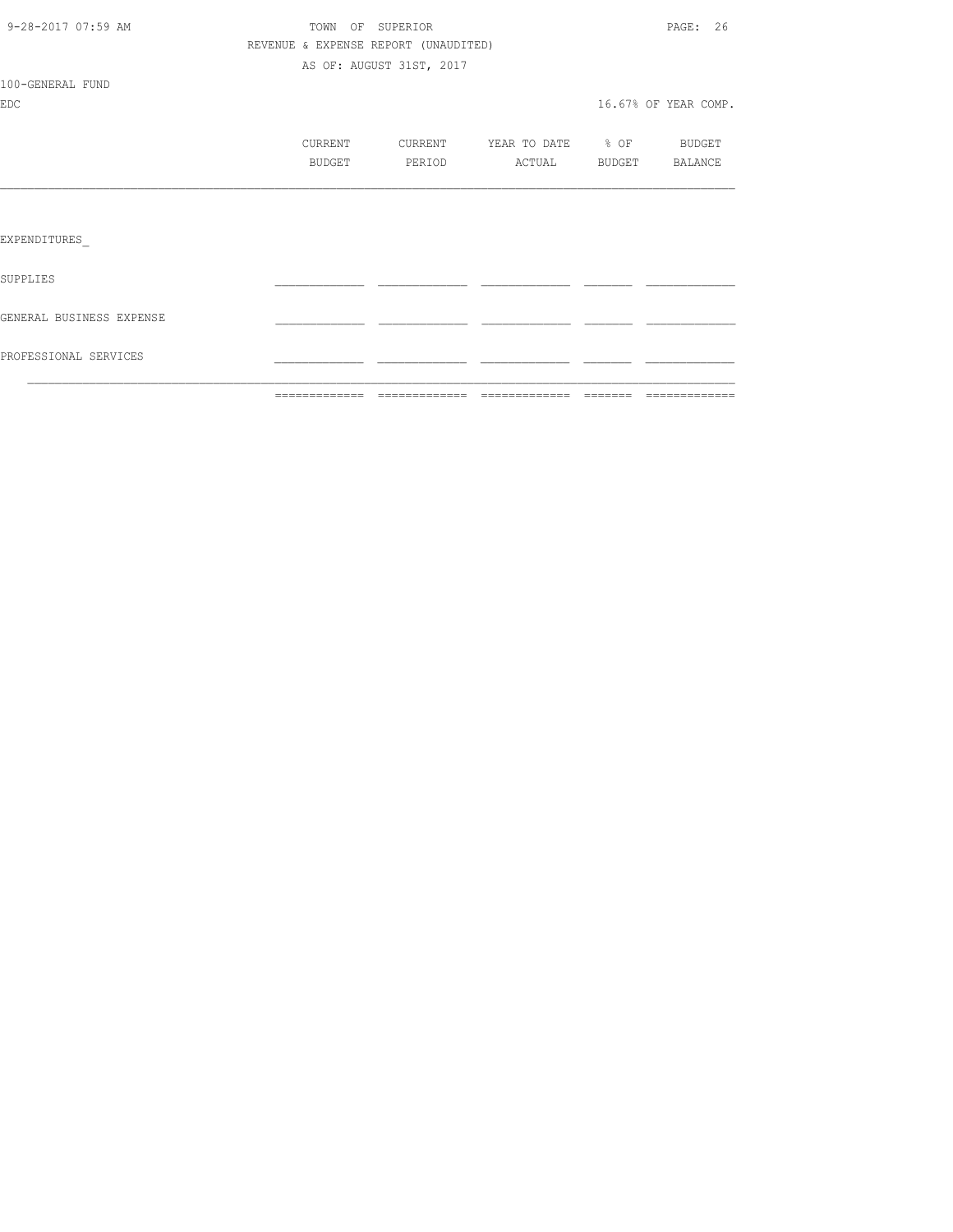| 9-28-2017 07:59 AM | TOWN    | OF SUPERIOR                          |              |        | PAGE: 27             |
|--------------------|---------|--------------------------------------|--------------|--------|----------------------|
|                    |         | REVENUE & EXPENSE REPORT (UNAUDITED) |              |        |                      |
|                    |         | AS OF: AUGUST 31ST, 2017             |              |        |                      |
| 100-GENERAL FUND   |         |                                      |              |        |                      |
| LOST TRAIL         |         |                                      |              |        | 16.67% OF YEAR COMP. |
|                    | CURRENT | CURRENT                              | YEAR TO DATE | % OF   | BUDGET               |
|                    | BUDGET  | PERIOD                               | ACTUAL       | BUDGET | BALANCE              |
|                    |         |                                      |              |        |                      |
| EXPENDITURES       |         |                                      |              |        |                      |
|                    |         |                                      |              |        |                      |

 $\mathcal{L}_\text{max}$ 

 ${\tt SUPPLIES}$ 

============= ============= ============= ======= =============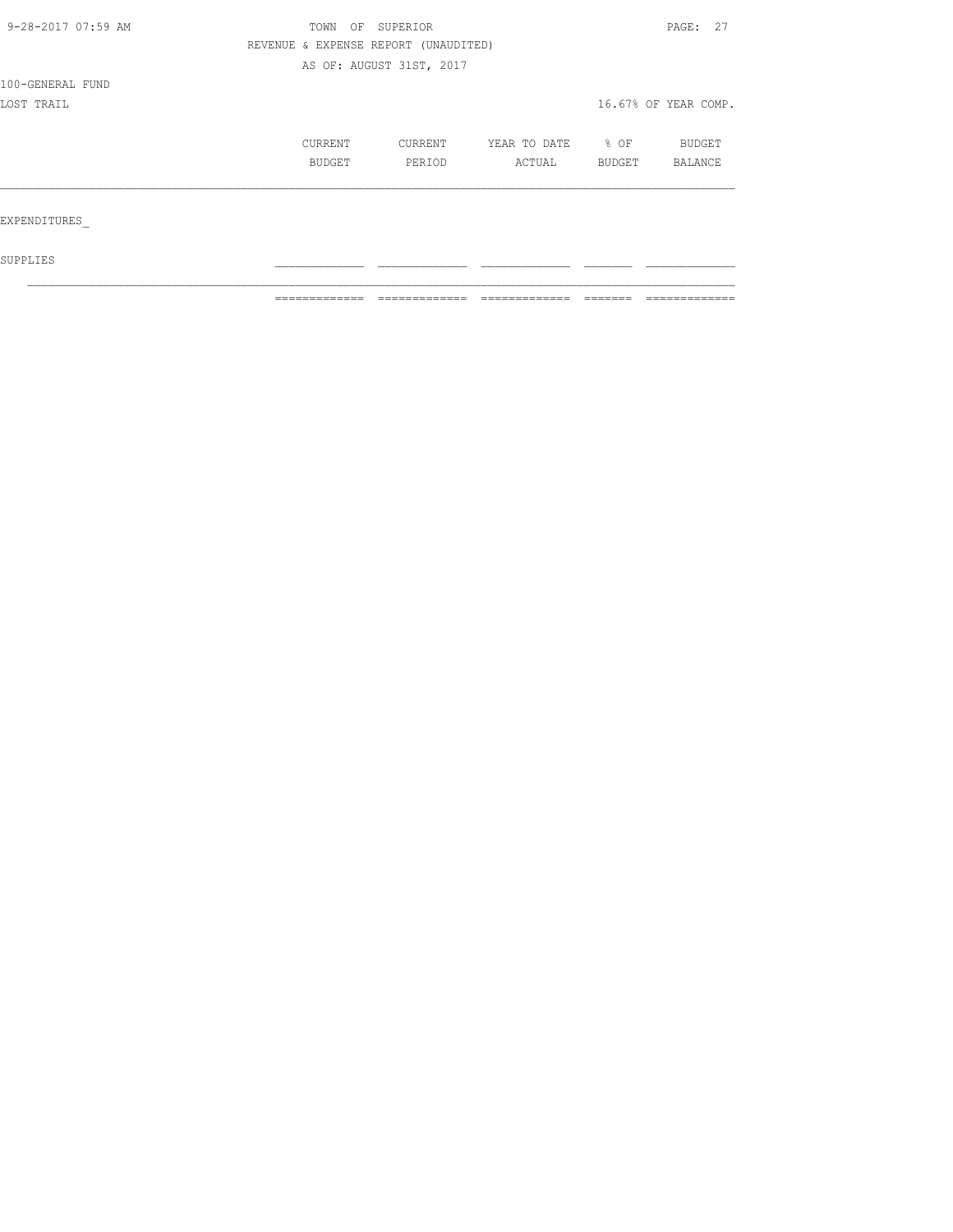| 9-28-2017 07:59 AM        | TOWN OF SUPERIOR                     |                          |                               |                                                                                                                                                                                                                                                                                                                                                                                                                                                                                            | PAGE: 28             |
|---------------------------|--------------------------------------|--------------------------|-------------------------------|--------------------------------------------------------------------------------------------------------------------------------------------------------------------------------------------------------------------------------------------------------------------------------------------------------------------------------------------------------------------------------------------------------------------------------------------------------------------------------------------|----------------------|
|                           | REVENUE & EXPENSE REPORT (UNAUDITED) |                          |                               |                                                                                                                                                                                                                                                                                                                                                                                                                                                                                            |                      |
|                           |                                      | AS OF: AUGUST 31ST, 2017 |                               |                                                                                                                                                                                                                                                                                                                                                                                                                                                                                            |                      |
| 100-GENERAL FUND          |                                      |                          |                               |                                                                                                                                                                                                                                                                                                                                                                                                                                                                                            |                      |
| SOCIO-ECONOMIC CONTINGNCY |                                      |                          |                               |                                                                                                                                                                                                                                                                                                                                                                                                                                                                                            | 16.67% OF YEAR COMP. |
|                           | CURRENT                              | CURRENT                  | YEAR TO DATE % OF BUDGET      |                                                                                                                                                                                                                                                                                                                                                                                                                                                                                            |                      |
|                           | BUDGET                               | PERIOD                   | ACTUAL                        |                                                                                                                                                                                                                                                                                                                                                                                                                                                                                            | BUDGET BALANCE       |
| REVENUES                  |                                      |                          |                               |                                                                                                                                                                                                                                                                                                                                                                                                                                                                                            |                      |
| CONTRIBUTIONS             |                                      |                          |                               |                                                                                                                                                                                                                                                                                                                                                                                                                                                                                            |                      |
|                           | =============                        |                          | ============================= | $\qquad \qquad \qquad =\qquad \qquad =\qquad \qquad =\qquad \qquad =\qquad \qquad =\qquad \qquad =\qquad \qquad =\qquad \qquad =\qquad \qquad =\qquad \qquad =\qquad \qquad =\qquad \qquad =\qquad \qquad =\qquad \qquad =\qquad \qquad =\qquad \qquad =\qquad \qquad =\qquad \qquad =\qquad \qquad =\qquad \qquad =\qquad \qquad =\qquad \qquad =\qquad \qquad =\qquad \qquad =\qquad \qquad =\qquad \qquad =\qquad \qquad =\qquad \qquad =\qquad \qquad =\qquad \qquad =\qquad \qquad =$ | -------------        |
| EXPENDITURES              |                                      |                          |                               |                                                                                                                                                                                                                                                                                                                                                                                                                                                                                            |                      |
| SUPPLIES                  |                                      |                          |                               |                                                                                                                                                                                                                                                                                                                                                                                                                                                                                            |                      |
|                           |                                      |                          |                               |                                                                                                                                                                                                                                                                                                                                                                                                                                                                                            |                      |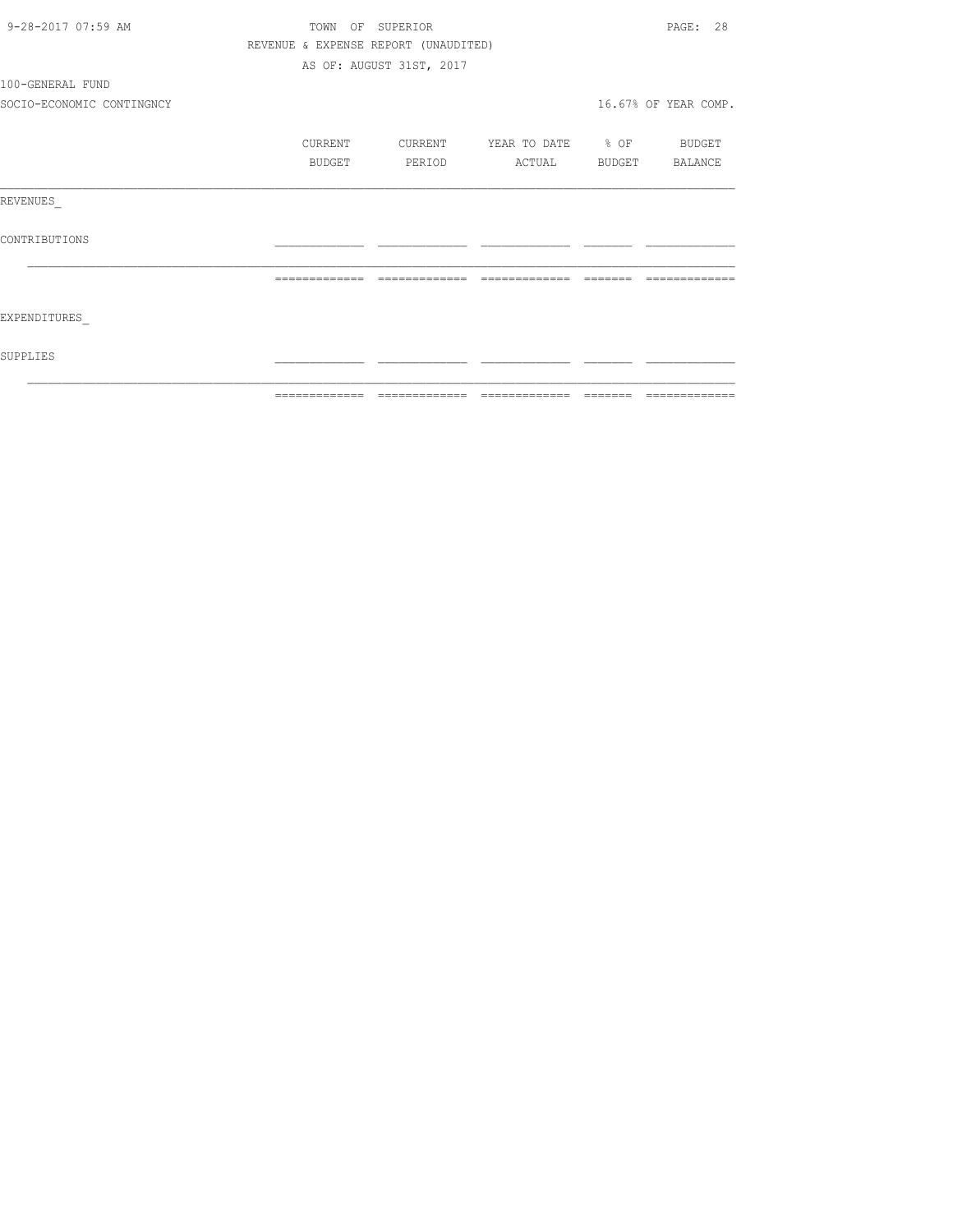#### 9-28-2017 07:59 AM TOWN OF SUPERIOR PAGE: 29 REVENUE & EXPENSE REPORT (UNAUDITED) AS OF: AUGUST 31ST, 2017

100-GENERAL FUND

|                                    | CURRENT<br>BUDGET | CURRENT<br>PERIOD | YEAR TO DATE<br>ACTUAL | % OF<br><b>BUDGET</b> | <b>BUDGET</b><br>BALANCE |
|------------------------------------|-------------------|-------------------|------------------------|-----------------------|--------------------------|
| EXPENDITURES                       |                   |                   |                        |                       |                          |
| SUPPLIES                           |                   |                   |                        |                       |                          |
| 100-99-5299 OPERATING SUPPLIES     | 56,679.00         | 0.00              | 0.00                   | 0.00                  | 56,679.00                |
| SUBTOTAL SUPPLIES                  | 56,679.00         | 0.00              | 0.00                   | 0.00                  | 56,679.00                |
| TOTAL EXPENDITURES                 | 56,679.00         | 0.00              | 0.00                   | 0.00                  | 56,679.00                |
|                                    | ----------        |                   |                        |                       |                          |
| REVENUES OVER/(UNDER) EXPENDITURES | 56, 679.00        | 0.00              | 0.00                   |                       | 56, 679.00               |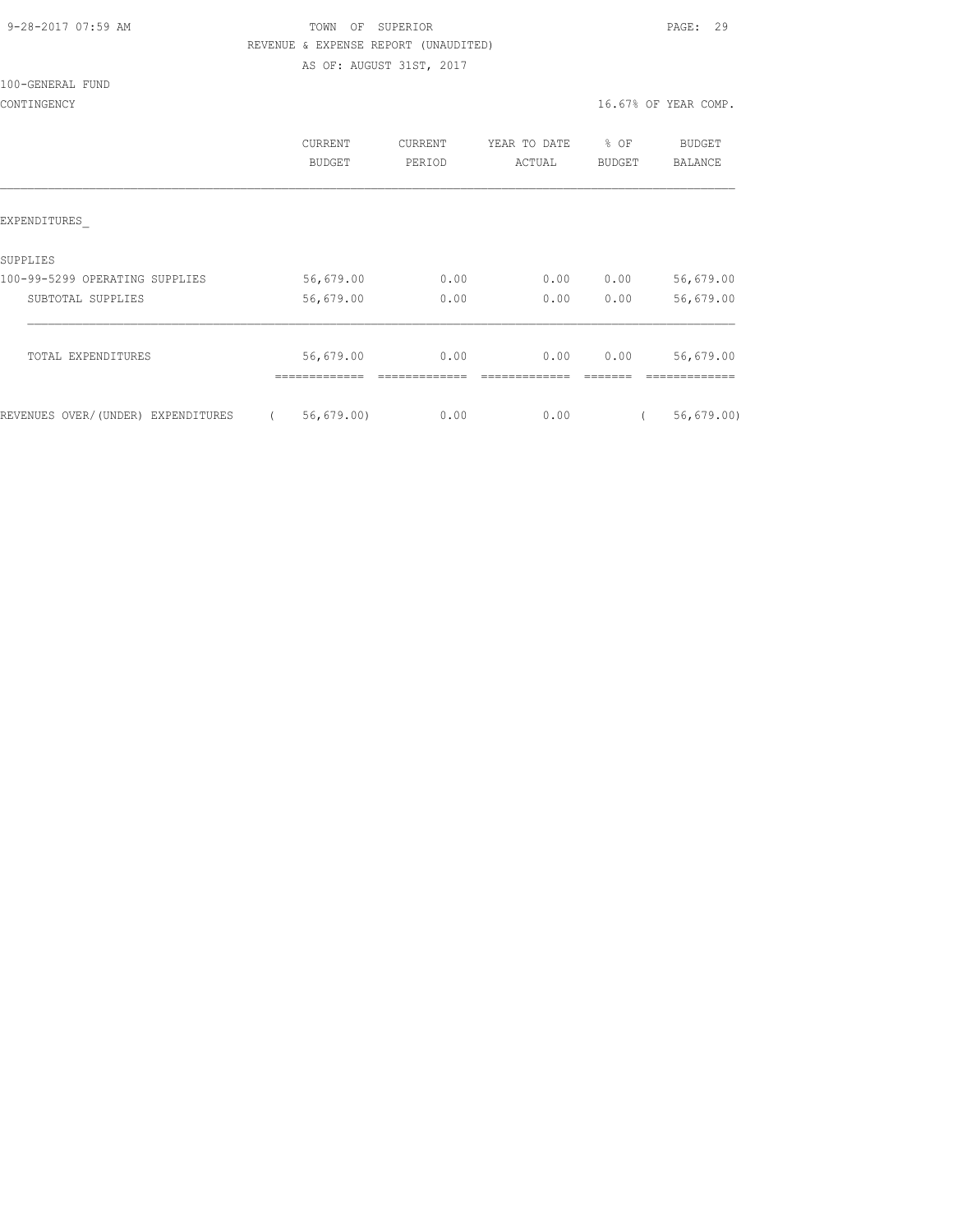#### 9-28-2017 07:59 AM TOWN OF SUPERIOR PAGE: 30 REVENUE & EXPENSE REPORT (UNAUDITED) AS OF: AUGUST 31ST, 2017

100-GENERAL FUND

16.67% OF YEAR COMP.

|                                    | CURRENT<br>BUDGET | <b>CURRENT</b><br>PERIOD | YEAR TO DATE<br>ACTUAL | % OF<br>BUDGET | <b>BUDGET</b><br>BALANCE |
|------------------------------------|-------------------|--------------------------|------------------------|----------------|--------------------------|
|                                    |                   |                          |                        |                |                          |
| FUND TOTAL REVENUES                | 2,390,941.00      | 159,466.55               | 351, 538.21            | 14.70          | 2,039,402.79             |
| FUND TOTAL EXPENDITURES            | 1,929,412.00      | 188,933.62               | 377,809.55             | 19.58          | 1,551,602.45             |
| REVENUES OVER/(UNDER) EXPENDITURES | $461,529.00$ (    | 29,467.07)(              | 26, 271.34)            |                | 487,800.34               |
|                                    |                   |                          |                        |                |                          |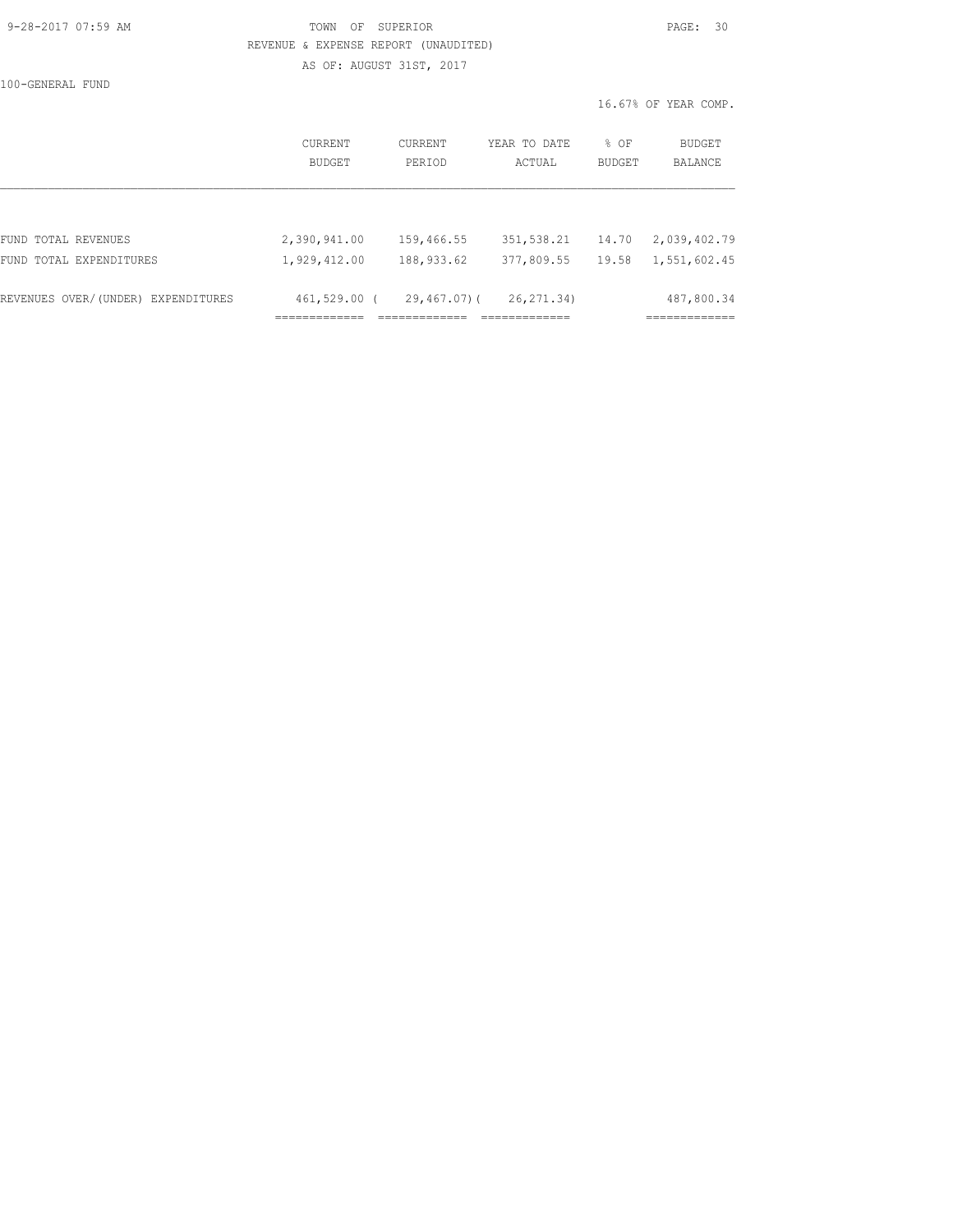# 9-28-2017 08:00 AM **TOWN** OF SUPERIOR **PAGE:** 1 REVENUE & EXPENSE REPORT (UNAUDITED)

AS OF: AUGUST 31ST, 2017

# 200-REFUSE SERVICE

| NON-DEPARTMENTAL                    |                          |                   |                        |                       | 16.67% OF YEAR COMP.            |
|-------------------------------------|--------------------------|-------------------|------------------------|-----------------------|---------------------------------|
|                                     | CURRENT<br><b>BUDGET</b> | CURRENT<br>PERIOD | YEAR TO DATE<br>ACTUAL | % OF<br><b>BUDGET</b> | <b>BUDGET</b><br><b>BALANCE</b> |
| REVENUES                            |                          |                   |                        |                       |                                 |
| BUSINESS SERVICES                   |                          |                   |                        |                       |                                 |
| 200-00-4240 REFUSE FEES             | 10,000.00                | 40.00             | 75.00                  | 0.75                  | 9,925.00                        |
| 200-00-4241 TIPPING FEES-           | 0.00                     | 340.00            | 600.00                 | $0.00$ (              | 600.00                          |
| SUBTOTAL BUSINESS SERVICES          | 10,000.00                | 380.00            | 675.00                 | 6.75                  | 9,325.00                        |
| ENTERPRISE SERVICES                 |                          |                   |                        |                       |                                 |
| TOTAL REVENUES                      | 10,000.00                | 380.00            | 675.00                 | 6.75                  | 9,325.00                        |
| EXPENDITURES                        |                          |                   |                        |                       |                                 |
| PERSONEL                            |                          |                   |                        |                       |                                 |
| 200-00-5100 Salaries                | 9,855.00                 | 0.00              | 0.00                   | 0.00                  | 9,855.00                        |
| 200-00-5151 FICA                    | 610.00                   | 0.00              | 0.00                   | 0.00                  | 610.00                          |
| 200-00-5152 Medicare                | 143.00                   | 0.00              | 0.00                   | 0.00                  | 143.00                          |
| 200-00-5153 SUTA                    | 91.00                    | 0.00              | 0.00                   | 0.00                  | 91.00                           |
| 200-00-5154 Workers Comp            | 118.00                   | 0.00              | 0.00                   | 0.00                  | 118.00                          |
| 200-00-5161 ASRS                    | 1,133.00                 | 0.00              | 0.00                   | 0.00                  | 1,133.00                        |
| 200-00-5162 Life Insurance          | 32.00                    | 0.00              | 0.00                   | 0.00                  | 32.00                           |
| 200-00-5164 Dental Insurance        | 148.00                   | 0.00              | 0.00                   | 0.00                  | 148.00                          |
| SUBTOTAL PERSONEL                   | 12,130.00                | 0.00              | 0.00                   | 0.00                  | 12,130.00                       |
| SUPPLIES                            |                          |                   |                        |                       |                                 |
| 200-00-5225 Safety Supplies & Equip | 1,000.00                 | 0.00              | 0.00                   | 0.00                  | 1,000.00                        |
| 200-00-5299 Operating Supplies      | 500.00                   | 0.00              | 0.00                   | 0.00                  | 500.00                          |
| SUBTOTAL SUPPLIES                   | 1,500.00                 | 0.00              | 0.00                   | 0.00                  | 1,500.00                        |
| UTILITIES                           |                          |                   |                        |                       |                                 |
| 200-00-5310 Electricity             | 1,000.00                 | 0.00              | 0.00                   | 0.00                  | 1,000.00                        |
| 200-00-5330 REFUSE                  | 0.00                     | 2,213.14          | 3,307.33               | $0.00$ (              | 3,307.33                        |
| SUBTOTAL UTILITIES                  | 1,000.00                 | 2,213.14          | 3,307.33               | $330.73$ (            | 2, 307.33                       |
| GENERAL BUSINESS EXPENSE            |                          |                   |                        |                       |                                 |
| PROFESSIONAL SERVICES               |                          |                   |                        |                       |                                 |
| 200-00-5550 Professional Services   | 80,000.00                | 0.00              | 0.00                   | 0.00                  | 80,000.00                       |
| 200-00-5560 REFUSE LANDFILL TIPPING | 15,000.00                | 0.00              | 0.00                   | 0.00                  | 15,000.00                       |
| 200-00-5599 Transfer Clean-Up       | 0.00                     | 44,964.00         | 44,964.00              | $0.00$ (              | 44,964.00)                      |
| SUBTOTAL PROFESSIONAL SERVICES      | 95,000.00                | 44,964.00         | 44,964.00              | 47.33                 | 50,036.00                       |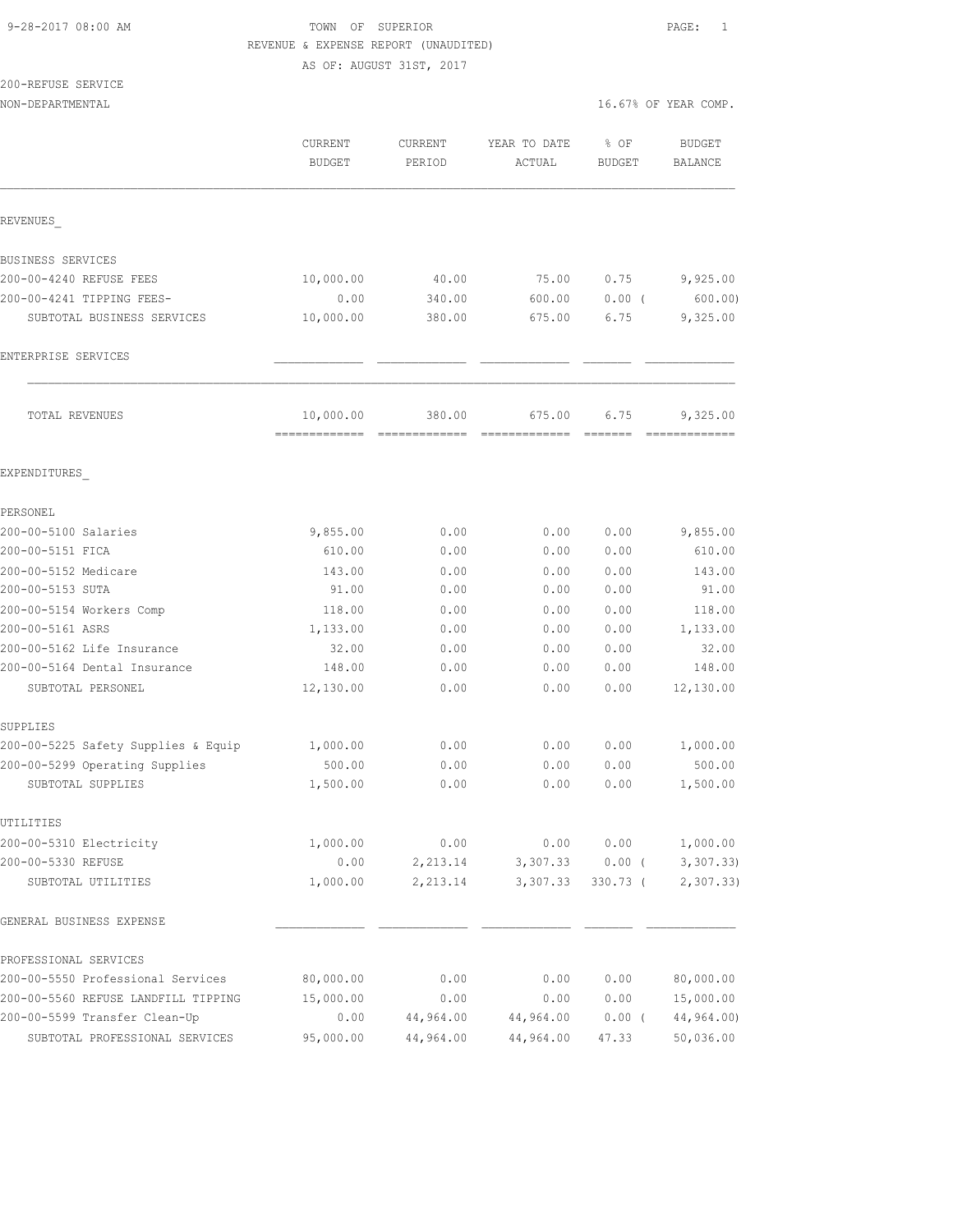# 9-28-2017 08:00 AM TOWN OF SUPERIOR PAGE: 2 REVENUE & EXPENSE REPORT (UNAUDITED)

AS OF: AUGUST 31ST, 2017

# 200-REFUSE SERVICE

NON-DEPARTMENTAL 16.67% OF YEAR COMP.

|                                    | <b>CURRENT</b><br><b>BUDGET</b> | <b>CURRENT</b><br>PERIOD | YEAR TO DATE<br>ACTUAL                        | % OF<br><b>BUDGET</b> | <b>BUDGET</b><br>BALANCE |
|------------------------------------|---------------------------------|--------------------------|-----------------------------------------------|-----------------------|--------------------------|
|                                    |                                 |                          |                                               |                       |                          |
| REPAIR/MAINTENANCE                 |                                 |                          |                                               |                       |                          |
| 200-00-5640 Auto Truck Repair      | 1,000.00                        | 0.00                     | 0.00                                          | 0.00                  | 1,000.00                 |
| 200-00-5641 Gas & Oil              | 2,000.00                        | 0.00                     | 0.00                                          | 0.00                  | 2,000.00                 |
| SUBTOTAL REPAIR/MAINTENANCE        | 3,000.00                        | 0.00                     | 0.00                                          | 0.00                  | 3,000.00                 |
| CAPITAL OUTLAY                     |                                 |                          |                                               |                       |                          |
| DEBT SERVICE                       |                                 |                          |                                               |                       |                          |
| 200-00-5900 DEBT SVC - PRINCIPAL   | 0.00                            | 0.00                     | 399.00                                        | 0.00(                 | 399.00)                  |
| 200-00-5901 DEBT SVC - INTEREST    | 0.00                            | 0.00                     | 246.86                                        | $0.00$ (              | 246.86)                  |
| SUBTOTAL DEBT SERVICE              | 0.00                            | 0.00                     | 645.86                                        | $0.00$ (              | 645.86)                  |
| TOTAL EXPENDITURES                 | 112,630.00                      | 47,177.14                | 48, 917.19 43.43                              |                       | 63,712.81                |
|                                    |                                 |                          |                                               |                       |                          |
| REVENUES OVER/(UNDER) EXPENDITURES | $\sqrt{2}$                      |                          | $102, 630.00$ ( $46, 797.14$ ( $48, 242.19$ ) | $\left($              | 54, 387.81)              |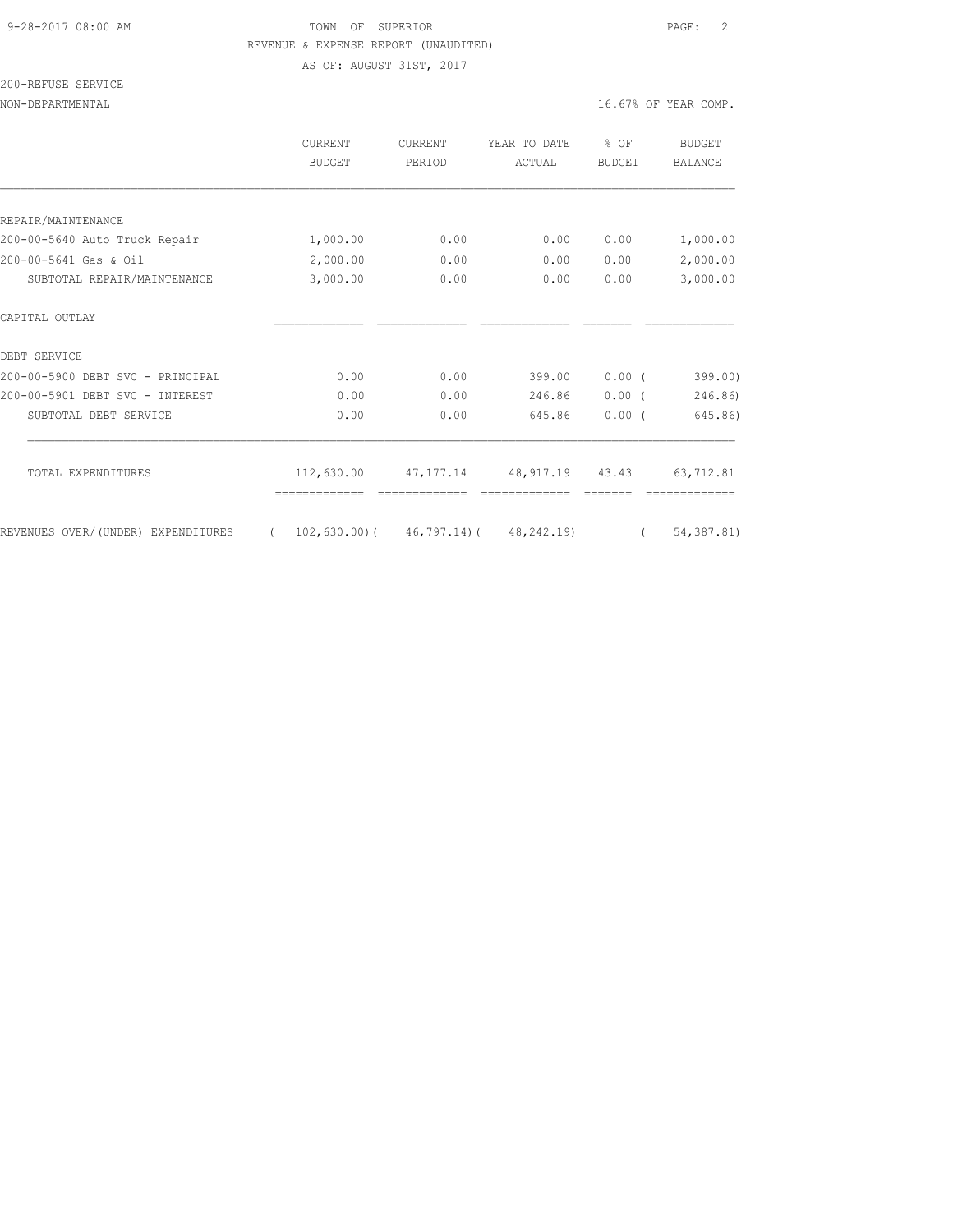## TOWN OF SUPERIOR **PAGE:** 3 REVENUE & EXPENSE REPORT (UNAUDITED) AS OF: AUGUST 31ST, 2017

200-REFUSE SERVICE

16.67% OF YEAR COMP.

|                                    | CURRENT<br>BUDGET | CURRENT<br>PERIOD | YEAR TO DATE<br>ACTUAL | % OF<br>BUDGET | BUDGET<br>BALANCE |
|------------------------------------|-------------------|-------------------|------------------------|----------------|-------------------|
|                                    |                   |                   |                        |                |                   |
| FUND TOTAL REVENUES                | 10,000.00         | 380.00            | 675.00                 | 6.75           | 9,325.00          |
| FUND TOTAL EXPENDITURES            | 112,630.00        | 47, 177. 14       | 48, 917.19             | 43.43          | 63,712.81         |
| REVENUES OVER/(UNDER) EXPENDITURES | $102,630.00$ (    | 46,797.14)(       | 48, 242, 19)           |                | 54, 387.81)       |
|                                    |                   |                   |                        |                |                   |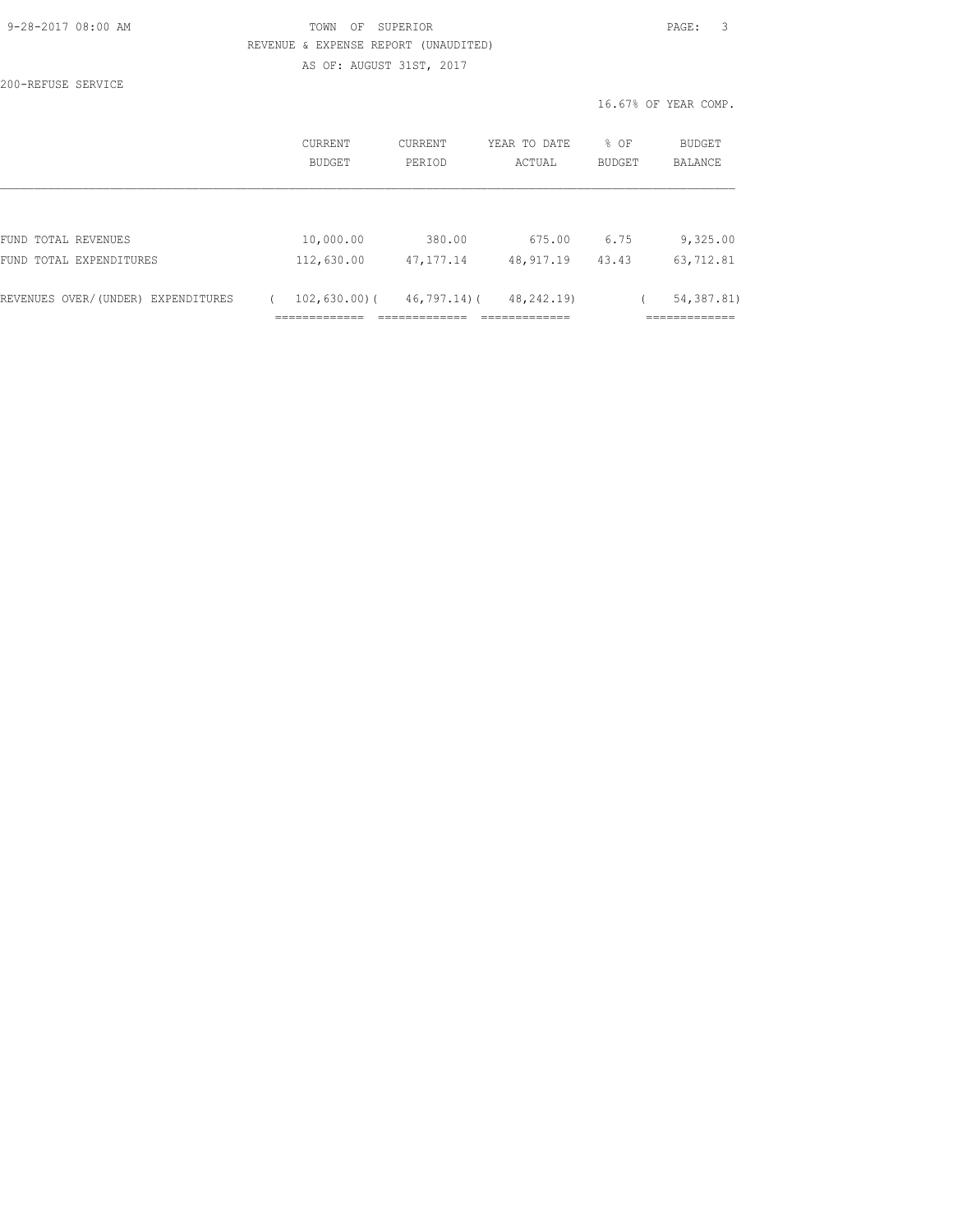210-SEWER

#### TOWN OF SUPERIOR **Example 2017** PAGE: 1 REVENUE & EXPENSE REPORT (UNAUDITED) AS OF: AUGUST 31ST, 2017

| NON-DEPARTMENTAL                                  |                          |                   |                        | 16.67% OF YEAR COMP. |                          |
|---------------------------------------------------|--------------------------|-------------------|------------------------|----------------------|--------------------------|
|                                                   | CURRENT<br><b>BUDGET</b> | CURRENT<br>PERIOD | YEAR TO DATE<br>ACTUAL | % OF<br>BUDGET       | <b>BUDGET</b><br>BALANCE |
| REVENUES                                          |                          |                   |                        |                      |                          |
| TAXE S                                            |                          |                   |                        |                      |                          |
| BUSINESS SERVICES                                 |                          |                   |                        |                      |                          |
| 210-00-4240 SEWER FEES                            | 400,000.00               | 28,757.64         | 33,853.02              | 8.46                 | 366, 146.98              |
| SUBTOTAL BUSINESS SERVICES                        | 400,000.00               | 28,757.64         | 33,853.02              | 8.46                 | 366,146.98               |
| <b>GRANTS</b>                                     |                          |                   |                        |                      |                          |
| CONTINGENCY                                       |                          |                   |                        |                      |                          |
| TOTAL REVENUES                                    | 400,000.00               | 28,757.64         | 33,853.02              | 8.46                 | 366,146.98               |
| EXPENDITURES                                      |                          |                   |                        |                      |                          |
| PERSONEL                                          |                          |                   |                        |                      |                          |
| 210-00-5100 SALARIES                              | 74,276.00                | 5,393.28          | 10,673.14              | 14.37                | 63,602.86                |
| 210-00-5101 OVERTIME                              | 5,000.00                 | 308.70            | 1,073.94               | 21.48                | 3,926.06                 |
| 210-00-5151 FICA                                  | 4,338.00                 | 349.12            | 719.19                 | 16.58                | 3,618.81                 |
| 210-00-5152 MEDICARE                              | 1,014.00                 | 81.64             | 168.19                 | 16.59                | 845.81                   |
| 210-00-5153 STATE UNEMPLOYMENT                    | 465.00                   | 0.00              | 0.00                   | 0.00                 | 465.00                   |
| 210-00-5154 WORKERS COMP INSURANCE                | 2,262.00                 | 0.00              | 585.00                 | 25.86                | 1,677.00                 |
| 210-00-5161 ARIZONA STATE RETIREMENT              | 8,045.00                 | 655.72            | 1,350.90               | 16.79                | 6,694.10                 |
| 210-00-5162 LIFE INSURANCE                        | 165.00                   | 13.40             | 27.60                  | 16.73                | 137.40                   |
| 210-00-5163 HEALTH INSURANCE                      | 12,781.00                | 1,191.10          | 1,191.10               | 9.32                 | 11,589.90                |
| 210-00-5164 DENTAL INSURANCE<br>SUBTOTAL PERSONEL | 758.00<br>109,104.00     | 61.62<br>8,054.58 | 126.32<br>15,915.38    | 16.66<br>14.59       | 631.68<br>93,188.62      |
| SUPPLIES                                          |                          |                   |                        |                      |                          |
| 210-00-5210 OFFICE SUPPLIES                       | 2,000.00                 | 0.00              | 0.00                   | 0.00                 | 2,000.00                 |
| 210-00-5240 CHEMICAL SUPPLIES                     | 15,146.00                | 0.00              | 383.00                 | 2.53                 | 14,763.00                |
| 210-00-5299 OPERATING SUPPLIES                    | 30,000.00                | 1,202.17          | 1,551.41               | 5.17                 | 28, 448.59               |
| SUBTOTAL SUPPLIES                                 | 47,146.00                | 1,202.17          | 1,934.41               | 4.10                 | 45, 211.59               |
| UTILITIES                                         |                          |                   |                        |                      |                          |
| 210-00-5310 ELECTRICITY                           | 60,410.00                | 5,582.01          | 11,519.86              | 19.07                | 48,890.14                |
| 210-00-5350 TELEPHONE                             | 1,158.00                 | 56.96             | 165.35                 | 14.28                | 992.65                   |
| 210-00-5360 WATER                                 | 3,000.00                 | 246.70            | 478.72                 | 15.96                | 2,521.28                 |
| 210-00-5380 SECURITY                              | 500.00                   | 0.00              | 0.00                   | 0.00                 | 500.00                   |
| SUBTOTAL UTILITIES                                | 65,068.00                | 5,885.67          | 12, 163.93             | 18.69                | 52,904.07                |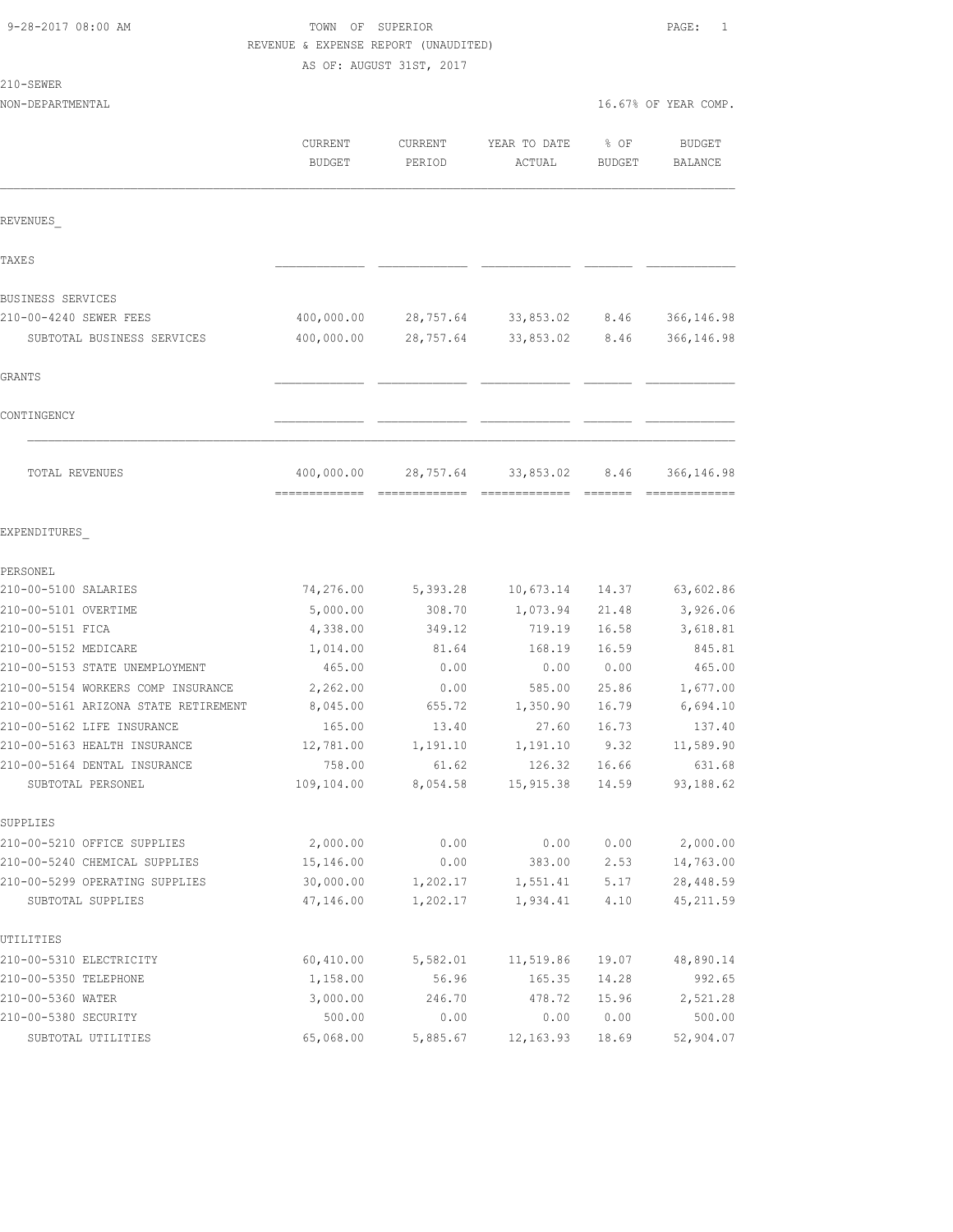#### 9-28-2017 08:00 AM TOWN OF SUPERIOR PAGE: 2 REVENUE & EXPENSE REPORT (UNAUDITED)

210-SEWER

AS OF: AUGUST 31ST, 2017

NON-DEPARTMENTAL 16.67% OF YEAR COMP.

|                                        | CURRENT<br><b>BUDGET</b> | <b>CURRENT</b><br>PERIOD | YEAR TO DATE<br>ACTUAL           | % OF<br><b>BUDGET</b> | <b>BUDGET</b><br><b>BALANCE</b> |
|----------------------------------------|--------------------------|--------------------------|----------------------------------|-----------------------|---------------------------------|
| GENERAL BUSINESS EXPENSE               |                          |                          |                                  |                       |                                 |
| 210-00-5420 DUES & SUBSCRIPTIONS       | 20,000.00                | 0.00                     | 0.00                             | 0.00                  | 20,000.00                       |
| 210-00-5425 CONFERENCES & TRAINING     | 2,000.00                 | 94.94                    | 94.94                            | 4.75                  | 1,905.06                        |
| 210-00-5450 UNIFORMS                   | 659.00                   | 51.55                    | 93.24                            | 14.15                 | 565.76                          |
| 210-00-5471 AUDIT                      | 1,545.00                 | 203.85                   | 203.85                           | 13.19                 | 1,341.15                        |
| 210-00-5480 GENERAL INSURANCE          | 12,820.00                | 3,234.63                 | 3,234.63                         | 25.23                 | 9,585.37                        |
| 210-00-5491 Credit Card Fees           | 10,000.00                | 0.00                     | 0.00                             | 0.00                  | 10,000.00                       |
| 210-00-5492 BAD DEBT EXPENSE           | 15,000.00                | 0.00                     | 0.00                             | 0.00                  | 15,000.00                       |
| SUBTOTAL GENERAL BUSINESS EXPENSE      | 62,024.00                | 3,584.97                 | 3,626.66                         | 5.85                  | 58, 397.34                      |
| PROFESSIONAL SERVICES                  |                          |                          |                                  |                       |                                 |
| 210-00-5550 OTHER PROFESSIONAL SERVICE | 73,161.00                | 6,056.35                 | 13, 142.02                       | 17.96                 | 60,018.98                       |
| 210-00-5580 SLUDGE REMOVAL             | 9,000.00                 | 0.00                     | 801.21                           | 8.90                  | 8,198.79                        |
| 210-00-5581 BACKFLOW TESTING           | 1,439.00                 | 0.00                     | 0.00                             | 0.00                  | 1,439.00                        |
| SUBTOTAL PROFESSIONAL SERVICES         | 83,600.00                | 6,056.35                 | 13,943.23                        | 16.68                 | 69,656.77                       |
| REPAIR/MAINTENANCE                     |                          |                          |                                  |                       |                                 |
| 210-00-5640 AUTO & TRUCK REPAIRS       | 2,000.00                 | 0.00                     | 0.00                             | 0.00                  | 2,000.00                        |
| 210-00-5641 GAS & OIL                  | 3,000.00                 | 179.38                   | 179.38                           | 5.98                  | 2,820.62                        |
| 210-00-5642 TIRES & TUBES              | 1,000.00                 | 0.00                     | 0.00                             | 0.00                  | 1,000.00                        |
| 210-00-5650 OTHER EQUIPMENT REPAIRS    | 8,085.00                 | 0.00                     | 0.00                             | 0.00                  | 8,085.00                        |
| SUBTOTAL REPAIR/MAINTENANCE            | 14,085.00                | 179.38                   | 179.38                           | 1.27                  | 13,905.62                       |
| CAPITAL OUTLAY                         |                          |                          |                                  |                       |                                 |
| 210-00-5710 BUILDING                   | 500.00                   | 0.00                     | 0.00                             | 0.00                  | 500.00                          |
| 210-00-5750 OTHER EQUIP/SMALL TOOLS    | 8,151.00                 | 0.00                     | 0.00                             | 0.00                  | 8,151.00                        |
| 210-00-5760 R&M WELLS & PUMPS          | 25,000.00                | 0.00                     | 0.00                             | 0.00                  | 25,000.00                       |
| 210-00-5790 MACHINERY AND EQUIPMENT    | 30,000.00                | 0.00                     | 0.00                             | 0.00                  | 30,000.00                       |
| SUBTOTAL CAPITAL OUTLAY                | 63,651.00                | 0.00                     | 0.00                             | 0.00                  | 63,651.00                       |
| NON-OPERATING                          |                          |                          |                                  |                       |                                 |
| DEBT SERVICE                           |                          |                          |                                  |                       |                                 |
| 210-00-5999 CONTINGENCY                | 15,188.00                | 0.00                     | 0.00                             | 0.00                  | 15,188.00                       |
| SUBTOTAL DEBT SERVICE                  | 15,188.00                | 0.00                     | 0.00                             | 0.00                  | 15,188.00                       |
| TOTAL EXPENDITURES                     | 459,866.00               | 24,963.12                | 47,762.99                        | 10.39                 | 412,103.01                      |
| REVENUES OVER/(UNDER) EXPENDITURES     | $\sqrt{2}$               |                          | 59,866.00) 3,794.52 ( 13,909.97) |                       | 45,956.03)                      |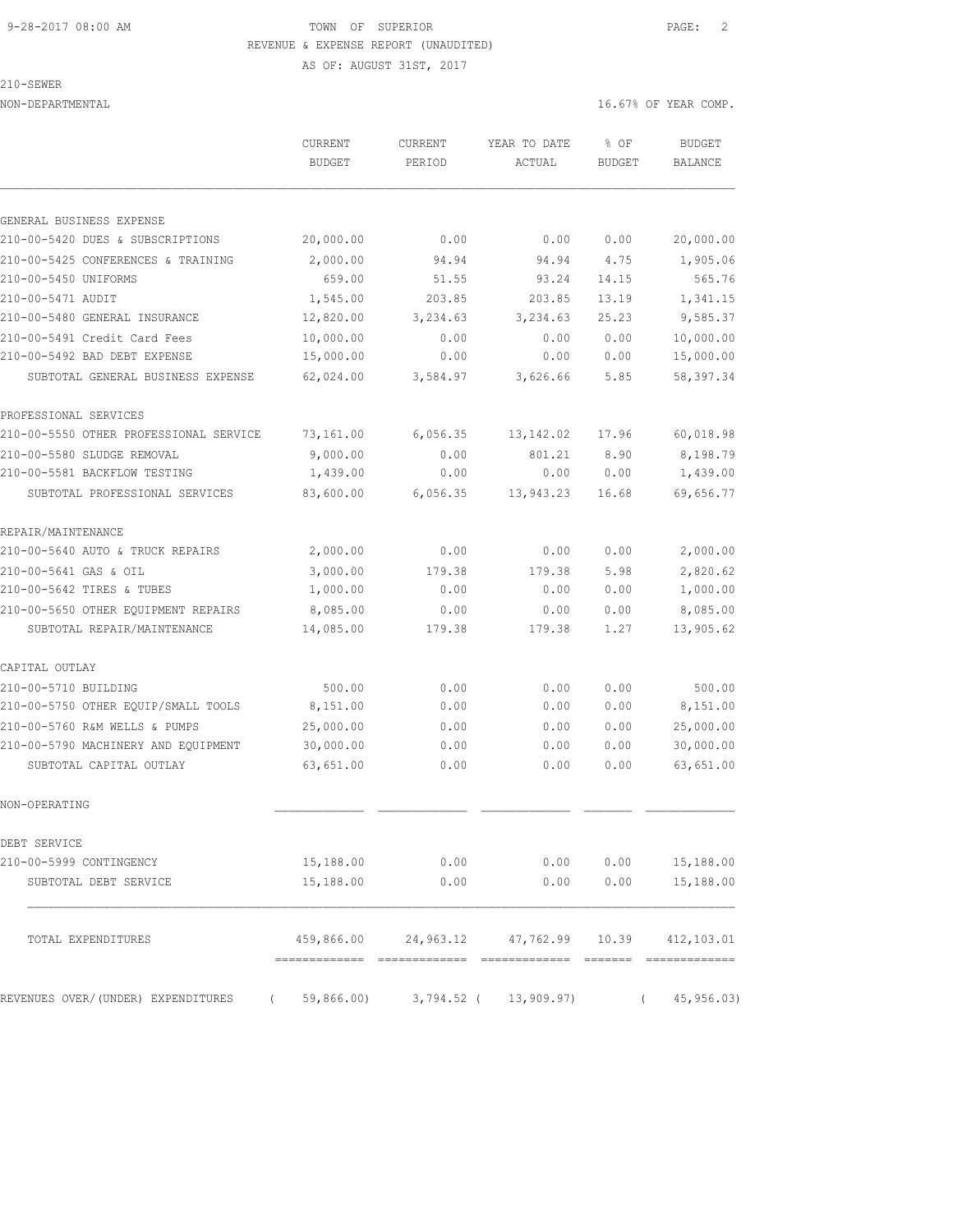#### 9-28-2017 08:00 AM TOWN OF SUPERIOR PAGE: 3 REVENUE & EXPENSE REPORT (UNAUDITED)

AS OF: AUGUST 31ST, 2017

210-SEWER

16.67% OF YEAR COMP.

| <b>CURRENT</b><br>BUDGET | CURRENT<br>PERIOD | YEAR TO DATE<br>ACTUAL | % OF<br><b>BUDGET</b> | <b>BUDGET</b><br><b>BALANCE</b>          |
|--------------------------|-------------------|------------------------|-----------------------|------------------------------------------|
|                          |                   |                        |                       |                                          |
| 400,000.00               | 28,757.64         | 33,853.02              | 8.46                  | 366,146.98                               |
| 459,866.00               | 24,963.12         | 47,762.99              | 10.39                 | 412,103.01                               |
| 59,866.00)               |                   | 13,909.97)             |                       | 45,956.03)<br>____________<br>---------- |
|                          |                   |                        | $3,794.52$ (          |                                          |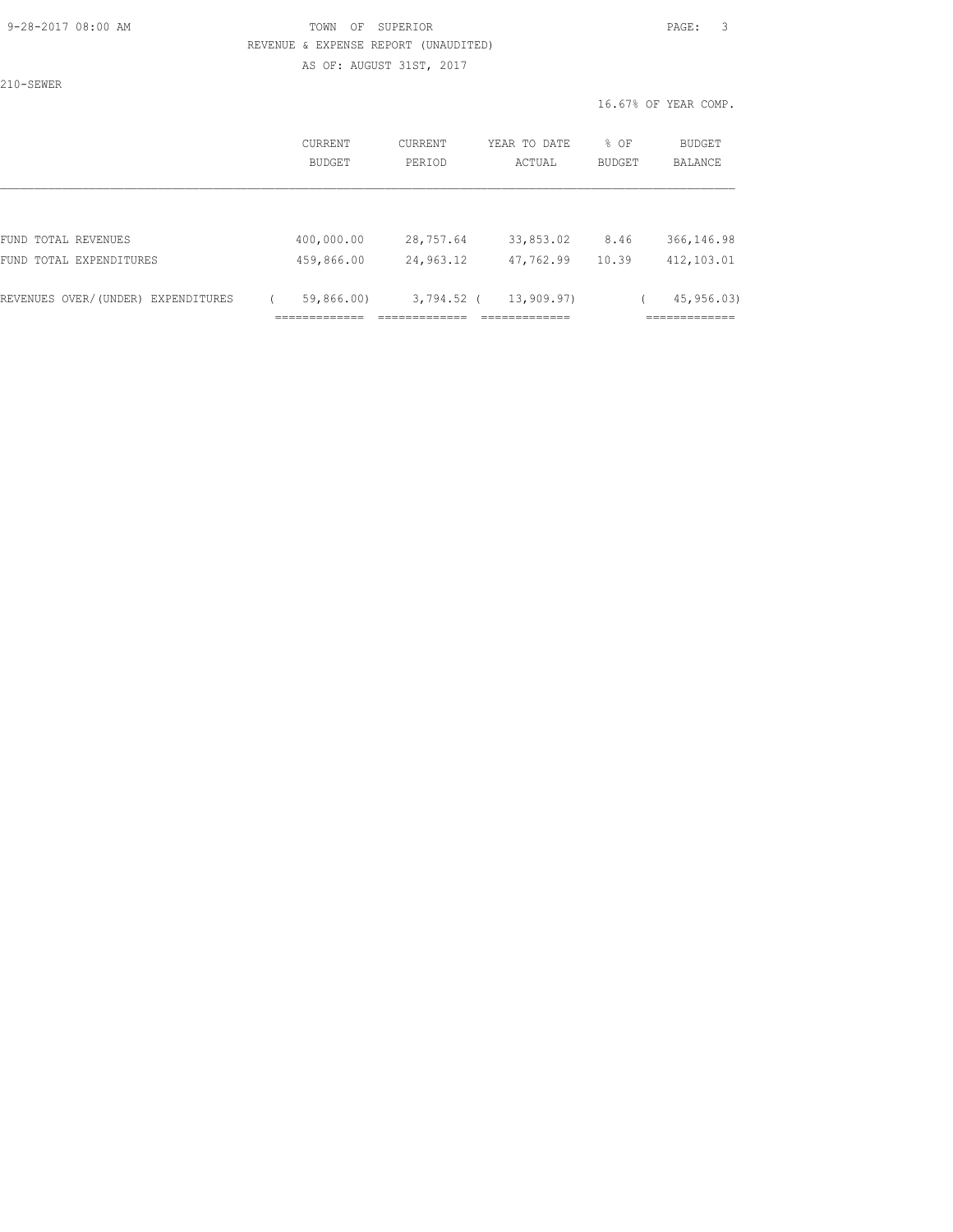# TOWN OF SUPERIOR **PAGE:** 1 REVENUE & EXPENSE REPORT (UNAUDITED)

AS OF: AUGUST 31ST, 2017

| 220-AMBULANCE |  |
|---------------|--|
|               |  |

| 220-AMBULANCE                                     |                          |                   |                                                 |                |                          |
|---------------------------------------------------|--------------------------|-------------------|-------------------------------------------------|----------------|--------------------------|
| NON-DEPARTMENTAL                                  |                          |                   |                                                 |                | 16.67% OF YEAR COMP.     |
|                                                   |                          |                   |                                                 |                |                          |
|                                                   | CURRENT<br><b>BUDGET</b> | CURRENT<br>PERIOD | YEAR TO DATE<br>ACTUAL                          | % OF<br>BUDGET | <b>BUDGET</b><br>BALANCE |
|                                                   |                          |                   |                                                 |                |                          |
| REVENUES                                          |                          |                   |                                                 |                |                          |
| TAXE S                                            |                          |                   |                                                 |                |                          |
| BUSINESS SERVICES                                 |                          |                   |                                                 |                |                          |
| ENTERPRISE SERVICES                               |                          |                   |                                                 |                |                          |
| 220-00-4310 AMBULANCE BILLINGS                    | 340,000.00               | 24,285.06         | 62,600.86 18.41                                 |                | 277,399.14               |
| SUBTOTAL ENTERPRISE SERVICES                      | 340,000.00               | 24,285.06         | 62,600.86                                       | 18.41          | 277,399.14               |
| CONTINGENCY                                       |                          |                   |                                                 |                |                          |
| TOTAL REVENUES                                    | 340,000.00               | 24,285.06         | 62,600.86                                       | 18.41          | 277,399.14               |
| EXPENDITURES                                      |                          |                   |                                                 |                |                          |
| PERSONEL                                          |                          |                   |                                                 |                |                          |
| 220-00-5100 SALARIES                              | 210,647.00               | 15,497.80         | 43,818.95                                       | 20.80          | 166,828.05               |
| 220-00-5101 OVERTIME                              | 20,000.00                | 2,144.14          | 4,789.54                                        | 23.95          | 15,210.46                |
| 220-00-5151 FICA                                  | 13,442.00                | 1,056.68          | 2,136.37                                        | 15.89          | 11,305.63                |
| 220-00-5152 MEDICARE                              | 3,144.00                 | 247.13            | 499.65                                          | 15.89          | 2,644.35                 |
| 220-00-5153 STATE UNEMPLOYMENT                    | 1,453.00                 | 73.67             | 149.23                                          | 10.27          | 1,303.77                 |
| 220-00-5154 WORKERS COMP INSURANCE                | 7,388.00                 | 0.00              | 2,603.00                                        | 35.23          | 4,785.00                 |
| 220-00-5161 ARIZONA STATE RETIREMENT              | 20,738.00                | 3.68              | 5.52                                            | 0.03           | 20,732.48                |
| 220-00-5162 LIFE INSURANCE                        | 386.00                   | 0.00              | 0.00                                            | 0.00           | 386.00                   |
| 220-00-5163 HEALTH INSURANCE                      | 15,337.00                | 0.00              | 0.00                                            | 0.00           | 15,337.00                |
| 220-00-5164 DENTAL INSURANCE<br>SUBTOTAL PERSONEL | 1,775.00                 | 0.00              | 0.00<br>294,310.00  19,023.10  54,002.26  18.35 | 0.00           | 1,775.00<br>240,307.74   |
|                                                   |                          |                   |                                                 |                |                          |
| SUPPLIES                                          |                          |                   |                                                 |                |                          |
| 220-00-5220 MEDICAL SUPPLIES                      | 14,000.00                | 59.72             | 1,351.08                                        | 9.65           | 12,648.92                |
| SUBTOTAL SUPPLIES                                 | 14,000.00                | 59.72             | 1,351.08                                        | 9.65           | 12,648.92                |
| UTILITIES                                         |                          |                   |                                                 |                |                          |
| 220-00-5310 ELECTRICITY                           | 2,840.00                 | 233.64            | 659.46                                          | 23.22          | 2,180.54                 |
| 220-00-5350 TELEPHONE                             | 1,804.00                 | 43.04             | 219.83                                          | 12.19          | 1,584.17                 |
| 220-00-5360 WATER<br>SUBTOTAL UTILITIES           | 900.00<br>5,544.00       | 63.17             | 132.35<br>1,011.64 18.25                        | 14.71          | 767.65<br>4,532.36       |
|                                                   |                          | 339.85            |                                                 |                |                          |
| GENERAL BUSINESS EXPENSE                          |                          |                   |                                                 |                |                          |

| GENERAL BUSINESS EXPENSE             |          |          |          |          |          |
|--------------------------------------|----------|----------|----------|----------|----------|
| 220-00-5420 DUES & SUBSCRIPTIONS     | 811.00   | 0.00     | 0.00     | 0.00     | 811.00   |
| 220-00-5430 PRINTING                 | 0.00     | 100.16   | 100.16   | $0.00$ ( | 100, 16) |
| 220-00-5471 AUDIT                    | 0.00     | 203.85   | 203.85   | $0.00$ ( | 203.85   |
| 220-00-5480 GENERAL INSURANCE        | 6,410.00 | 1,617.34 | 1,617.34 | 25.23    | 4,792.66 |
| GENERAL BUSINESS EXPENSE<br>SUBTOTAL | 7,221.00 | 1,921.35 | 1,921.35 | 26.61    | 5,299.65 |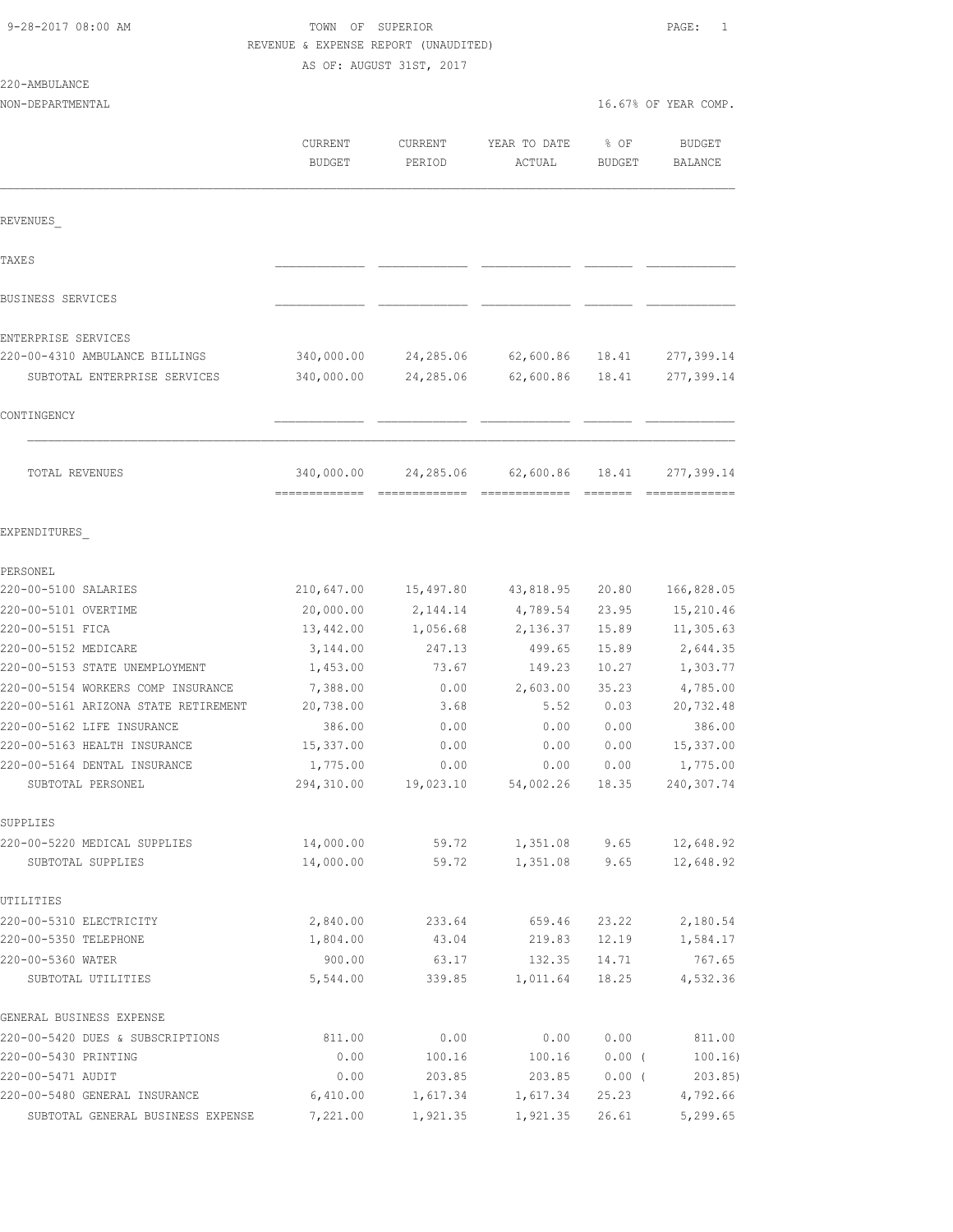#### 9-28-2017 08:00 AM TOWN OF SUPERIOR PAGE: 2 REVENUE & EXPENSE REPORT (UNAUDITED)

AS OF: AUGUST 31ST, 2017

## 220-AMBULANCE

NON-DEPARTMENTAL 16.67% OF YEAR COMP.

|                                        | CURRENT<br><b>BUDGET</b> | CURRENT<br>PERIOD | YEAR TO DATE<br>ACTUAL    | % OF<br><b>BUDGET</b> | <b>BUDGET</b><br><b>BALANCE</b> |
|----------------------------------------|--------------------------|-------------------|---------------------------|-----------------------|---------------------------------|
|                                        |                          |                   |                           |                       |                                 |
| PROFESSIONAL SERVICES                  |                          |                   |                           |                       |                                 |
| 220-00-5520 CONTRACTUAL SERVICES       | 24,000.00                | 2,735.73          | 3,500.38                  | 14.58                 | 20,499.62                       |
| 220-00-5550 OTHER PROFESSIONAL SERVICE | 10,080.00                | 0.00              | 0.00                      | 0.00                  | 10,080.00                       |
| SUBTOTAL PROFESSIONAL SERVICES         | 34,080.00                | 2,735.73          | 3,500.38                  | 10.27                 | 30,579.62                       |
| REPAIR/MAINTENANCE                     |                          |                   |                           |                       |                                 |
| 220-00-5641 GAS & OIL                  | 6,000.00                 | 625.98            | 625.98                    | 10.43                 | 5,374.02                        |
| SUBTOTAL REPAIR/MAINTENANCE            | 6,000.00                 | 625.98            | 625.98                    | 10.43                 | 5,374.02                        |
| CAPITAL OUTLAY                         |                          |                   |                           |                       |                                 |
| 220-00-5741 Audit                      | 1,545.00                 | 0.00              | 0.00                      | 0.00                  | 1,545.00                        |
| SUBTOTAL CAPITAL OUTLAY                | 1,545.00                 | 0.00              | 0.00                      | 0.00                  | 1,545.00                        |
| NON-OPERATING                          |                          |                   |                           |                       |                                 |
| DEBT SERVICE                           |                          |                   |                           |                       |                                 |
| 220-00-5999 CONTINGENCY                | 31,700.00                | 0.00              | 0.00                      | 0.00                  | 31,700.00                       |
| SUBTOTAL DEBT SERVICE                  | 31,700.00                | 0.00              | 0.00                      | 0.00                  | 31,700.00                       |
| TOTAL EXPENDITURES                     | 394,400.00               |                   | 24,705.73 62,412.69 15.82 |                       | 331,987.31                      |
|                                        |                          |                   |                           |                       |                                 |
| REVENUES OVER/(UNDER) EXPENDITURES     | 54,400.00)(<br>$\left($  | 420.67            | 188.17                    | $\sqrt{2}$            | 54, 588.17)                     |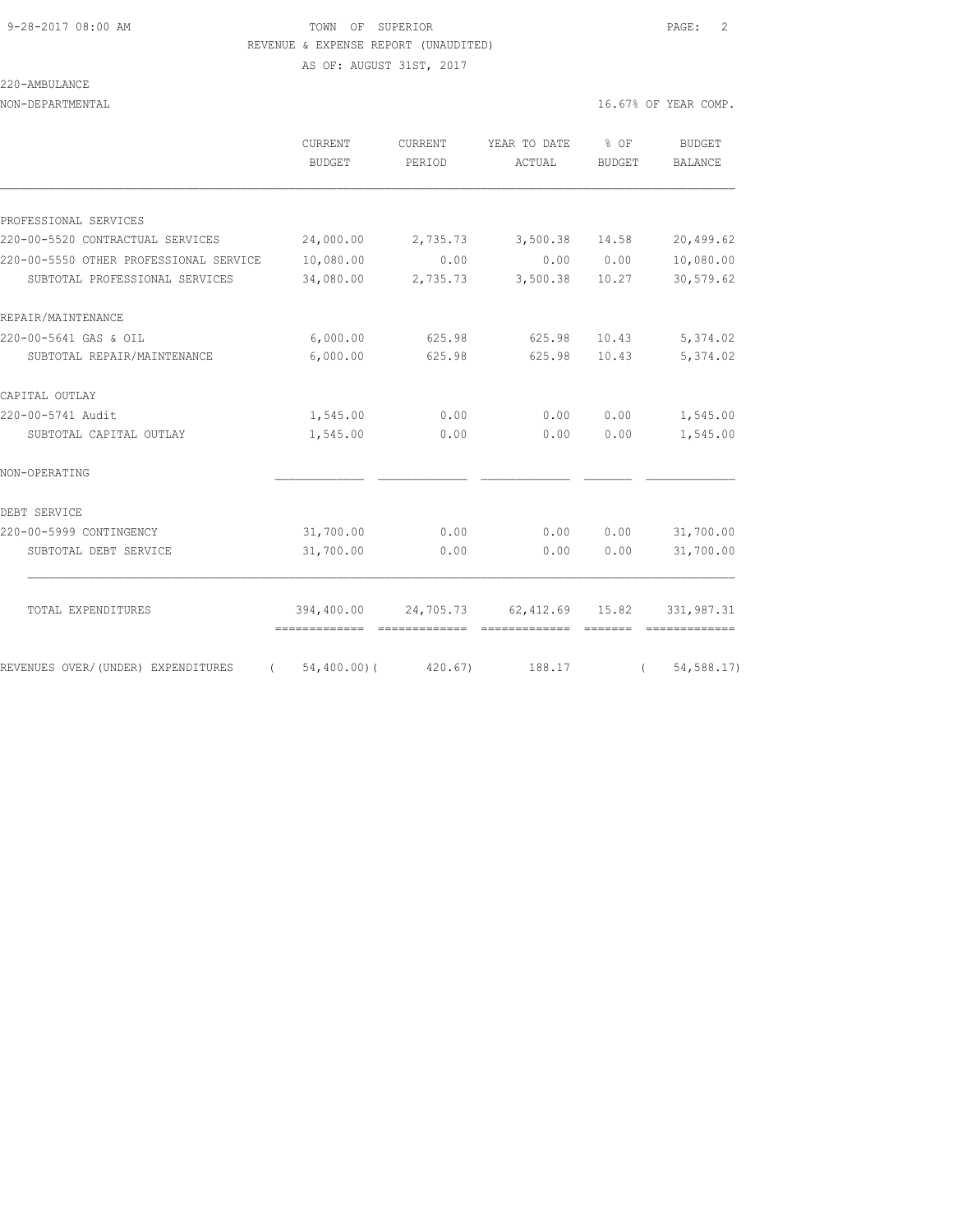# 9-28-2017 08:00 AM TOWN OF SUPERIOR PAGE: 3 REVENUE & EXPENSE REPORT (UNAUDITED)

AS OF: AUGUST 31ST, 2017

220-AMBULANCE

| CURRENT<br>BUDGET | <b>CURRENT</b><br>PERIOD         | YEAR TO DATE<br>ACTUAL             | $8$ OF | <b>BUDGET</b><br>BALANCE                    |
|-------------------|----------------------------------|------------------------------------|--------|---------------------------------------------|
|                   |                                  |                                    |        |                                             |
| 340,000.00        | 24,285.06                        | 62,600.86                          | 18.41  | 277,399.14                                  |
| 394,400.00        | 24,705.73                        | 62, 412.69                         | 15.82  | 331, 987.31                                 |
|                   | 420.67)<br>_________<br>________ | 188.17<br>____________<br>________ |        | 54,588.17)<br>_____________<br>------------ |
|                   | _____________<br>.               | $54,400.00)$ (                     |        | <b>BUDGET</b>                               |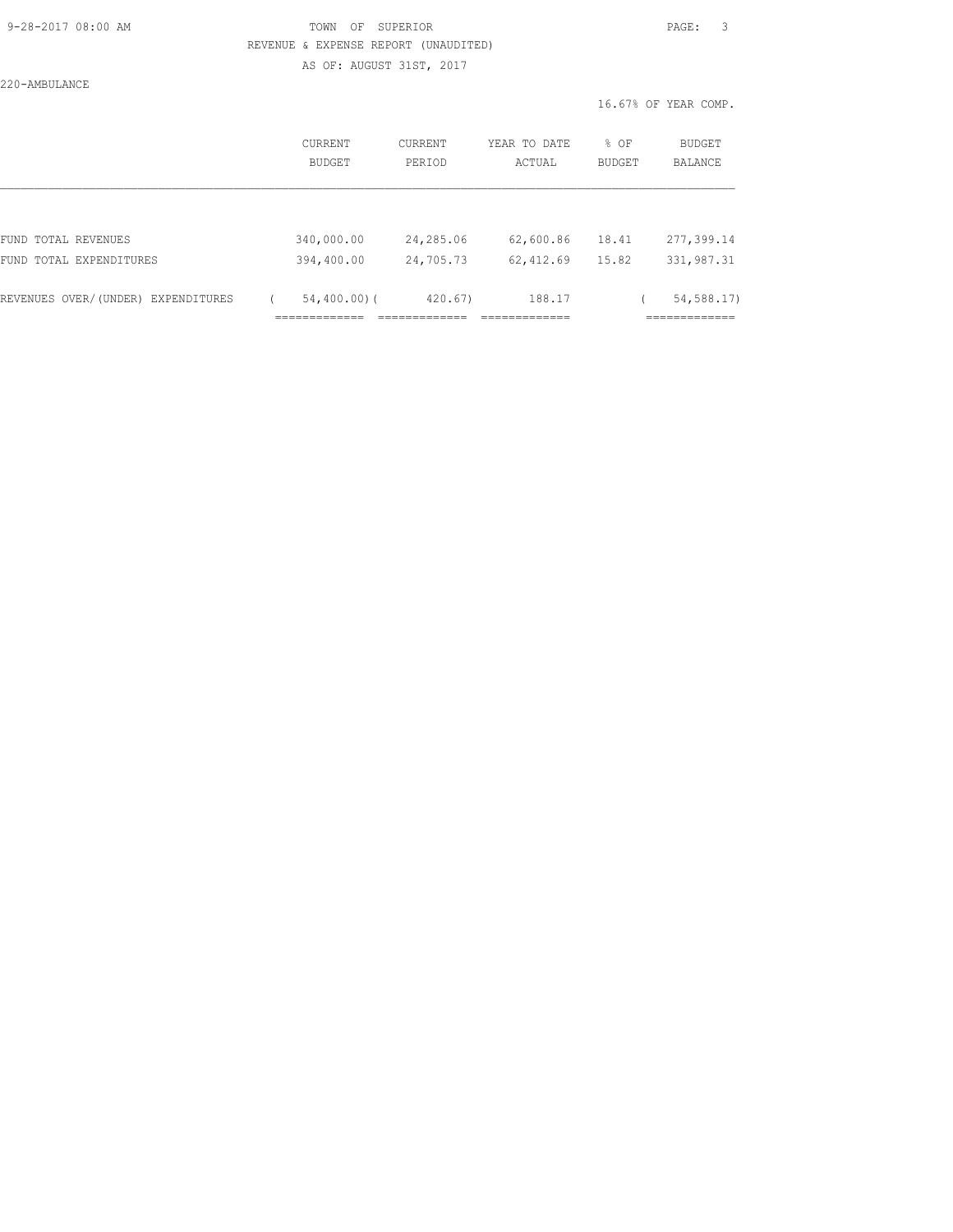# 9-28-2017 08:00 AM **TOWN** OF SUPERIOR **PAGE:** 1 REVENUE & EXPENSE REPORT (UNAUDITED) AS OF: AUGUST 31ST, 2017

230-CEMETARY

|                   |                   |        |        | 16.67% OF YEAR COMP. |
|-------------------|-------------------|--------|--------|----------------------|
| CURRENT<br>BUDGET | CURRENT<br>PERIOD | ACTUAL | BUDGET | BUDGET<br>BALANCE    |
|                   |                   |        |        | YEAR TO DATE % OF    |

============= ============= ============= ======= =============

| REVENUES                          |           |          |          |          |           |
|-----------------------------------|-----------|----------|----------|----------|-----------|
| BUSINESS SERVICES                 |           |          |          |          |           |
| 230-00-4220 CEMETARY WORK PERMITS | 25,000.00 | 0.00     | 0.00     | 0.00     | 25,000.00 |
| 230-00-4240 WEEKEND FEE           | 0.00      | 500.00   | 700.00   | 0.00(    | 700.00)   |
| SUBTOTAL BUSINESS SERVICES        | 25,000.00 | 500.00   | 700.00   | 2.80     | 24,300.00 |
| ENTERPRISE SERVICES               |           |          |          |          |           |
| 230-00-4320 PLOT PURCHASE         | 0.00      | 200.00   | 300.00   | $0.00$ ( | 300.00)   |
| 230-00-4321 OPEN/CLOSE            | 0.00      | 950.00   | 1,750.00 | $0.00$ ( | 1,750.00  |
| SUBTOTAL ENTERPRISE SERVICES      | 0.00      | 1,150.00 | 2,050.00 | 0.00(    | 2,050.00  |
| CONTINGENCY                       |           |          |          |          |           |
| TOTAL REVENUES                    | 25,000.00 | 1,650.00 | 2,750.00 | 11.00    | 22,250.00 |

EXPENDITURES\_

| PERSONEL                             |          |        |          |       |          |
|--------------------------------------|----------|--------|----------|-------|----------|
| 230-00-5100 SALARIES                 | 4,548.00 | 604.32 | 1,321.66 | 29.06 | 3,226.34 |
| 230-00-5101 OVERTIME                 | 0.00     | 44.94  | 95.46    | 0.00( | 95.46)   |
| 230-00-5151 FICA                     | 281.00   | 39.71  | 86.66    | 30.84 | 194.34   |
| 230-00-5152 MEDICARE                 | 66.00    | 9.29   | 20.26    | 30.70 | 45.74    |
| 230-00-5153 STATE UNEMPLOYMENT       | 34.00    | 0.00   | 0.00     | 0.00  | 34.00    |
| 230-00-5154 WORKERS COMP INSURANCE   | 10.00    | 0.00   | 0.00     | 0.00  | 10.00    |
| 230-00-5161 ARIZONA STATE RETIREMENT | 523.00   | 74.66  | 162.98   | 31.16 | 360.02   |
| 230-00-5162 LIFE INSURANCE           | 12.00    | 0.00   | 0.00     | 0.00  | 12.00    |
| 230-00-5164 DENTAL INSURANCE         | 55.00    | 0.00   | 0.00     | 0.00  | 55.00    |
| SUBTOTAL PERSONEL                    | 5,529.00 | 772.92 | 1,687.02 | 30.51 | 3,841.98 |
| <b>SUPPLIES</b>                      |          |        |          |       |          |
| 230-00-5299 OPERATING SUPPLIES       | 1,000.00 | 0.00   | 0.00     | 0.00  | 1,000.00 |
| SUBTOTAL SUPPLIES                    | 1,000.00 | 0.00   | 0.00     | 0.00  | 1,000.00 |
| UTILITIES                            |          |        |          |       |          |
| 230-00-5310 ELECTRICITY              | 613.00   | 55.93  | 107.38   | 17.52 | 505.62   |
| 230-00-5350 TELEPHONE                | 500.00   | 0.00   | 0.00     | 0.00  | 500.00   |
| 230-00-5360 WATER                    | 700.00   | 35.18  | 176.49   | 25.21 | 523.51   |
| SUBTOTAL UTILITIES                   | 1,813.00 | 91.11  | 283.87   | 15.66 | 1,529.13 |
| GENERAL BUSINESS EXPENSE             |          |        |          |       |          |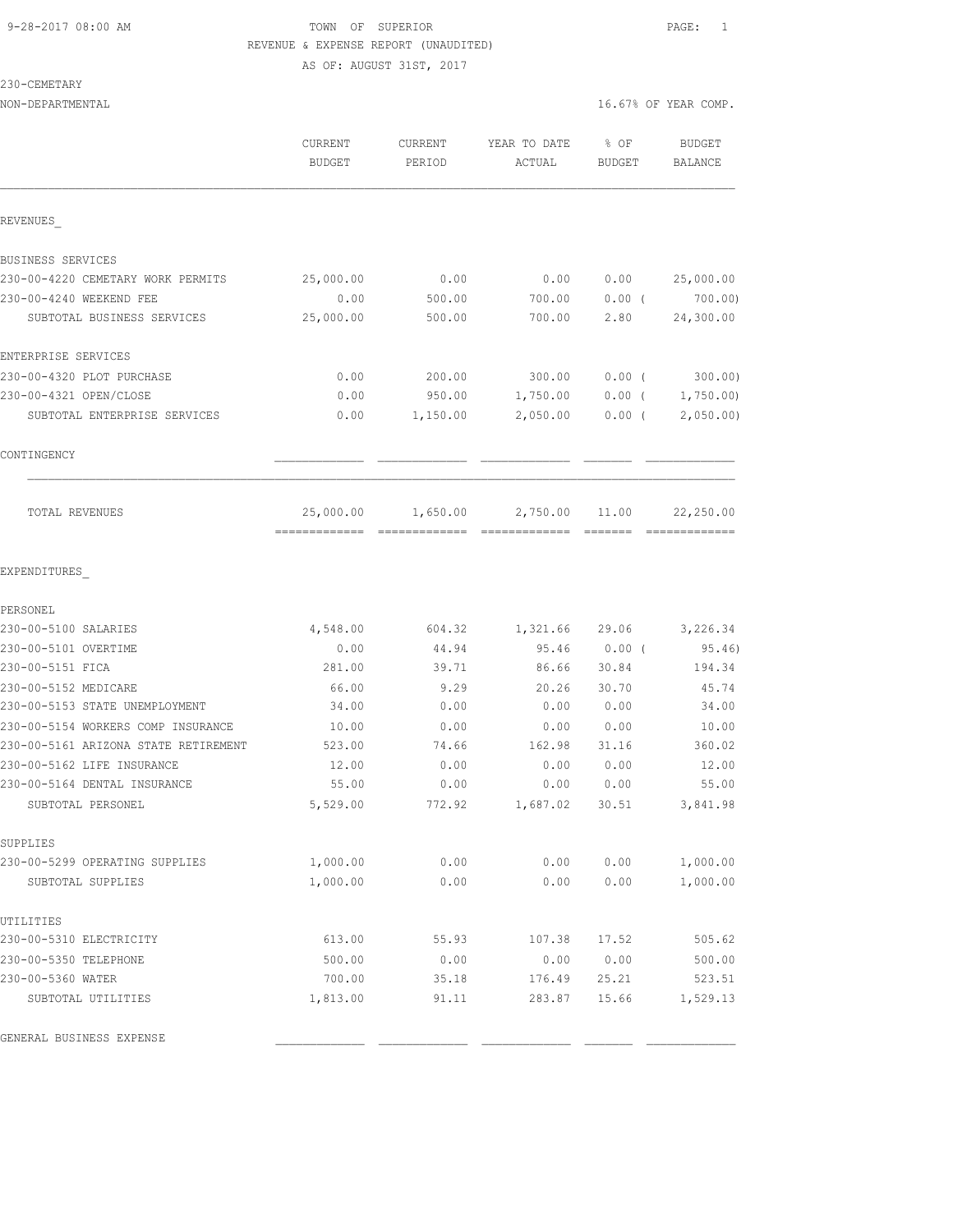## 9-28-2017 08:00 AM TOWN OF SUPERIOR PAGE: 2 REVENUE & EXPENSE REPORT (UNAUDITED) AS OF: AUGUST 31ST, 2017

230-CEMETARY

NON-DEPARTMENTAL 16.67% OF YEAR COMP.

|                                     | <b>CURRENT</b><br>BUDGET | <b>CURRENT</b><br>PERIOD | YEAR TO DATE % OF<br>ACTUAL | BUDGET | <b>BUDGET</b><br>BALANCE |
|-------------------------------------|--------------------------|--------------------------|-----------------------------|--------|--------------------------|
| PROFESSIONAL SERVICES               |                          |                          |                             |        |                          |
| REPAIR/MAINTENANCE                  |                          |                          |                             |        |                          |
| 230-00-5650 OTHER EOUIPMENT REPAIRS | 4,620.00                 | 0.00                     | 0.00                        | 0.00   | 4,620.00                 |
| SUBTOTAL REPAIR/MAINTENANCE         | 4,620.00                 | 0.00                     | 0.00                        | 0.00   | 4,620.00                 |
| CAPITAL OUTLAY                      |                          |                          |                             |        |                          |
| NON-OPERATING                       |                          |                          |                             |        |                          |
| DEBT SERVICE                        |                          |                          |                             |        |                          |
| 230-00-5999 CONTINGENCY             | 6,671.00                 | 0.00                     | 0.00                        | 0.00   | 6,671.00                 |
| SUBTOTAL DEBT SERVICE               | 6,671.00                 | 0.00                     | 0.00                        | 0.00   | 6,671.00                 |
| TOTAL EXPENDITURES                  | 19,633.00                |                          | 864.03 1,970.89 10.04       |        | 17,662.11                |
| REVENUES OVER/(UNDER) EXPENDITURES  | 5,367.00                 |                          | 785.97 779.11               |        | 4,587.89                 |
|                                     |                          |                          |                             |        |                          |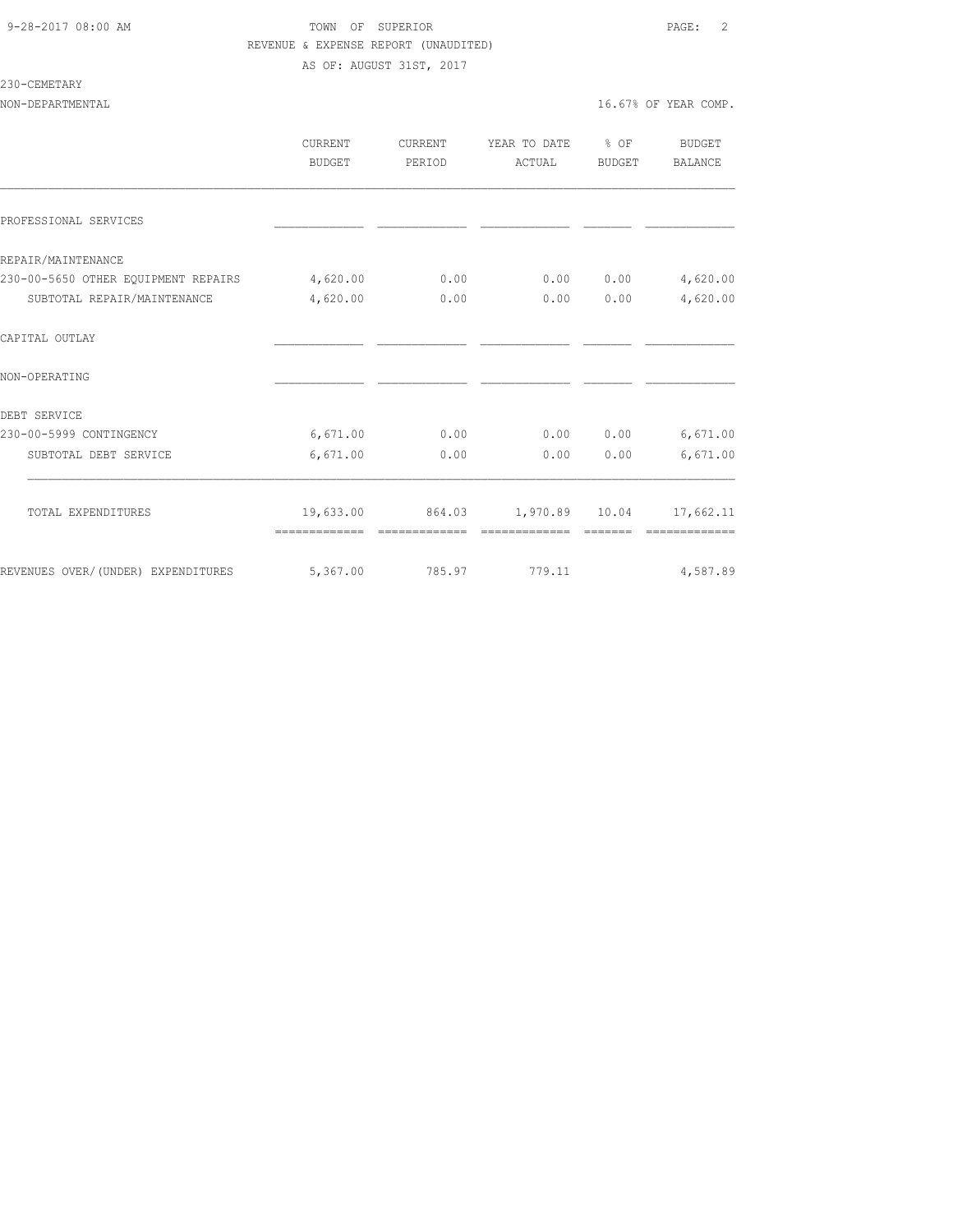## 9-28-2017 08:00 AM TOWN OF SUPERIOR PAGE: 3 REVENUE & EXPENSE REPORT (UNAUDITED) AS OF: AUGUST 31ST, 2017

230-CEMETARY

|                                    | CURRENT<br>BUDGET | <b>CURRENT</b><br>PERIOD | YEAR TO DATE<br>ACTUAL | % OF<br><b>BUDGET</b> | <b>BUDGET</b><br><b>BALANCE</b> |
|------------------------------------|-------------------|--------------------------|------------------------|-----------------------|---------------------------------|
|                                    |                   |                          |                        |                       |                                 |
| FUND TOTAL REVENUES                | 25,000.00         | 1,650.00                 | 2,750.00               | 11.00                 | 22,250.00                       |
| FUND TOTAL EXPENDITURES            | 19,633.00         | 864.03                   | 1,970.89               | 10.04                 | 17,662.11                       |
|                                    |                   |                          |                        |                       |                                 |
| REVENUES OVER/(UNDER) EXPENDITURES | 5,367.00          | 785.97                   | 779.11                 |                       | 4,587.89                        |
|                                    |                   |                          |                        |                       |                                 |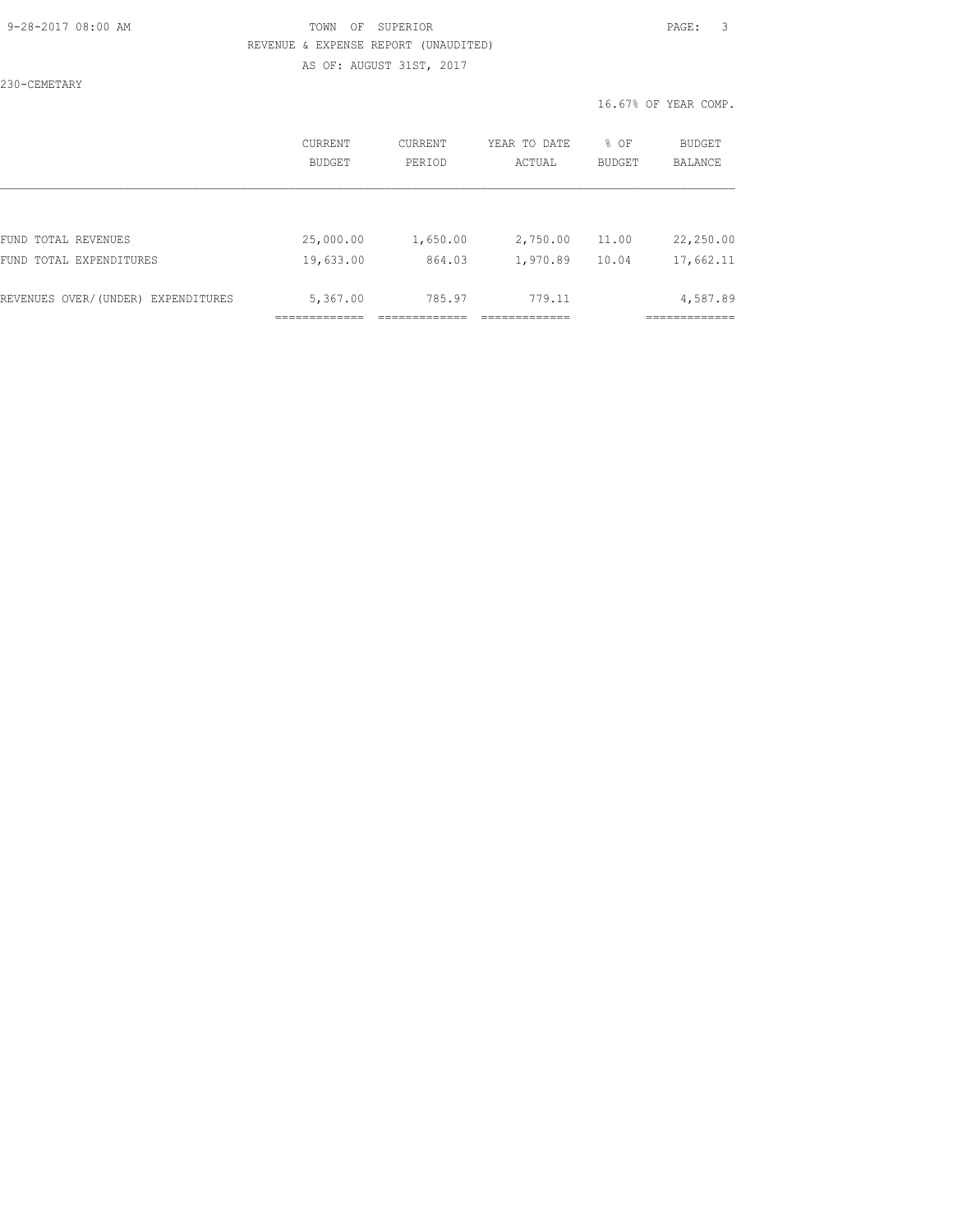# TOWN OF SUPERIOR **PAGE:** 1 REVENUE & EXPENSE REPORT (UNAUDITED)

AS OF: AUGUST 31ST, 2017

# 300-HIGHWAY USERS REVENUE

| NON-DEPARTMENTAL | 16.67% OF YEAR COMP. |  |  |  |  |
|------------------|----------------------|--|--|--|--|
|------------------|----------------------|--|--|--|--|

| 16.67% OF YEAR COMP. |  |  |
|----------------------|--|--|
|                      |  |  |

|                                                     | CURRENT<br><b>BUDGET</b> | <b>CURRENT</b><br>PERIOD | YEAR TO DATE<br>ACTUAL | $%$ OF<br><b>BUDGET</b>        | <b>BUDGET</b><br>BALANCE       |
|-----------------------------------------------------|--------------------------|--------------------------|------------------------|--------------------------------|--------------------------------|
| REVENUES                                            |                          |                          |                        |                                |                                |
| TAXES                                               |                          |                          |                        |                                |                                |
| 300-00-4132 HIGHWAY USERS REVENUE FUND              | 220,326.00               |                          | 16,909.22 37,220.99    | 16.89                          | 183,105.01                     |
| SUBTOTAL TAXES                                      | 220,326.00               | 16,909.22                | 37,220.99              | 16.89                          | 183, 105.01                    |
| CONTINGENCY                                         |                          |                          |                        |                                |                                |
| TOTAL REVENUES                                      | 220,326.00               | 16,909.22                | 37,220.99              | 16.89                          | 183, 105.01                    |
| EXPENDITURES                                        |                          |                          |                        |                                |                                |
| PERSONEL                                            |                          |                          |                        |                                |                                |
| 300-00-5100 SALARIES                                | 86, 427.00               | 4,674.78                 | 8,871.26               | 10.26                          | 77,555.74                      |
| 300-00-5101 OVERTIME                                | 2,000.00                 | 254.55                   | 523.62                 | 26.18                          | 1,476.38                       |
| 300-00-5120 INMATE LABOR                            | 2,000.00                 | 0.00                     | 152.50                 | 7.63                           | 1,847.50                       |
| 300-00-5151 FICA                                    | 5,360.00                 | 297.73                   | 567.53                 | 10.59                          | 4,792.47                       |
| 300-00-5152 MEDICARE                                | 1,254.00                 | 69.65                    | 132.77                 | 10.59                          | 1,121.23                       |
| 300-00-5153 STATE UNEMPLOYMENT                      | 635.00                   | 11.66                    | 21.38                  | 3.37                           | 613.62                         |
| 300-00-5154 WORKERS COMP INSURANCE                  | 1,003.00                 | 0.00                     | 1,022.00               | $101.89$ (                     | 19.00)                         |
| 300-00-5161 ARIZONA STATE RETIREMENT                | 9,705.00                 | 470.19                   | 884.60                 | 9.11                           | 8,820.40                       |
| 300-00-5162 LIFE INSURANCE                          | 201.00                   | 0.00                     | 0.00                   | 0.00                           | 201.00                         |
| 300-00-5163 HEALTH INSURANCE                        | 6,390.00                 | 0.00                     | 0.00                   | 0.00                           | 6,390.00                       |
| 300-00-5164 DENTAL INSURANCE                        | 924.00                   | 0.00                     | 0.00                   | 0.00                           | 924.00                         |
| SUBTOTAL PERSONEL                                   | 115,899.00               | 5,778.56                 | 12, 175.66             | 10.51                          | 103,723.34                     |
| SUPPLIES                                            |                          |                          |                        |                                |                                |
| 300-00-5225 SAFETY SUPPLIES/EQUIPMENT               | 1,000.00                 | 0.00                     | 0.00                   | 0.00                           | 1,000.00                       |
| 300-00-5299 OPERATING SUPPLIES<br>SUBTOTAL SUPPLIES | 492.00<br>1,492.00       | 1,419.92<br>1,419.92     | 2,128.14               | 432.55 (<br>2, 128.14 142.64 ( | 1,636.14)<br>636.14)           |
| UTILITIES                                           |                          |                          |                        |                                |                                |
| 300-00-5310 ELECTRICITY                             | 43,108.00                | 3,501.88                 | 7,003.76               | 16.25                          | 36, 104.24                     |
| 300-00-5315 APS CONTRACT                            | 39,500.00                | 1,084.80                 | 3,254.40               | 8.24                           | 36,245.60                      |
| SUBTOTAL UTILITIES                                  | 82,608.00                | 4,586.68                 | 10,258.16              | 12.42                          | 72,349.84                      |
| GENERAL BUSINESS EXPENSE                            |                          |                          |                        |                                |                                |
| 300-00-5471 AUDIT                                   | 1,545.00                 | 203.85                   | 203.85                 | 13.19                          | 1,341.15                       |
| 300-00-5480 GENERAL INSURANCE                       | 0.00                     | 3,234.63                 |                        |                                | $3,234.63$ 0.00 ( $3,234.63$ ) |
| SUBTOTAL GENERAL BUSINESS EXPENSE                   | 1,545.00                 | 3,438.48                 | 3,438.48               |                                | 222.56 ( 1,893.48)             |
| PROFESSIONAL SERVICES                               |                          |                          |                        |                                |                                |
| 300-00-5520 CONTRACTUAL SERVICES                    | 0.00                     | 870.72                   | 1,302.18               | $0.00$ (                       | 1,302.18)                      |
| 300-00-5550 OTHER PROFESSIONAL SERVICES             | 13,000.00                | 0.00                     | 0.00                   | 0.00                           | 13,000.00                      |
| SUBTOTAL PROFESSIONAL SERVICES                      | 13,000.00                | 870.72                   | 1,302.18               | 10.02                          | 11,697.82                      |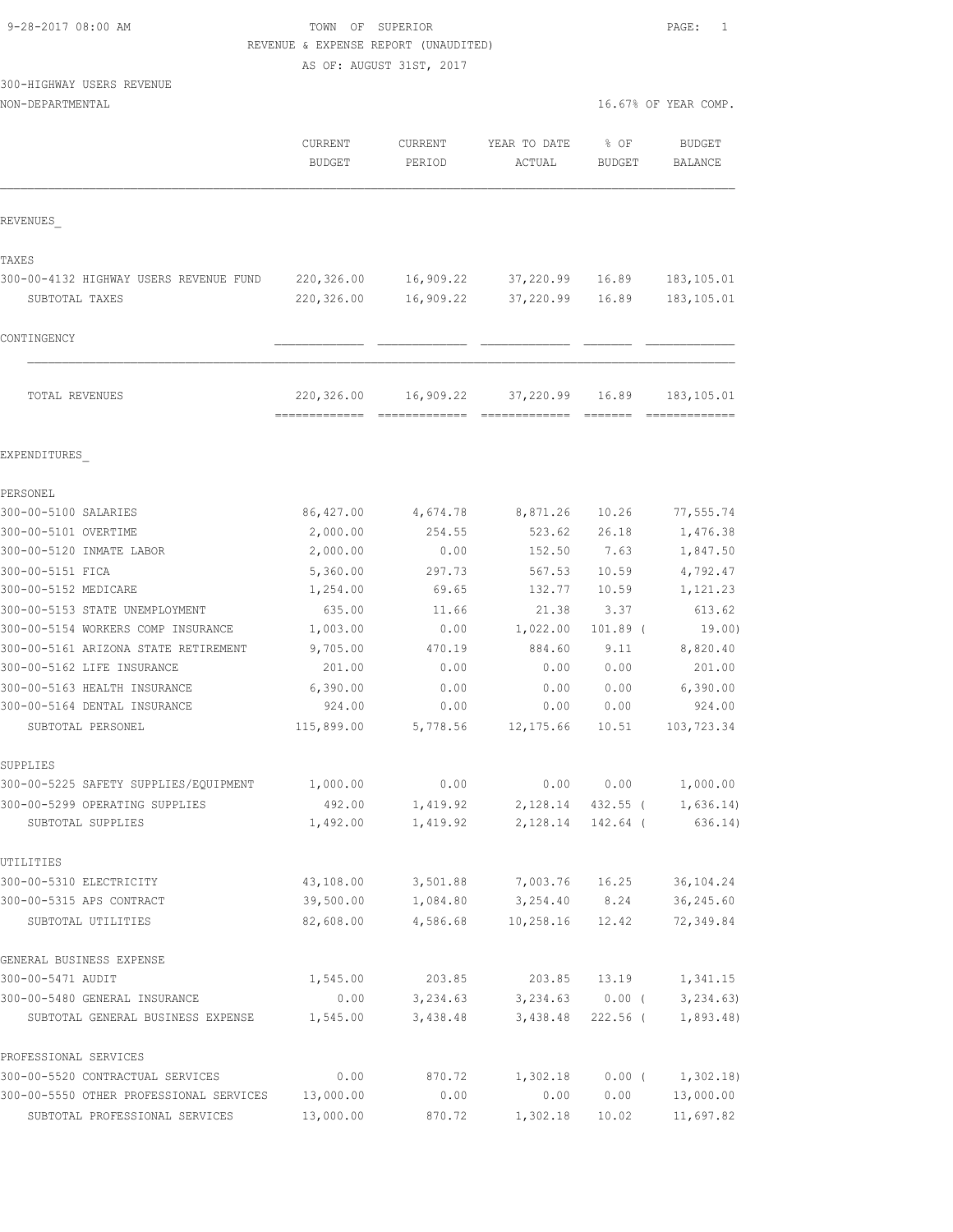#### 9-28-2017 08:00 AM TOWN OF SUPERIOR PAGE: 2 REVENUE & EXPENSE REPORT (UNAUDITED)

AS OF: AUGUST 31ST, 2017

## 300-HIGHWAY USERS REVENUE NON-DEPARTMENTAL 16.67% OF YEAR COMP.

|                                      | CURRENT<br><b>BUDGET</b> | CURRENT<br>PERIOD          | YEAR TO DATE<br>ACTUAL | $\frac{8}{6}$ OF<br>BUDGET | <b>BUDGET</b><br><b>BALANCE</b> |
|--------------------------------------|--------------------------|----------------------------|------------------------|----------------------------|---------------------------------|
|                                      |                          |                            |                        |                            |                                 |
| REPAIR/MAINTENANCE                   |                          |                            |                        |                            |                                 |
| 300-00-5640 AUTO & TRUCK REPAIRS     | 5,000.00                 | 0.00                       | 0.00                   | 0.00                       | 5,000.00                        |
| 300-00-5641 GAS & OIL                | 3,000.00                 | 305.95                     | 305.95                 | 10.20                      | 2,694.05                        |
| 300-00-5642 TIRES & TUBES            | 0.00                     | 1,364.29                   | $1,364.29$ 0.00 (      |                            | 1, 364.29                       |
| 300-00-5643 INMATE FUEL              | 1,000.00                 | 40.72                      | 40.72                  | 4.07                       | 959.28                          |
| 300-00-5650 OTHER EQUIPMENT REPAIRS  | 5,000.00                 | 809.44                     | 809.44                 | 16.19                      | 4,190.56                        |
| 300-00-5670 STREET & SIDEWALK REPAIR | 0.00                     | 814.46                     | 946.14                 | 0.00(                      | 946.14)                         |
| SUBTOTAL REPAIR/MAINTENANCE          | 14,000.00                | 3,334.86                   | 3,466.54               | 24.76                      | 10,533.46                       |
| CAPITAL OUTLAY                       |                          |                            |                        |                            |                                 |
| 300-00-5750 OTHER EQUIP/SMALL TOOLS  | 0.00                     | 506.61                     | 506.61                 | $0.00$ (                   | 506.61)                         |
| SUBTOTAL CAPITAL OUTLAY              | 0.00                     | 506.61                     | 506.61                 | 0.00(                      | 506.61)                         |
| NON-OPERATING                        |                          |                            |                        |                            |                                 |
| DEBT SERVICE                         |                          |                            |                        |                            |                                 |
| 300-00-5999 CONTINGENCY              | 28,761.00                | 0.00                       | 0.00                   | 0.00                       | 28,761.00                       |
| SUBTOTAL DEBT SERVICE                | 28,761.00                | 0.00                       | 0.00                   | 0.00                       | 28,761.00                       |
| TOTAL EXPENDITURES                   | 257,305.00               | 19,935.83                  | 33, 275. 77 12. 93     |                            | 224,029.23                      |
|                                      |                          |                            |                        |                            |                                 |
| REVENUES OVER/(UNDER) EXPENDITURES   | $\sqrt{2}$               | $36,979.00$ ( $3,026.61$ ) | 3,945.22               |                            | (40, 924, 22)                   |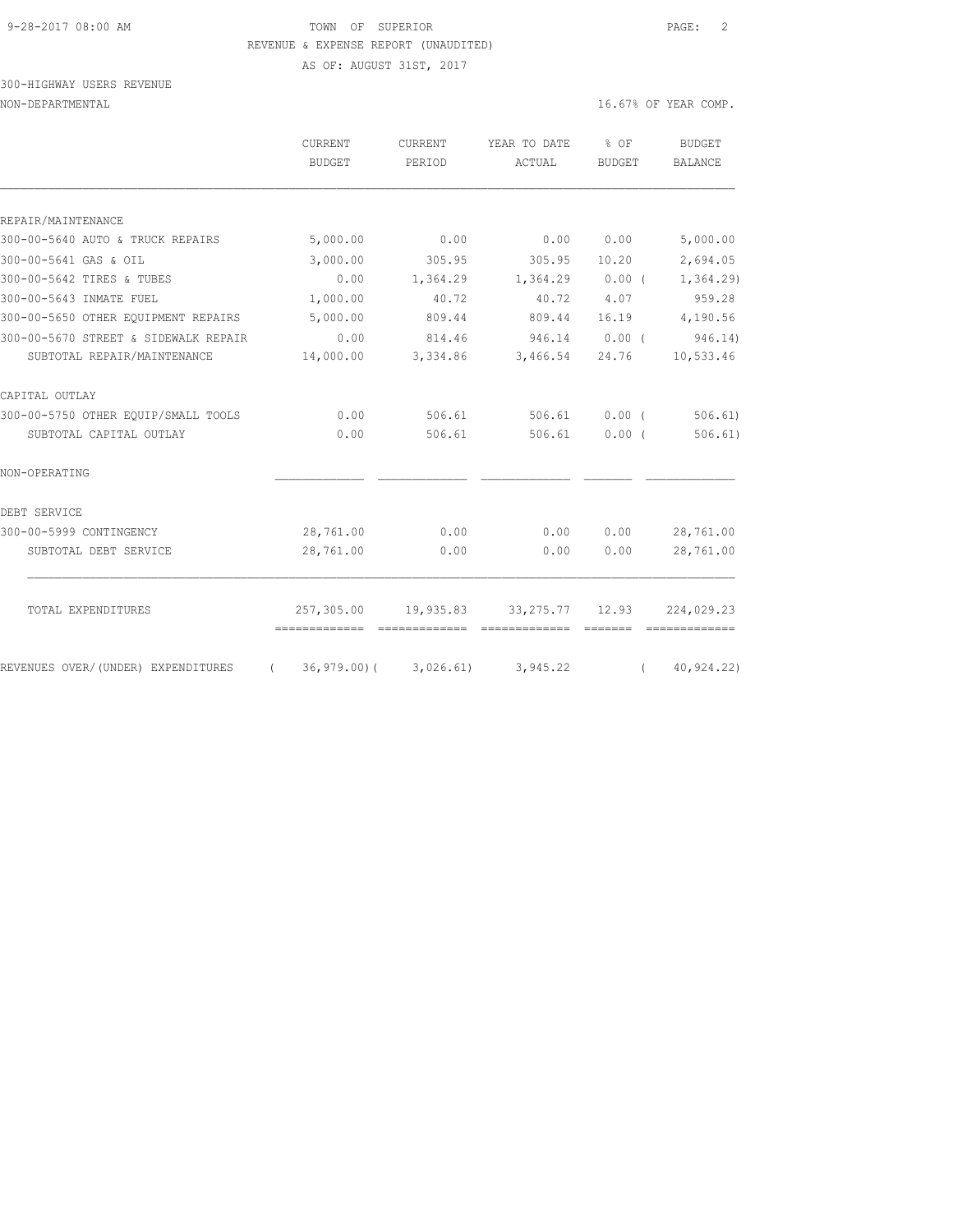| 9-28-2017 08:00 AM |  |
|--------------------|--|
|                    |  |

# TOWN OF SUPERIOR **Example 2017** PAGE: 3 REVENUE & EXPENSE REPORT (UNAUDITED) AS OF: AUGUST 31ST, 2017

300-HIGHWAY USERS REVENUE

| CURRENT<br><b>BUDGET</b> | <b>CURRENT</b><br>PERIOD | YEAR TO DATE<br>ACTUAL | % OF<br><b>BUDGET</b> | <b>BUDGET</b><br><b>BALANCE</b> |
|--------------------------|--------------------------|------------------------|-----------------------|---------------------------------|
|                          |                          |                        |                       |                                 |
| 220,326.00               | 16,909.22                | 37,220.99              | 16.89                 | 183, 105.01                     |
| 257,305.00               | 19,935.83                | 33, 275. 77            | 12.93                 | 224,029.23                      |
|                          | 3,026.61)                | 3,945.22               |                       | 40,924.22)                      |
|                          |                          | $36, 979.00$ (         |                       |                                 |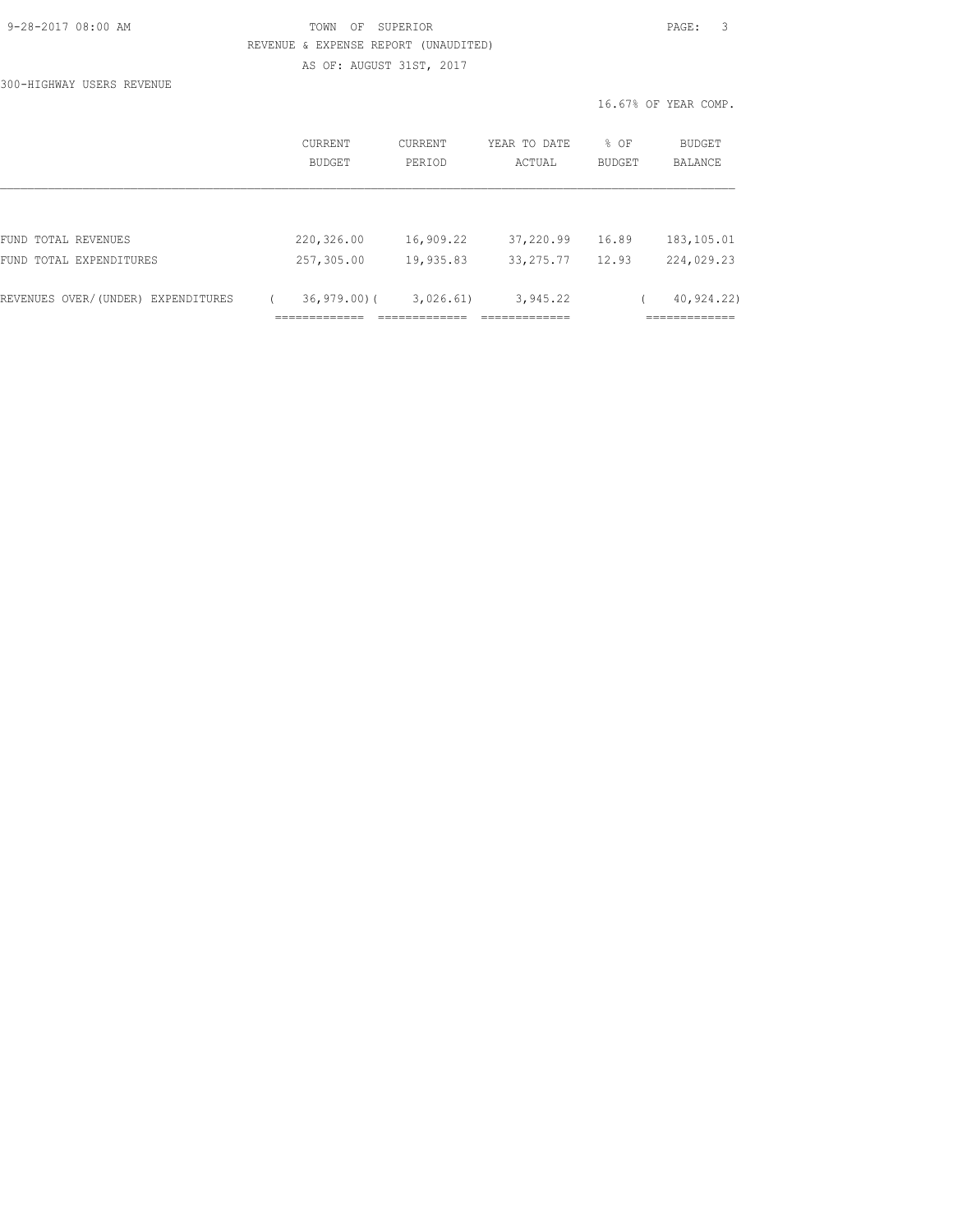#### 9-28-2017 08:00 AM TOWN OF SUPERIOR PAGE: 1 REVENUE & EXPENSE REPORT (UNAUDITED)

AS OF: AUGUST 31ST, 2017

|  |  | 310-EXCISE TAX |  |
|--|--|----------------|--|
|--|--|----------------|--|

NON-DEPARTMENTAL 16.67% OF YEAR COMP.

|                                         | <b>CURRENT</b><br><b>BUDGET</b> | <b>CURRENT</b><br>PERIOD | YEAR TO DATE<br>ACTUAL | % OF<br><b>BUDGET</b> | <b>BUDGET</b><br>BALANCE |
|-----------------------------------------|---------------------------------|--------------------------|------------------------|-----------------------|--------------------------|
| REVENUES                                |                                 |                          |                        |                       |                          |
| TAXES                                   |                                 |                          |                        |                       |                          |
| 310-00-4130 EXCISE TAX-1/2 SALES PINAL  | 356,962.00                      | 0.00                     | 0.00                   | 0.00                  | 356,962.00               |
| SUBTOTAL TAXES                          | 356,962.00                      | 0.00                     | 0.00                   | 0.00                  | 356,962.00               |
| CONTINGENCY                             |                                 |                          |                        |                       |                          |
| TOTAL REVENUES                          | 356,962.00<br>-------------     | 0.00                     | 0.00                   | 0.00<br>=======       | 356,962.00               |
| EXPENDITURES                            |                                 |                          |                        |                       |                          |
| PERSONEL                                |                                 |                          |                        |                       |                          |
| 310-00-5100 SALARIES                    | 53,514.00                       | 2,751.76                 | 5,528.20               | 10.33                 | 47,985.80                |
| 310-00-5101 OVERTIME                    | 0.00                            | 150.99                   | 322.56                 | $0.00$ (              | 322.56)                  |
| 310-00-5120 INMATE LABOR                | 1,550.00                        | 0.00                     | 152.50                 | 9.84                  | 1,397.50                 |
| 310-00-5151 FICA                        | 3,316.00                        | 175.05                   | 353.15                 | 10.65                 | 2,962.85                 |
| 310-00-5152 MEDICARE                    | 776.00                          | 40.93                    | 82.56                  | 10.64                 | 693.44                   |
| 310-00-5153 STATE UNEMPLOYMENT          | 374.00                          | 7.78                     | 14.26                  | 3.81                  | 359.74                   |
| 310-00-5154 WORKERS COMP INSURANCE      | 223.00                          | 0.00                     | 0.00                   | 0.00                  | 223.00                   |
| 310-00-5161 ARIZONA STATE RETIREMENT    | 5,998.00                        | 269.35                   | 542.34                 | 9.04                  | 5,455.66                 |
| 310-00-5162 LIFE INSURANCE              | 117.00                          | 0.00                     | 0.00                   | 0.00                  | 117.00                   |
| 310-00-5163 HEALTH INSURANCE            | 5,112.00                        | 0.00                     | 0.00                   | 0.00                  | 5,112.00                 |
| 310-00-5164 DENTAL INSURANCE            | 536.00                          | 0.00                     | 0.00                   | 0.00                  | 536.00                   |
| SUBTOTAL PERSONEL                       | 71,516.00                       | 3,395.86                 | 6,995.57               | 9.78                  | 64,520.43                |
| SUPPLIES                                |                                 |                          |                        |                       |                          |
| 310-00-5299 OPERATING SUPPLIES          | 0.00                            | 0.00                     | 1,111.98               | 0.00(                 | 1, 111.98)               |
| SUBTOTAL SUPPLIES                       | 0.00                            | 0.00                     | 1,111.98               | $0.00$ (              | 1, 111.98)               |
| UTILITIES                               |                                 |                          |                        |                       |                          |
| 310-00-5310 ELECTRICITY                 | 1,700.00                        | 206.03                   | 429.04                 | 25.24                 | 1,270.96                 |
| SUBTOTAL UTILITIES                      | 1,700.00                        | 206.03                   | 429.04                 | 25.24                 | 1,270.96                 |
| GENERAL BUSINESS EXPENSE                |                                 |                          |                        |                       |                          |
| 310-00-5471 Audit                       | 1,545.00                        | 0.00                     | 0.00                   | 0.00                  | 1,545.00                 |
| SUBTOTAL GENERAL BUSINESS EXPENSE       | 1,545.00                        | 0.00                     | 0.00                   | 0.00                  | 1,545.00                 |
| PROFESSIONAL SERVICES                   |                                 |                          |                        |                       |                          |
| 310-00-5520 CONTRACTUAL SERVICES        | 0.00                            | 870.72                   | 1,158.36               | $0.00$ (              | 1,158.36)                |
| 310-00-5550 OTHER PROFESSIONAL SERVICES | 0.00                            | 0.00                     | 12,594.50              | $0.00$ (              | 12, 594.50               |
| SUBTOTAL PROFESSIONAL SERVICES          | 0.00                            | 870.72                   | 13,752.86              | $0.00$ (              | 13,752.86)               |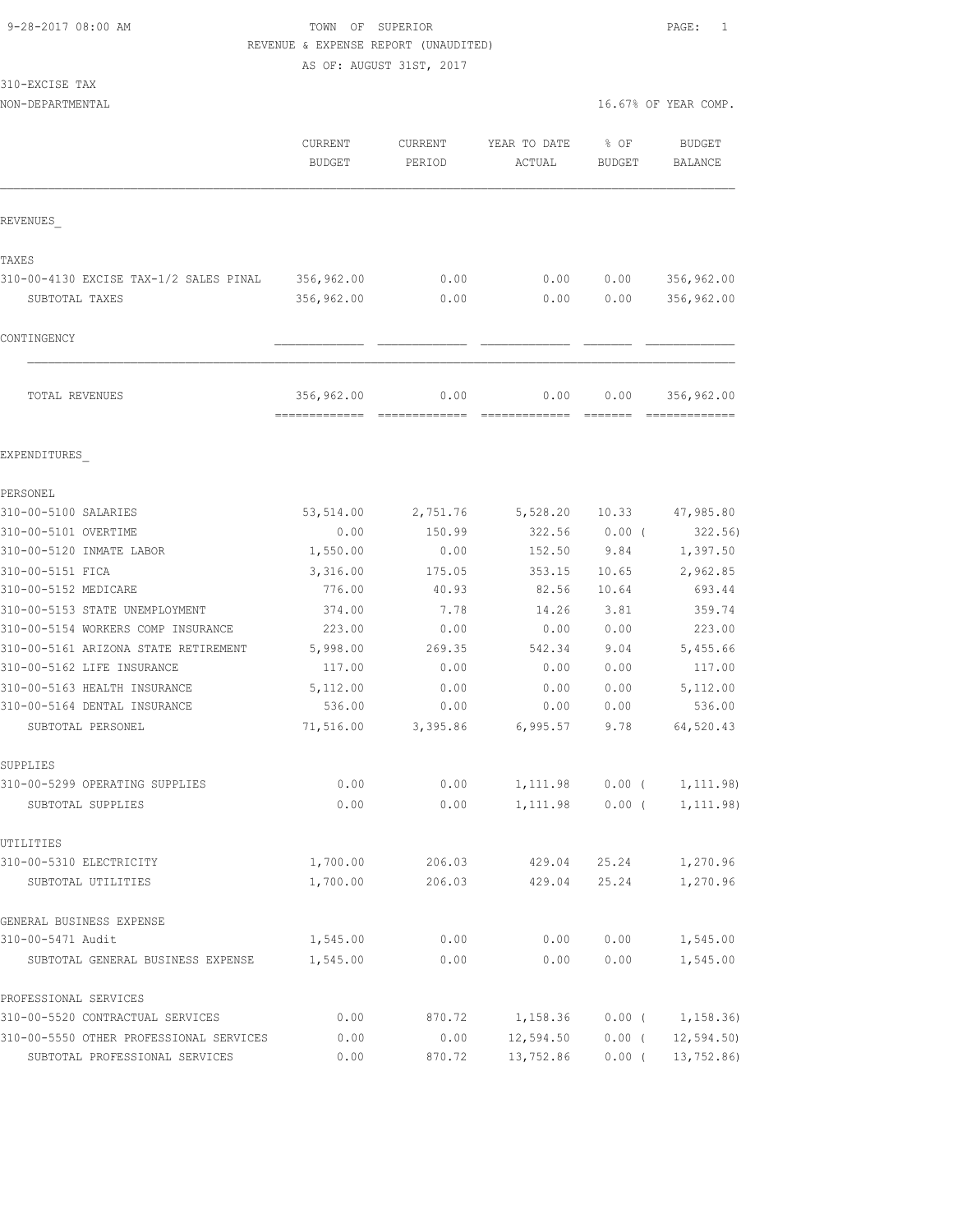# 9-28-2017 08:00 AM **TOWN** OF SUPERIOR **PAGE:** 2 REVENUE & EXPENSE REPORT (UNAUDITED)

AS OF: AUGUST 31ST, 2017

310-EXCISE TAX

NON-DEPARTMENTAL 16.67% OF YEAR COMP.

| CURRENT<br><b>BUDGET</b> | <b>CURRENT</b><br>PERIOD | YEAR TO DATE<br>ACTUAL | % OF<br><b>BUDGET</b> | BUDGET<br><b>BALANCE</b> |
|--------------------------|--------------------------|------------------------|-----------------------|--------------------------|
|                          |                          |                        |                       |                          |
|                          |                          |                        |                       |                          |
| 2,000.00                 | 0.00                     | 0.00                   | 0.00                  | 2,000.00                 |
| 3,000.00                 | 305.95                   | 305.95                 | 10.20                 | 2,694.05                 |
| 0.00                     | 0.00                     | 599.50                 | 0.00(                 | $599.50$ )               |
| 1,000.00                 | 40.72                    | 40.72                  | 4.07                  | 959.28                   |
| 5,000.00                 | 0.00                     | 0.00                   | 0.00                  | 5,000.00                 |
| 222,750.00               | 3,219.93                 | 3,722.13               | 1.67                  | 219,027.87               |
| 233,750.00               | 3,566.60                 | 4,668.30               | 2.00                  | 229,081.70               |
|                          |                          |                        |                       |                          |
| 7,000.00                 | 0.00                     | 0.00                   | 0.00                  | 7,000.00                 |
| 7,000.00                 | 0.00                     | 0.00                   | 0.00                  | 7,000.00                 |
|                          |                          |                        |                       |                          |
|                          |                          |                        |                       |                          |
| 0.00                     | 402.79                   | 402.79                 | 0.00(                 | 402.79)                  |
| 0.00                     | 243.07                   | 243.07                 | $0.00$ (              | 243.07)                  |
| 254,472.00               | 0.00                     | 0.00                   | 0.00                  | 254,472.00               |
| 254,472.00               | 645.86                   | 645.86                 | 0.25                  | 253,826.14               |
|                          |                          |                        |                       |                          |
|                          |                          |                        |                       |                          |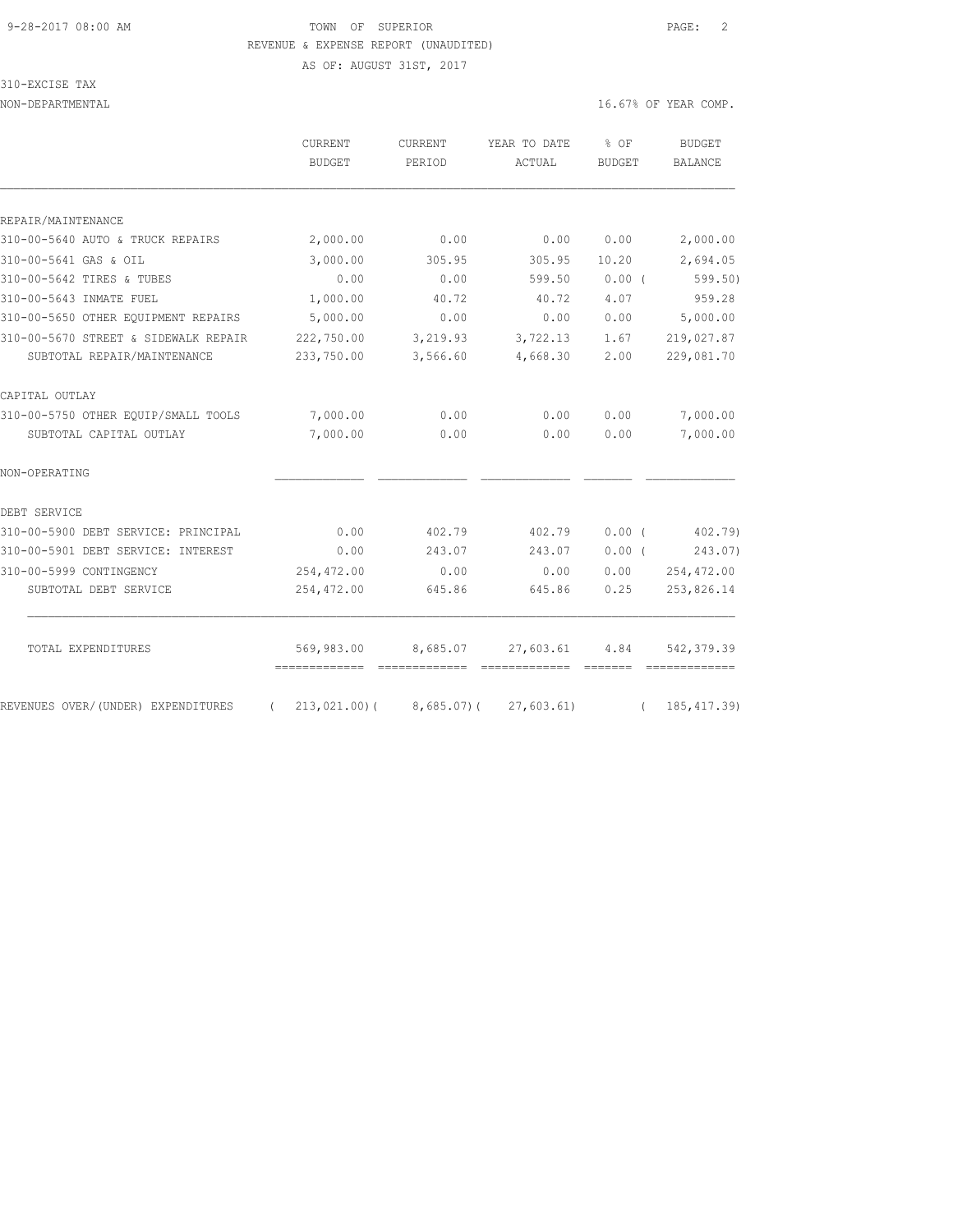## 9-28-2017 08:00 AM TOWN OF SUPERIOR PAGE: 3 REVENUE & EXPENSE REPORT (UNAUDITED) AS OF: AUGUST 31ST, 2017

310-EXCISE TAX

| <b>CURRENT</b><br>BUDGET | CURRENT<br>PERIOD            | YEAR TO DATE<br>ACTUAL                     | % OF<br>BUDGET | <b>BUDGET</b><br>BALANCE                   |
|--------------------------|------------------------------|--------------------------------------------|----------------|--------------------------------------------|
|                          |                              |                                            |                |                                            |
| 356,962.00               | 0.00                         | 0.00                                       | 0.00           | 356,962.00                                 |
| 569,983.00               | 8,685.07                     | 27,603.61                                  | 4.84           | 542, 379.39                                |
| $213,021,00$ (           | ________                     | 27,603.61)<br>_____________<br>----------- |                | 185, 417.39)<br>____________<br>__________ |
|                          | _____________<br>----------- |                                            | $8,685.07$ ) ( |                                            |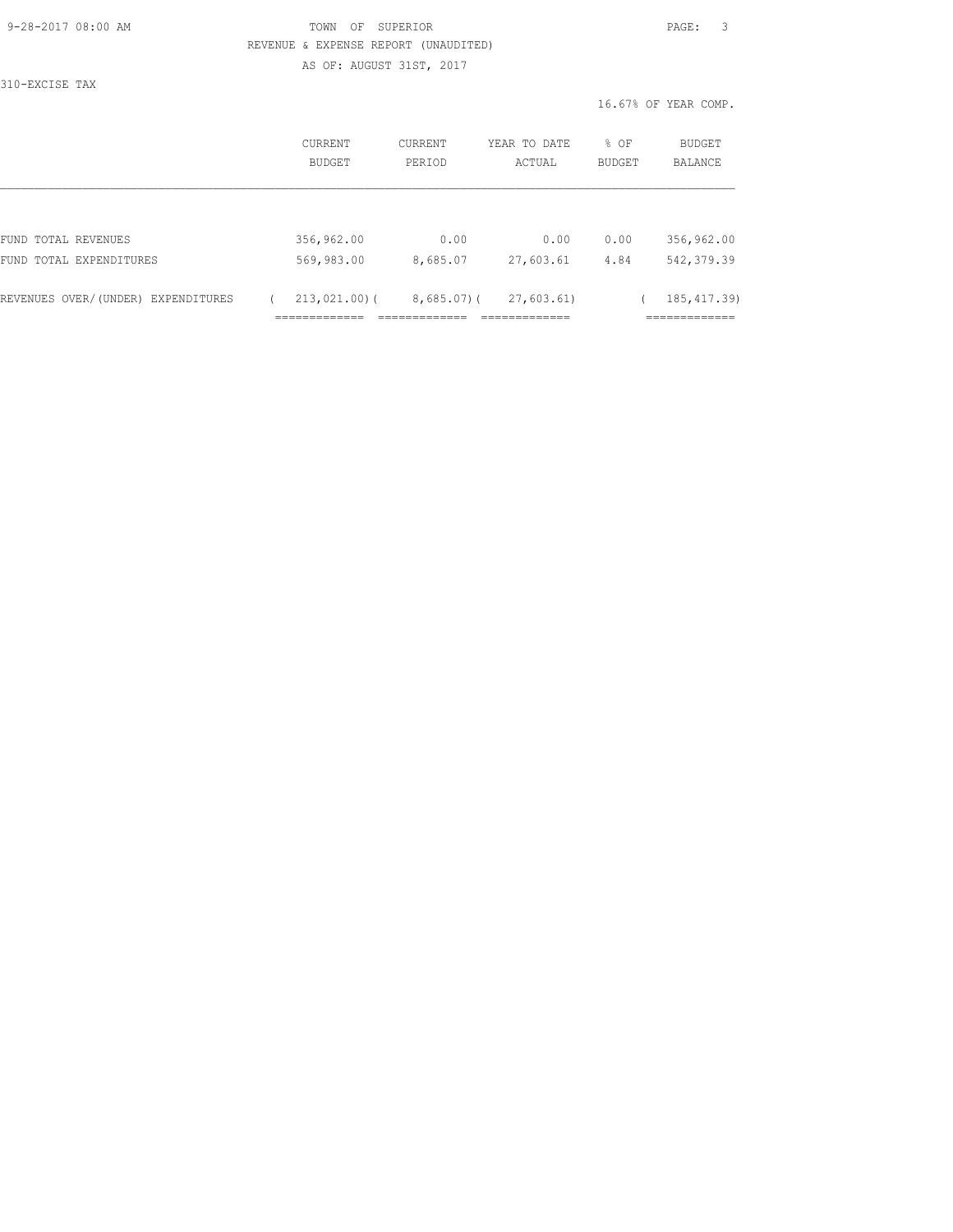| 9-28-2017 08:00 AM         | TOWN OF SUPERIOR                     |                          |                                          | PAGE:<br>$\overline{1}$ |
|----------------------------|--------------------------------------|--------------------------|------------------------------------------|-------------------------|
|                            | REVENUE & EXPENSE REPORT (UNAUDITED) |                          |                                          |                         |
|                            |                                      | AS OF: AUGUST 31ST, 2017 |                                          |                         |
| 320-LOCAL TRANS ASSISTANCE |                                      |                          |                                          |                         |
| NON-DEPARTMENTAL           |                                      |                          |                                          | 16.67% OF YEAR COMP.    |
|                            |                                      |                          |                                          |                         |
|                            |                                      |                          | CURRENT CURRENT YEAR TO DATE % OF BUDGET |                         |
|                            |                                      | BUDGET PERIOD            | ACTUAL BUDGET BALANCE                    |                         |
|                            |                                      |                          |                                          |                         |
| REVENUES                   |                                      |                          |                                          |                         |
| <b>TAXES</b>               |                                      |                          |                                          |                         |
|                            |                                      |                          |                                          |                         |
| EXPENDITURES               |                                      |                          |                                          |                         |
| SUPPLIES                   |                                      |                          |                                          |                         |
| PROFESSIONAL SERVICES      |                                      |                          |                                          |                         |
| REPAIR/MAINTENANCE         |                                      |                          |                                          |                         |
| CAPITAL OUTLAY             |                                      |                          |                                          |                         |
| NON-OPERATING              |                                      |                          |                                          |                         |
| DEBT SERVICE               |                                      |                          |                                          |                         |
|                            |                                      |                          |                                          |                         |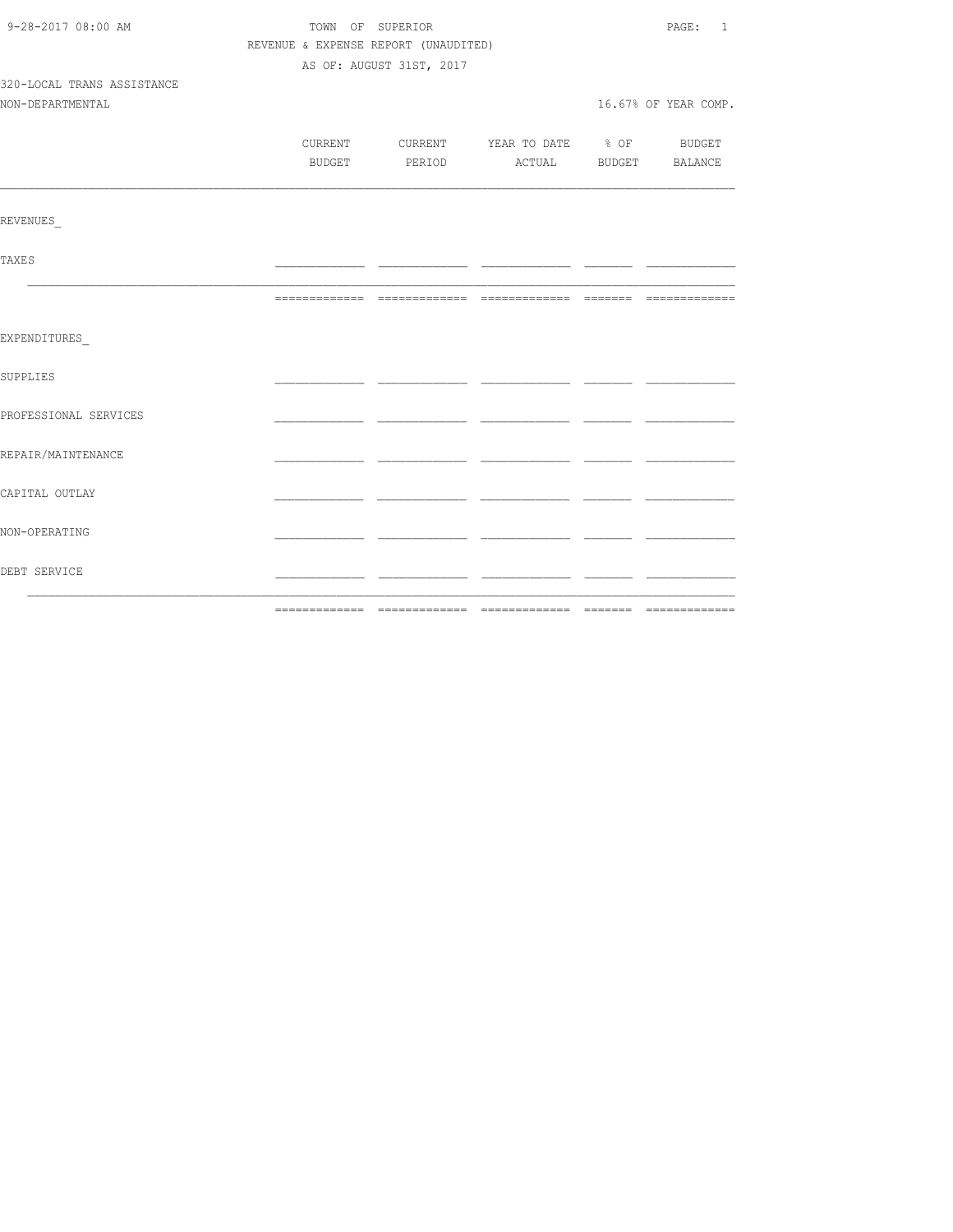| 9-28-2017 08:00 AM         | TOWN OF SUPERIOR                     | PAGE:                |  |
|----------------------------|--------------------------------------|----------------------|--|
|                            | REVENUE & EXPENSE REPORT (UNAUDITED) |                      |  |
|                            | AS OF: AUGUST 31ST, 2017             |                      |  |
| 320-LOCAL TRANS ASSISTANCE |                                      |                      |  |
|                            |                                      | 16.67% OF YEAR COMP. |  |

| . |               | A mr.<br>----<br>----- | OF<br>-<br>- | المستقلة والمنافسة |
|---|---------------|------------------------|--------------|--------------------|
|   | التالان<br>UL | $\cdots$<br>----       | ۔ سرے        | ΔN                 |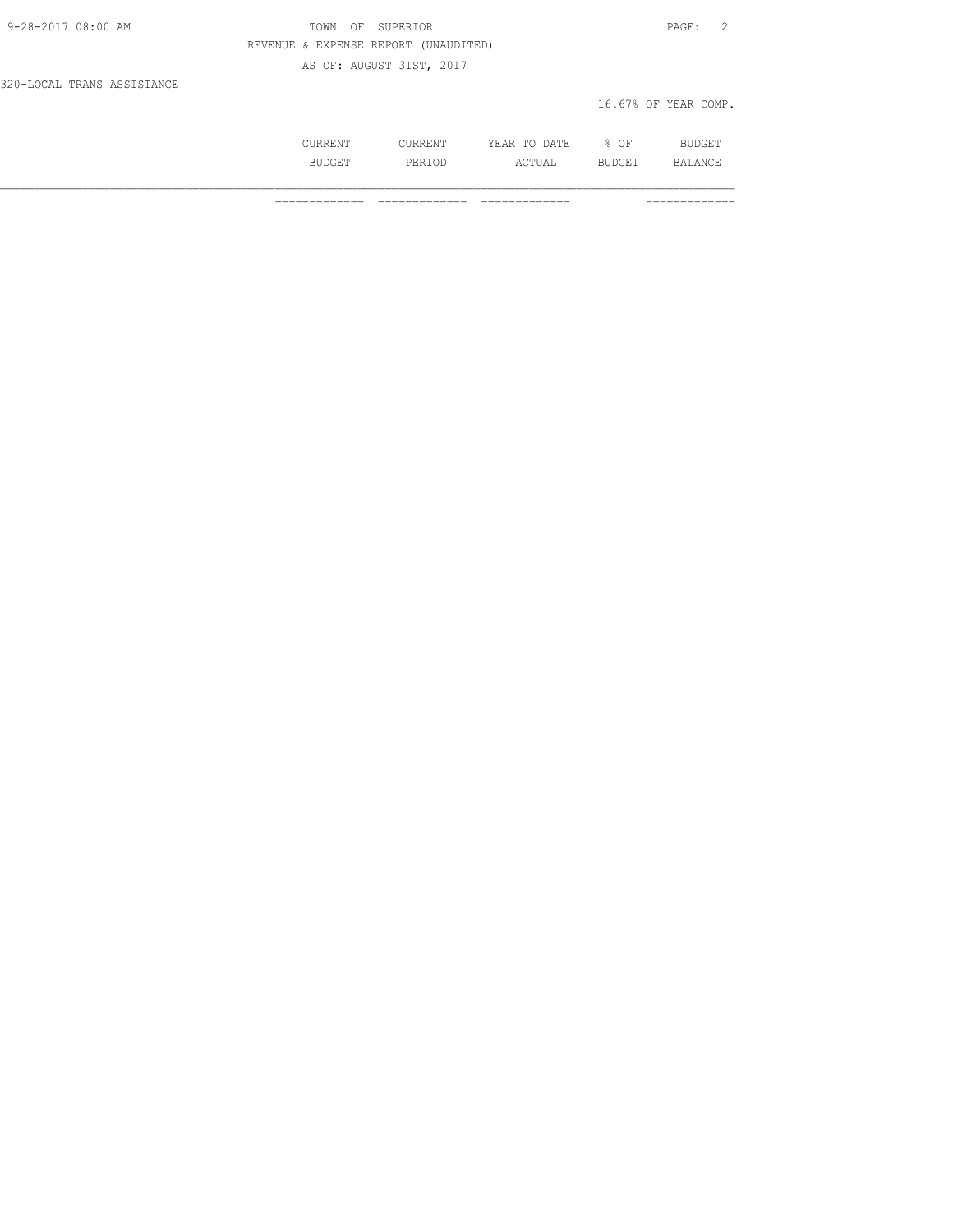| 9-28-2017 08:00 AM       | TOWN OF SUPERIOR                     | PAGE: 1                  |                                          |  |                      |
|--------------------------|--------------------------------------|--------------------------|------------------------------------------|--|----------------------|
|                          | REVENUE & EXPENSE REPORT (UNAUDITED) |                          |                                          |  |                      |
|                          |                                      | AS OF: AUGUST 31ST, 2017 |                                          |  |                      |
| 400-GADA BOND            |                                      |                          |                                          |  |                      |
| NON-DEPARTMENTAL         |                                      |                          |                                          |  | 16.67% OF YEAR COMP. |
|                          |                                      |                          |                                          |  |                      |
|                          |                                      |                          | CURRENT CURRENT YEAR TO DATE % OF BUDGET |  |                      |
|                          | BUDGET                               |                          | PERIOD ACTUAL BUDGET BALANCE             |  |                      |
|                          |                                      |                          |                                          |  |                      |
| <b>REVENUES</b>          |                                      |                          |                                          |  |                      |
| CONTINGENCY              |                                      |                          |                                          |  |                      |
|                          |                                      |                          |                                          |  |                      |
| EXPENDITURES             |                                      |                          |                                          |  |                      |
| SUPPLIES                 |                                      |                          |                                          |  |                      |
| GENERAL BUSINESS EXPENSE |                                      |                          |                                          |  |                      |
| NON-OPERATING            |                                      |                          |                                          |  |                      |
| DEBT SERVICE             |                                      |                          |                                          |  |                      |
|                          |                                      |                          |                                          |  |                      |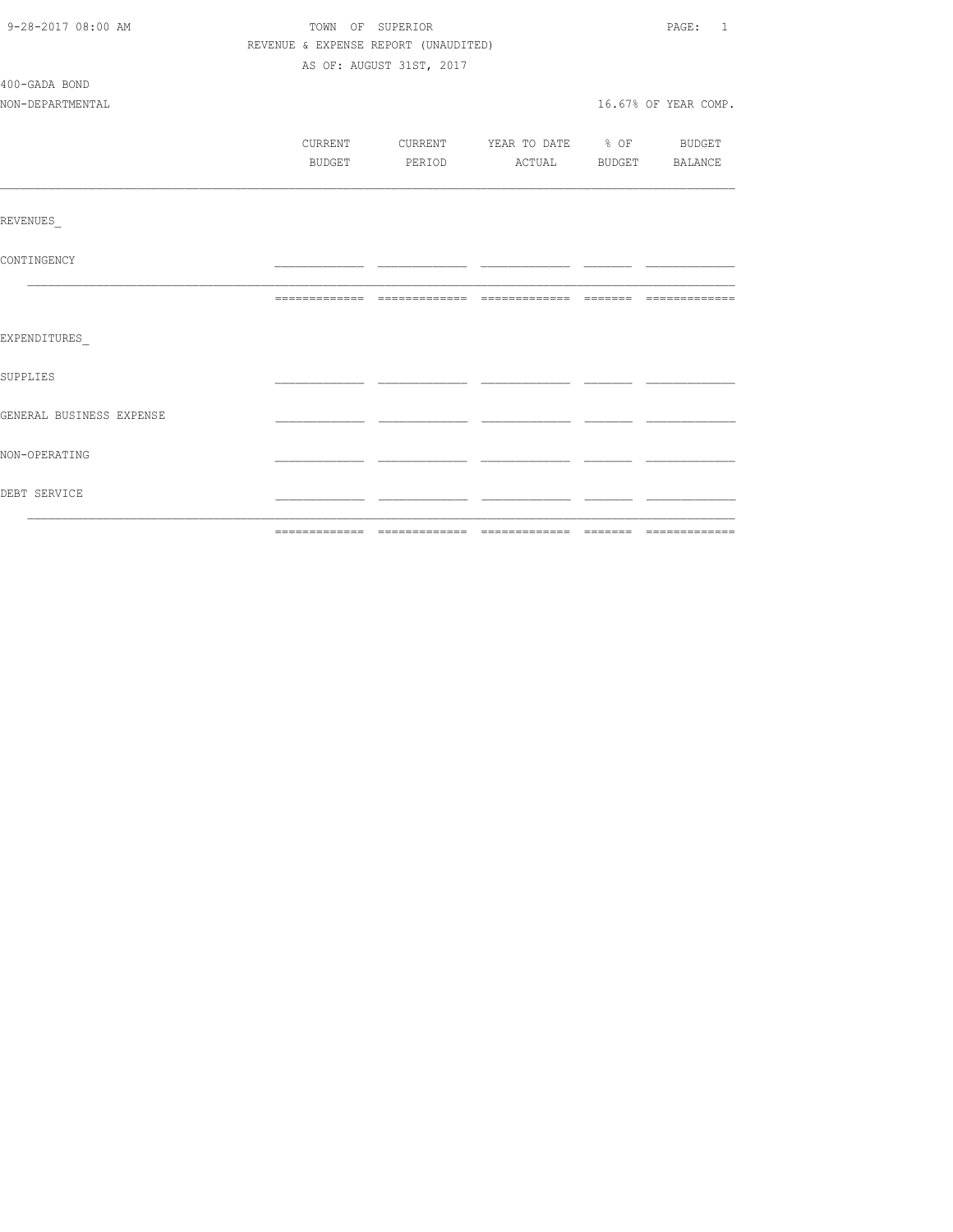| 9-28-2017 08:00 AM | SUPERIOR<br>- OF<br>TOWN             | PAGE:                |
|--------------------|--------------------------------------|----------------------|
|                    | REVENUE & EXPENSE REPORT (UNAUDITED) |                      |
|                    | AS OF: AUGUST 31ST, 2017             |                      |
| 400-GADA BOND      |                                      |                      |
|                    |                                      | 16.67% OF YEAR COMP. |

| ៶៱៶៲៲៱៱ |              | ∕ ∣.<br>۱Δ<br>----<br>----- | ΟF | الدساك والمنافذة |
|---------|--------------|-----------------------------|----|------------------|
|         | برا د .<br>. | ے دے                        |    | ΔNΙ              |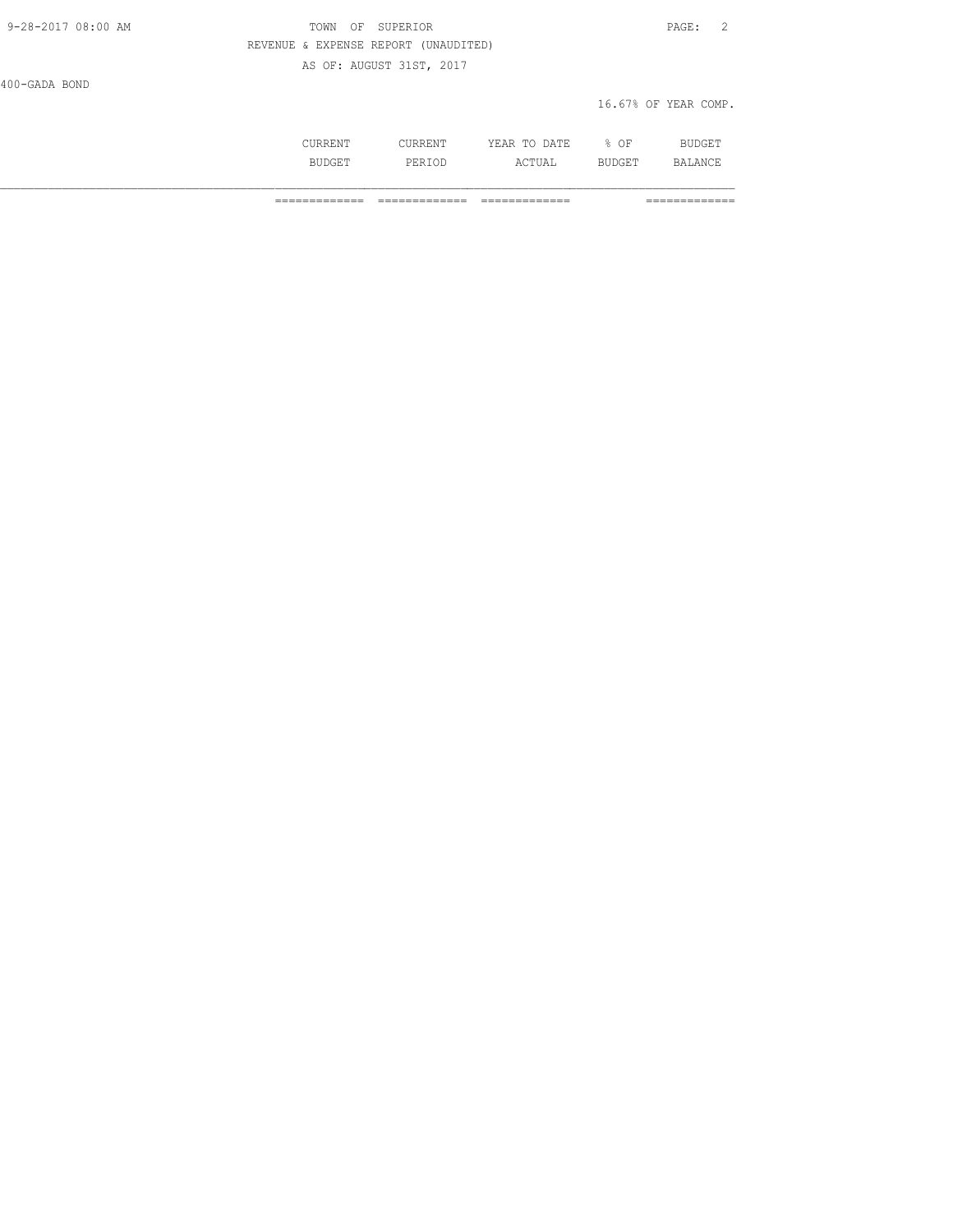| 9-28-2017 08:00 AM               | TOWN OF SUPERIOR<br>REVENUE & EXPENSE REPORT (UNAUDITED)<br>AS OF: AUGUST 31ST, 2017 |  |  |                                                                                 |  | PAGE: 1              |
|----------------------------------|--------------------------------------------------------------------------------------|--|--|---------------------------------------------------------------------------------|--|----------------------|
| 410-MPC BOND<br>NON-DEPARTMENTAL |                                                                                      |  |  |                                                                                 |  | 16.67% OF YEAR COMP. |
|                                  |                                                                                      |  |  | CURRENT CURRENT YEAR TO DATE % OF BUDGET<br>BUDGET PERIOD ACTUAL BUDGET BALANCE |  |                      |
| <b>REVENUES</b>                  |                                                                                      |  |  |                                                                                 |  |                      |
| <b>BUSINESS SERVICES</b>         |                                                                                      |  |  |                                                                                 |  |                      |
| CONTINGENCY                      |                                                                                      |  |  |                                                                                 |  |                      |
|                                  |                                                                                      |  |  |                                                                                 |  |                      |
| EXPENDITURES                     |                                                                                      |  |  |                                                                                 |  |                      |
| SUPPLIES                         |                                                                                      |  |  |                                                                                 |  |                      |
| GENERAL BUSINESS EXPENSE         |                                                                                      |  |  |                                                                                 |  |                      |
| NON-OPERATING                    |                                                                                      |  |  |                                                                                 |  |                      |
| DEBT SERVICE                     |                                                                                      |  |  |                                                                                 |  |                      |
|                                  |                                                                                      |  |  |                                                                                 |  |                      |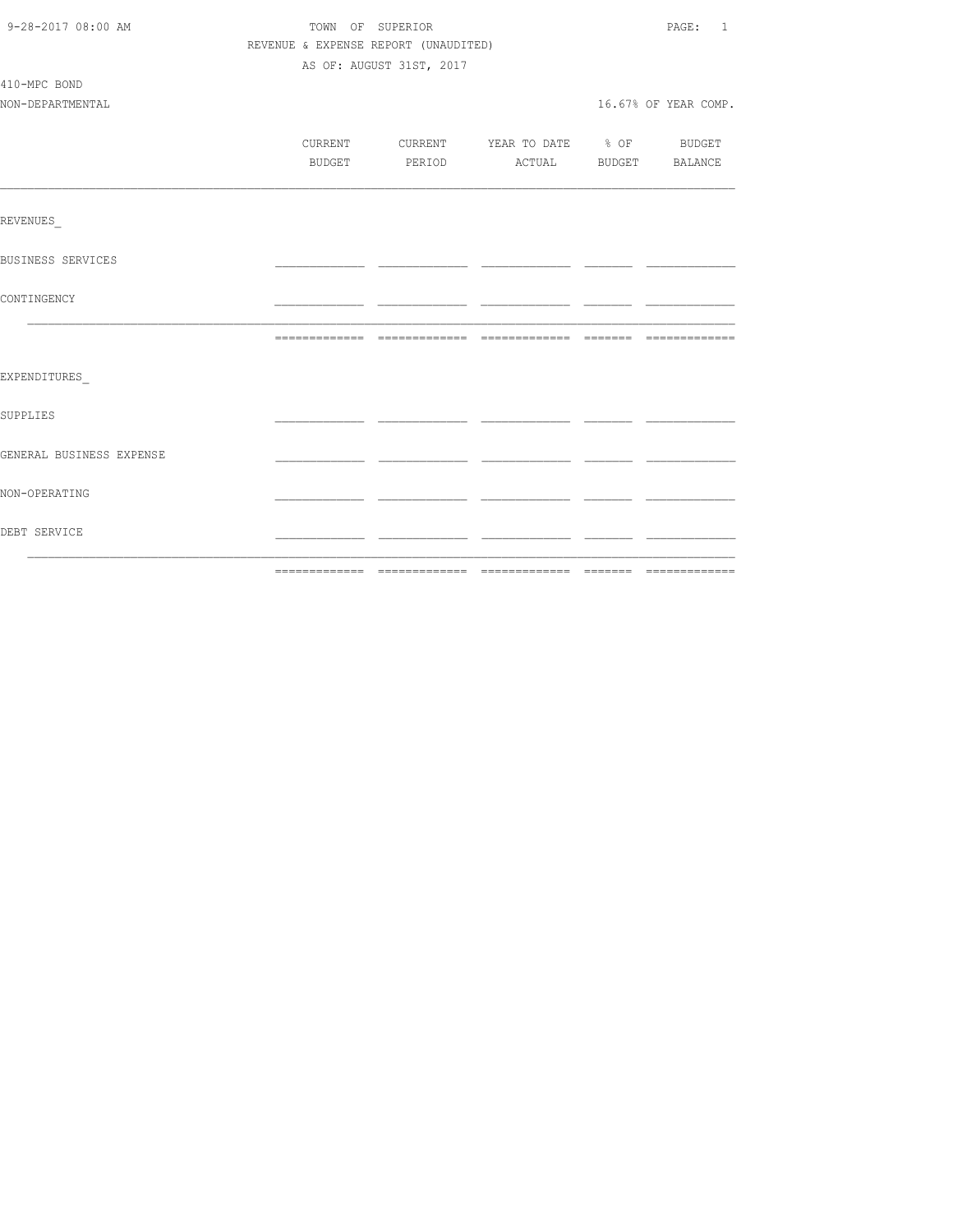| OF SUPERIOR<br>TOWN                  | PAGE: 2              |
|--------------------------------------|----------------------|
| REVENUE & EXPENSE REPORT (UNAUDITED) |                      |
| AS OF: AUGUST 31ST, 2017             |                      |
|                                      |                      |
|                                      | 16.67% OF YEAR COMP. |
|                                      |                      |
|                                      |                      |

 CURRENT CURRENT YEAR TO DATE % OF BUDGET BUDGET PERIOD ACTUAL BUDGET BALANCE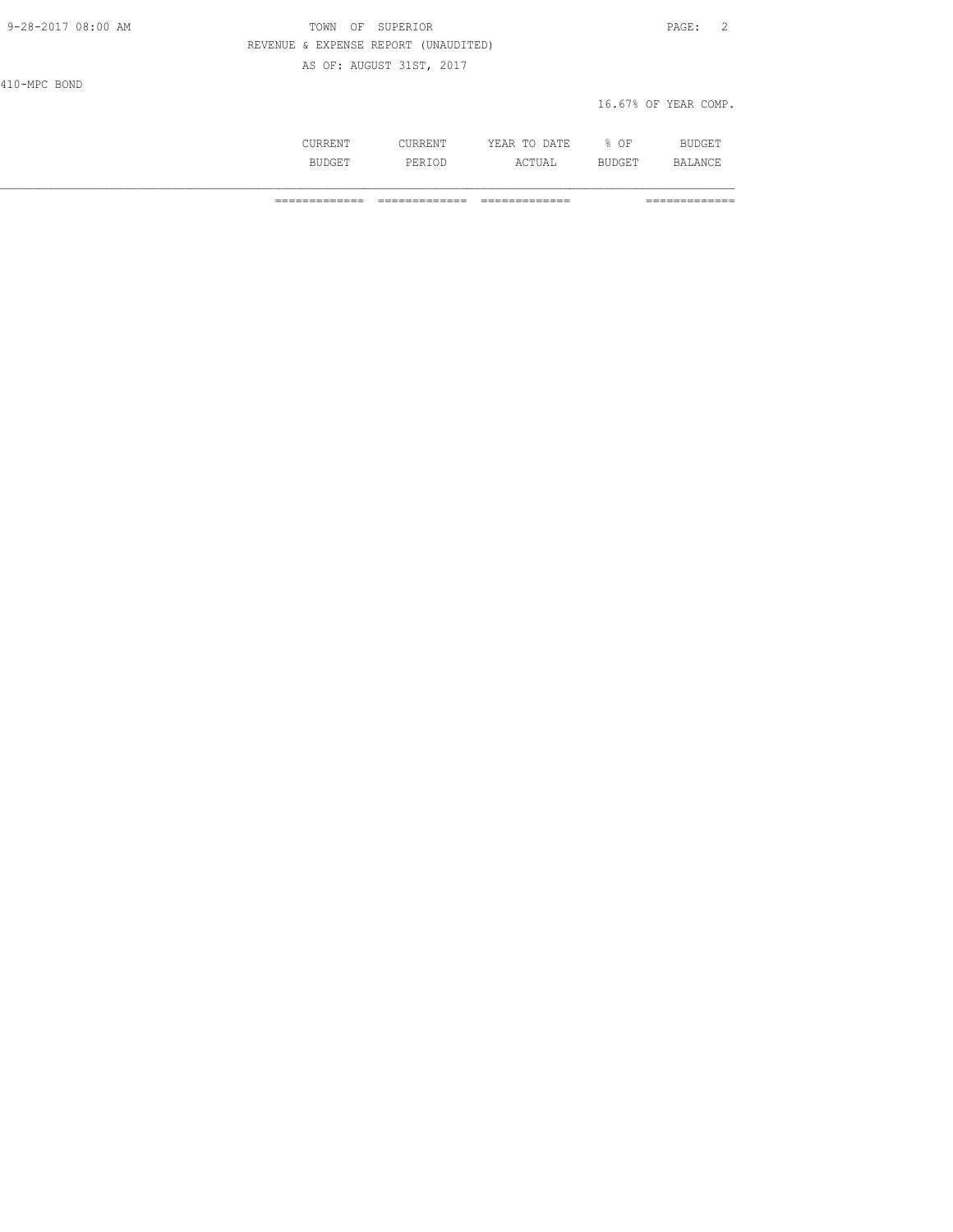## 9-28-2017 08:00 AM TOWN OF SUPERIOR PAGE: 1 REVENUE & EXPENSE REPORT (UNAUDITED) AS OF: AUGUST 31ST, 2017

500-GRANTS

|                                    | CURRENT<br><b>BUDGET</b>      | CURRENT<br>PERIOD                                                                                                                                                                                                                                                                                                                                                                                                                                                                              | YEAR TO DATE<br>ACTUAL | % OF<br><b>BUDGET</b> | <b>BUDGET</b><br><b>BALANCE</b>               |
|------------------------------------|-------------------------------|------------------------------------------------------------------------------------------------------------------------------------------------------------------------------------------------------------------------------------------------------------------------------------------------------------------------------------------------------------------------------------------------------------------------------------------------------------------------------------------------|------------------------|-----------------------|-----------------------------------------------|
| REVENUES                           |                               |                                                                                                                                                                                                                                                                                                                                                                                                                                                                                                |                        |                       |                                               |
| <b>GRANTS</b>                      |                               |                                                                                                                                                                                                                                                                                                                                                                                                                                                                                                |                        |                       |                                               |
| 500-00-4600 GRANT REVENUES         | 2,500,000.00                  | 0.00                                                                                                                                                                                                                                                                                                                                                                                                                                                                                           | 0.00                   | 0.00                  | 2,500,000.00                                  |
| SUBTOTAL GRANTS                    | 2,500,000.00                  | 0.00                                                                                                                                                                                                                                                                                                                                                                                                                                                                                           | 0.00                   | 0.00                  | 2,500,000.00                                  |
| CONTINGENCY                        |                               |                                                                                                                                                                                                                                                                                                                                                                                                                                                                                                |                        |                       |                                               |
| 500-00-4900 CONTINGENCY            | 525,000.00                    | 0.00                                                                                                                                                                                                                                                                                                                                                                                                                                                                                           | 0.00                   | 0.00                  | 525,000.00                                    |
| SUBTOTAL CONTINGENCY               | 525,000.00                    | 0.00                                                                                                                                                                                                                                                                                                                                                                                                                                                                                           | 0.00                   | 0.00                  | 525,000.00                                    |
| TOTAL REVENUES                     | 3,025,000.00<br>============= | 0.00<br>$\begin{array}{cccccccccc} \multicolumn{2}{c}{} & \multicolumn{2}{c}{} & \multicolumn{2}{c}{} & \multicolumn{2}{c}{} & \multicolumn{2}{c}{} & \multicolumn{2}{c}{} & \multicolumn{2}{c}{} & \multicolumn{2}{c}{} & \multicolumn{2}{c}{} & \multicolumn{2}{c}{} & \multicolumn{2}{c}{} & \multicolumn{2}{c}{} & \multicolumn{2}{c}{} & \multicolumn{2}{c}{} & \multicolumn{2}{c}{} & \multicolumn{2}{c}{} & \multicolumn{2}{c}{} & \multicolumn{2}{c}{} & \multicolumn{2}{c}{} & \mult$ | 0.00<br>============== | 0.00<br>--------      | 3,025,000.00<br>$=$ = = = = = = = = = = = = = |
| EXPENDITURES                       |                               |                                                                                                                                                                                                                                                                                                                                                                                                                                                                                                |                        |                       |                                               |
| PERSONEL                           |                               |                                                                                                                                                                                                                                                                                                                                                                                                                                                                                                |                        |                       |                                               |
| SUPPLIES                           |                               |                                                                                                                                                                                                                                                                                                                                                                                                                                                                                                |                        |                       |                                               |
| GENERAL BUSINESS EXPENSE           |                               |                                                                                                                                                                                                                                                                                                                                                                                                                                                                                                |                        |                       |                                               |
|                                    |                               |                                                                                                                                                                                                                                                                                                                                                                                                                                                                                                | =============          |                       |                                               |
| REVENUES OVER/(UNDER) EXPENDITURES | 3,025,000.00                  | 0.00                                                                                                                                                                                                                                                                                                                                                                                                                                                                                           | 0.00                   |                       | 3,025,000.00                                  |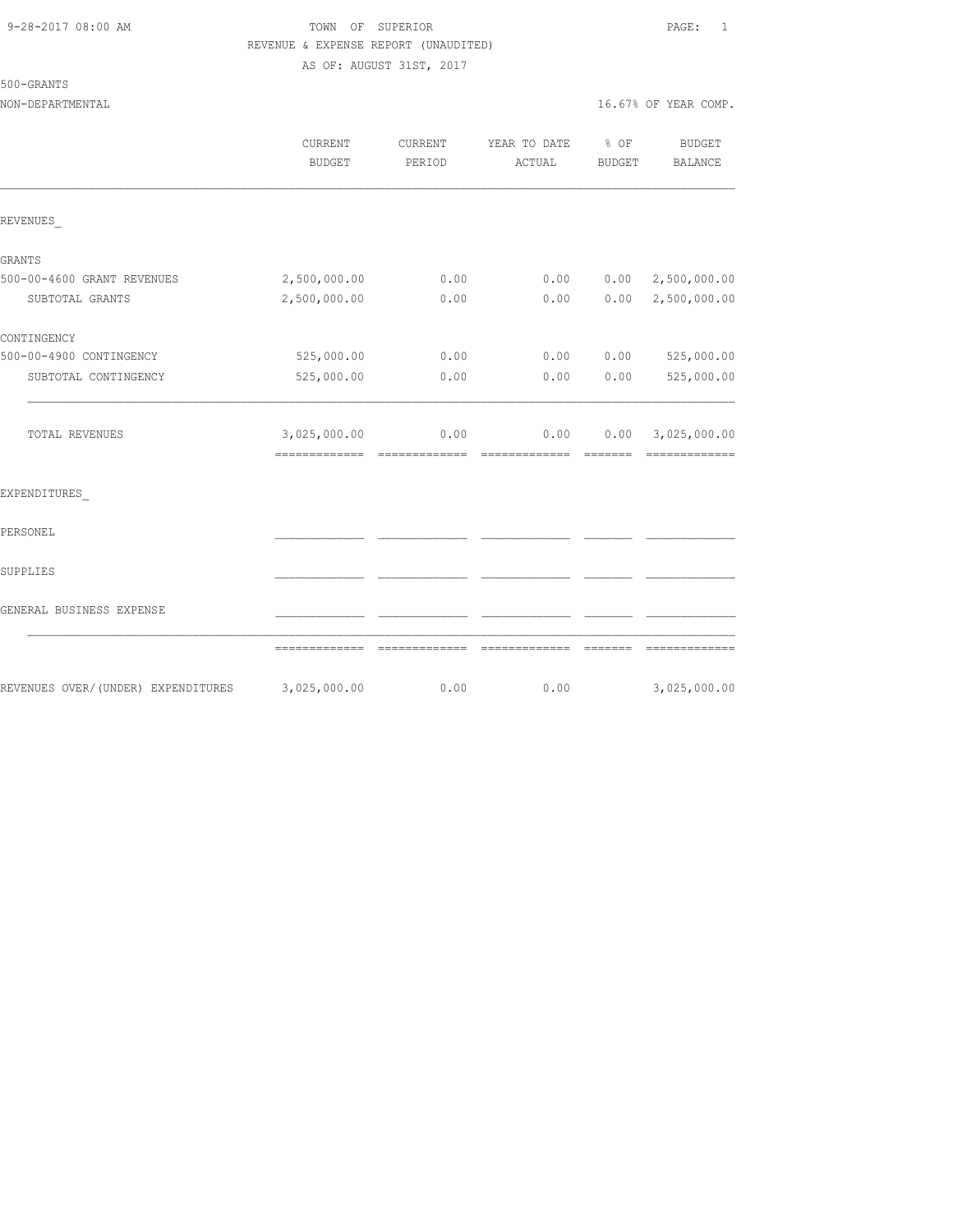| 9-28-2017 08:00 AM     |                                      | TOWN OF SUPERIOR         |                          | PAGE:<br>2           |
|------------------------|--------------------------------------|--------------------------|--------------------------|----------------------|
|                        | REVENUE & EXPENSE REPORT (UNAUDITED) |                          |                          |                      |
|                        |                                      | AS OF: AUGUST 31ST, 2017 |                          |                      |
| 500-GRANTS             |                                      |                          |                          |                      |
| CDBG 153-09 MAGMA CLUB |                                      |                          |                          | 16.67% OF YEAR COMP. |
|                        | CURRENT                              | CURRENT                  | YEAR TO DATE % OF BUDGET |                      |
|                        | BUDGET                               | PERIOD                   | ACTUAL BUDGET            | BALANCE              |
|                        |                                      |                          |                          |                      |
| REVENUES               |                                      |                          |                          |                      |
| <b>GRANTS</b>          |                                      |                          |                          |                      |
|                        |                                      |                          |                          |                      |
|                        |                                      |                          |                          |                      |
| <b>EXPENDITURES</b>    |                                      |                          |                          |                      |
| SUPPLIES               |                                      |                          |                          |                      |
|                        |                                      |                          |                          |                      |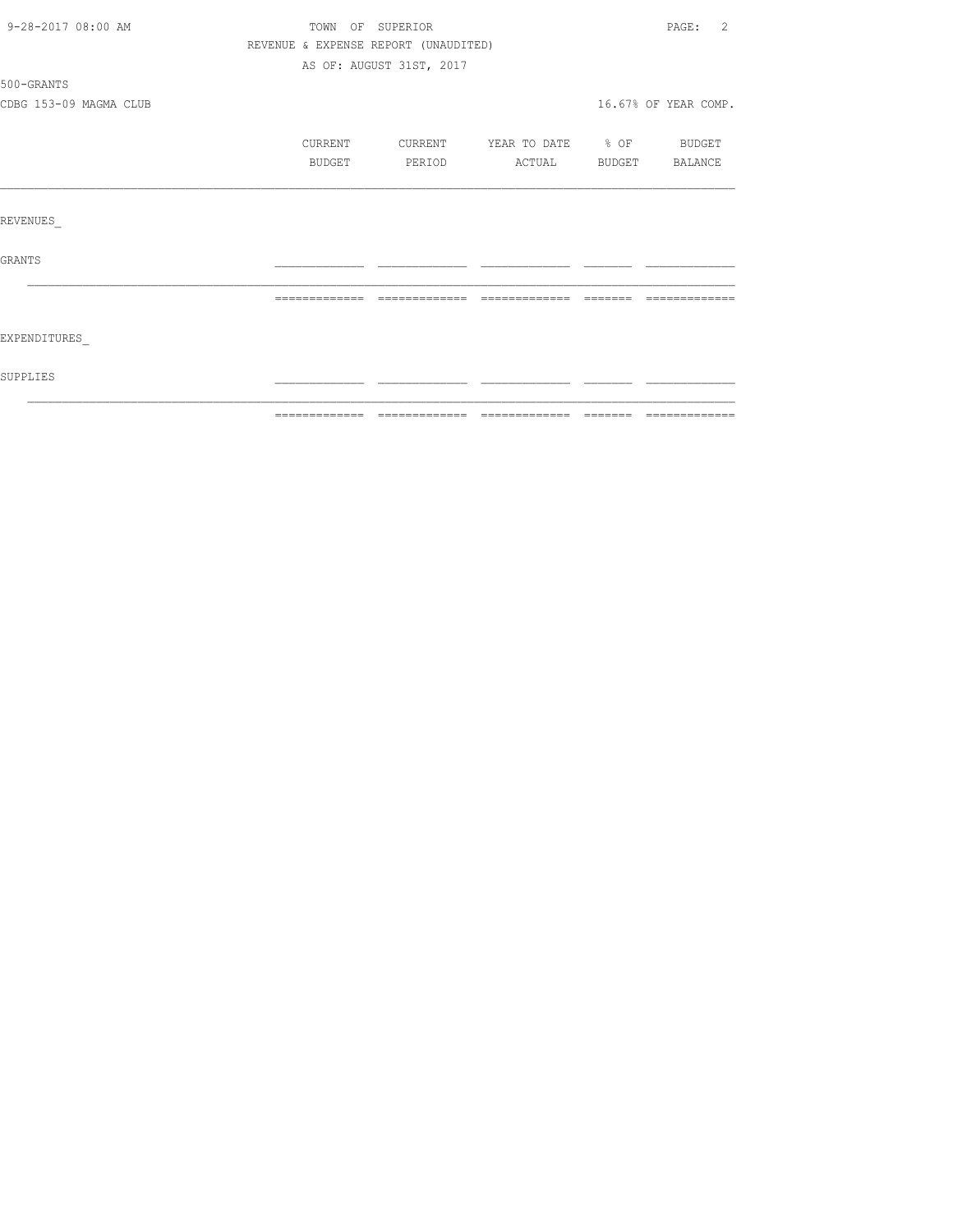|                       | ============= | $\begin{array}{c} \multicolumn{2}{c} {\textbf{2.4}} & \multicolumn{2}{c} {\textbf{2.5}} & \multicolumn{2}{c} {\textbf{2.6}} \\ \multicolumn{2}{c} {\textbf{2.6}} & \multicolumn{2}{c} {\textbf{2.6}} & \multicolumn{2}{c} {\textbf{2.6}} \\ \multicolumn{2}{c} {\textbf{2.6}} & \multicolumn{2}{c} {\textbf{2.6}} & \multicolumn{2}{c} {\textbf{2.6}} \\ \multicolumn{2}{c} {\textbf{2.6}} & \multicolumn{2}{c} {\textbf{2.6}} & \multicolumn{2}{c} {\textbf{2.$ | -------------     | -------- | =============        |
|-----------------------|---------------|------------------------------------------------------------------------------------------------------------------------------------------------------------------------------------------------------------------------------------------------------------------------------------------------------------------------------------------------------------------------------------------------------------------------------------------------------------------|-------------------|----------|----------------------|
| SUPPLIES              |               |                                                                                                                                                                                                                                                                                                                                                                                                                                                                  |                   |          |                      |
| EXPENDITURES          |               |                                                                                                                                                                                                                                                                                                                                                                                                                                                                  |                   |          |                      |
|                       |               | --------------                                                                                                                                                                                                                                                                                                                                                                                                                                                   | --------------    |          |                      |
| <b>GRANTS</b>         |               |                                                                                                                                                                                                                                                                                                                                                                                                                                                                  |                   |          |                      |
| REVENUES              |               |                                                                                                                                                                                                                                                                                                                                                                                                                                                                  |                   |          |                      |
|                       | <b>BUDGET</b> | PERIOD                                                                                                                                                                                                                                                                                                                                                                                                                                                           | ACTUAL            |          | BUDGET BALANCE       |
|                       | CURRENT       | CURRENT                                                                                                                                                                                                                                                                                                                                                                                                                                                          | YEAR TO DATE % OF |          | BUDGET               |
| DEPT OF COMM-STIMULUS |               |                                                                                                                                                                                                                                                                                                                                                                                                                                                                  |                   |          | 16.67% OF YEAR COMP. |
| 500-GRANTS            |               |                                                                                                                                                                                                                                                                                                                                                                                                                                                                  |                   |          |                      |
|                       |               | AS OF: AUGUST 31ST, 2017                                                                                                                                                                                                                                                                                                                                                                                                                                         |                   |          |                      |
|                       |               | REVENUE & EXPENSE REPORT (UNAUDITED)                                                                                                                                                                                                                                                                                                                                                                                                                             |                   |          |                      |
| 9-28-2017 08:00 AM    | TOWN          | OF SUPERIOR                                                                                                                                                                                                                                                                                                                                                                                                                                                      |                   |          | 3<br>PAGE:           |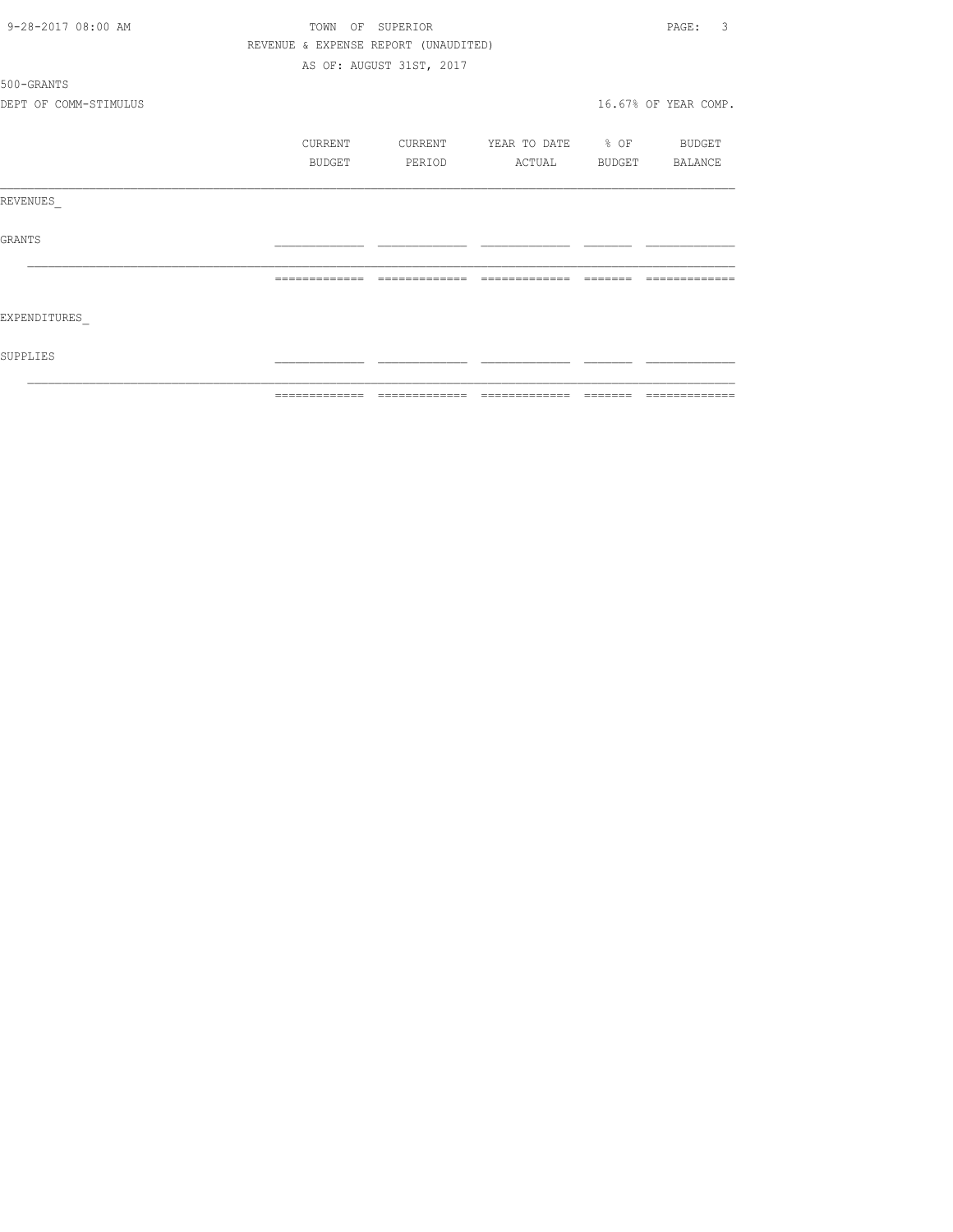| 9-28-2017 08:00 AM    | TOWN<br>OF    | SUPERIOR                             |                                                                                                                                                                                                                                                                                                                                                                                                                                                                  |         | PAGE:<br>4           |
|-----------------------|---------------|--------------------------------------|------------------------------------------------------------------------------------------------------------------------------------------------------------------------------------------------------------------------------------------------------------------------------------------------------------------------------------------------------------------------------------------------------------------------------------------------------------------|---------|----------------------|
|                       |               | REVENUE & EXPENSE REPORT (UNAUDITED) |                                                                                                                                                                                                                                                                                                                                                                                                                                                                  |         |                      |
|                       |               | AS OF: AUGUST 31ST, 2017             |                                                                                                                                                                                                                                                                                                                                                                                                                                                                  |         |                      |
| 500-GRANTS            |               |                                      |                                                                                                                                                                                                                                                                                                                                                                                                                                                                  |         |                      |
| PINAL COUNTY-STIMULUS |               |                                      |                                                                                                                                                                                                                                                                                                                                                                                                                                                                  |         | 16.67% OF YEAR COMP. |
|                       | CURRENT       | CURRENT                              | YEAR TO DATE % OF                                                                                                                                                                                                                                                                                                                                                                                                                                                |         | BUDGET               |
|                       | BUDGET        | PERIOD                               | ACTUAL                                                                                                                                                                                                                                                                                                                                                                                                                                                           | BUDGET  | BALANCE              |
| REVENUES              |               |                                      |                                                                                                                                                                                                                                                                                                                                                                                                                                                                  |         |                      |
| <b>GRANTS</b>         |               |                                      |                                                                                                                                                                                                                                                                                                                                                                                                                                                                  |         |                      |
|                       |               |                                      |                                                                                                                                                                                                                                                                                                                                                                                                                                                                  |         |                      |
| EXPENDITURES          |               |                                      |                                                                                                                                                                                                                                                                                                                                                                                                                                                                  |         |                      |
| SUPPLIES              |               |                                      |                                                                                                                                                                                                                                                                                                                                                                                                                                                                  |         |                      |
|                       | ============= | -------------                        | $\begin{array}{c} \multicolumn{2}{c} {\textbf{2.4}} & \multicolumn{2}{c} {\textbf{2.5}} & \multicolumn{2}{c} {\textbf{2.6}} \\ \multicolumn{2}{c} {\textbf{2.6}} & \multicolumn{2}{c} {\textbf{2.6}} & \multicolumn{2}{c} {\textbf{2.6}} \\ \multicolumn{2}{c} {\textbf{2.6}} & \multicolumn{2}{c} {\textbf{2.6}} & \multicolumn{2}{c} {\textbf{2.6}} \\ \multicolumn{2}{c} {\textbf{2.6}} & \multicolumn{2}{c} {\textbf{2.6}} & \multicolumn{2}{c} {\textbf{2.$ | ======= | =============        |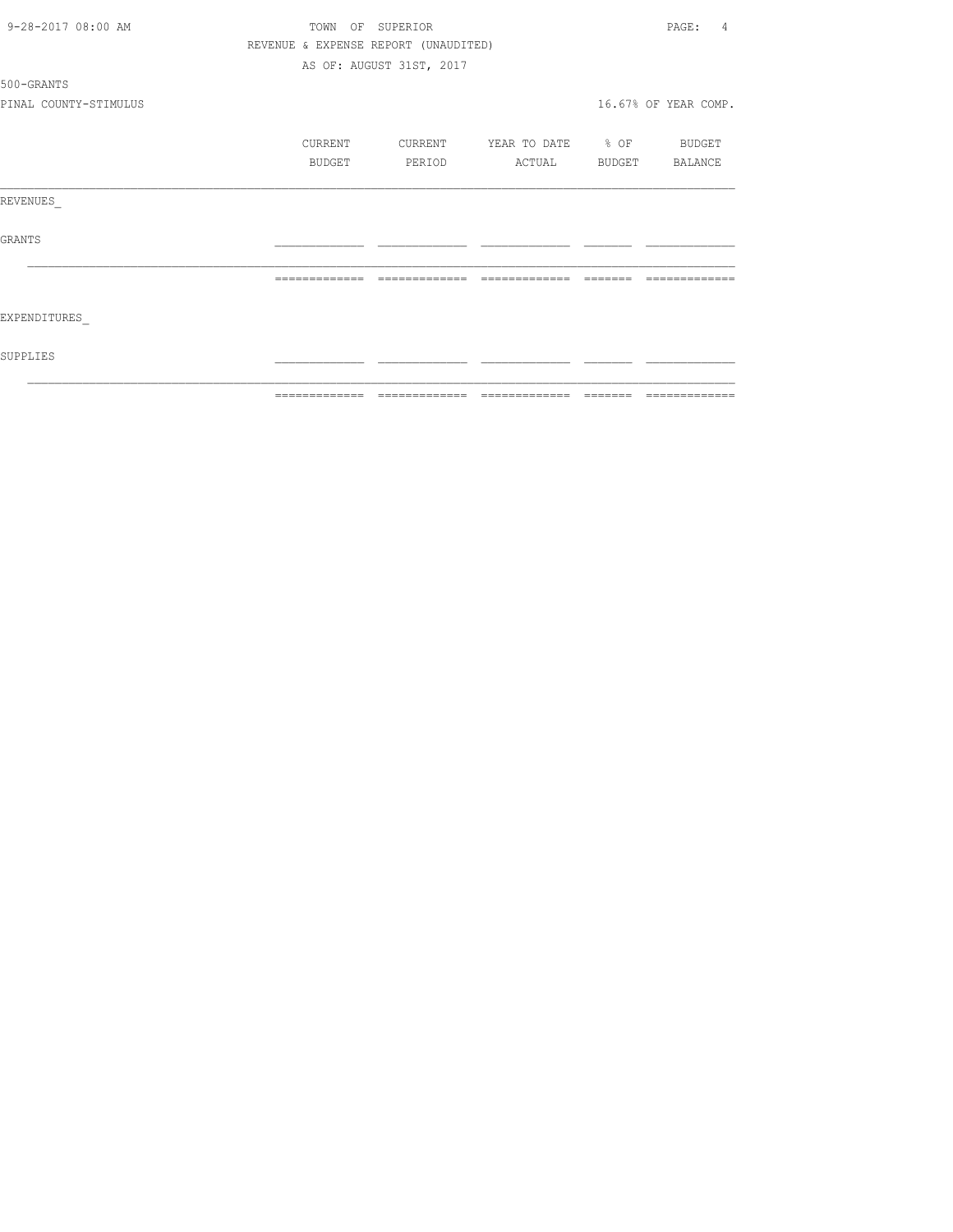| 9-28-2017 08:00 AM       |                                      | TOWN OF SUPERIOR         |                   | PAGE:<br>.5          |
|--------------------------|--------------------------------------|--------------------------|-------------------|----------------------|
|                          | REVENUE & EXPENSE REPORT (UNAUDITED) |                          |                   |                      |
|                          |                                      | AS OF: AUGUST 31ST, 2017 |                   |                      |
| 500-GRANTS               |                                      |                          |                   |                      |
| AZ DEPT OF HOMELAND SRTY |                                      |                          |                   | 16.67% OF YEAR COMP. |
|                          | CURRENT                              | CURRENT                  | YEAR TO DATE % OF | <b>BUDGET</b>        |
|                          | BUDGET                               | PERIOD                   | <b>ACTUAL</b>     | BUDGET BALANCE       |
| REVENUES                 |                                      |                          |                   |                      |
| GRANTS                   |                                      |                          |                   |                      |
|                          |                                      |                          |                   |                      |
| EXPENDITURES             |                                      |                          |                   |                      |
| SUPPLIES                 |                                      |                          |                   |                      |
|                          |                                      |                          |                   | =============        |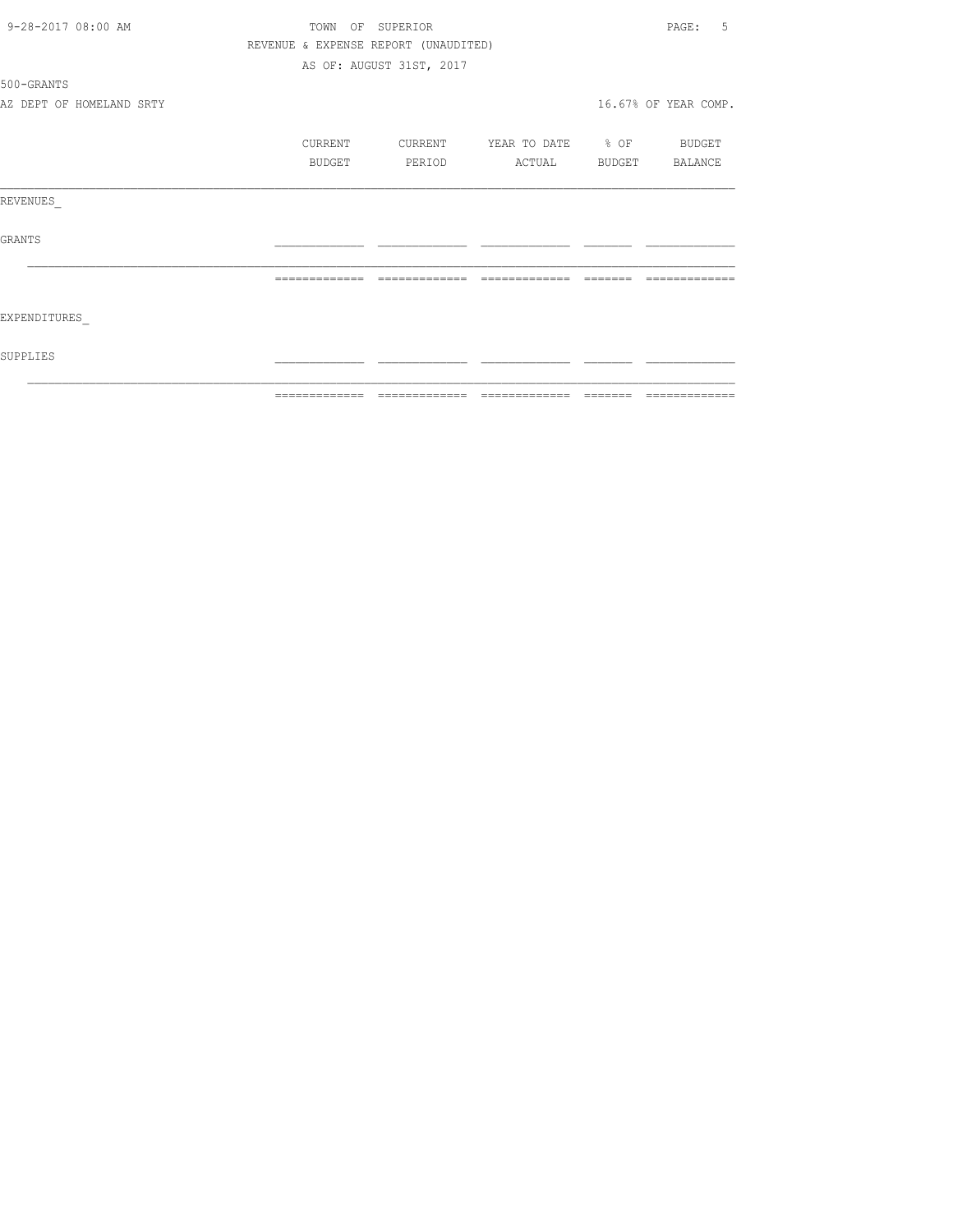| 9-28-2017 08:00 AM | TOWN          | OF SUPERIOR                          |                          |               | 6<br>PAGE:           |
|--------------------|---------------|--------------------------------------|--------------------------|---------------|----------------------|
|                    |               | REVENUE & EXPENSE REPORT (UNAUDITED) |                          |               |                      |
|                    |               | AS OF: AUGUST 31ST, 2017             |                          |               |                      |
| 500-GRANTS         |               |                                      |                          |               |                      |
| GOHS GRANT         |               |                                      |                          |               | 16.67% OF YEAR COMP. |
|                    |               |                                      |                          |               |                      |
|                    | CURRENT       | CURRENT                              | YEAR TO DATE % OF BUDGET |               |                      |
|                    | <b>BUDGET</b> | PERIOD                               | ACTUAL                   | <b>BUDGET</b> | <b>BALANCE</b>       |
| REVENUES           |               |                                      |                          |               |                      |
| GRANTS             |               |                                      |                          |               |                      |
|                    |               |                                      |                          |               |                      |
| EXPENDITURES       |               |                                      |                          |               |                      |
| SUPPLIES           |               |                                      |                          |               |                      |
|                    | ------------- |                                      |                          |               |                      |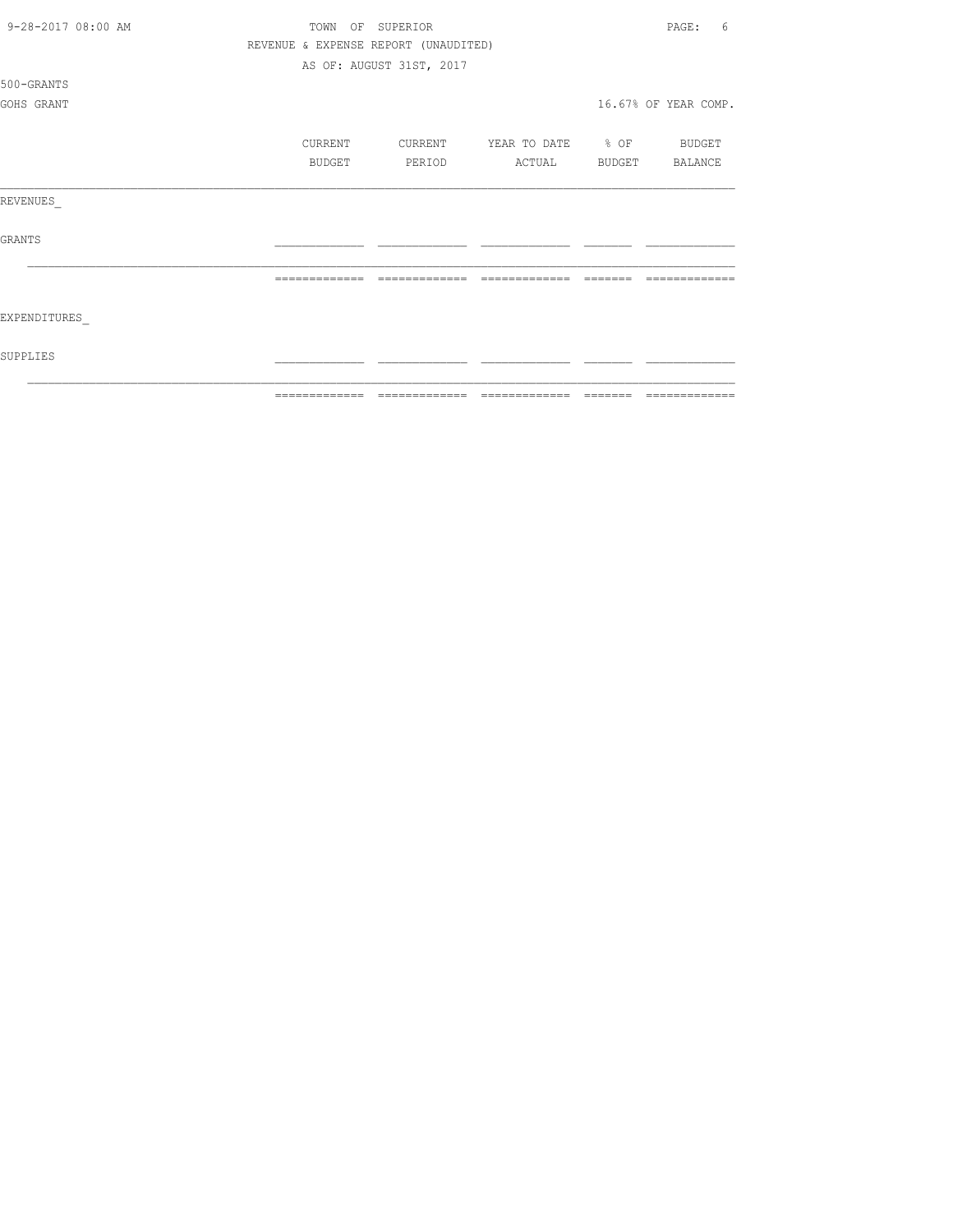| 9-28-2017 08:00 AM      |                                      | TOWN OF SUPERIOR         |                          |          | PAGE:<br>7                                                                                                                                                                                                                                                                                                                                                                                                                                                                                   |
|-------------------------|--------------------------------------|--------------------------|--------------------------|----------|----------------------------------------------------------------------------------------------------------------------------------------------------------------------------------------------------------------------------------------------------------------------------------------------------------------------------------------------------------------------------------------------------------------------------------------------------------------------------------------------|
|                         | REVENUE & EXPENSE REPORT (UNAUDITED) |                          |                          |          |                                                                                                                                                                                                                                                                                                                                                                                                                                                                                              |
|                         |                                      | AS OF: AUGUST 31ST, 2017 |                          |          |                                                                                                                                                                                                                                                                                                                                                                                                                                                                                              |
| 500-GRANTS              |                                      |                          |                          |          |                                                                                                                                                                                                                                                                                                                                                                                                                                                                                              |
| ENERGY EFFICIENCY GRANT |                                      |                          |                          |          | 16.67% OF YEAR COMP.                                                                                                                                                                                                                                                                                                                                                                                                                                                                         |
|                         | CURRENT                              | CURRENT                  | YEAR TO DATE % OF BUDGET |          |                                                                                                                                                                                                                                                                                                                                                                                                                                                                                              |
|                         | BUDGET                               | PERIOD                   | ACTUAL BUDGET BALANCE    |          |                                                                                                                                                                                                                                                                                                                                                                                                                                                                                              |
| REVENUES                |                                      |                          |                          |          |                                                                                                                                                                                                                                                                                                                                                                                                                                                                                              |
| GRANTS                  |                                      |                          |                          |          |                                                                                                                                                                                                                                                                                                                                                                                                                                                                                              |
|                         | =============                        | =============            | =============            | -------- |                                                                                                                                                                                                                                                                                                                                                                                                                                                                                              |
| EXPENDITURES            |                                      |                          |                          |          |                                                                                                                                                                                                                                                                                                                                                                                                                                                                                              |
| SUPPLIES                |                                      |                          |                          |          |                                                                                                                                                                                                                                                                                                                                                                                                                                                                                              |
|                         |                                      |                          |                          |          | $\begin{array}{c} \multicolumn{2}{c} {\textbf{1}} & \multicolumn{2}{c} {\textbf{2}} & \multicolumn{2}{c} {\textbf{3}} & \multicolumn{2}{c} {\textbf{4}} \\ \multicolumn{2}{c} {\textbf{5}} & \multicolumn{2}{c} {\textbf{6}} & \multicolumn{2}{c} {\textbf{7}} & \multicolumn{2}{c} {\textbf{8}} & \multicolumn{2}{c} {\textbf{9}} \\ \multicolumn{2}{c} {\textbf{1}} & \multicolumn{2}{c} {\textbf{1}} & \multicolumn{2}{c} {\textbf{1}} & \multicolumn{2}{c} {\textbf{1}} & \multicolumn{$ |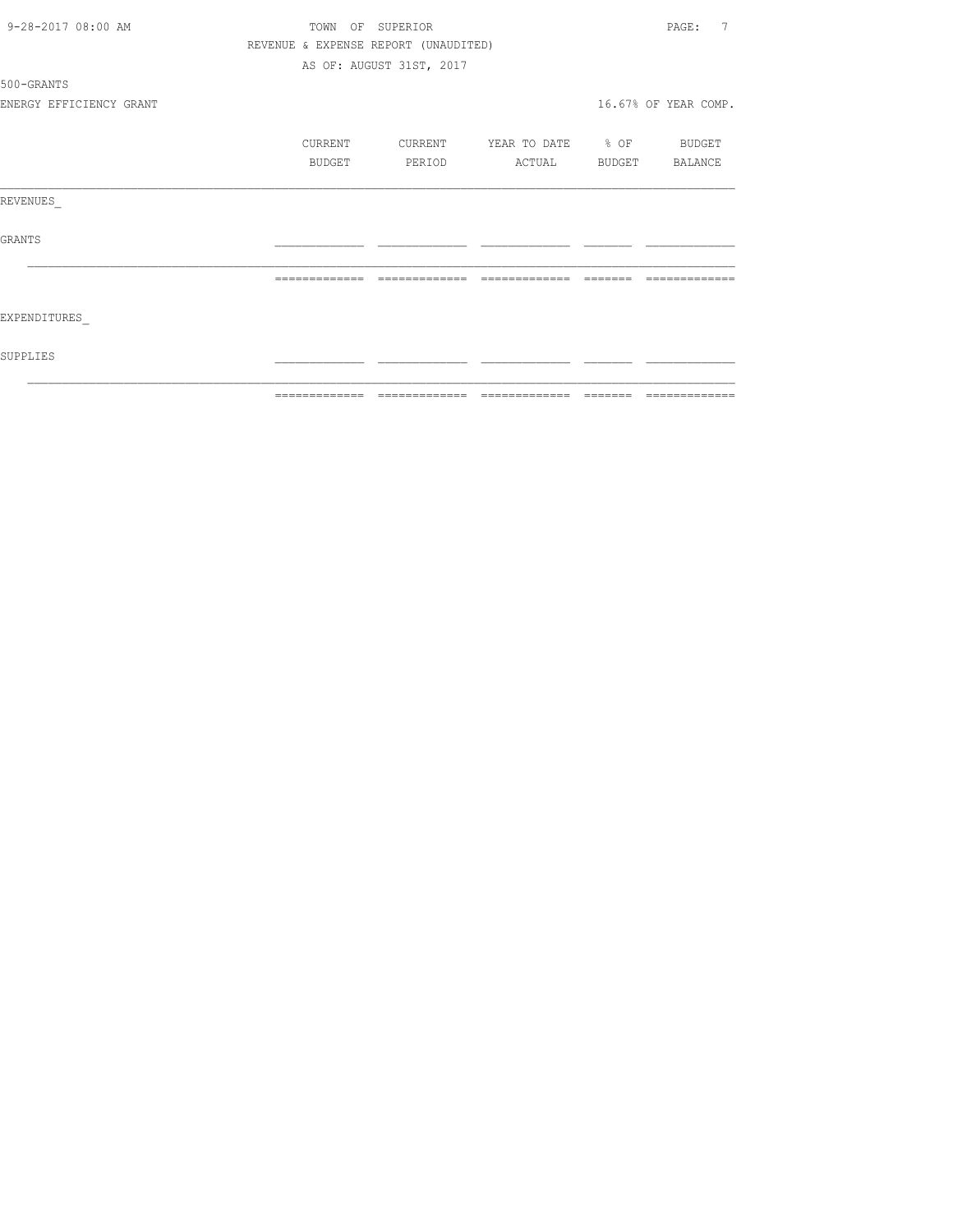| 9-28-2017 08:00 AM |               | TOWN OF SUPERIOR                     |                          | 8<br>PAGE:           |
|--------------------|---------------|--------------------------------------|--------------------------|----------------------|
|                    |               | REVENUE & EXPENSE REPORT (UNAUDITED) |                          |                      |
|                    |               | AS OF: AUGUST 31ST, 2017             |                          |                      |
| 500-GRANTS         |               |                                      |                          |                      |
| TTAC GRANT         |               |                                      |                          | 16.67% OF YEAR COMP. |
|                    |               |                                      |                          |                      |
|                    | CURRENT       | CURRENT                              | YEAR TO DATE % OF BUDGET |                      |
|                    | BUDGET        | PERIOD                               | ACTUAL                   | BUDGET BALANCE       |
|                    |               |                                      |                          |                      |
| REVENUES           |               |                                      |                          |                      |
|                    |               |                                      |                          |                      |
| <b>GRANTS</b>      |               |                                      |                          |                      |
|                    |               |                                      |                          |                      |
|                    |               |                                      |                          |                      |
|                    |               |                                      |                          |                      |
| EXPENDITURES       |               |                                      |                          |                      |
|                    |               |                                      |                          |                      |
| SUPPLIES           |               |                                      |                          |                      |
|                    |               |                                      |                          |                      |
|                    | ------------- |                                      |                          |                      |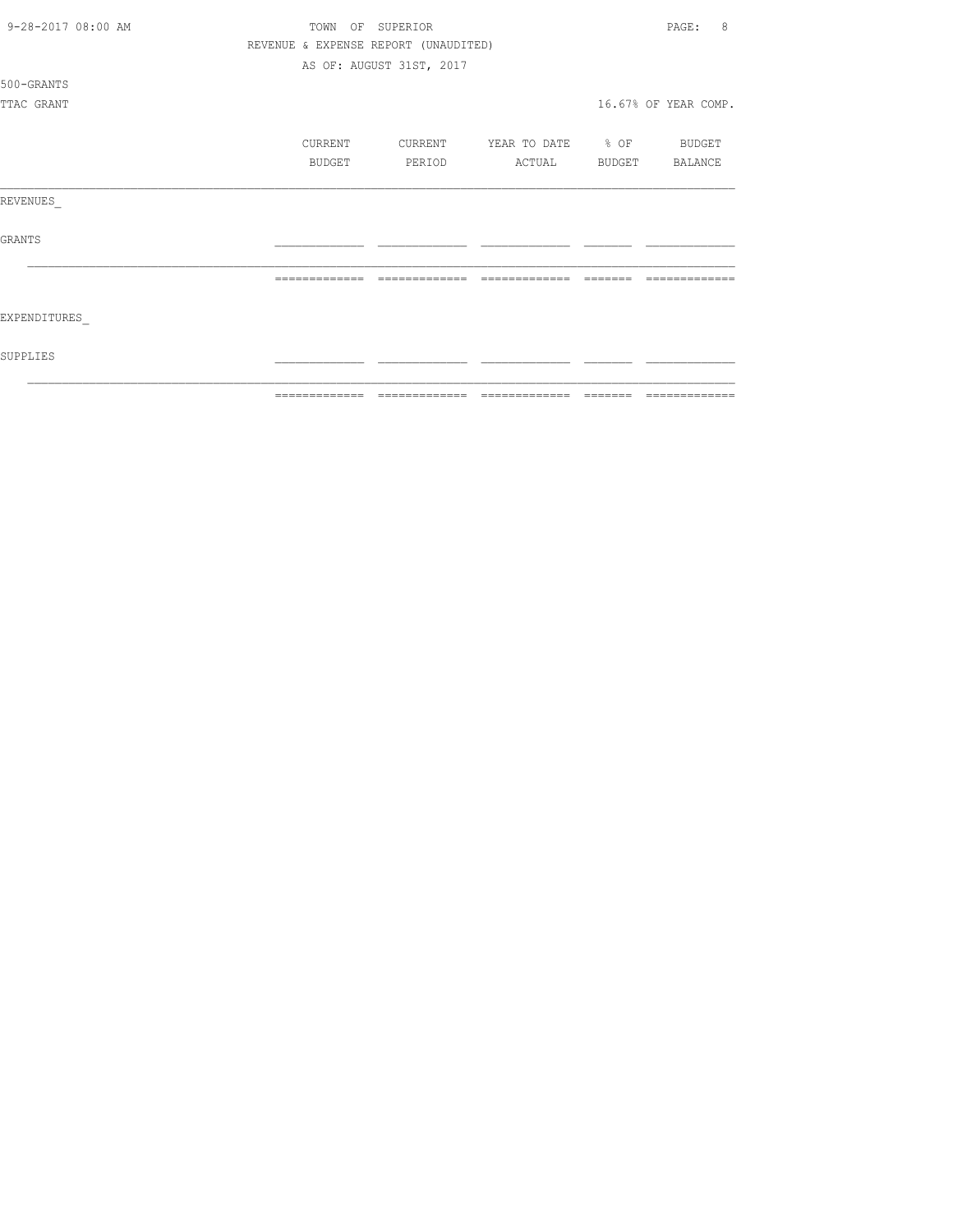| 9-28-2017 08:00 AM | TOWN OF SUPERIOR |                                      |                               |         | 9<br>PAGE:                                                                                                                                                                                                                                                                                                                                                                                                                                                                                   |
|--------------------|------------------|--------------------------------------|-------------------------------|---------|----------------------------------------------------------------------------------------------------------------------------------------------------------------------------------------------------------------------------------------------------------------------------------------------------------------------------------------------------------------------------------------------------------------------------------------------------------------------------------------------|
|                    |                  | REVENUE & EXPENSE REPORT (UNAUDITED) |                               |         |                                                                                                                                                                                                                                                                                                                                                                                                                                                                                              |
|                    |                  | AS OF: AUGUST 31ST, 2017             |                               |         |                                                                                                                                                                                                                                                                                                                                                                                                                                                                                              |
| 500-GRANTS         |                  |                                      |                               |         |                                                                                                                                                                                                                                                                                                                                                                                                                                                                                              |
| CDBG 2011 WWTP     |                  |                                      |                               |         | 16.67% OF YEAR COMP.                                                                                                                                                                                                                                                                                                                                                                                                                                                                         |
|                    | CURRENT          | CURRENT                              | YEAR TO DATE % OF BUDGET      |         |                                                                                                                                                                                                                                                                                                                                                                                                                                                                                              |
|                    | BUDGET           | PERIOD                               | ACTUAL BUDGET BALANCE         |         |                                                                                                                                                                                                                                                                                                                                                                                                                                                                                              |
| REVENUES           |                  |                                      |                               |         |                                                                                                                                                                                                                                                                                                                                                                                                                                                                                              |
| GRANTS             |                  |                                      |                               |         |                                                                                                                                                                                                                                                                                                                                                                                                                                                                                              |
|                    |                  |                                      | =============                 |         |                                                                                                                                                                                                                                                                                                                                                                                                                                                                                              |
| EXPENDITURES       |                  |                                      |                               |         |                                                                                                                                                                                                                                                                                                                                                                                                                                                                                              |
| SUPPLIES           |                  |                                      |                               |         |                                                                                                                                                                                                                                                                                                                                                                                                                                                                                              |
|                    | =============    |                                      | ============================= | ======= | $\begin{array}{c} \multicolumn{2}{c} {\textbf{1}} & \multicolumn{2}{c} {\textbf{2}} & \multicolumn{2}{c} {\textbf{3}} & \multicolumn{2}{c} {\textbf{4}} \\ \multicolumn{2}{c} {\textbf{5}} & \multicolumn{2}{c} {\textbf{6}} & \multicolumn{2}{c} {\textbf{7}} & \multicolumn{2}{c} {\textbf{8}} & \multicolumn{2}{c} {\textbf{9}} \\ \multicolumn{2}{c} {\textbf{1}} & \multicolumn{2}{c} {\textbf{1}} & \multicolumn{2}{c} {\textbf{1}} & \multicolumn{2}{c} {\textbf{1}} & \multicolumn{$ |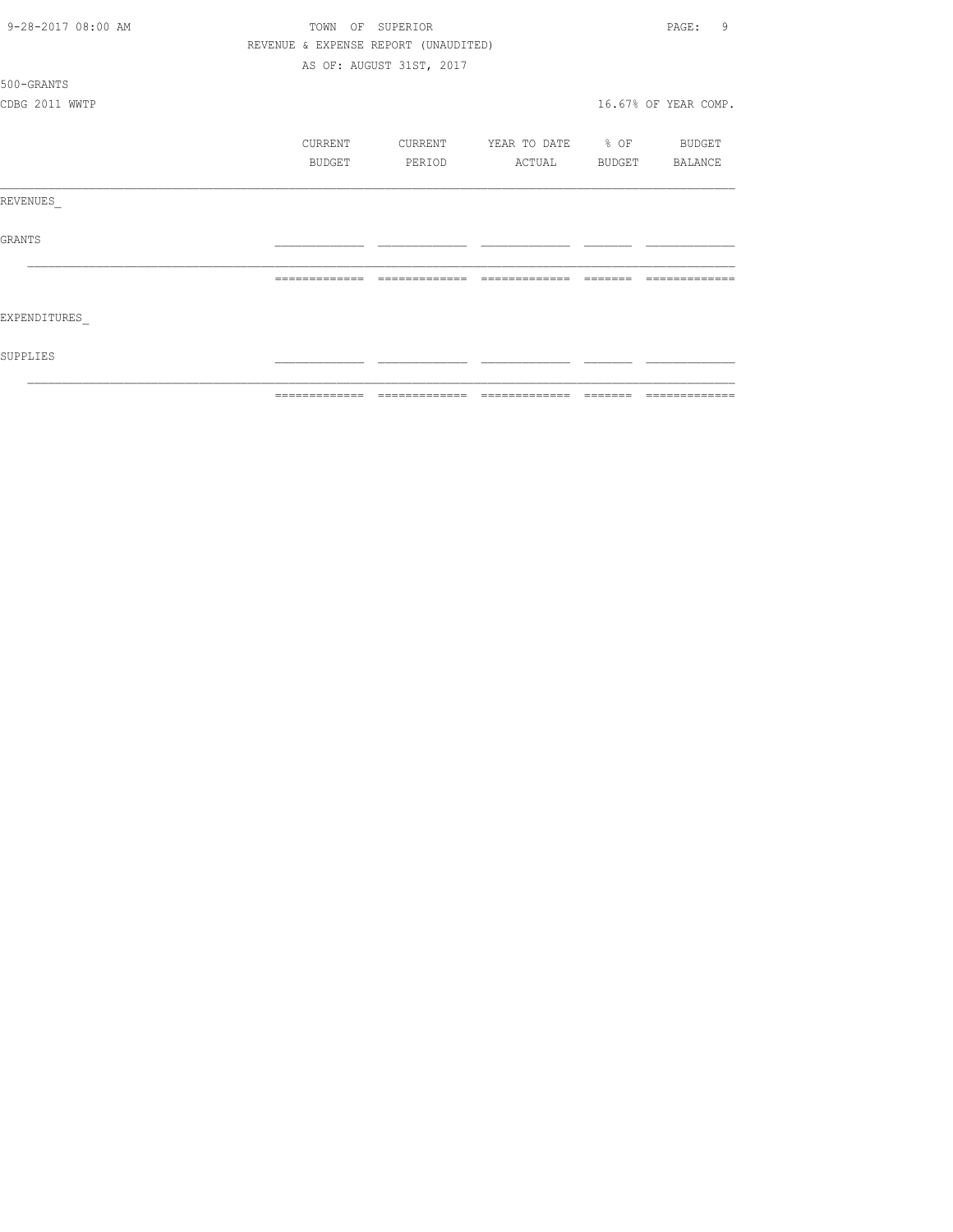| 9-28-2017 08:00 AM | TOWN          | OF SUPERIOR                          |                   |        | PAGE: 10             |
|--------------------|---------------|--------------------------------------|-------------------|--------|----------------------|
|                    |               | REVENUE & EXPENSE REPORT (UNAUDITED) |                   |        |                      |
|                    |               | AS OF: AUGUST 31ST, 2017             |                   |        |                      |
| 500-GRANTS         |               |                                      |                   |        |                      |
| PSSP GRANT         |               |                                      |                   |        | 16.67% OF YEAR COMP. |
|                    | CURRENT       | CURRENT                              | YEAR TO DATE % OF |        | BUDGET               |
|                    | BUDGET        | PERIOD                               | ACTUAL            | BUDGET | BALANCE              |
| REVENUES           |               |                                      |                   |        |                      |
| <b>GRANTS</b>      |               |                                      |                   |        |                      |
|                    |               |                                      |                   |        |                      |
| EXPENDITURES       |               |                                      |                   |        |                      |
| SUPPLIES           |               |                                      |                   |        |                      |
|                    | ------------- |                                      |                   |        |                      |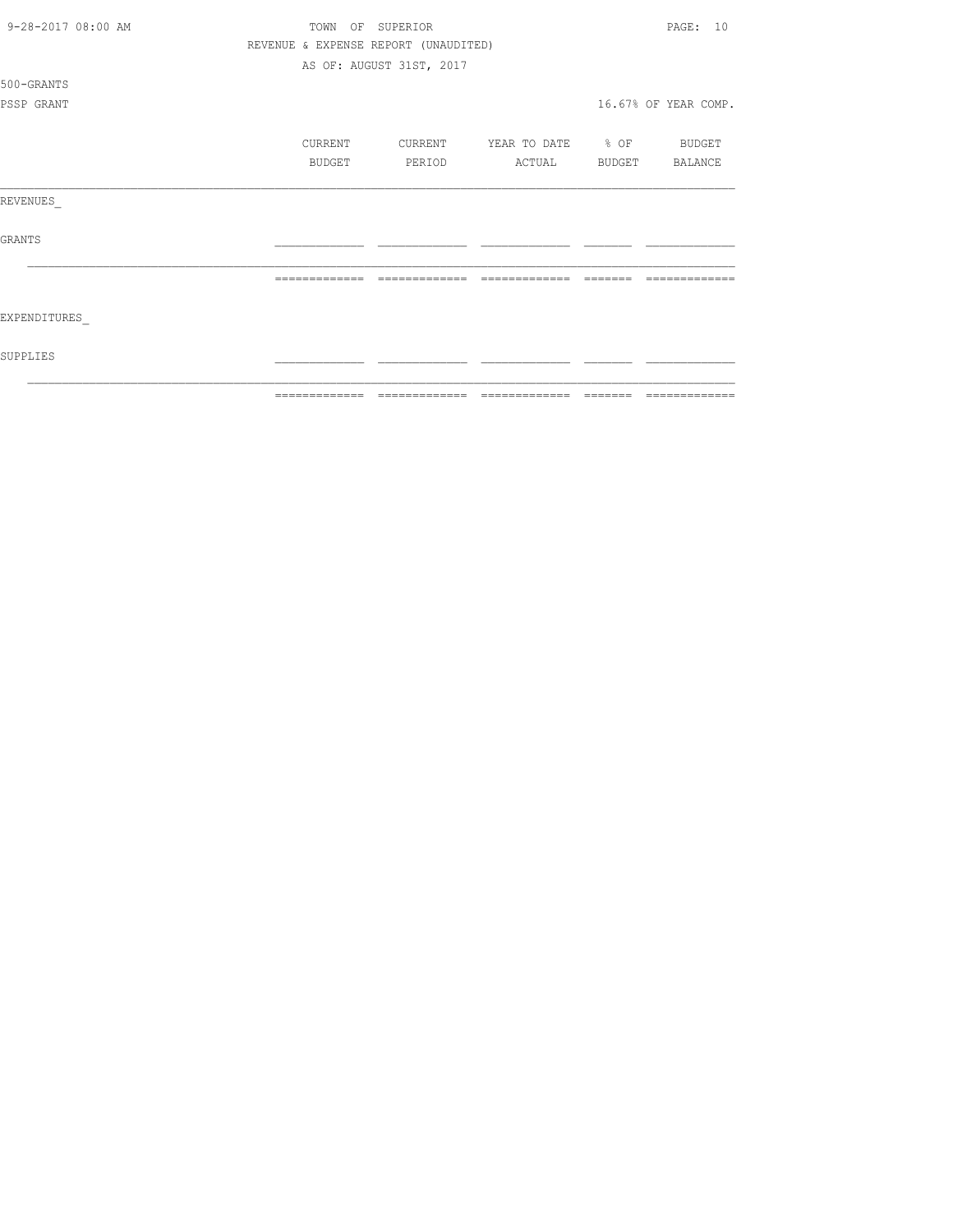# 9-28-2017 08:00 AM **TOWN** OF SUPERIOR **PAGE:** 11 REVENUE & EXPENSE REPORT (UNAUDITED) AS OF: AUGUST 31ST, 2017

500-GRANTS

| RESOLUTION COPPER GIVING                 |                          |                   |                                         |                       | 16.67% OF YEAR COMP.                                                                                                                                                                                                                                                                                                                                                                                                                                                                                 |
|------------------------------------------|--------------------------|-------------------|-----------------------------------------|-----------------------|------------------------------------------------------------------------------------------------------------------------------------------------------------------------------------------------------------------------------------------------------------------------------------------------------------------------------------------------------------------------------------------------------------------------------------------------------------------------------------------------------|
|                                          | CURRENT<br><b>BUDGET</b> | CURRENT<br>PERIOD | YEAR TO DATE<br>ACTUAL                  | % OF<br><b>BUDGET</b> | <b>BUDGET</b><br>BALANCE                                                                                                                                                                                                                                                                                                                                                                                                                                                                             |
| REVENUES                                 |                          |                   |                                         |                       |                                                                                                                                                                                                                                                                                                                                                                                                                                                                                                      |
| GRANTS                                   |                          |                   |                                         |                       |                                                                                                                                                                                                                                                                                                                                                                                                                                                                                                      |
| 500-41-4600 GRANT REVENUE-RCC EMRGNCY    | 0.00                     | 50,000.00         | 50,000.00                               | $0.00$ (              | 50,000.00)                                                                                                                                                                                                                                                                                                                                                                                                                                                                                           |
| SUBTOTAL GRANTS                          | 0.00                     | 50,000.00         | 50,000.00                               | $0.00$ (              | 50,000.00)                                                                                                                                                                                                                                                                                                                                                                                                                                                                                           |
| TOTAL REVENUES                           | 0.00<br>--------------   | 50,000.00         | 50,000.00                               | $0.00$ (              | 50,000.00)<br>$\begin{array}{cccccccccccccc} \multicolumn{2}{c}{} & \multicolumn{2}{c}{} & \multicolumn{2}{c}{} & \multicolumn{2}{c}{} & \multicolumn{2}{c}{} & \multicolumn{2}{c}{} & \multicolumn{2}{c}{} & \multicolumn{2}{c}{} & \multicolumn{2}{c}{} & \multicolumn{2}{c}{} & \multicolumn{2}{c}{} & \multicolumn{2}{c}{} & \multicolumn{2}{c}{} & \multicolumn{2}{c}{} & \multicolumn{2}{c}{} & \multicolumn{2}{c}{} & \multicolumn{2}{c}{} & \multicolumn{2}{c}{} & \multicolumn{2}{c}{} & \$ |
| EXPENDITURES                             |                          |                   |                                         |                       |                                                                                                                                                                                                                                                                                                                                                                                                                                                                                                      |
| PERSONEL                                 |                          |                   |                                         |                       |                                                                                                                                                                                                                                                                                                                                                                                                                                                                                                      |
| SUPPLIES                                 |                          |                   |                                         |                       |                                                                                                                                                                                                                                                                                                                                                                                                                                                                                                      |
| 500-41-5299 OPERATING SUPPLIES-RCC EMRGN | 0.00                     | 636.45            | 4,255.58                                | $0.00$ (              | 4, 255.58                                                                                                                                                                                                                                                                                                                                                                                                                                                                                            |
| SUBTOTAL SUPPLIES                        | 0.00                     | 636.45            | 4,255.58                                | $0.00$ (              | 4, 255.58                                                                                                                                                                                                                                                                                                                                                                                                                                                                                            |
| UTILITIES                                |                          |                   |                                         |                       |                                                                                                                                                                                                                                                                                                                                                                                                                                                                                                      |
| 500-41-5370 RADIO EQUIPMENT              | 0.00                     | 24.97             | 5,293.77                                | $0.00$ (              | 5, 293.77                                                                                                                                                                                                                                                                                                                                                                                                                                                                                            |
| SUBTOTAL UTILITIES                       | 0.00                     | 24.97             | 5,293.77                                | 0.00(                 | 5, 293.77)                                                                                                                                                                                                                                                                                                                                                                                                                                                                                           |
| GENERAL BUSINESS EXPENSE                 |                          |                   |                                         |                       |                                                                                                                                                                                                                                                                                                                                                                                                                                                                                                      |
| 500-41-5425 CONFERENCES & TRAINING       | 0.00                     | 0.00              | 1,410.66                                | $0.00$ (              | 1,410.66                                                                                                                                                                                                                                                                                                                                                                                                                                                                                             |
| 500-41-5450 UNIFORM PURCHASE             | 0.00                     | 1,087.49          | 2,933.80                                | $0.00$ (              | 2,933.80                                                                                                                                                                                                                                                                                                                                                                                                                                                                                             |
| SUBTOTAL GENERAL BUSINESS EXPENSE        | 0.00                     | 1,087.49          | 4,344.46                                | $0.00$ (              | 4,344.46                                                                                                                                                                                                                                                                                                                                                                                                                                                                                             |
| PROFESSIONAL SERVICES                    |                          |                   |                                         |                       |                                                                                                                                                                                                                                                                                                                                                                                                                                                                                                      |
| 500-41-5555 HEALTH AND SAFETY            | 0.00                     | 3,666.74          | 3,666.74                                | $0.00$ (              | 3,666.74)                                                                                                                                                                                                                                                                                                                                                                                                                                                                                            |
| SUBTOTAL PROFESSIONAL SERVICES           | 0.00                     | 3,666.74          | 3,666.74                                | 0.00(                 | 3,666.74)                                                                                                                                                                                                                                                                                                                                                                                                                                                                                            |
| REPAIR/MAINTENANCE                       |                          |                   |                                         |                       |                                                                                                                                                                                                                                                                                                                                                                                                                                                                                                      |
| 500-41-5640 VEHICLE REPAIRS              | 0.00                     | 893.87            | 2,163.20 0.00 (                         |                       | 2,163.20                                                                                                                                                                                                                                                                                                                                                                                                                                                                                             |
| SUBTOTAL REPAIR/MAINTENANCE              | 0.00                     |                   | 893.87 2,163.20 0.00 (                  |                       | 2,163.20                                                                                                                                                                                                                                                                                                                                                                                                                                                                                             |
| CAPITAL OUTLAY                           |                          |                   |                                         |                       |                                                                                                                                                                                                                                                                                                                                                                                                                                                                                                      |
| 500-41-5740 MEDICAL EQUIPMENT            | 0.00                     |                   | 436.08 436.08                           | 0.00(                 | 436.08)                                                                                                                                                                                                                                                                                                                                                                                                                                                                                              |
| SUBTOTAL CAPITAL OUTLAY                  | 0.00                     | 436.08            | 436.08                                  | 0.00(                 | 436.08)                                                                                                                                                                                                                                                                                                                                                                                                                                                                                              |
| DEBT SERVICE                             |                          |                   |                                         |                       |                                                                                                                                                                                                                                                                                                                                                                                                                                                                                                      |
| 500-41-5999 CAPITAL OUTLAY               | 0.00                     | 276,369.02        | 276,369.02 0.00 ( 276,369.02)           |                       |                                                                                                                                                                                                                                                                                                                                                                                                                                                                                                      |
| SUBTOTAL DEBT SERVICE                    | 0.00                     | 276,369.02        | 276,369.02 0.00 (276,369.02)            |                       |                                                                                                                                                                                                                                                                                                                                                                                                                                                                                                      |
| TOTAL EXPENDITURES                       | 0.00                     |                   | 283,114.62 296,528.85 0.00 (296,528.85) |                       |                                                                                                                                                                                                                                                                                                                                                                                                                                                                                                      |
| REVENUES OVER/(UNDER) EXPENDITURES       | $0.00$ (                 |                   | 233, 114.62) (246, 528.85)              |                       | 246,528.85                                                                                                                                                                                                                                                                                                                                                                                                                                                                                           |
|                                          |                          |                   |                                         |                       |                                                                                                                                                                                                                                                                                                                                                                                                                                                                                                      |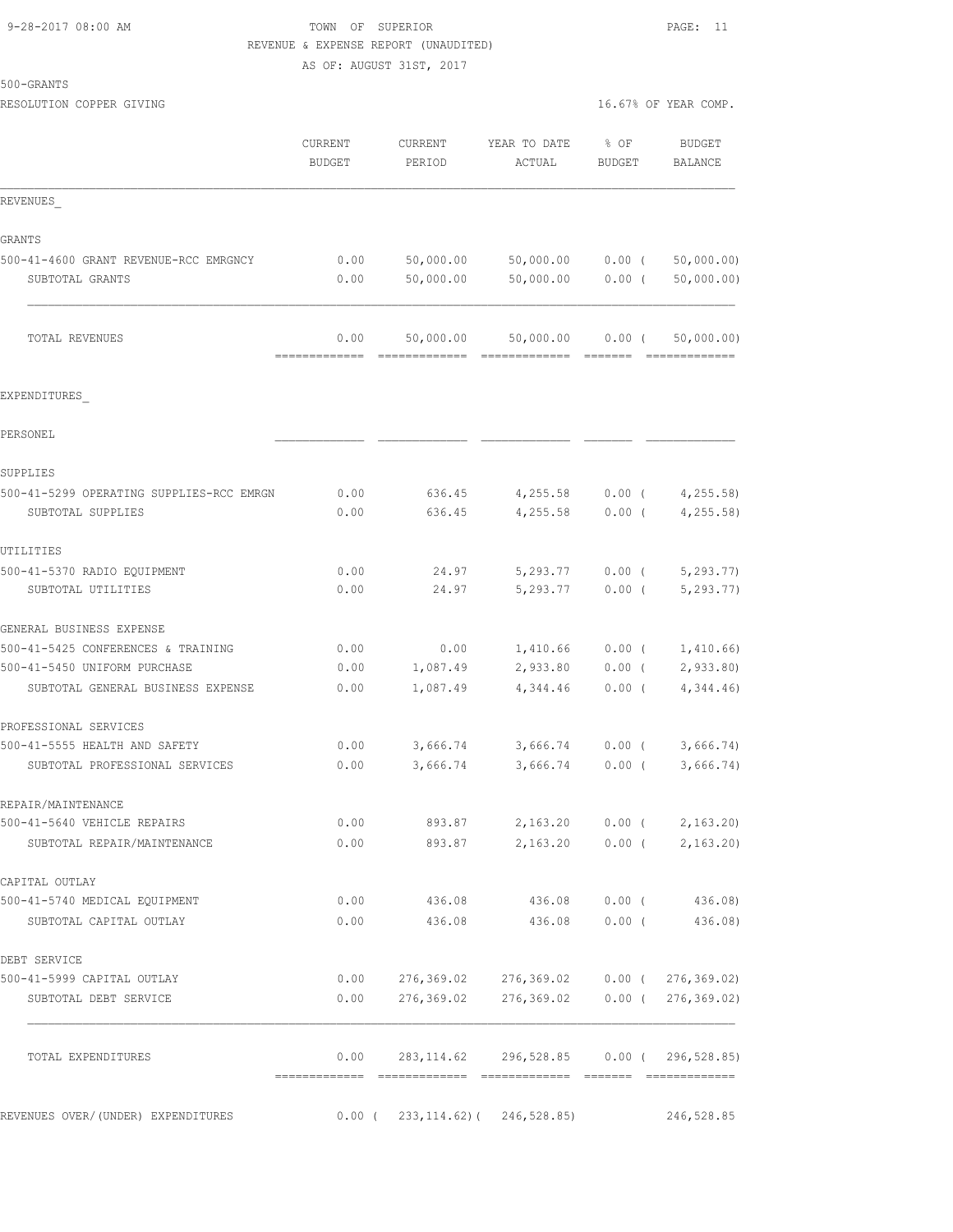| 9-28-2017 08:00 AM |               | TOWN OF SUPERIOR                     |                   |               | PAGE: 12             |
|--------------------|---------------|--------------------------------------|-------------------|---------------|----------------------|
|                    |               | REVENUE & EXPENSE REPORT (UNAUDITED) |                   |               |                      |
|                    |               | AS OF: AUGUST 31ST, 2017             |                   |               |                      |
| 500-GRANTS         |               |                                      |                   |               |                      |
| MISC               |               |                                      |                   |               | 16.67% OF YEAR COMP. |
|                    |               |                                      |                   |               |                      |
|                    | CURRENT       | CURRENT                              | YEAR TO DATE % OF |               | <b>BUDGET</b>        |
|                    | BUDGET        | PERIOD                               | ACTUAL            | <b>BUDGET</b> | BALANCE              |
|                    |               |                                      |                   |               |                      |
|                    |               |                                      |                   |               |                      |
| REVENUES           |               |                                      |                   |               |                      |
|                    |               |                                      |                   |               |                      |
| GRANTS             |               |                                      |                   |               |                      |
|                    |               |                                      |                   |               |                      |
|                    | ============= | =============                        | --------------    | --------      |                      |
|                    |               |                                      |                   |               |                      |
| EXPENDITURES       |               |                                      |                   |               |                      |
|                    |               |                                      |                   |               |                      |
| SUPPLIES           |               |                                      |                   |               |                      |
|                    |               |                                      |                   |               |                      |
|                    |               |                                      |                   |               |                      |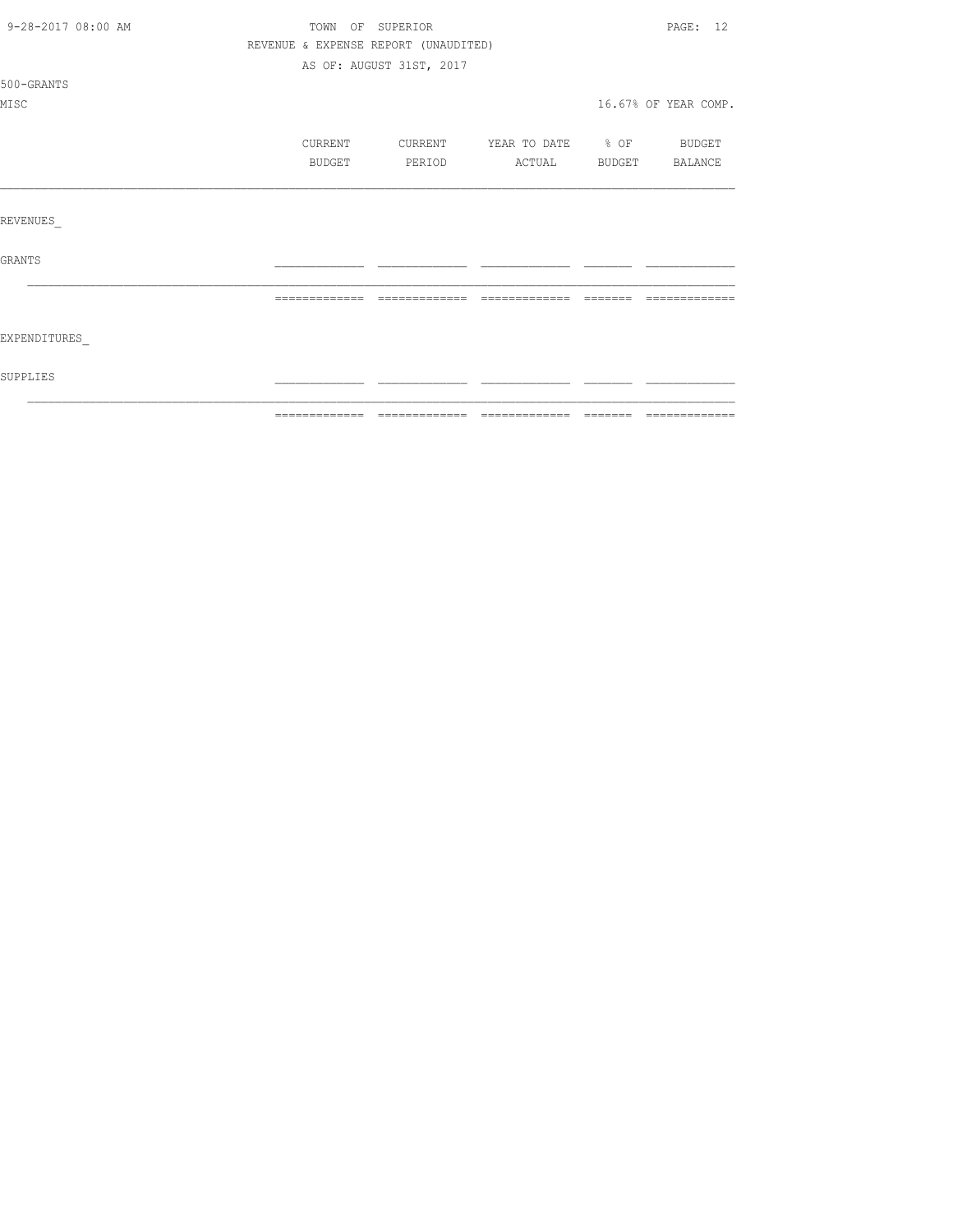| 9-28-2017 08:00 AM                                | TOWN<br>$\bigcirc$ $\bigcirc$ $\bigcirc$<br>REVENUE & EXPENSE REPORT (UNAUDITED) | SUPERIOR<br>AS OF: AUGUST 31ST, 2017 |                                 |                         | PAGE: 13                           |
|---------------------------------------------------|----------------------------------------------------------------------------------|--------------------------------------|---------------------------------|-------------------------|------------------------------------|
| 500-GRANTS                                        |                                                                                  |                                      |                                 |                         |                                    |
| CONTINGENCY                                       |                                                                                  |                                      |                                 |                         | 16.67% OF YEAR COMP.               |
|                                                   | CURRENT<br>BUDGET                                                                | CURRENT<br>PERIOD                    | YEAR TO DATE<br>ACTUAL          | $8$ OF<br><b>BUDGET</b> | <b>BUDGET</b><br>BALANCE           |
|                                                   |                                                                                  |                                      |                                 |                         |                                    |
| REVENUES                                          |                                                                                  |                                      |                                 |                         |                                    |
| <b>GRANTS</b>                                     |                                                                                  |                                      |                                 |                         |                                    |
|                                                   | -------------                                                                    |                                      | =============================== | --------                | -------------                      |
| EXPENDITURES                                      |                                                                                  |                                      |                                 |                         |                                    |
| SUPPLIES                                          |                                                                                  |                                      |                                 |                         |                                    |
| 500-99-5299 OPERATING SUPPLIES                    | 3,025,000.00                                                                     | 0.00                                 | 0.00                            |                         | $0.00$ 3,025,000.00                |
| SUBTOTAL SUPPLIES                                 | 3,025,000.00                                                                     | 0.00                                 | 0.00                            | 0.00                    | 3,025,000.00                       |
| TOTAL EXPENDITURES                                | 3,025,000.00<br>-------------- --------------                                    | 0.00                                 | 0.00<br>--------------          | --------                | 0.00 3,025,000.00<br>============= |
| REVENUES OVER/(UNDER) EXPENDITURES (3,025,000.00) |                                                                                  | 0.00                                 | 0.00                            |                         | (3,025,000.00)                     |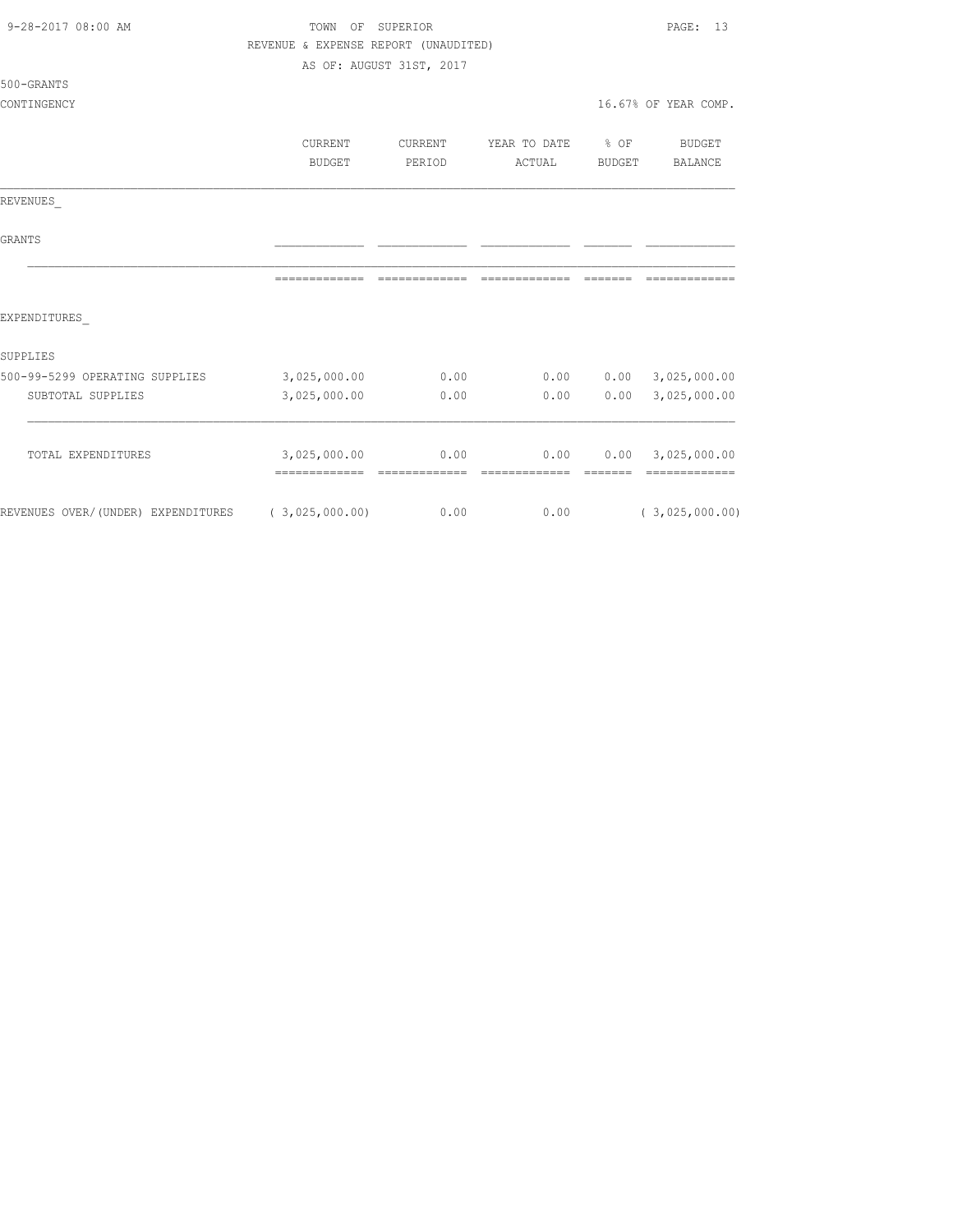### 9-28-2017 08:00 AM TOWN OF SUPERIOR PAGE: 14 REVENUE & EXPENSE REPORT (UNAUDITED)

AS OF: AUGUST 31ST, 2017

500-GRANTS

|                                    | CURRENT      | <b>CURRENT</b>    | YEAR TO DATE | % OF          | BUDGET       |
|------------------------------------|--------------|-------------------|--------------|---------------|--------------|
|                                    | BUDGET       | PERIOD            | ACTUAL       | <b>BUDGET</b> | BALANCE      |
| FUND TOTAL REVENUES                | 3,025,000.00 | 50,000.00         | 50,000.00    | 1.65          | 2,975,000.00 |
| FUND TOTAL EXPENDITURES            | 3,025,000.00 | 283, 114.62       | 296,528.85   | 9.80          | 2,728,471.15 |
| REVENUES OVER/(UNDER) EXPENDITURES | 0.00(        | $233, 114, 62)$ ( | 246,528.85)  |               | 246,528.85   |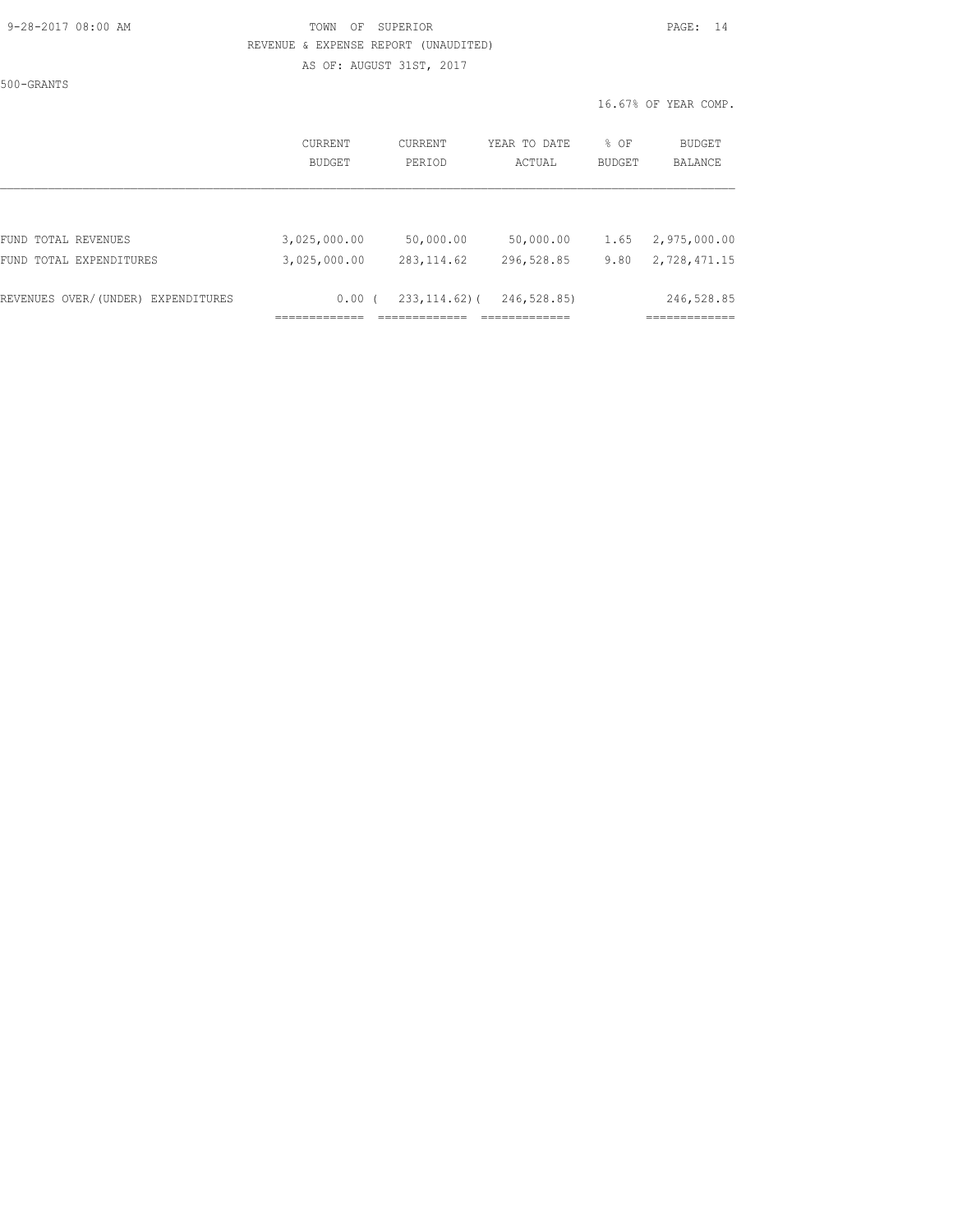| REVENUE & EXPENSE REPORT (UNAUDITED)<br>AS OF: AUGUST 31ST, 2017<br>800-FIRE DEPT PENSION<br>NON-DEPARTMENTAL<br>16.67% OF YEAR COMP.<br>CURRENT CURRENT YEAR TO DATE % OF BUDGET<br>BUDGET PERIOD ACTUAL BUDGET BALANCE |  |
|--------------------------------------------------------------------------------------------------------------------------------------------------------------------------------------------------------------------------|--|
|                                                                                                                                                                                                                          |  |
|                                                                                                                                                                                                                          |  |
|                                                                                                                                                                                                                          |  |
|                                                                                                                                                                                                                          |  |
|                                                                                                                                                                                                                          |  |
|                                                                                                                                                                                                                          |  |
|                                                                                                                                                                                                                          |  |
|                                                                                                                                                                                                                          |  |
| <b>REVENUES</b>                                                                                                                                                                                                          |  |
| <b>BUSINESS SERVICES</b>                                                                                                                                                                                                 |  |
| MISCELLANEOUS                                                                                                                                                                                                            |  |
| CONTINGENCY                                                                                                                                                                                                              |  |
|                                                                                                                                                                                                                          |  |
|                                                                                                                                                                                                                          |  |
| EXPENDITURES                                                                                                                                                                                                             |  |
| SUPPLIES                                                                                                                                                                                                                 |  |
| DEBT SERVICE                                                                                                                                                                                                             |  |
| --------------                                                                                                                                                                                                           |  |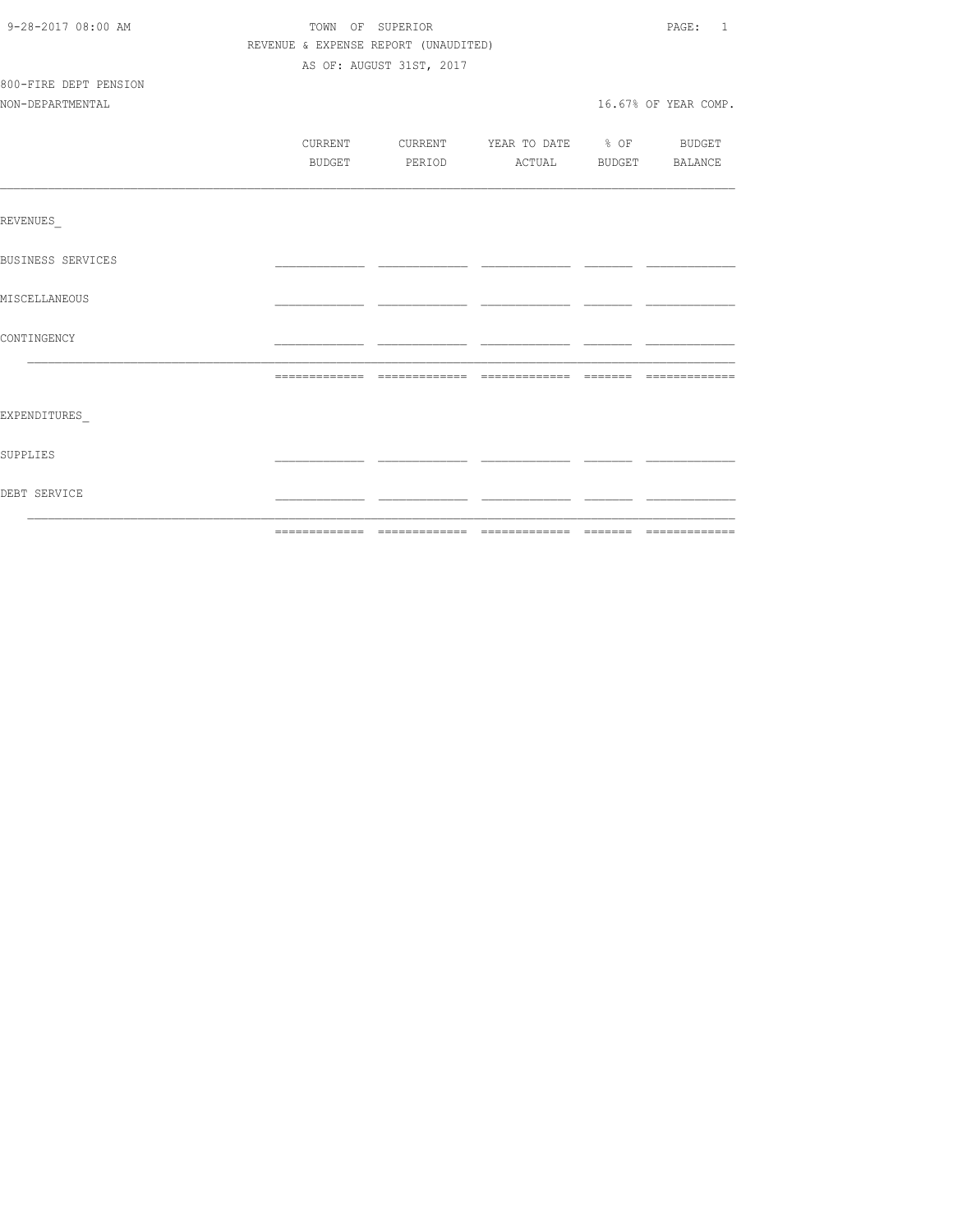| 9-28-2017 08:00 AM    | SUPERIOR<br>TOWN<br>OF               | $\texttt{PAGE}$ :<br>$\overline{2}$ |
|-----------------------|--------------------------------------|-------------------------------------|
|                       | REVENUE & EXPENSE REPORT (UNAUDITED) |                                     |
|                       | AS OF: AUGUST 31ST, 2017             |                                     |
| 800-FIRE DEPT PENSION |                                      |                                     |
|                       |                                      | 16.67% OF YEAR COMP.                |
|                       |                                      |                                     |

 CURRENT CURRENT YEAR TO DATE % OF BUDGET BUDGET PERIOD ACTUAL BUDGET BALANCE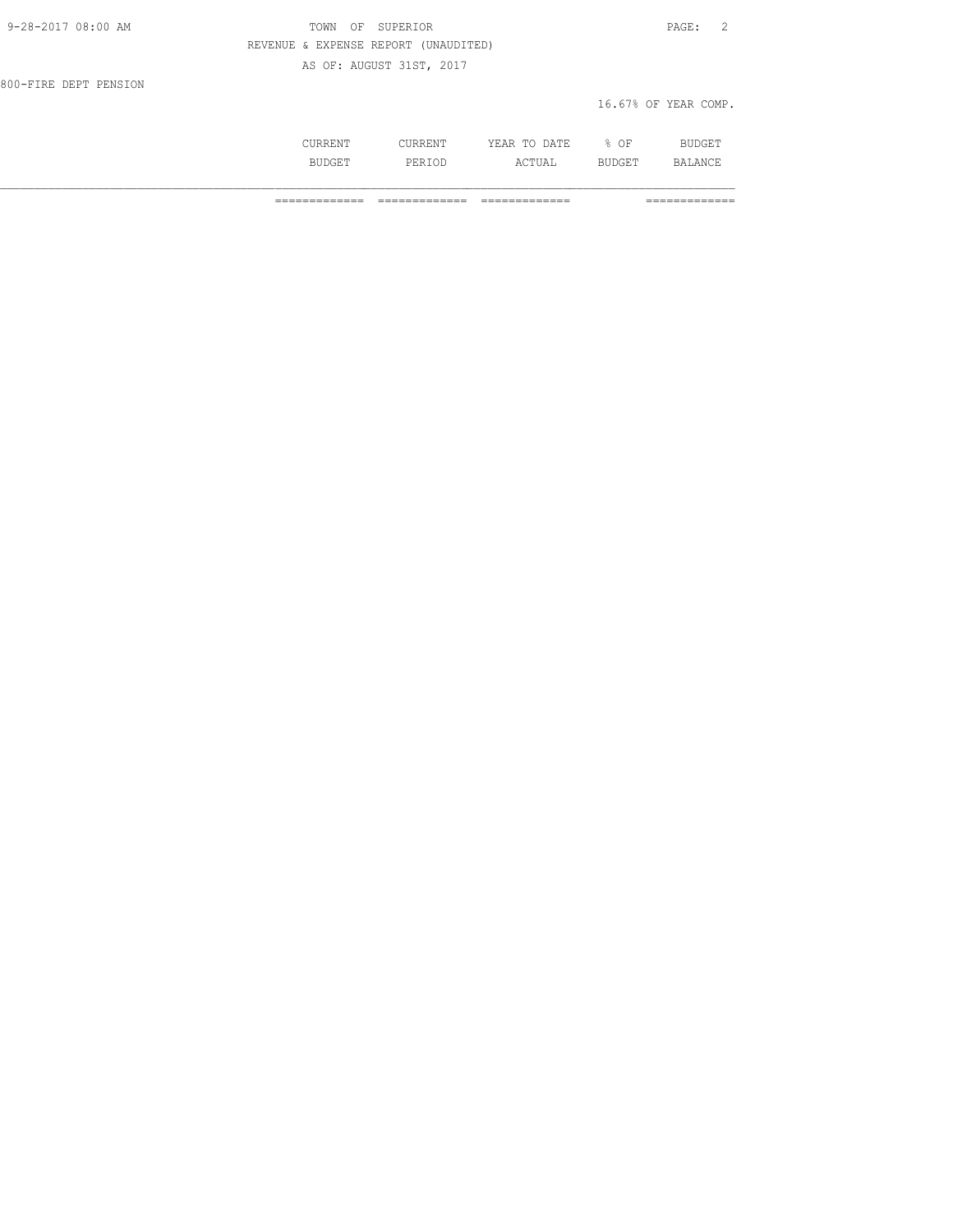| 9-28-2017 08:00 AM | TOWN OF SUPERIOR                     |                          |                          | PAGE: 1              |
|--------------------|--------------------------------------|--------------------------|--------------------------|----------------------|
|                    | REVENUE & EXPENSE REPORT (UNAUDITED) |                          |                          |                      |
|                    |                                      | AS OF: AUGUST 31ST, 2017 |                          |                      |
| 810-LGIP           |                                      |                          |                          |                      |
| NON-DEPARTMENTAL   |                                      |                          |                          | 16.67% OF YEAR COMP. |
|                    | CURRENT                              | CURRENT                  | YEAR TO DATE % OF BUDGET |                      |
|                    | BUDGET                               | <b>PERIOD</b>            | ACTUAL BUDGET BALANCE    |                      |
|                    |                                      |                          |                          |                      |
| REVENUES           |                                      |                          |                          |                      |
| BUSINESS SERVICES  |                                      |                          |                          |                      |
|                    |                                      |                          |                          |                      |
| EXPENDITURES       |                                      |                          |                          |                      |
| SUPPLIES           |                                      |                          |                          |                      |
|                    |                                      |                          |                          |                      |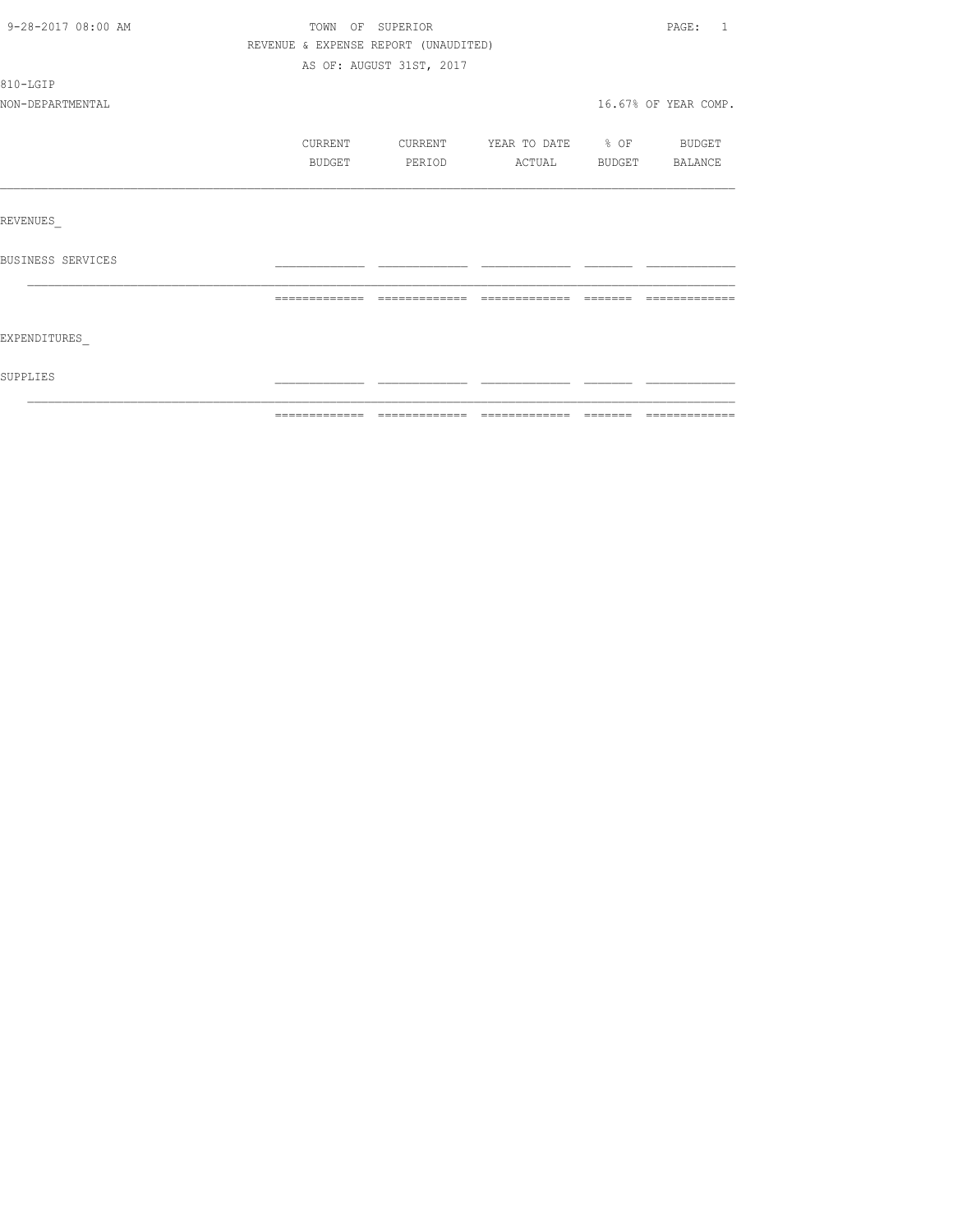| 9-28-2017 08:00 AM | TOWN OF SUPERIOR                     | 2<br>PAGE:           |
|--------------------|--------------------------------------|----------------------|
|                    | REVENUE & EXPENSE REPORT (UNAUDITED) |                      |
|                    | AS OF: AUGUST 31ST, 2017             |                      |
| 810-LGIP           |                                      |                      |
|                    |                                      | 16.67% OF YEAR COMP. |

| <b>DD</b> | ₹M⊤<br>.<br>.     | DA TR<br>VF∆R<br>m <sub>c</sub><br>----<br>$\sim$ | ΟF<br>∽. | <b>DITI</b><br>) ( - F |
|-----------|-------------------|---------------------------------------------------|----------|------------------------|
|           | <sup>-</sup> ס הם | TUAL                                              | TIYAR T  | BALANCE                |
|           | ------            | -10                                               | ∼⊔⊔      | <b>________</b>        |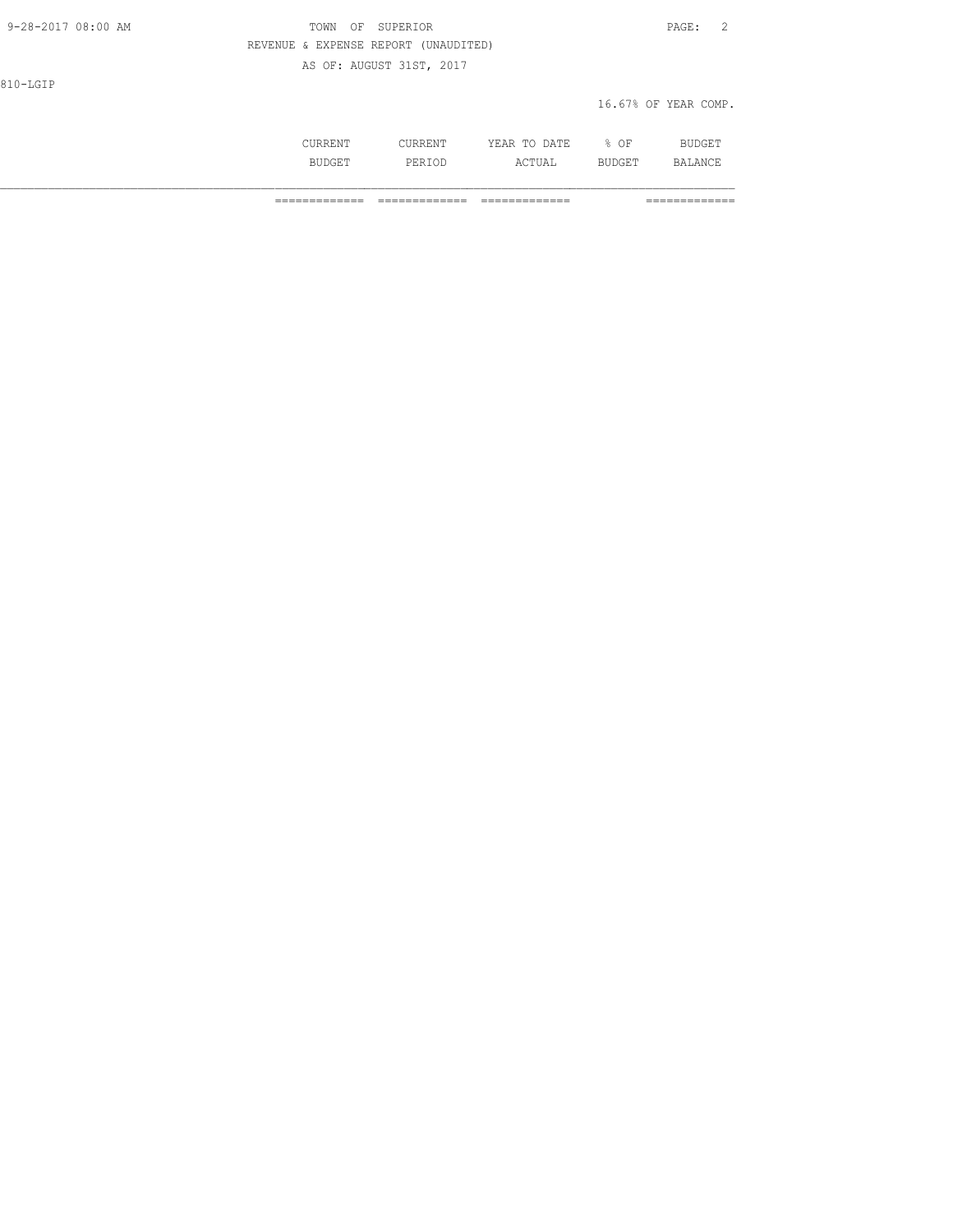| 9-28-2017 08:00 AM | TOWN OF SUPERIOR                     |                          |                          | PAGE: 1              |
|--------------------|--------------------------------------|--------------------------|--------------------------|----------------------|
|                    | REVENUE & EXPENSE REPORT (UNAUDITED) |                          |                          |                      |
|                    |                                      | AS OF: AUGUST 31ST, 2017 |                          |                      |
| 820-EXPLORERS      |                                      |                          |                          |                      |
| NON-DEPARTMENTAL   |                                      |                          |                          | 16.67% OF YEAR COMP. |
|                    | CURRENT                              | CURRENT                  | YEAR TO DATE % OF BUDGET |                      |
|                    | <b>BUDGET</b>                        | PERIOD                   | ACTUAL BUDGET BALANCE    |                      |
|                    |                                      |                          |                          |                      |
| REVENUES           |                                      |                          |                          |                      |
| MISCELLANEOUS      |                                      |                          |                          |                      |
|                    |                                      |                          |                          |                      |
|                    |                                      |                          |                          |                      |
| EXPENDITURES       |                                      |                          |                          |                      |
| SUPPLIES           |                                      |                          |                          |                      |
|                    |                                      |                          |                          |                      |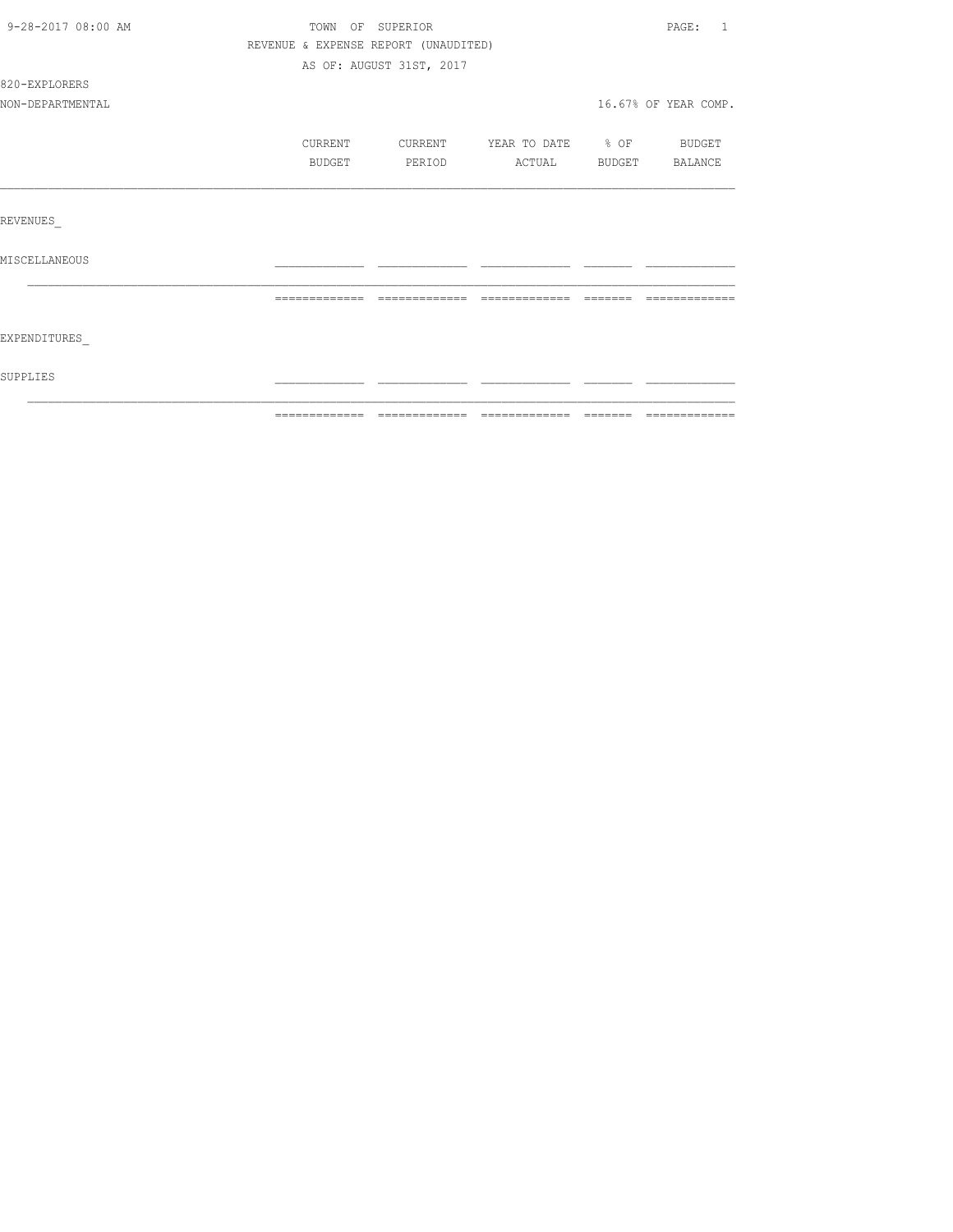| 9-28-2017 08:00 AM | SUPERIOR<br>TOWN<br>OF               | PAGE:<br>- 2         |
|--------------------|--------------------------------------|----------------------|
|                    | REVENUE & EXPENSE REPORT (UNAUDITED) |                      |
|                    | AS OF: AUGUST 31ST, 2017             |                      |
| 820-EXPLORERS      |                                      |                      |
|                    |                                      | 16.67% OF YEAR COMP. |
|                    |                                      |                      |

| NNLIV 1     | . \ . \        | DATE<br>$- - -$<br>$\sim$ $\sim$<br>ں ^<br>----- | ΟF                     | <b>BUDGET</b> |
|-------------|----------------|--------------------------------------------------|------------------------|---------------|
| мL<br>ד הבר | DF.<br>- ----- | IА<br>سدين                                       | - 12<br><u>LULUL 1</u> | .             |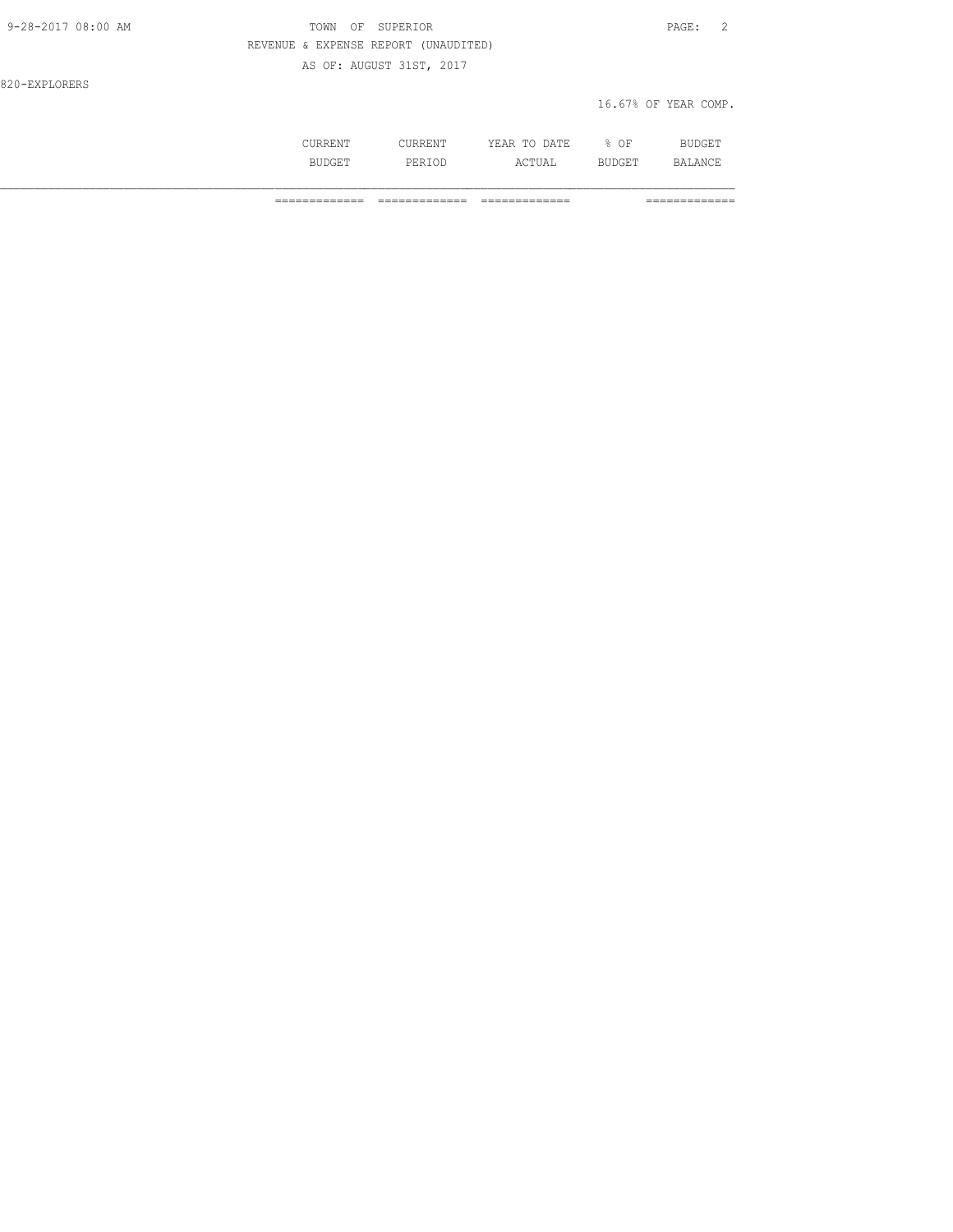| 9-28-2017 08:00 AM | TOWN OF SUPERIOR                     |                          |                          | PAGE: 1              |
|--------------------|--------------------------------------|--------------------------|--------------------------|----------------------|
|                    | REVENUE & EXPENSE REPORT (UNAUDITED) |                          |                          |                      |
|                    |                                      | AS OF: AUGUST 31ST, 2017 |                          |                      |
| 830-TOYS FOR TOTS  |                                      |                          |                          |                      |
| NON-DEPARTMENTAL   |                                      |                          |                          | 16.67% OF YEAR COMP. |
|                    | CURRENT                              | CURRENT                  | YEAR TO DATE % OF BUDGET |                      |
|                    | BUDGET                               | PERIOD                   | ACTUAL BUDGET BALANCE    |                      |
|                    |                                      |                          |                          |                      |
| REVENUES           |                                      |                          |                          |                      |
| GRANTS             |                                      |                          |                          |                      |
|                    | -------------                        |                          |                          |                      |
| EXPENDITURES       |                                      |                          |                          |                      |
| SUPPLIES           |                                      |                          |                          |                      |
|                    |                                      |                          |                          |                      |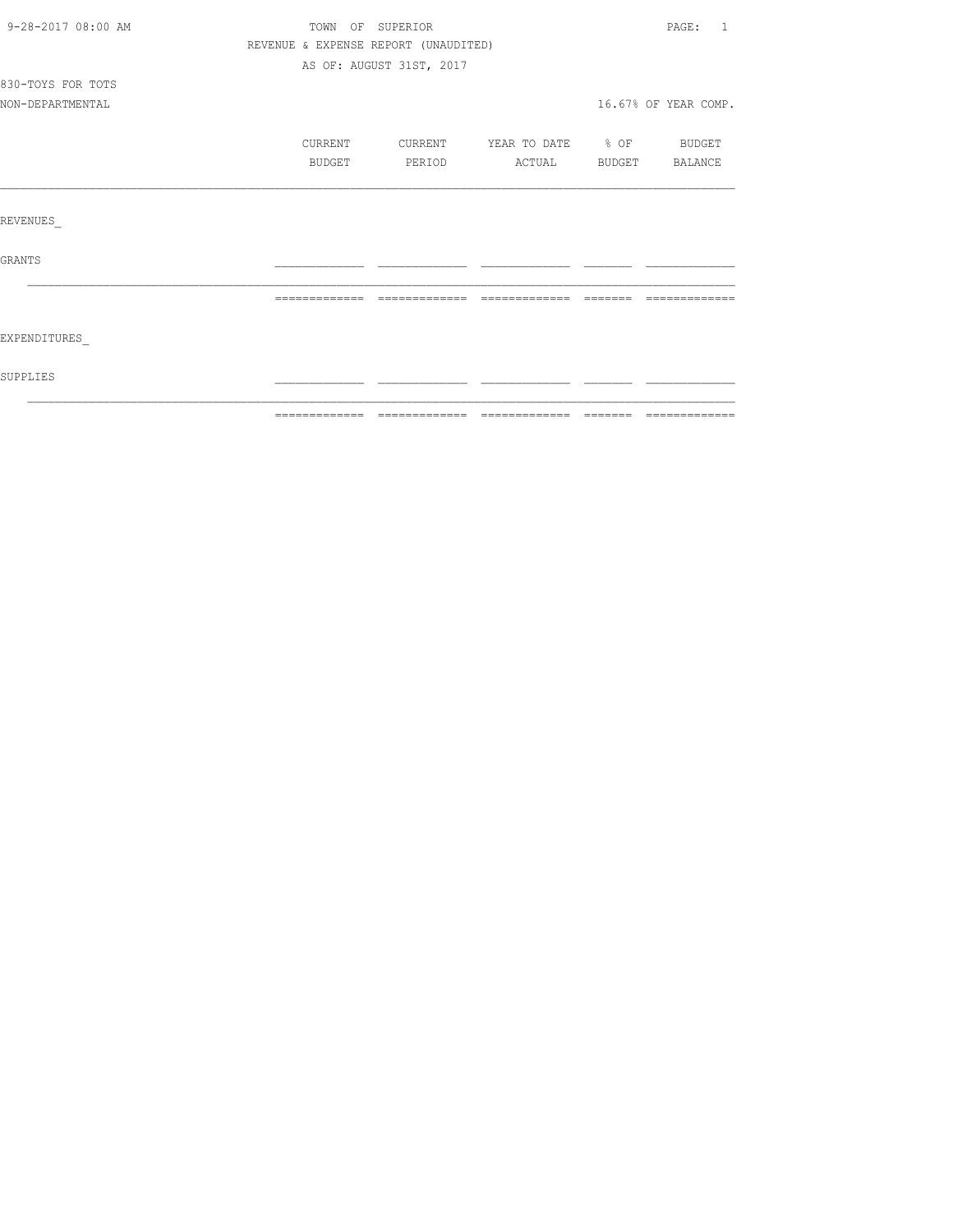| 9-28-2017 08:00 AM | TOWN    | SUPERIOR<br>OF                       |              |        | - 2<br>PAGE:         |
|--------------------|---------|--------------------------------------|--------------|--------|----------------------|
|                    |         | REVENUE & EXPENSE REPORT (UNAUDITED) |              |        |                      |
|                    |         | AS OF: AUGUST 31ST, 2017             |              |        |                      |
| 830-TOYS FOR TOTS  |         |                                      |              |        |                      |
|                    |         |                                      |              |        | 16.67% OF YEAR COMP. |
|                    |         |                                      |              |        |                      |
|                    | CURRENT | CURRENT                              | YEAR TO DATE | $8$ OF | <b>BUDGET</b>        |

BUDGET PERIOD ACTUAL BUDGET BALANCE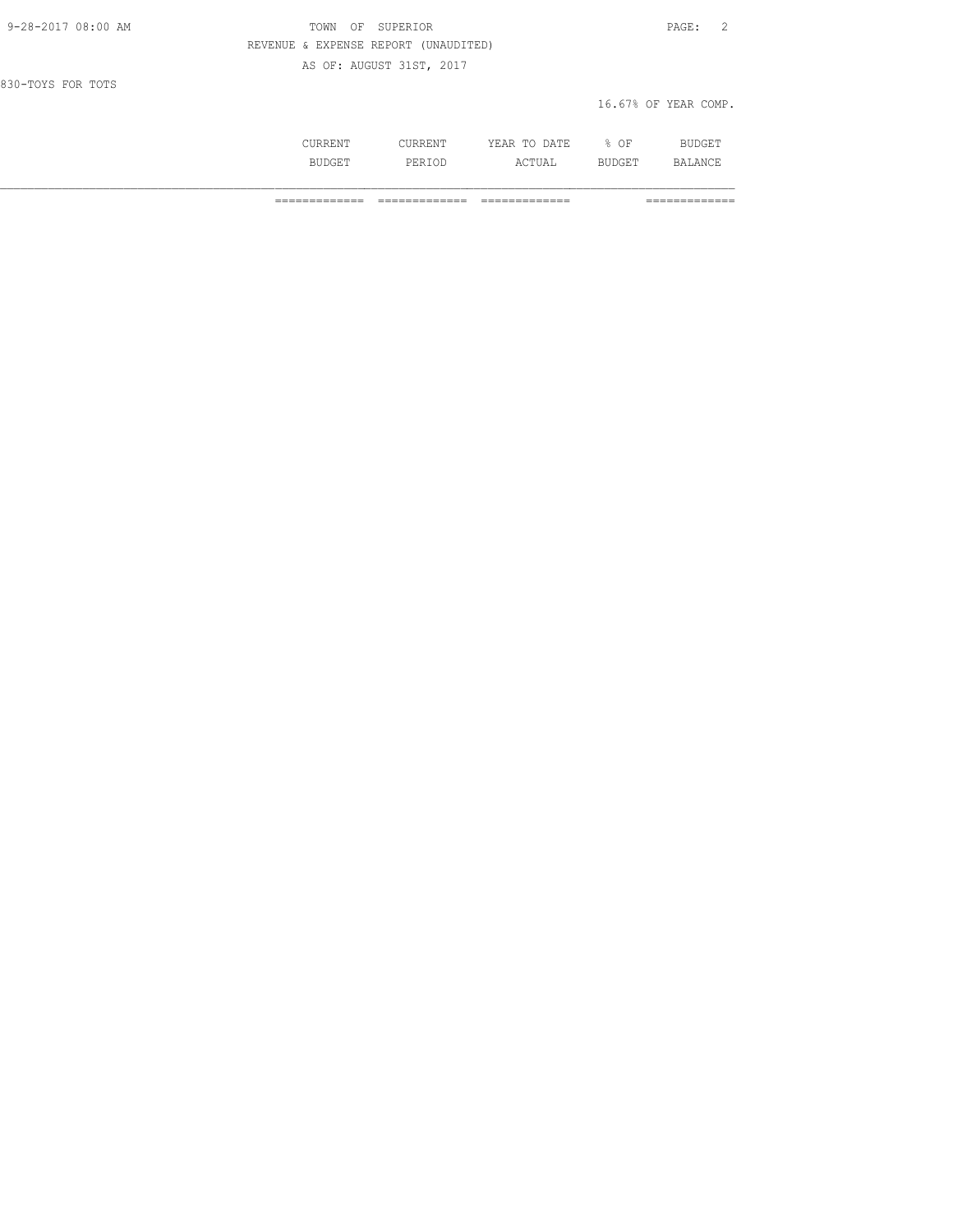|                          | =============                        | =============            | =============     |        | =============        |
|--------------------------|--------------------------------------|--------------------------|-------------------|--------|----------------------|
| NON-OPERATING            |                                      |                          |                   |        |                      |
| SUPPLIES                 |                                      |                          |                   |        |                      |
| EXPENDITURES             |                                      |                          |                   |        |                      |
|                          |                                      |                          |                   |        |                      |
|                          | BUDGET                               | PERIOD                   | ACTUAL            | BUDGET | BALANCE              |
|                          | CURRENT                              | CURRENT                  | YEAR TO DATE % OF |        | BUDGET               |
| NON-DEPARTMENTAL         |                                      |                          |                   |        | 16.67% OF YEAR COMP. |
| 840-GENERAL FIXED ASSETS |                                      |                          |                   |        |                      |
|                          |                                      | AS OF: AUGUST 31ST, 2017 |                   |        |                      |
|                          | REVENUE & EXPENSE REPORT (UNAUDITED) |                          |                   |        |                      |
| 9-28-2017 08:00 AM       | TOWN OF SUPERIOR                     |                          |                   |        | PAGE: 1              |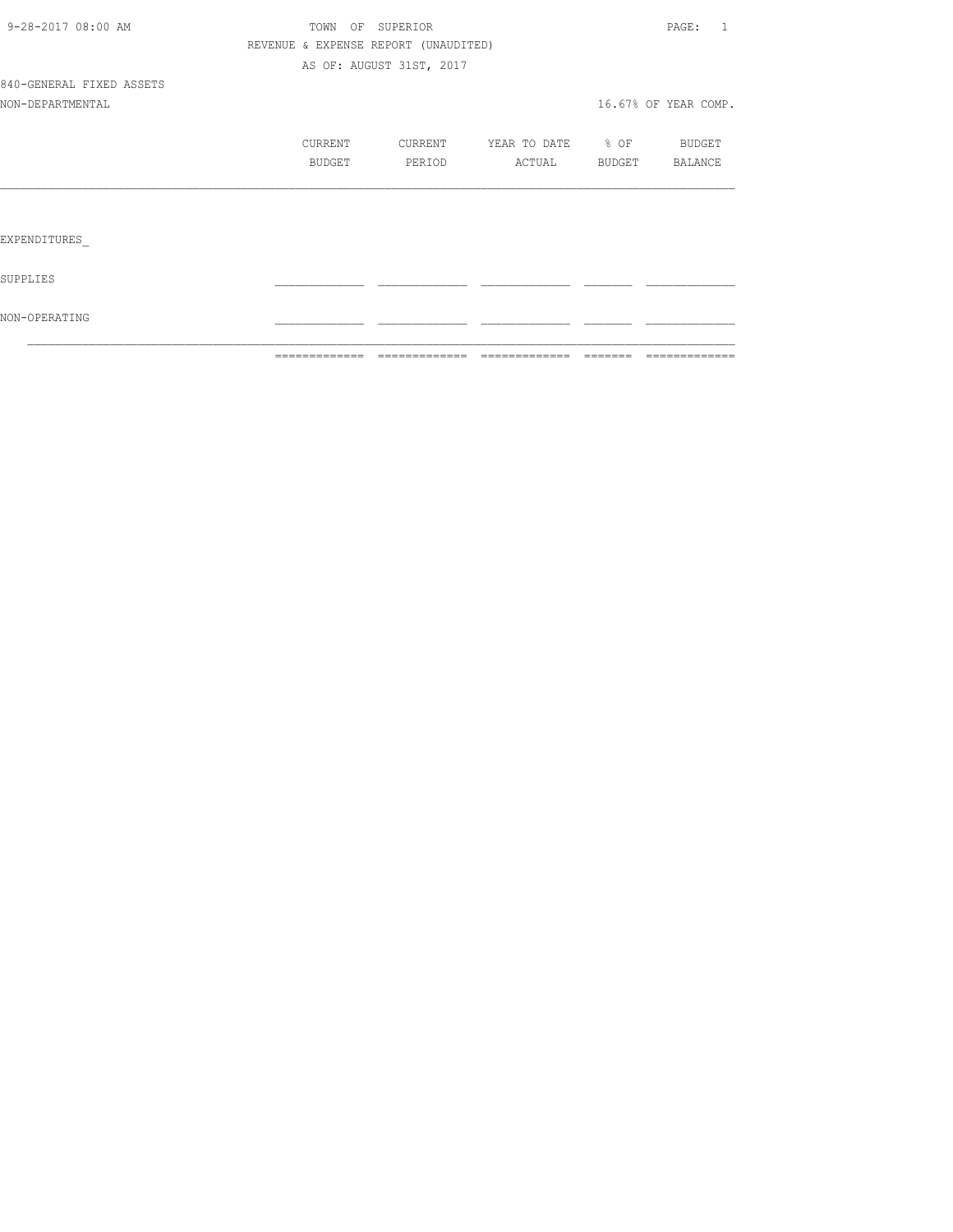| 9-28-2017 08:00 AM       | TOWN OF SUPERIOR                     | PAGE: 2              |
|--------------------------|--------------------------------------|----------------------|
|                          | REVENUE & EXPENSE REPORT (UNAUDITED) |                      |
|                          | AS OF: AUGUST 31ST, 2017             |                      |
| 840-GENERAL FIXED ASSETS |                                      |                      |
|                          |                                      | 16.67% OF YEAR COMP. |

|   | .<br>וחת ה<br>$\cdots$<br>----<br>-----                       | OF.<br>◡ |              |
|---|---------------------------------------------------------------|----------|--------------|
| . | <br>$\wedge$ $\wedge$ $\mathsf{m}\mathsf{r}$ .<br><b>UIII</b> | ے سات    | $\mathsf{R}$ |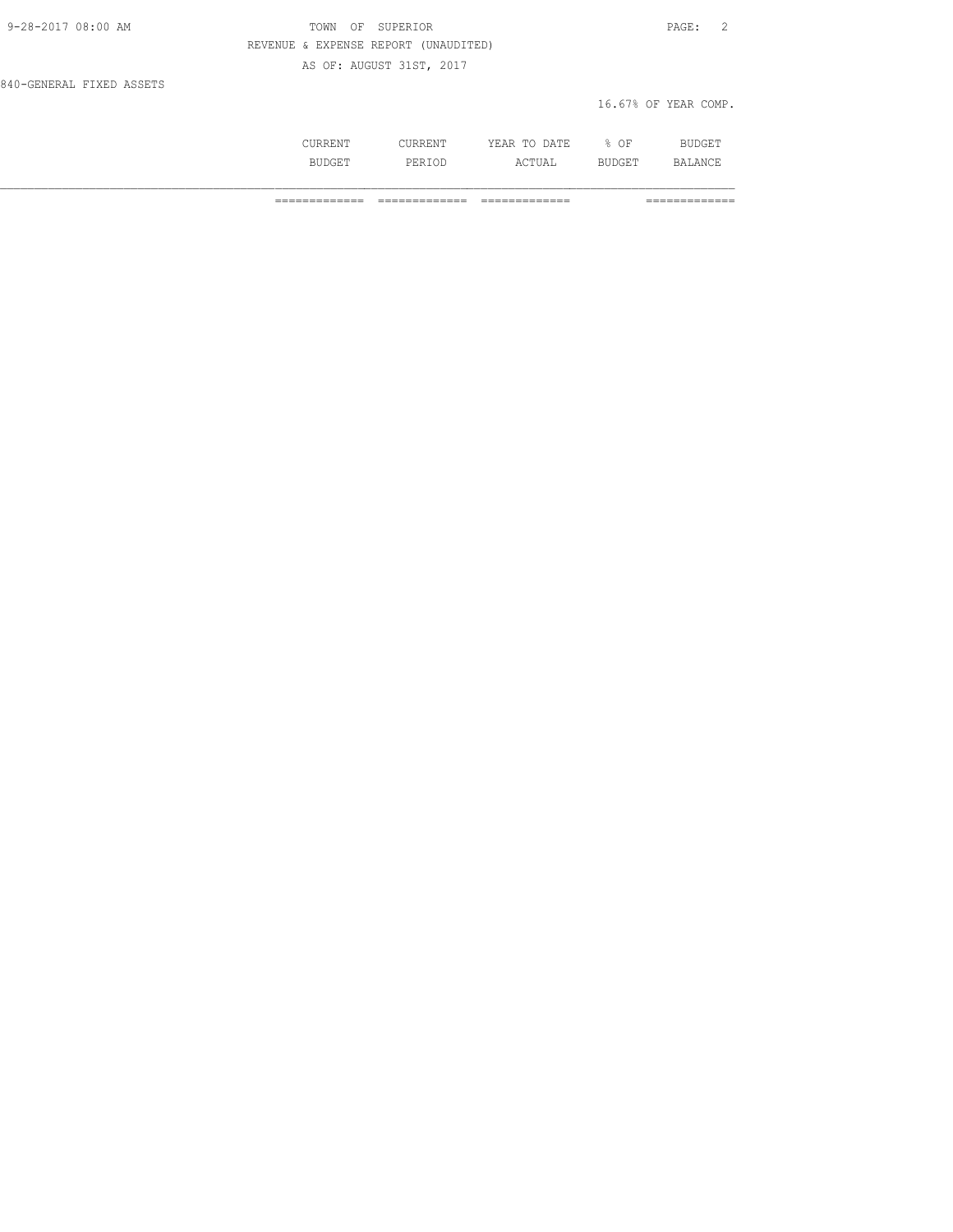| 9-28-2017 08:00 AM   | TOWN                                 | OF SUPERIOR              |              |        | PAGE:                |
|----------------------|--------------------------------------|--------------------------|--------------|--------|----------------------|
|                      | REVENUE & EXPENSE REPORT (UNAUDITED) |                          |              |        |                      |
|                      |                                      | AS OF: AUGUST 31ST, 2017 |              |        |                      |
| 850-GENERAL L/T DEBT |                                      |                          |              |        |                      |
| NON-DEPARTMENTAL     |                                      |                          |              |        | 16.67% OF YEAR COMP. |
|                      | CURRENT                              | CURRENT                  | YEAR TO DATE | % OF   | <b>BUDGET</b>        |
|                      | <b>BUDGET</b>                        | PERIOD                   | ACTUAL       | BUDGET | BALANCE              |
|                      |                                      |                          |              |        |                      |
|                      |                                      |                          |              |        |                      |
| EXPENDITURES         |                                      |                          |              |        |                      |

 ${\tt SUPPLIES}$